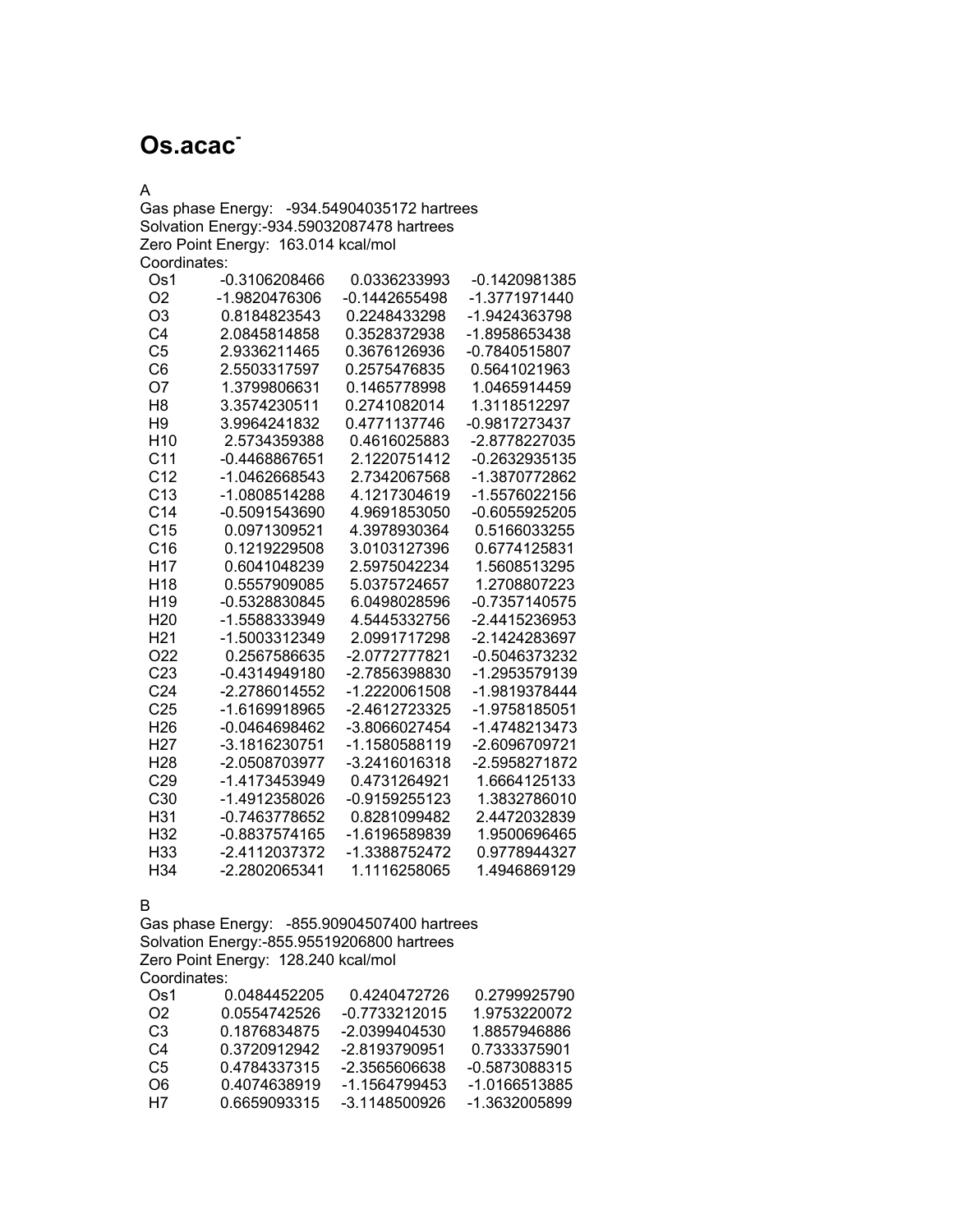| H8              | 0.4631327461  | -3.8926735790 | 0.8814596093  |
|-----------------|---------------|---------------|---------------|
| H9              | 0.1711457437  | -2.5756610238 | 2.8474936619  |
| O10             | 0.2561285900  | 1.6354834383  | -1.3911140039 |
| C11             | 0.1928010160  | 2.9071266310  | -1.2947142108 |
| C <sub>12</sub> | 0.0162562839  | 3.6874152472  | -0.1417592424 |
| C <sub>13</sub> | -0.0982218285 | 3.2241938699  | 1.1779878889  |
| O14             | -0.0957203580 | 2.0187763507  | 1.5989590498  |
| H <sub>15</sub> | -0.1837301056 | 3.9886080408  | 1.9654662883  |
| H16             | -0.0090964924 | 4.7652045037  | -0.2830286276 |
| H17             | 0.3119136872  | 3.4489973045  | -2.2455277514 |
| C18             | -1.9285670636 | 0.2831293866  | 0.0665155121  |
| C <sub>19</sub> | -2.5356350151 | 0.0781962752  | -1.2011338908 |
| C <sub>20</sub> | -3.9198612445 | -0.0204814149 | -1.3474681202 |
| C21             | -4.7695642908 | 0.0792801189  | -0.2402687666 |
| C22             | -4.1971405802 | 0.2808326656  | 1.0204508346  |
| C <sub>23</sub> | -2.8136730728 | 0.3804355204  | 1.1730296601  |
| H <sub>24</sub> | -2.3938831485 | 0.5367654671  | 2.1628176659  |
| H <sub>25</sub> | -4.8380346396 | 0.3618237494  | 1.8988565950  |
| H26             | -5.8488016357 | 0.0022310106  | -0.3567882403 |
| H27             | -4.3416443292 | -0.1775373207 | -2.3406154139 |
| H <sub>28</sub> | -1.8973951639 | -0.0030107455 | -2.0765739513 |

D

Gas phase Energy: -934.52165920360 hartrees Solvation Energy:-934.56358255354 hartrees Zero Point Energy: 163.376 kcal/mol Coordinates:

| Os1             | -0.4963476716   | 0.1758966433    | -0.3168010290   |
|-----------------|-----------------|-----------------|-----------------|
| O <sub>2</sub>  | -1.1902508566   | -0.0303391280   | -2.2898141824   |
| O <sub>3</sub>  | 1.3093179598    | -0.0761075511   | -1.3037477007   |
| C4              | 24448649799     | -0.1450618956   | $-0.7239875471$ |
| C5              | 2.7197607020    | -0.0635298315   | 0.6433346522    |
| C6              | 1.7554227346    | 0.1492124323    | 1.6401755341    |
| O7              | 0.5008377127    | 0.3100009187    | 1.4988187863    |
| H8              | 2.1096063645    | 0.2005158508    | 2.6806593061    |
| H <sub>9</sub>  | 3.7557464140    | $-0.1579445659$ | 0.9567857291    |
| H <sub>10</sub> | 3.2986195800    | -0.2848582212   | -1.4039232532   |
| O11             | -0.3946648334   | -2.0388741767   | $-0.0505571976$ |
| C <sub>12</sub> | $-0.7158492868$ | -2.8000956422   | -1.0000932173   |
| C <sub>13</sub> | -1.3437335896   | -1.1760780573   | $-2.8268001468$ |
| C <sub>14</sub> | -1.1764524433   | -2.4586197096   | -2.2912734567   |
| H <sub>15</sub> | $-0.6250920922$ | -3.8863275623   | -0.8051376919   |
| H <sub>16</sub> | -1.6583663477   | -1.1381576287   | -3.8830345185   |
| H <sub>17</sub> | -1.3807480874   | -3.2874349458   | -2.9652270445   |
| C <sub>18</sub> | -0.6534912281   | 2 2712351019    | $-0.5546187169$ |
| H <sub>19</sub> | 0.2757157339    | 2.8498693751    | -0.4382010848   |
| H <sub>20</sub> | -1.0799941843   | 2.5273184406    | -1.5359992048   |
| C21             | -1.6484714259   | 2.5248399737    | 0.5986577950    |
| H <sub>22</sub> | -1.1429766900   | 2.9676830734    | 1.4669526560    |
| H <sub>23</sub> | -2.5045207342   | 3.1847099047    | 0.3634546255    |
| C <sub>24</sub> | -3.4254420943   | -1.2957739209   | 1.7421849620    |
| C25             | -3.4130129833   | $-0.9181078416$ | 0.4272616077    |
| C <sub>26</sub> | -2.7362062524   | 0.2755168476    | -0.0093406985   |
| C <sub>27</sub> | -2.0896859223   | 1.1107192713    | 0.9753696322    |
| C28             | -2.1867417682   | 0.6990042237    | 2.3550525704    |
| C <sub>29</sub> | -2.8107272514   | $-0.4599990639$ | 2.7260264719    |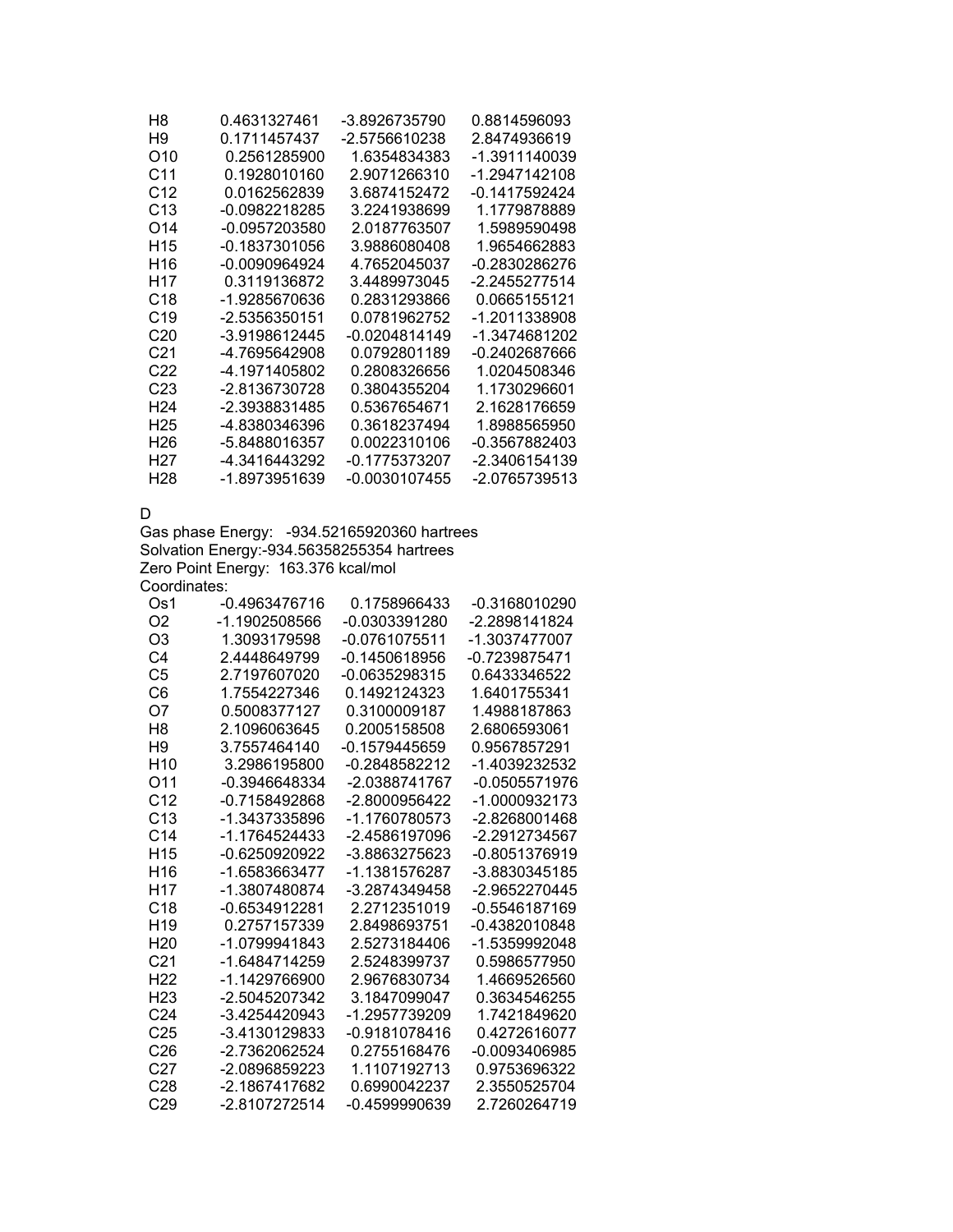| H30 | -3.9211616236 | -2 2145336496 | 2 0485738079  |
|-----|---------------|---------------|---------------|
| H31 | -3.9261710844 | -1.5202812520 | -0.3197490386 |
| H32 | -3 0578966839 | 0.7095307184  | -0.9530936666 |
| H33 | -1 7445865027 | 1.3441708919  | 3 1110476909  |
| H34 | -2 8507498742 | -0.7477809360 | 3.7749333930  |

E

Gas phase Energy: -1166.79085103865 hartrees Solvation Energy:-1166.82999829231 hartrees Zero Point Energy: 227.961 kcal/mol Coordinates:

| Os1             | 0.4370511869    | -0.9005309634   | -0.0663273750 |
|-----------------|-----------------|-----------------|---------------|
| O <sub>2</sub>  | 2.1171155403    | -1.2157868674   | 1.3788707897  |
| C <sub>3</sub>  | 1.9316568606    | -1.9177117556   | 2.4162204837  |
| C <sub>4</sub>  | 0.7549511275    | -2.5270342275   | 2.8801158589  |
| C <sub>5</sub>  | -0.5063109037   | -2.5103091610   | 2.2596603916  |
| O <sub>6</sub>  | -0.8678347169   | -1.9392565561   | 1.1873008508  |
| H7              | -1.3060181615   | -3.0696636258   | 2.7712174459  |
| H <sub>8</sub>  | 0.8309653590    | -3.0905708806   | 3.8066286160  |
| H <sub>9</sub>  | 2.8257272722    | -2.0769303094   | 3.0480611676  |
| O10             | 1.7935363456    | 0.0459105856    | -1.3005217753 |
| C <sub>11</sub> | -1.9404476463   | 1.2235223140    | 0.1735619118  |
| C <sub>12</sub> | $-0.5104808027$ | 1.1081638341    | -0.0374487788 |
| H <sub>13</sub> | -2.5750619299   | 1.4143719335    | -0.6896966887 |
| H <sub>14</sub> | -0.1070519436   | 1.5925140526    | -0.9244354960 |
| C <sub>15</sub> | -2.4940802861   | 1.1199837012    | 1.4159841795  |
| C16             | 0.3328883291    | 0.9628263951    | 1.1311064646  |
| C <sub>17</sub> | -1.6547107700   | 0.9622820963    | 2.5718083794  |
| C18             | -0.2977292513   | 0.9235239868    | 2.4341167484  |
| H <sub>19</sub> | -2.1097663355   | 0.9119263260    | 3.5590632847  |
| H <sub>20</sub> | 0.3387752785    | 0.8680657463    | 3.3146742253  |
| H <sub>21</sub> | -3.5724286918   | 1.1905938381    | 1.5449842867  |
| H <sub>22</sub> | 1.3572969261    | 1.3266305447    | 1.0947019238  |
| O <sub>23</sub> | 1.0652505823    | -2.8193788169   | -0.6508727451 |
| C <sub>24</sub> | 2.0238967217    | -2.9610364885   | -1.4837889405 |
| C <sub>25</sub> | 2.6286746280    | $-0.5902639445$ | -2.0167356993 |
| C <sub>26</sub> | 2.7756047795    | -1.9850910115   | -2.1424242694 |
| H <sub>27</sub> | 2.2812729780    | -4.0079230602   | -1.7079321773 |
| H <sub>28</sub> | 3.3126102369    | 0.0407217700    | -2.6029356951 |
| H <sub>29</sub> | 3.5522457599    | -2.3369065276   | -2.8159999667 |
| C30             | -0.9009279845   | -1.1263841125   | -1.7250518165 |
| H31             | $-0.3459840051$ | -1.6921410199   | -2.4914411688 |
| H32             | -1.1711298753   | -0.1746630820   | -2.2045565961 |
| C33             | -2.2032600670   | -1.9050939113   | -1.4204075766 |
| H34             | -2.7581834211   | -1.3928966010   | -0.6273489893 |
| H35             | -1.9358886925   | -2.8901492963   | -1.0214205504 |
| C36             | -4.6959936056   | -2.3372442928   | -4.9509016873 |
| C <sub>37</sub> | -4.9573325156   | -1.3284380885   | -4.0212327775 |
| C38             | -4.1638420870   | -1.2019723625   | -2.8792925855 |
| C39             | -3.0903999356   | -2.0723792495   | -2.6320436215 |
| C40             | -2.8446449766   | -3.0809025283   | -3.5788340849 |
| C <sub>41</sub> | -3.6324388793   | -3.2142730115   | -4.7215485248 |
| H42             | -5.3127759708   | -2.4401265658   | -5.8405844487 |
| H43             | -5.7839489587   | -0.6395831779   | -4.1837067301 |
| H44             | -4.3749755784   | -0.4153662682   | -2.1578050244 |
| H45             | -2.0175019398   | -3.7661446772   | -3.4074237060 |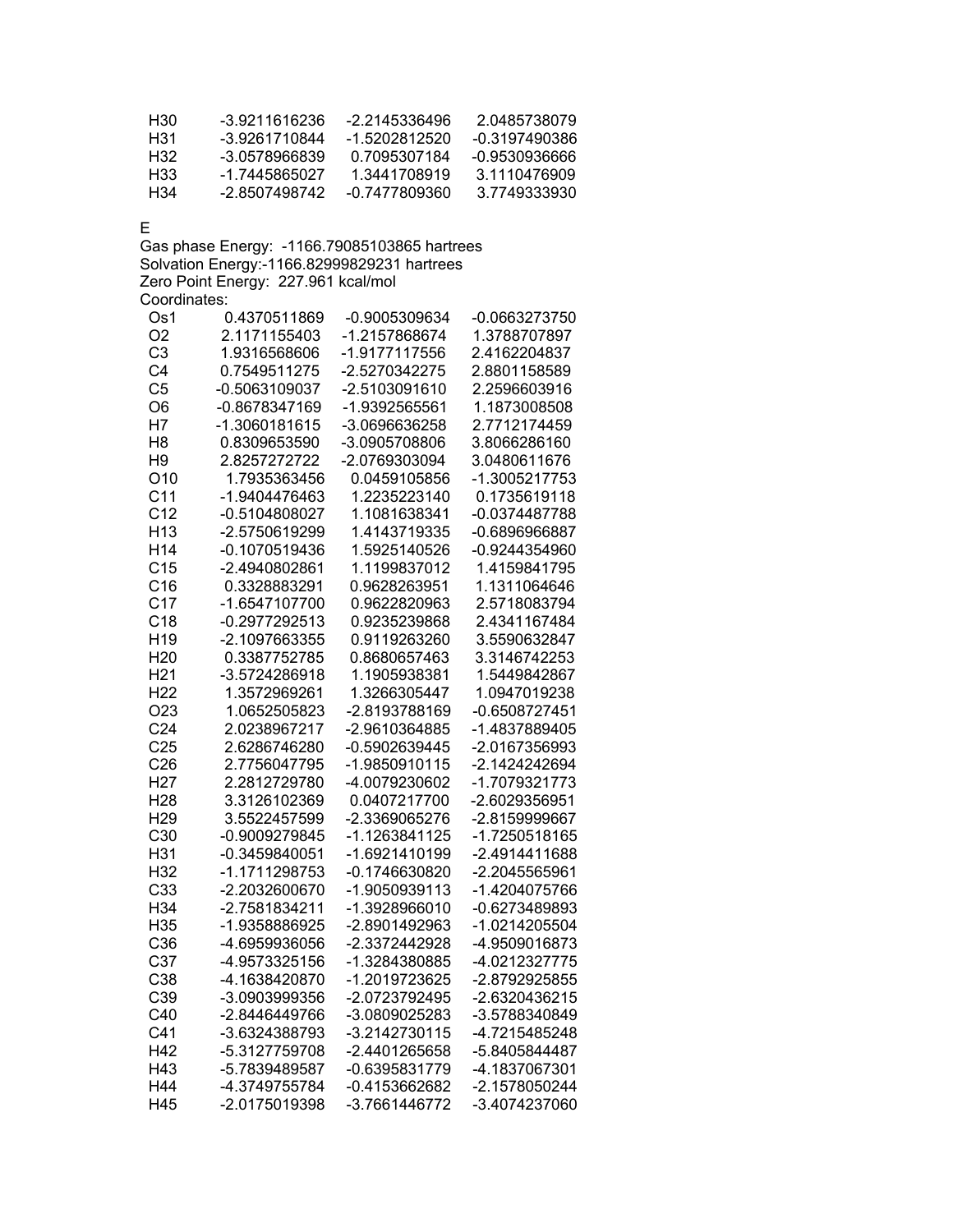G

Gas phase Energy: -1013.17351868591 hartrees Solvation Energy:-1013.21407156666 hartrees Zero Point Energy: 198.570 kcal/mol Coordinates: Os1 -0.3263644884 0.0159405481 -0.3582119887 O2 -0.5617456768 0.0027613678 -2.4302963729 O3 1.7769611259 -0.0547913865 -0.7509551091 C4 2.6093311072 -0.1157185747 0.2124705539 C5 2.3690206024 -0.1466518654 1.5897502080 C6 1.1116738399 -0.1055437549 2.2213548321 O7 -0.0367805857 -0.0186968663 1.6847967826 H8 1.1057628800 -0.1467395915 3.3210708203 H9 3.2394558088 -0.2070469115 2.2376750308 H10 3.6686468412 -0.1465612714 -0.0924013881 O11 0.0425243775 -2.1763967260 -0.3256732265 C12 0.0509265238 -2.8247691547 -1.4118875616 C13 -0.4679090023 -1.0564759757 -3.1265598360 C14 -0.2042483923 -2.3744992712 -2.7182038022 H15 0.2940230666 -3.8999061777 -1.3217765976 H16 -0.6020495299 -0.9031342251 -4.2094212238 H17 -0.1538678075 -3.1209257460 -3.5069304411 C18 -0.0131971766 2.1343452787 -0.3697940531 H19 -0.5321949952 2.6324135673 0.4625396097 H20 1.0628516546 2.2836445268 -0.1886863499 C21 -0.3675602903 2.8735999052 -1.6810865091 H22 0.1731343816 2.4049282765 -2.5099597769 H23 -1.4348401715 2.7434194954 -1.8996088124 C24 0.5808277975 7.1062959472 -1.4678292144 C25 -0.6860692001 6.6464014829 -1.1007395292 C26 -0.9919977320 5.2875911870 -1.1853135427 C27 -0.0488610373 4.3500818911 -1.6355904765 C28 1.2192642762 4.8314734830 -1.9987349899 C29 1.5336226512 6.1884268297 -1.9172520292 H30 0.8219167754 8.1647490910 -1.4053244625 H31 -1.4390250808 7.3490863831 -0.7506702444 H32 -1.9806471669 4.9366025373 -0.8968612863 H33 1.9659464720 4.1217788225 -2.3482655580 H34 2.5243908026 6.5316580650 -2.2074912520

| H39                      | -2.7428977561     | $-0.9609344532$           | -1.2271676760                                                                |
|--------------------------|-------------------|---------------------------|------------------------------------------------------------------------------|
| H40                      | -2.6936961483     | 1.4577036355              | -0.5713905836                                                                |
|                          |                   |                           |                                                                              |
|                          |                   |                           |                                                                              |
| TS <sub>1</sub>          |                   |                           |                                                                              |
|                          | Gas phase Energy: | -934.48329610313 hartrees |                                                                              |
| <b>Solvation Energy:</b> |                   | -934.52555638494 hartrees |                                                                              |
| Zero Point Energy:       |                   | 162.465 kcal/mol          |                                                                              |
|                          |                   |                           | Number and Magnitude of negative Eigen values: 1 (-223.26 cm <sup>-1</sup> ) |
| Coordinates:             |                   |                           |                                                                              |

| Os1 | $-0.0866677046$ | 0.1860356218 | 0.0400270728 |
|-----|-----------------|--------------|--------------|
|     |                 |              |              |

 C35 -2.3039772553 0.7051033807 0.1127277759 C36 -2.3498713929 -0.6711462625 -0.2513207240 H37 -2.3696128809 0.9858751554 1.1641680112 H38 -2.4620567121 -1.4334217189 0.5188270829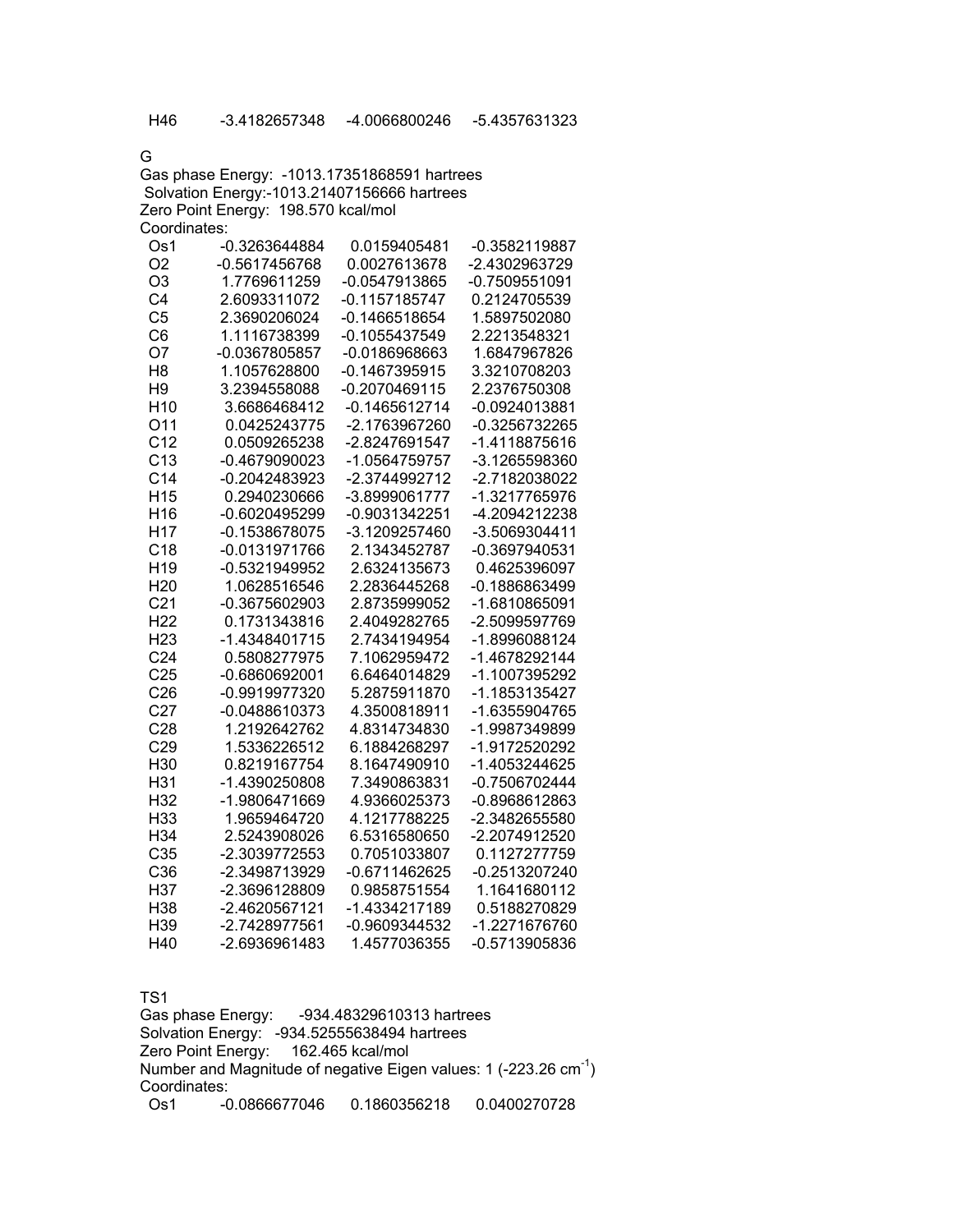| O2              | -0.2166157393   | 0.2521670900  | 2.0949560691    |
|-----------------|-----------------|---------------|-----------------|
| O <sub>3</sub>  | 2.0956950013    | -0.1831453753 | 0.3059368756    |
| C4              | 2.8382788619    | -0.2697666987 | $-0.7109240147$ |
| C <sub>5</sub>  | 2.5006347069    | -0.1274388126 | -2.0717244630   |
| C6              | 1.2304067980    | 0.0988645609  | -2.6177490405   |
| O7              | 0.0972304018    | 0.1951910402  | -2.0422305636   |
| H <sub>8</sub>  | 1.1896162708    | 0.1914067308  | -3.7155176060   |
| H <sub>9</sub>  | 3.3190466846    | -0.2108733233 | -2.7829405402   |
| H <sub>10</sub> | 3.9066668319    | -0.4798263553 | -0.5114961426   |
| C <sub>11</sub> | $-0.4517841687$ | -2.0681985697 | -0.0678231874   |
| C <sub>12</sub> | 0.1536361523    | -2.7533258533 | 1.0224117131    |
| C <sub>13</sub> | 0.8968678755    | -3.9139702537 | 0.8331342254    |
| C <sub>14</sub> | 1.0332736652    | -4.4780266705 | -0.4406426658   |
| C <sub>15</sub> | 0.3961703670    | -3.8547957000 | -1.5256256829   |
| C16             | -0.3444786229   | -2.6972159972 | -1.3429615524   |
| H <sub>17</sub> | $-0.8380794061$ | -2.2297763725 | -2.1899223245   |
| H <sub>18</sub> | 0.4809695739    | -4.2845529025 | -2.5225695345   |
| H <sub>19</sub> | 1.6107624677    | -5.3878227579 | -0.5860211859   |
| H <sub>20</sub> | 1.3790356620    | -4.3839777335 | 1.6889250529    |
| H <sub>21</sub> | 0.0635743517    | -2.3187359387 | 2.0130843802    |
| O <sub>22</sub> | 0.6371219534    | 2.0904247523  | -0.1348158266   |
| C <sub>23</sub> | 0.8545861125    | 2.8135693998  | 0.9004489194    |
| C <sub>24</sub> | 0.1631127718    | 1.2789348371  | 2.7539110830    |
| C <sub>25</sub> | 0.6553645450    | 2.4924614816  | 2.2489156185    |
| H <sub>26</sub> | 1.2462717224    | 3.8160142700  | 0.6763386935    |
| H27             | 0.0850488307    | 1.1824754338  | 3.8464925033    |
| H <sub>28</sub> | 0.9173936695    | 3.2558125026  | 2.9772127324    |
| C <sub>29</sub> | -1.9261427653   | -1.3074083021 | 0.2598657673    |
| C <sub>30</sub> | -2.1360644612   | 0.1606488781  | -0.1072115141   |
| H31             | -2.5595787105   | -1.9825432685 | -0.3205648797   |
| H <sub>32</sub> | -2.5643737858   | 0.2982618930  | -1.1085900318   |
| H <sub>33</sub> | -2.7424671901   | 0.6871598255  | 0.6416027062    |
| H <sub>34</sub> | -2.0932285872   | -1.4816821993 | 1.3239173790    |

TS2.Ph-H

Gas phase Energy: -1166.78605031901 hartrees Solvation Energy: -1166.82476995532 hartrees Zero Point Energy: 225.422 kcal/mol Number and Magnitude of negative Eigen values: 1 (209.61  $cm^{-1}$ ) Coordinates:

| Os1             | $-0.0018485256$ | -0.0623686205 | -0.0044733579 |
|-----------------|-----------------|---------------|---------------|
| O2              | 0.0492687010    | 0.0323912569  | 2.2004349263  |
| C3              | 1.1549815156    | -0.0845119884 | 2.8041008659  |
| C4              | 2.4408273278    | -0.2826109895 | 2.2710474576  |
| C5              | 2.7990188123    | -0.3621906957 | 0.9179036729  |
| O6              | 2.0659052755    | -0.3172892121 | -0.1213468124 |
| H7              | 3.8742459007    | -0.4729746537 | 0.7079436920  |
| H <sub>8</sub>  | 3.2553508235    | -0.3509358627 | 2.9872228621  |
| H9              | -0.8404630434   | 1.1057838075  | -2.2755024083 |
| O <sub>10</sub> | -2.0335173017   | 0.3200286579  | 0.1716494945  |
| O <sub>11</sub> | 0.4830767289    | 1.9945434264  | 0.1931127362  |
| C <sub>12</sub> | -0.4255228462   | 2.8758247095  | 0.3408567842  |
| C <sub>13</sub> | -2.5051833040   | 1.4857124365  | 0.3474861921  |
| C <sub>14</sub> | -1.8103679543   | 2.7069559324  | 0.4267142056  |
| H <sub>15</sub> | $-0.0563618495$ | 3.9120297475  | 0.4088740603  |
| H <sub>16</sub> | -3.6003729244   | 1.5303914214  | 0.4409027790  |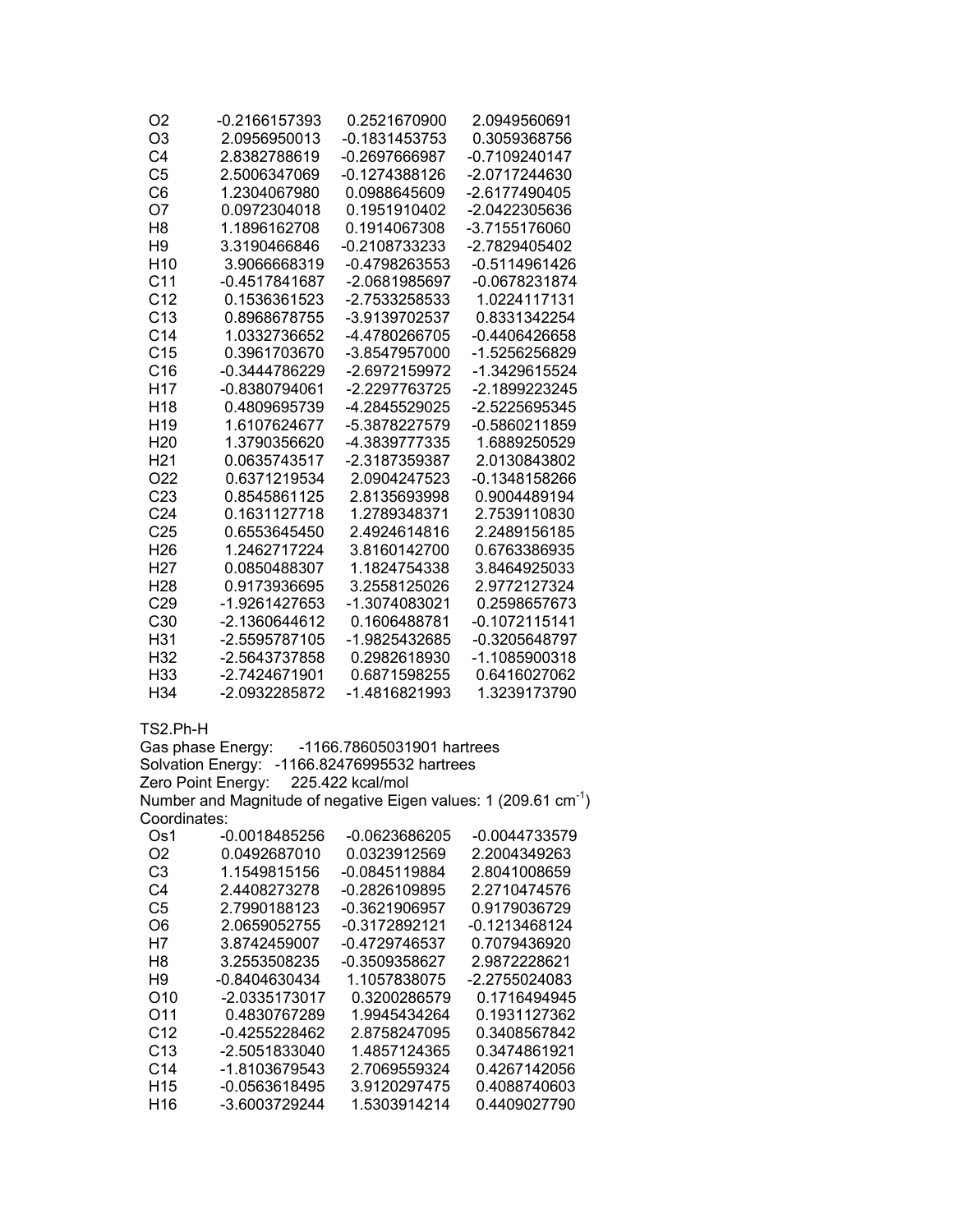| H <sub>17</sub>                    | -2.4086677514                                | 3.6037970239                   | 0.5607210704                 |
|------------------------------------|----------------------------------------------|--------------------------------|------------------------------|
| C <sub>18</sub>                    | $-0.1005757066$                              | -2.1619442950                  | 0.3649249698                 |
| H <sub>19</sub><br>C <sub>20</sub> | -0.3546398278                                | -0.5049678203                  | -2.7481718076                |
| H <sub>21</sub>                    | 1.2710579945                                 | 0.9063062437<br>0.1339048670   | -2.6923586131                |
|                                    | 2.0441740354<br>1.6069879185                 |                                | -2.6277752937                |
| H <sub>22</sub><br>C <sub>23</sub> |                                              | 1.7347924506                   | -2.0609396421                |
| C <sub>24</sub>                    | -1.0893921321<br>-1.0533092325               | -2.6823579021                  | 1.2358114868                 |
| C <sub>25</sub>                    | $-0.0465899874$                              | -4.0052547040                  | 1.6746219606<br>1.2430879301 |
| C <sub>26</sub>                    | 0.9164217669                                 | -4.8748811689<br>-4.3954234212 | 0.3497670177                 |
| C <sub>27</sub>                    | 0.8841936284                                 | -3.0724690617                  | -0.0880340205                |
| H <sub>28</sub>                    | -1.8862753773                                | -2.0238566095                  | 1.5671762727                 |
| H <sub>29</sub>                    | -1.8221708881                                | -4.3630734092                  | 2.3581339064                 |
| H <sub>30</sub>                    | $-0.0251374580$                              | -5.9090502236                  | 1.5794650966                 |
| H <sub>31</sub>                    | 1.6996630970                                 | -5.0601633904                  | -0.0121329764                |
| H <sub>32</sub>                    | 1.6310935080                                 | -2.7172682062                  | -0.7919517209                |
| H <sub>33</sub>                    | 1.1054034006                                 | -0.0082716359                  | 3.9052897310                 |
| H <sub>34</sub>                    | $-0.6046645814$                              | -1.3917280129                  | -0.7389867381                |
| C35                                | $-0.0549895766$                              | 0.3462019718                   | -2.1195742432                |
| C36                                | 0.8415895710                                 | 2.2557686223                   | -6.7983615078                |
| C <sub>37</sub>                    | 1.2497895309                                 | 0.9486266618                   | -6.5242321065                |
| C38                                | 1.3982571960                                 | 0.5207643555                   | -5.2040484769                |
| C39                                | 1.1465904826                                 | 1.3794488955                   | -4.1224310456                |
| C40                                | 0.7390070340                                 | 2.6904404696                   | -4.4185786411                |
| C41                                | 0.5860444966                                 | 3.1255306337                   | -5.7353125093                |
| H42                                | 0.7263903187                                 | 2.5927491483                   | -7.8257574580                |
| H43                                | 1.4564135078                                 | 0.2610279724                   | -7.3416389020                |
| H44                                | 1.7183286002                                 | -0.4987308160                  | -4.9993416944                |
| H45                                | 0.5373163846                                 | 3.3722662288                   | -3.5954703810                |
| H46                                | 0.2703951440                                 | 4.1474918355                   | -5.9331746805                |
|                                    | TS2 – intermediate                           |                                |                              |
|                                    | Gas phase Energy: -1166.79174488470 hartrees |                                |                              |
|                                    | Solvation Energy:-1166.83105403785 hartrees  |                                |                              |
|                                    | Zero Point Energy: 226.488 kcal/mol          |                                |                              |
| Coordinates:                       |                                              |                                |                              |
| Os1                                | $-0.1174070943$                              | $-0.1508245405$                | -0.2161956263                |
| O <sub>2</sub>                     | $-0.1484379921$                              | $-0.0352545412$                | 1.9792353070                 |
| C <sub>3</sub>                     | 0.9403602041                                 | -0.0739300157                  | 2.6270781200                 |
| C4                                 | 2.2538475295                                 | -0.2018288867                  | 2.1520683092                 |
| C <sub>5</sub>                     | 2.6656076290                                 | $-0.2802372876$                | 0.8125151484                 |
| O <sub>6</sub>                     | 1.9633124088                                 | $-0.2919725100$                | $-0.2468061597$              |
| H7                                 | 3.7514110367                                 | -0.3300474640                  | 0.6387091649                 |
| H <sub>8</sub>                     | 3.0419160044                                 | $-0.2104741854$                | 2.9000349758                 |
| H <sub>9</sub>                     | 0.2216658073                                 | 1.6013668139                   | -2.1754313691                |
| O <sub>10</sub>                    | -2.1829438852                                | 0.1149157477                   | -0.1136323722                |
| O11                                | 0.2267703290                                 | 1.9844911079                   | 0.1719167078                 |
| C <sub>12</sub>                    | -0.7561852210                                | 2.7659605855                   | 0.3520766396                 |
| C13                                | -2.7289020440                                | 1.2302428686                   | 0.1419676717                 |
| C <sub>14</sub>                    | -2.1281413644                                | 2.4837399036                   | 0.3557297015                 |
| H <sub>15</sub>                    | -0.4876783023                                | 3.8221370025                   | 0.5317892490                 |
| H16                                | -3.8284160648                                | 1.2003000427                   | 0.1922018687                 |
| H <sub>17</sub>                    | -2.7983399963                                | 3.3180708547                   | 0.5430582889                 |
| C18                                | $-0.1830380811$                              | -2.2051754368                  | 0.2501159092                 |
| H <sub>19</sub>                    | -1.0093015971                                | 0.4748206779                   | -2.7503064274                |
| C <sub>20</sub>                    | 1.0267417023                                 | -0.1354718319                  | -3.1684687786                |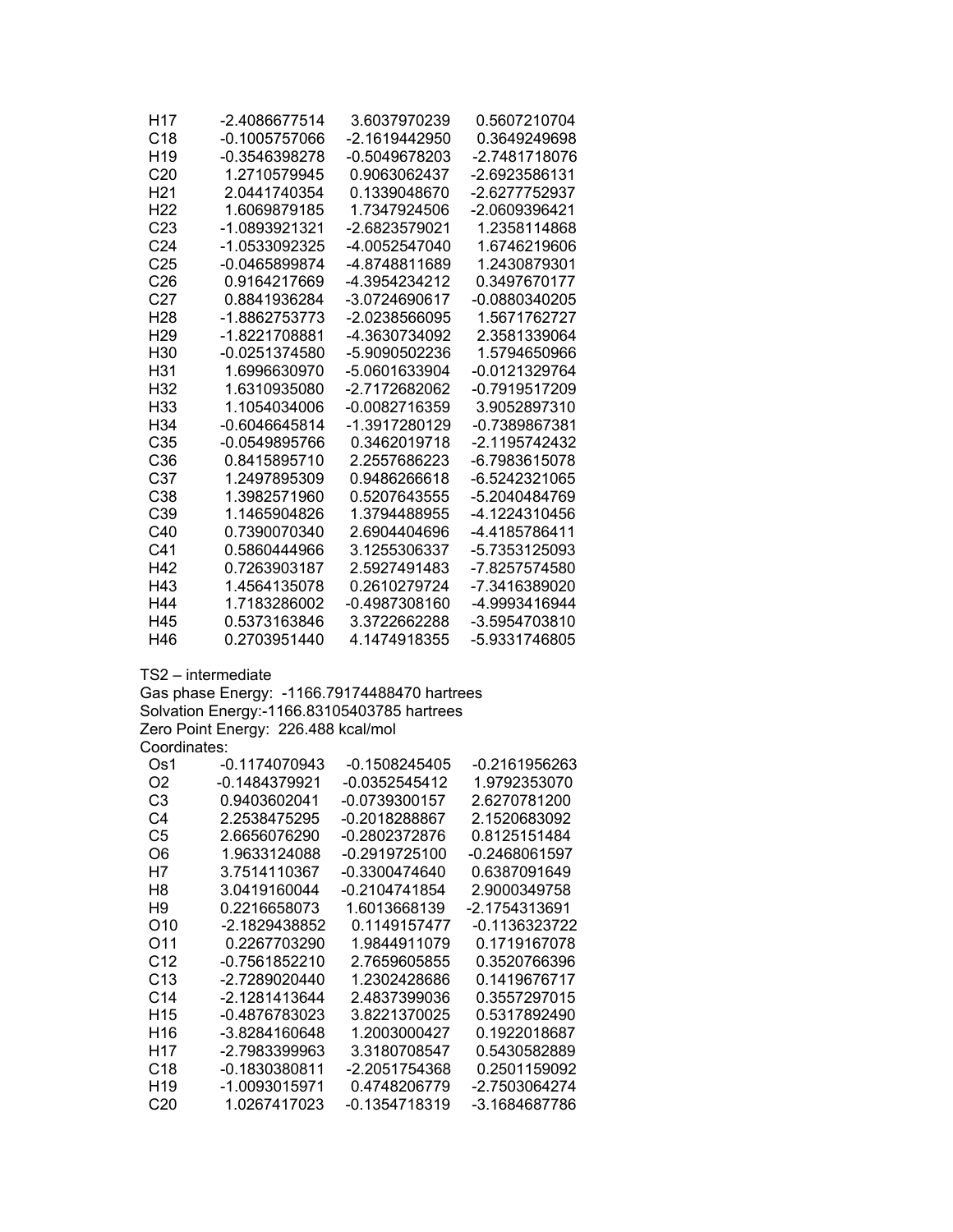| H <sub>21</sub> | 0.7560613249                                 | -1.1875116328              | -3.3250816468                                                                |
|-----------------|----------------------------------------------|----------------------------|------------------------------------------------------------------------------|
| H <sub>22</sub> | 1.9893743799                                 | -0.1329906593              | -2.6476807037                                                                |
| C <sub>23</sub> | -1.2243179119                                | -2.7177133619              | 1.0511735368                                                                 |
| C <sub>24</sub> | -1.2544559612                                | -4.0551008760              | 1.4567831859                                                                 |
| C <sub>25</sub> | $-0.2450043243$                              | -4.9388952809              | 1.0680332463                                                                 |
| C <sub>26</sub> | 0.7918284679                                 | -4.4592439849              | 0.2629012387                                                                 |
| C <sub>27</sub> | 0.8153636066                                 | -3.1220334260              | $-0.1390656578$                                                              |
| H <sub>28</sub> | -2.0227192956                                | -2.0496342791              | 1.3606081606                                                                 |
| H <sub>29</sub> | -2.0754751816                                | -4.4094835692              | 2.0793712037                                                                 |
| H30             | -0.2688197702                                | -5.9812289320              | 1.3799493159                                                                 |
| H31             | 1.5876816353                                 | -5.1315953446              | -0.0558938916                                                                |
| H32             | 1.6279369282                                 | -2.7710001968              | -0.7699468602                                                                |
| H33             | 0.8378573601                                 | 0.0125258684               | 3.7231145685                                                                 |
| H34             | -0.5089259744                                | -1.2164667085              | -1.3259772418                                                                |
| C35             | -0.0268212811                                | 0.5350680868               | -2.2594996916                                                                |
| C36             | 1.3775577312                                 | 1.8776901069               | -6.9988403810                                                                |
| C37             | 0.5230703024                                 | 0.7829022968               | -6.8530495410                                                                |
| C38             | 0.4234147641                                 | 0.1285297574               | -5.6241020363                                                                |
| C39             | 1.1693865384                                 | 0.5456889146               | -4.5110517859                                                                |
| C40             | 2.0228471109                                 | 1.6481703897               | -4.6764540880                                                                |
| C41             | 2.1276313575                                 | 2.3078010873               | -5.9012118401                                                                |
| H42             | 1.4591416680                                 | 2.3885434448               | -7.9552370172                                                                |
| H43             | $-0.0658659101$                              | 0.4356725768               | -7.6993084431                                                                |
| H44             | $-0.2439604507$                              | $-0.7241149500$            | -5.5180097302                                                                |
| H45             | 2.6082274717                                 | 1.9882061219               | -3.8250638636                                                                |
| H46             | 2.7985595547                                 | 3.1583188026               | -6.0009313576                                                                |
|                 |                                              |                            |                                                                              |
| $TS2.CH2-H$     | Gas phase Energy:                            | -1166.78141538231 hartrees |                                                                              |
|                 | Solvation Energy: -1166.82143996003 hartrees |                            |                                                                              |
|                 | Zero Point Energy:                           | 225.377 kcal/mol           |                                                                              |
|                 |                                              |                            | Number and Magnitude of negative Eigen values: 1 (-602.54 cm <sup>-1</sup> ) |
| Coordinates:    |                                              |                            |                                                                              |
| Os1             | -.0874679790                                 | -.0894361105               | -.0836408348                                                                 |
| O <sub>2</sub>  | $-0725145238$                                | .0213351957                | 2.0128018824                                                                 |
| C <sub>3</sub>  | 1.0231280872                                 | -.0360772967               | 2.6622989575                                                                 |
| C <sub>4</sub>  | 2.3293349199                                 | -. 1664526187              | 2.1776090522                                                                 |
| C <sub>5</sub>  | 2.7160633571                                 | -.2331164118               | .8292859987                                                                  |
| O <sub>6</sub>  | 1.9729908975                                 | $-2195221138$              | -.2046401508                                                                 |
| H7              | 3.7941824739                                 | -.2919257971               | .6210321646                                                                  |
| H <sub>8</sub>  | 3.1252906301                                 | -.1942885929               | 2.9167452205                                                                 |
| H <sub>9</sub>  | .0856409297                                  | 1.4356952380               | -2.1781370736                                                                |
| O10             | -2.1645619080                                | .1255887733                | .0911659666                                                                  |
| O11             | .1820394110                                  | 2.1213456666               | 0711380586                                                                   |
| C <sub>12</sub> | -.8234928588                                 | 2.8718478154               | .2375176797                                                                  |
| C13             | -2.7380250261                                | 1.2414681372               | .2730775356                                                                  |
| C <sub>14</sub> | -2.1818368432                                | 2.5311133851               | .3366582522                                                                  |
| H <sub>15</sub> | -.6029410779                                 | 3.9532137267               | .3166146781                                                                  |
| H <sub>16</sub> | -3.8322531829                                | 1.1794544306               | .3880394389                                                                  |
| H <sub>17</sub> | -2.8791951555                                | 3.3507980781               | .4884692615                                                                  |
| C18             | $-2049634142$                                | -2.1543457487              | .1555497424                                                                  |
| H <sub>19</sub> | -1.0399702484                                | .2784819589                | -2.8717015473                                                                |
| C20             | 1.0535158357                                 | -.2390773726               | -3.1678389338                                                                |
| H <sub>21</sub> | .8851760107                                  | -1.3155904150              | -3.2948823850                                                                |
| H <sub>22</sub> | 1.9823754059                                 | -.1328121558               | -2.6002636110                                                                |
| C <sub>23</sub> | -1.1875222758                                | -2.7325998028              | .9946326117                                                                  |
|                 |                                              |                            |                                                                              |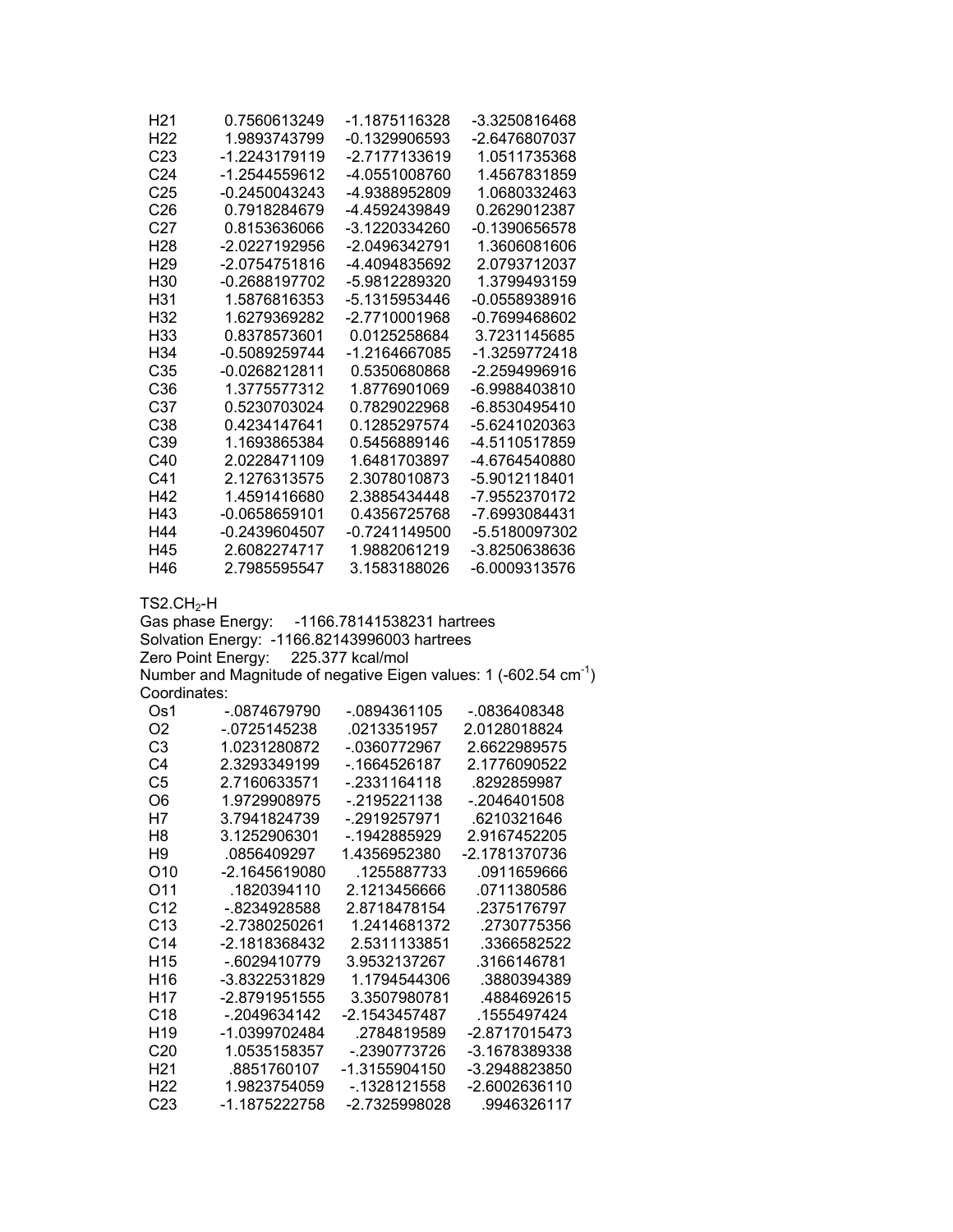| C <sub>24</sub> | -1 2584031128 | -4 1080868774 | 1 2312041084  |
|-----------------|---------------|---------------|---------------|
| C <sub>25</sub> | - 3448479262  | -4 9819481900 | .6350758044   |
| C <sub>26</sub> | 6393131796    | -4 4466001267 | - 2009587800  |
| C27             | 7013659481    | -3 0701998973 | - 4312593742  |
| H28             | -1.9151539134 | -2 0786859329 | 1 4686861265  |
| H <sub>29</sub> | -2 0357090443 | -4 5021696360 | 1 8861632300  |
| H30             | - 3990641883  | -6 0539144079 | 8161905991    |
| H31             | 1.3656945207  | -5.1063072647 | - 6764174164  |
| H32             | 1 4862093822  | -2 6846318640 | -1 0795904275 |
| H33             | 9128132965    | 0349298274    | 3 7556872418  |
| H34             | - 4419095203  | - 7556395612  | -1.5226244117 |
| C35             | - 0897976815  | 3668174512    | -2.3261796154 |
| C36             | 1.3697076492  | 1 6669703102  | -7 0494318947 |
| C37             | 6750851970    | 4641849070    | -6.9102493800 |
| C38             | 5858675135    | - 1536208728  | -5.6615148154 |
| C39             | 1 1840767085  | 4108122076    | -4 5255687966 |
| C40             | 1 8781034276  | 1 6205046019  | -4 6826823838 |
| C41             | 1 9713009148  | 2 2429172106  | -5 9273980265 |
| H42             | 1 4430443288  | 2 1496726480  | -8.0207433497 |
| H43             | .2037989284   | 0035949829    | -7.7754874573 |
| H44             | 0452173840    | -1 0921061929 | -5 5597107574 |
| H45             | 2.3475675540  | 2.0726303648  | -3.8121402014 |
| H46             | 2 5170543540  | 3.1786330192  | -6.0231508087 |

Gas phase Energy: -1013.09394429093 hartrees Solvation Energy: -1013.13645621781 hartrees Zero Point Energy: 198.187 kcal/mol Number and Magnitude of negative Eigen values: 1 (-540.36  $cm^{-1}$ ) Coordinates:

| Os1             | .0593937414   | .1722629554   | .0489361768   |
|-----------------|---------------|---------------|---------------|
| O <sub>2</sub>  | - 2112214827  | 2982190808    | 2.0911993169  |
| O3              | 2 2295208548  | 1713448674    | 4347476732    |
| C4              | 3 0438988377  | 1285025326    | - 5360337957  |
| C5              | 2 7692094604  | 0949289885    | -1 9178957177 |
| C6              | 1 5093146122  | .1053690306   | -2.5402302674 |
| O7              | .3482645994   | .0845500155   | -2.0131734044 |
| H8              | 1 5121525891  | 1142683721    | -3 6420965069 |
| H9              | 3 6312554069  | 0943593533    | -2.5814422222 |
| H10             | 4 1157759814  | 1161537472    | - 2648637606  |
| O11             | .3048055936   | 2 1833492663  | - 2003846530  |
| C <sub>12</sub> | 2410126780    | 2 9914091902  | 7908059028    |
| C <sub>13</sub> | - 1693193652  | 1.4223222295  | 2.6984684233  |
| C <sub>14</sub> | 0259464951    | 2 6962826753  | 2 1440142113  |
| H <sub>15</sub> | 3749195420    | 4 0493130651  | 5228268362    |
| H16             | - 3039179779  | 1.3647732986  | 3 7889326072  |
| H17             | 0190153955    | 3.5372773808  | 2 8333417107  |
| C <sub>18</sub> | 0333936073    | -2 2740569296 | 1472218268    |
| H <sub>19</sub> |               | -1.9129360372 | 4375172560    |
| H <sub>20</sub> | - 2602099340  | -2 9443474609 | 9606495481    |
| C <sub>21</sub> | 1189936834    | -3 0423101719 | -1 1770096805 |
| H22             | - 8639230220  | -3.4695453979 | -1.4229980197 |
| H23             | 3703144111    | -2.3439870194 | -1 9788340627 |
| C <sub>24</sub> | -1 7002839157 | -1 4200927436 | .2593698343   |
| C <sub>25</sub> | -1 9963772326 | - 0665635339  | - 2408060679  |
| H26             | -2.1043890963 | -2 2632522045 | - 3121469797  |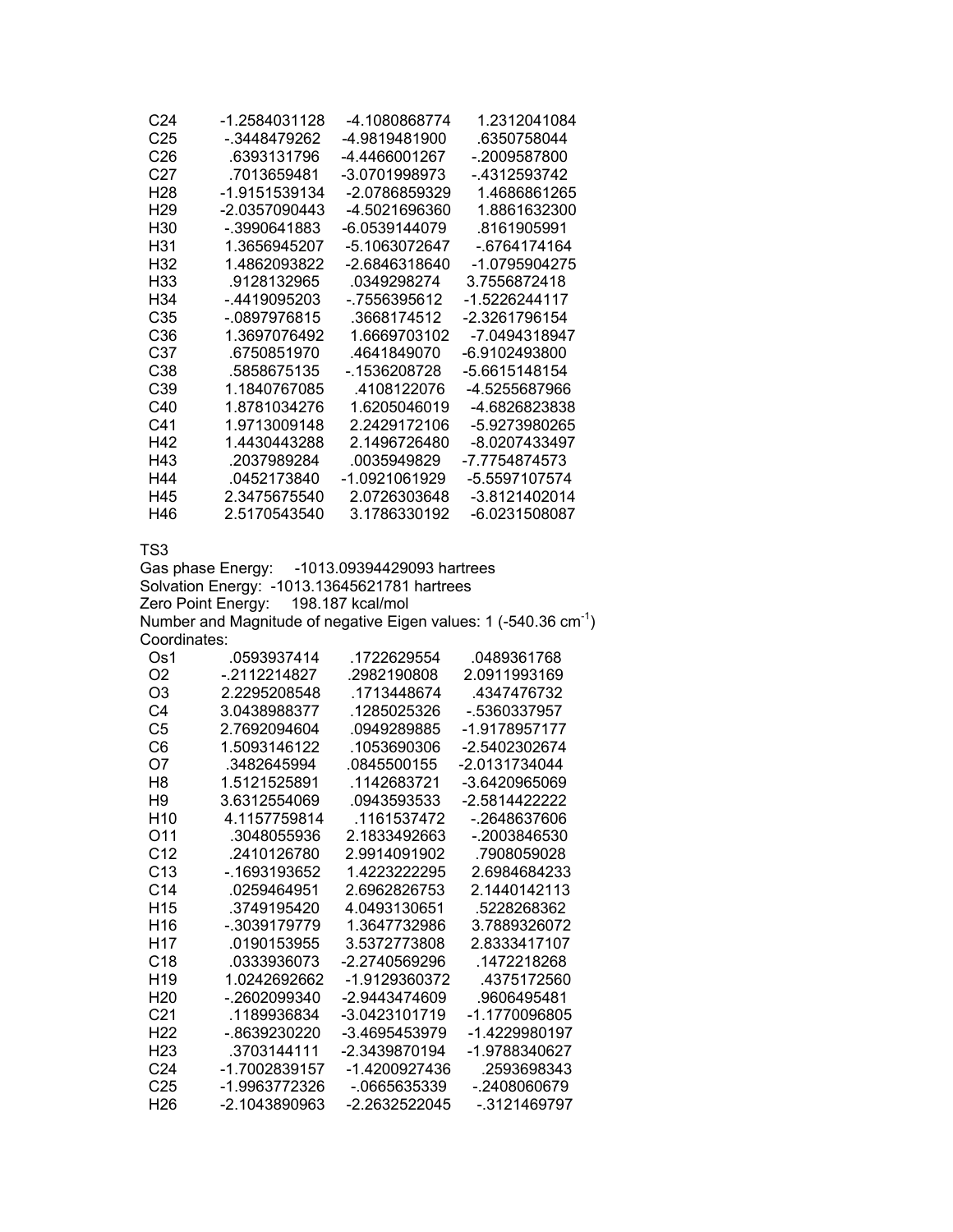| H27             | -2.3283981242 | -.0169992200  | -1.2841577213 |
|-----------------|---------------|---------------|---------------|
| H <sub>28</sub> | -2.6442167020 | .5271026864   | 4167899933    |
| H <sub>29</sub> | -1.8912895021 | -1.5444015672 | 1.3253354052  |
| C31             | 3.0596543949  | -6.2203529448 | -.9391961918  |
| C32             | 3.4423710806  | -4.9257719289 | -1.3007233733 |
| C <sub>33</sub> | 2.4930336379  | -3.9079150714 | -1.3909601900 |
| C34             | 1.1381730599  | -4.1589894159 | -1 1212637649 |
| C35             | .7691111233   | -5.4627872845 | - 7605238427  |
| C <sub>36</sub> | 1.7163623920  | -6.4845685964 | - 6682994658  |
| H37             | 3.8003166175  | -7.0134087966 | - 8698652802  |
| H38             | 4.4860784589  | -4.7079206052 | -1.5137257380 |
| H <sub>39</sub> | 2.7939792651  | -2.8993588248 | -1.6646442011 |
| H40             | - 2770174269  | -5.6752441088 | - 5497996216  |
| H41             | 1.4041783677  | -7.4876576928 | - 3868801831  |

# **Ru.acac-**

| <b>Ru.acac</b>         |                                            |                                 |                              |
|------------------------|--------------------------------------------|---------------------------------|------------------------------|
| А                      |                                            |                                 |                              |
|                        | Gas phase Energy:                          | -937.38379311112 hartrees       |                              |
|                        | Solvation Energy:-937.42510633720 hartrees |                                 |                              |
|                        | Zero Point Energy: 162.676 kcal/mol        |                                 |                              |
| Coordinates:           |                                            |                                 |                              |
| Ru1                    | -0.2940299594                              | 0.0421907793                    | -0.1743133975                |
| O <sub>2</sub>         | -2.0029762151                              | $-0.1511386578$                 | -1.4112046477                |
| O <sub>3</sub>         | 0.8993752733                               | 0.2434026023                    | -1.9416864220                |
| C <sub>4</sub>         | 2.1551811577                               | 0.3548725623                    | -1.8589795332                |
| C <sub>5</sub>         | 2.9770158782                               | 0.3722173869                    | $-0.7196868002$              |
| C <sub>6</sub>         | 2.5569384469                               | 0.2609663143                    | 0.6153579005                 |
| O7                     | 1.3844253210                               | 0.1453278686                    | 1.0780940877                 |
| H <sub>8</sub>         | 3.3581644607                               | 0.2763875730                    | 1.3745003415                 |
| H9                     | 4.0456655738                               | 0.4724805868                    | -0.8887712996                |
| H <sub>10</sub>        | 2.6841617365                               | 0.4468868321                    | -2.8248840217                |
| C <sub>11</sub>        | -0.4328851296                              | 2.1168188398                    | $-0.2409558581$              |
| C <sub>12</sub>        | -1.1374813490                              | 2.7454235263                    | -1.2884403489                |
| C <sub>13</sub>        | -1.1868735775                              | 4.1371157396                    | -1.4218282598                |
| C <sub>14</sub>        | -0.5285707811                              | 4.9631430625                    | -0.5070757320                |
| C <sub>15</sub>        | 0.1789943380                               | 4.3685836679                    | 0.5409485869                 |
| C16                    | 0.2199080543                               | 2.9764181620                    | 0.6671097115                 |
| H <sub>17</sub>        | 0.7775955488                               | 2.5421083214                    | 1.4939604263                 |
| H <sub>18</sub>        | 0.7019181812                               | 4.9925846067                    | 1.2660695072                 |
| H <sub>19</sub>        | -0.5657450066                              | 6.0464538267                    | -0.6085724168                |
| H <sub>20</sub>        | -1.7455253317                              | 4.5799849673                    | -2.2466753910                |
| H <sub>21</sub>        | -1.6628082719                              | 2.1249847304                    | -2.0088499213                |
| O <sub>22</sub>        | 0.1995697294                               | -2.1433300181                   | $-0.5158120183$              |
| C <sub>23</sub>        | -0.5249148030                              | -2.8435492888                   | -1.2650542876                |
| C <sub>24</sub>        | -2.3262216550                              | -1.2337187781                   | -1.9809484877                |
| C <sub>25</sub>        | -1.7059373277                              | -2.4924837018                   | -1.9520334550                |
| H <sub>26</sub>        | -0.2017314819                              | -3.8950604403                   | -1.4105993905                |
| H <sub>27</sub>        | -3.2414193902                              | -1.1745407059                   | -2.5977557837                |
| H <sub>28</sub>        | -2.1778581243                              | -3.2760358107                   | -2.5395322970                |
| C29<br>C <sub>30</sub> | -1.6304843963<br>-1.3899717858             | 0.5044368285<br>$-0.8711975018$ | 1.5083603244<br>1.4661496864 |
| H31                    | -1.1088625941                              | 1.1340927581                    | 2.2224610362                 |
|                        |                                            |                                 |                              |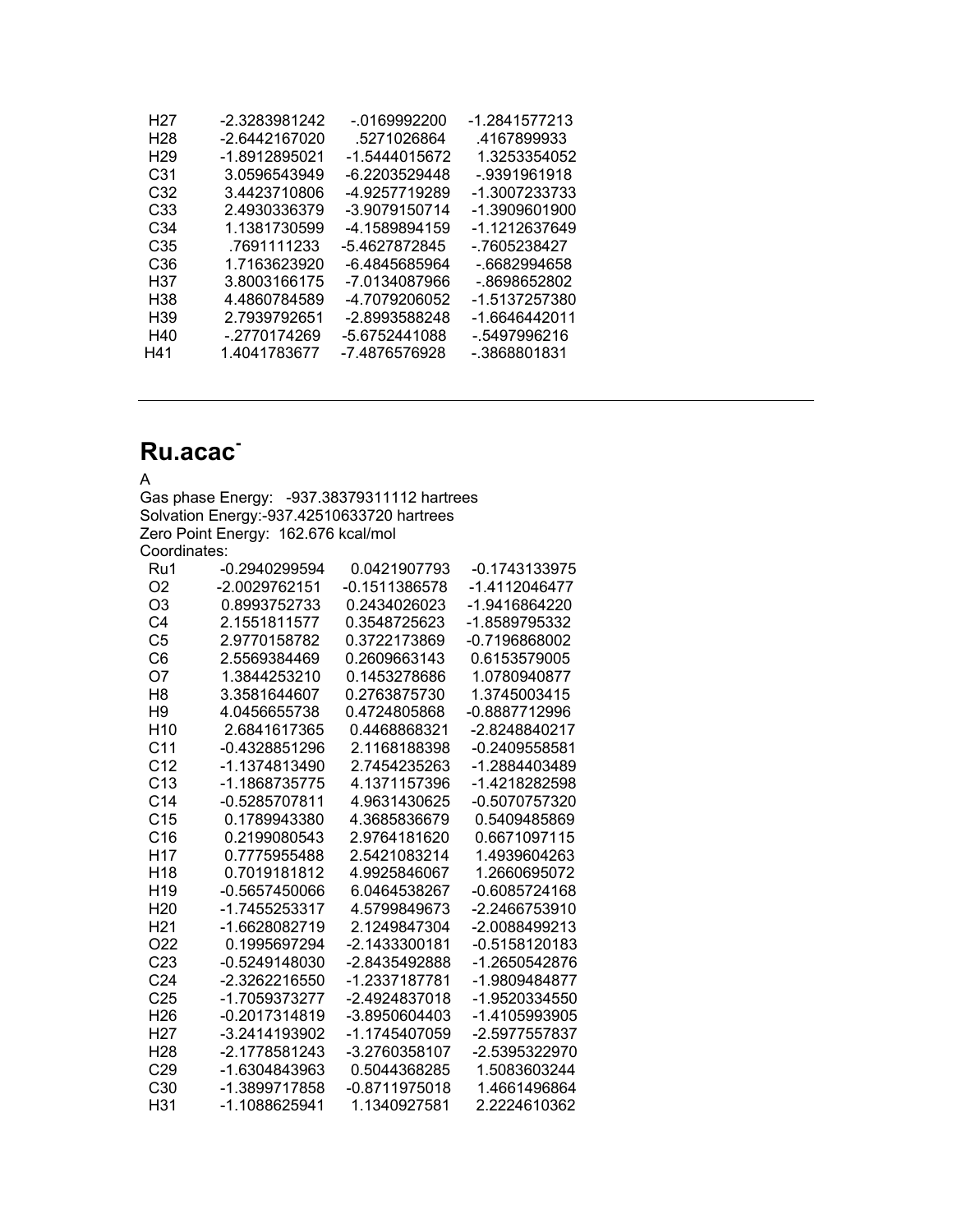| H32 | -0.6585514657 | -1.3238884942 | 2 1306349404 |
|-----|---------------|---------------|--------------|
| H33 | -2 1245148524 | -1.5527521225 | 1.0434832470 |
| H34 | -2.5545292494 | 0.9192978806  | 1 1159224713 |

B

Gas phase Energy: -937.36873819117 hartrees Solvation Energy:-937.41140945350 hartrees Zero Point Energy: 163.155 kcal/mol Coordinates:

| Ru1             | -0.4173188572   | 0.1108664837    | -0.3117723771   |
|-----------------|-----------------|-----------------|-----------------|
| O <sub>2</sub>  | -1.2242918994   | 0.2367078527    | -2.2763615742   |
| O <sub>3</sub>  | 1.4102350692    | 0.0668579878    | -1.2494941981   |
| C <sub>4</sub>  | 2.4995370441    | -0.0071773719   | -0.5997095777   |
| C <sub>5</sub>  | 2.6978344098    | -0.0795209619   | 0.7855896980    |
| C <sub>6</sub>  | 1.6815261639    | $-0.0898244476$ | 1.7574037072    |
| O7              | 0.4298565614    | -0.0210242991   | 1.5872306334    |
| H <sub>8</sub>  | 2.0116447097    | -0.1697072966   | 2.8080783728    |
| H <sub>9</sub>  | 3.7241945273    | -0.1425258612   | 1.1379292787    |
| H <sub>10</sub> | 3.4077830659    | $-0.0181816194$ | -1.2252527777   |
| O11             | $-0.4302510981$ | -2.1703757049   | -0.4417343272   |
| C <sub>12</sub> | -0.8176102829   | -2.7294294228   | -1.4948165856   |
| C13             | -1.4555202712   | -0.7886716582   | -2.9860735744   |
| C <sub>14</sub> | -1.3134340142   | -2.1517752719   | -2.6878189987   |
| H <sub>15</sub> | -0.7741310658   | -3.8403033332   | -1.5107281171   |
| H <sub>16</sub> | -1.8347055020   | -0.5711449634   | -4.0026036616   |
| H <sub>17</sub> | -1.5878092526   | -2.8450252003   | -3.4801337024   |
| C <sub>18</sub> | $-0.4552994050$ | 2.2095375201    | -0.2048822882   |
| H <sub>19</sub> | 0.2032048357    | 2.5758464409    | 0.5974638669    |
| H <sub>20</sub> | -0.1665790628   | 2.6918480766    | -1.1482647766   |
| C <sub>21</sub> | -1.9298298164   | 2.4541226197    | 0.1461483325    |
| H <sub>22</sub> | -2.1330611632   | 3.3556729860    | 0.7514101321    |
| H <sub>23</sub> | -2.5290942558   | 2.5396009905    | -0.7691226214   |
| C <sub>24</sub> | -3.2160674161   | -1.0947004898   | 2.3221935737    |
| C <sub>25</sub> | -3.3039642238   | -1.0614541628   | 0.9419296322    |
| C <sub>26</sub> | -2.8940187536   | 0.0810770517    | 0.2178601516    |
| C <sub>27</sub> | -2.3708778985   | 1.2040603462    | 0.8999356995    |
| C <sub>28</sub> | -2.3078763882   | 1.1490489875    | 2.3132541368    |
| C <sub>29</sub> | -2.7195640160   | 0.0288533199    | 3.0117463590    |
| H <sub>30</sub> | -3.5274412959   | -1.9792764786   | 2.8724423386    |
| H31             | -3.6984088324   | -1.9146077043   | 0.3964815265    |
| H <sub>32</sub> | -3.1021092612   | 0.1470006862    | $-0.8436351661$ |
| H <sub>33</sub> | -1.9179696371   | 2.0111735219    | 2.8497382436    |
| H34             | -2.6556703194   | 0.0130246368    | 4.0977423089    |
|                 |                 |                 |                 |

D

Gas phase Energy: -1169.63219121691 hartrees Solvation Energy:-1169.67249469628 hartrees Zero Point Energy: 227.481 kcal/mol Coordinates:

| Ru1 | -0.0587963590 | 0.0894154632    | $-0.1251543140$ |
|-----|---------------|-----------------|-----------------|
| O2. | -0.1214090669 | -0.2876478700   | 2.1134565766    |
| C3  | 0.9466302718  | -0.4361406385   | 2.7543309902    |
| C4  | 2.2800846106  | -0.4338608358   | 2.2862579663    |
| C5  | 2.7182010239  | $-0.2701773978$ | 0.9661554481    |
| O6  | 2.0559325170  | -0.1002956097   | -0.1018850845   |
| H7  | 38146796719   | $-0.3033919310$ | 0.8282645959    |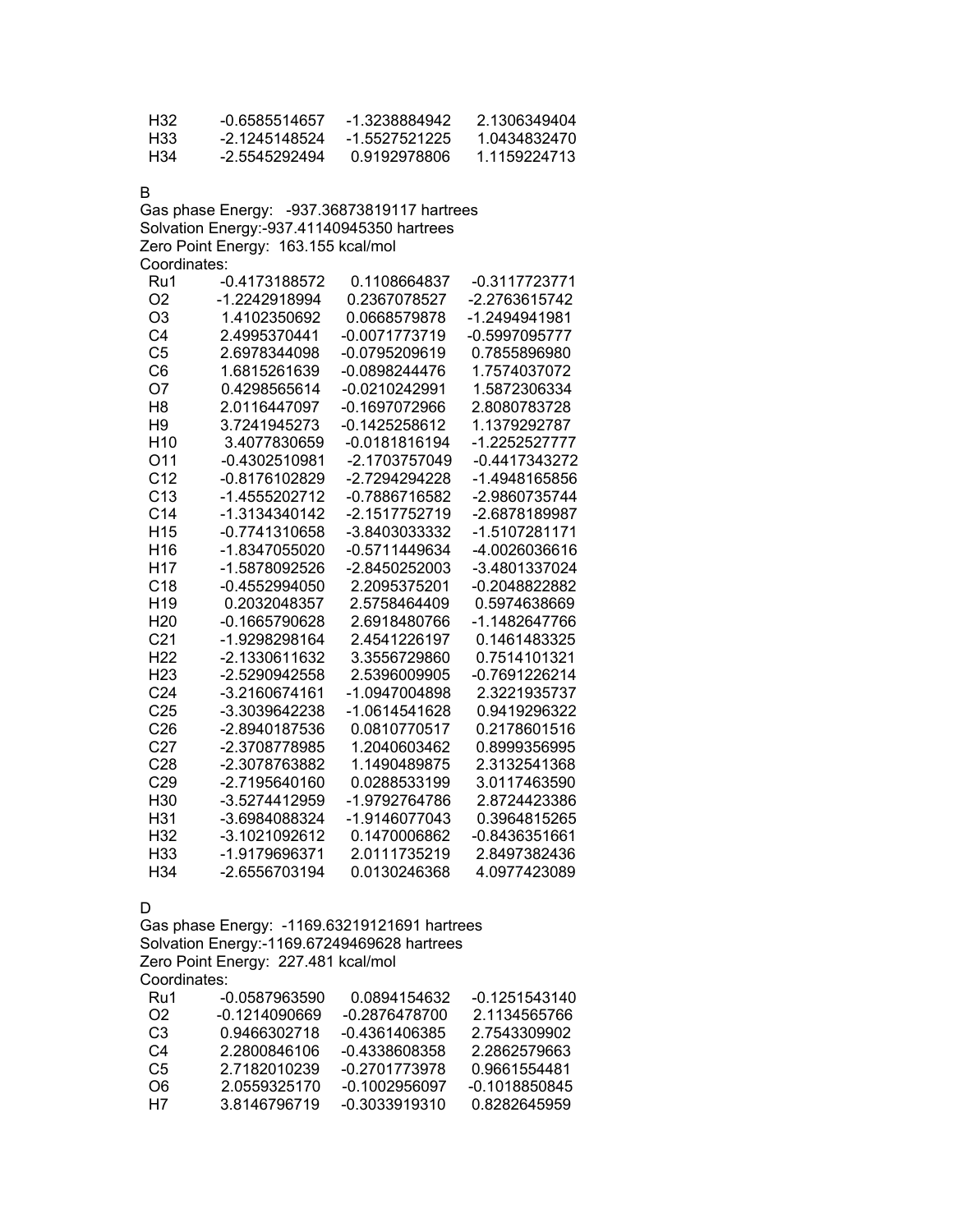| H <sub>8</sub>  | 3.0555537620    | -0.5765589820   | 3.0350123406  |
|-----------------|-----------------|-----------------|---------------|
| H <sub>9</sub>  | 0.1538078288    | 1.7214432870    | -2.2057765082 |
| O <sub>10</sub> | -2.1412463474   | 0.2428979268    | -0.1312402961 |
| O11             | 0.2238535900    | 2.0716414176    | 0.3633948498  |
| C <sub>12</sub> | $-0.7635523475$ | 2.8552535419    | 0.5111787819  |
| C <sub>13</sub> | -2.7194004025   | 1.3440238101    | 0.1103230931  |
| C <sub>14</sub> | -2.1365033323   | 2.5883854111    | 0.4021628158  |
| H <sub>15</sub> | $-0.4929001623$ | 3.8927027868    | 0.7679487968  |
| H <sub>16</sub> | -3.8219841804   | 1.3132895084    | 0.0916596464  |
| H <sub>17</sub> | -2.8133475844   | 3.4205457132    | 0.5763064152  |
| C <sub>18</sub> | -0.2531876689   | -2.3195588335   | -0.3040628027 |
| H <sub>19</sub> | -0.9985864297   | 0.4568192688    | -2.6401055079 |
| C <sub>20</sub> | 1.0758831588    | $-0.0492595192$ | -3.0271560953 |
| H <sub>21</sub> | 0.9139030887    | -1.1365487294   | -3.0384709090 |
| H <sub>22</sub> | 2.0474896983    | 0.1139953479    | -2.5490429984 |
| C <sub>23</sub> | -1.4088287833   | -2.8469067192   | 0.2899124359  |
| C <sub>24</sub> | -1.3828171497   | -4.1210822662   | 0.8548244044  |
| C <sub>25</sub> | -0.2117023945   | -4.8854038720   | 0.8140881399  |
| C <sub>26</sub> | 0.9337302431    | -4.3711004344   | 0.1989189654  |
| C <sub>27</sub> | 0.9116186659    | -3.0961308979   | -0.3669064181 |
| H <sub>28</sub> | -2.3034126158   | -2.2340437802   | 0.3199412858  |
| H <sub>29</sub> | -2.2746225128   | -4.5193811801   | 1.3337195392  |
| H30             | -0.1942536784   | -5.8793573872   | 1.2540437500  |
| H31             | 1.8458333950    | -4.9633291816   | 0.1657786598  |
| H <sub>32</sub> | 1.7952502652    | -2.6790373846   | -0.8386667434 |
| H33             | 0.8454785861    | -0.5928723926   | 3.8486358248  |
| H34             | -0.3583865912   | -1.4602232964   | -1.0386126088 |
| C35             | $-0.0161108025$ | 0.6343796308    | -2.1710385666 |
| C36             | 1.1400924145    | 1.4103095202    | -7.1186505779 |
| C <sub>37</sub> | 0.4082072867    | 0.2677730734    | -6.7878287089 |
| C <sub>38</sub> | 0.4012262107    | $-0.2065905089$ | -5.4749868280 |
| C39             | 1.1196243508    | 0.4412778721    | -4.4575396471 |
| C40             | 1.8486756982    | 1.5889994638    | -4.8091559572 |
| C <sub>41</sub> | 1.8607234260    | 2.0694796043    | -6.1189985189 |
| H42             | 1.1501893308    | 1.7811924800    | -8.1409586259 |
| H43             | -0.1562632354   | -0.2577809219   | -7.5553785815 |
| H44             | -0.1707233038   | -1.0979524790   | -5.2256452939 |
| H45             | 2.4108524883    | 2.1073205434    | -4.0355899775 |
| H46             | 2.4374933123    | 2.9592827646    | -6.3623948622 |

E

Gas phase Energy: -1169.64608757731 hartrees Solvation Energy:-1169.68623298403 hartrees Zero Point Energy: 227.481 kcal/mol Coordinates:

| Ru1             | -.0988631021  | -.0743439642    | .0840747042   |
|-----------------|---------------|-----------------|---------------|
| O <sub>2</sub>  | .2009548904   | .1395728626     | 2.0827690365  |
| C3              | 1.3716107901  | .1108967337     | 2.5777418534  |
| C4              | 2.6061824226  | -.0434145161    | 1.9304992537  |
| C5              | 2.8048777080  | -.1858365808    | .5485950306   |
| O6              | 1.9281075046  | $-2225855617$   | -.3682418938  |
| H7              | 3.8495787514  | -.2695686637    | .2074545686   |
| H <sub>8</sub>  | 3.4929268167  | $-0.0368101958$ | 2.5582738774  |
| H9              | -.3300865718  | .9176945130     | -2.3242687348 |
| O <sub>10</sub> | -2.1748150172 | .1298407283     | .4572551800   |
| O <sub>11</sub> | .0583102242   | 2.1705734870    | -.1950009956  |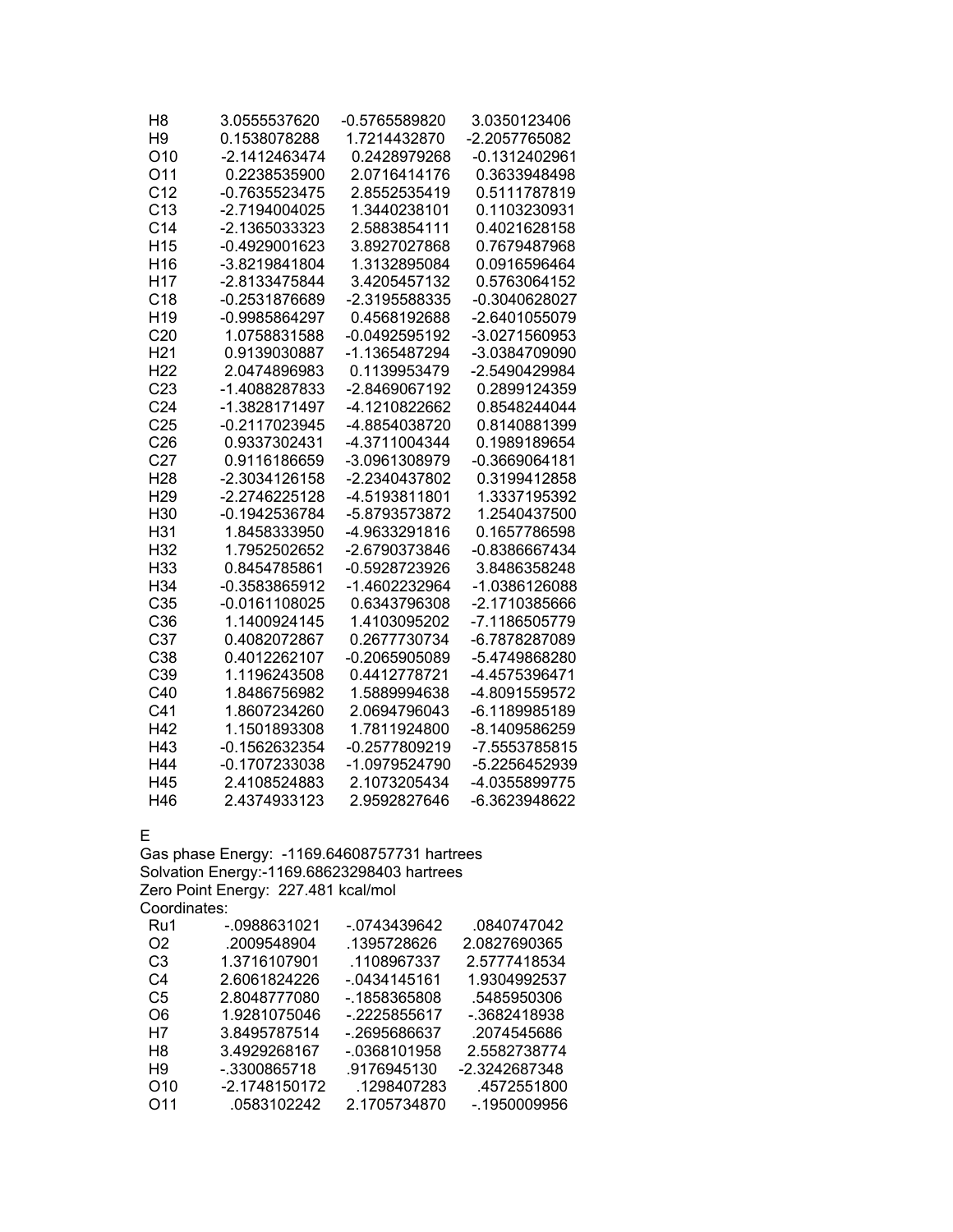| C12             | -.9486491902    | 2.9071352257    | -.0228228795  |
|-----------------|-----------------|-----------------|---------------|
| C13             | -2.7672827319   | 1.2466421645    | .5107579234   |
| C <sub>14</sub> | -2.2708239038   | 2.5444501332    | .3033903120   |
| H <sub>15</sub> | - 7859951719    | 3.9974768193    | -.1508274926  |
| H <sub>16</sub> | -3.8452320775   | 1.1874809526    | 7486438492    |
| H <sub>17</sub> | -2.9878367728   | 3.3558811506    | .4017070084   |
| C <sub>18</sub> | -.2403775365    | -2.1086307385   | .2954809122   |
| H <sub>19</sub> | -1.3677082555   | -.1896455082    | -3.2307460125 |
| C <sub>20</sub> | .7836527272     | -.6150138166    | -3.4117637363 |
| H <sub>21</sub> | 6301422498      | -1.6535237663   | -3.7271024993 |
| H <sub>22</sub> | 1.6324301051    | -.6080632063    | -2.7207919383 |
| C <sub>23</sub> | -1.2020182565   | -2.6963099890   | 1.1508602036  |
| C <sub>24</sub> | -1.3355478064   | -4.0803797784   | 1.2881634901  |
| C <sub>25</sub> | -.5070202183    | -4.9507111759   | .5720133633   |
| C <sub>26</sub> | .4594601914     | -4.4054303654   | - 2765986575  |
| C <sub>27</sub> | .5876709250     | -3.0181082110   | -.4044198302  |
| H <sub>28</sub> | -1.8683100862   | -2.0423353984   | 1.7079035174  |
| H <sub>29</sub> | -2.0951336001   | -4.4861182853   | 1.9568921671  |
| H <sub>30</sub> | -.6118173624    | -6.0293404551   | .6749412333   |
| H31             | 1.1202069149    | -5.0637369684   | -.8412813154  |
| H <sub>32</sub> | 1.3615953493    | -2.6256580819   | -1.0618601666 |
| H <sub>33</sub> | 1.4038795243    | .2350110029     | 3.6711777641  |
| H <sub>34</sub> | $-0.6319326473$ | -.7933946081    | -1.7654690736 |
| C <sub>35</sub> | -.4494151721    | -.1214808948    | -2.6364602332 |
| C <sub>36</sub> | 1.6541181126    | 1.8896450435    | -6.8394969870 |
| C <sub>37</sub> | 1.0920640076    | .6258409638     | -7.0231983709 |
| C <sub>38</sub> | .8174043661     | $-0.1860000495$ | -5.9198624866 |
| C <sub>39</sub> | 1.0970643957    | .2440002989     | -4.6163437123 |
| C40             | 1.6630476511    | 1.5176959632    | -4.4466101009 |
| C41             | 1.9385704418    | 2.3321384711    | -5.5443007358 |
| H42             | 1.8698645045    | 2.5239082326    | -7.6956579440 |
| H43             | .8671184726     | .2693060775     | -8.0257973110 |
| H44             | .3804143261     | -1.1710480224   | -6.0692172672 |
| H45             | 1.8839980203    | 1.8644544001    | -3.4397275556 |
| H46             | 2.3781265453    | 3.3142871293    | -5.3889448233 |

G

Gas phase Energy: -1016.00841414685 hartrees Solvation Energy:-1016.04902203370 hartrees Zero Point Energy: 198.064 kcal/mol

|  | Coordinates: |  |
|--|--------------|--|
|  |              |  |

| Ru1             | -0.3094359941   | 0.0060583935    | -0.3787873398   |
|-----------------|-----------------|-----------------|-----------------|
| O <sub>2</sub>  | $-0.6529080522$ | -0.0237872640   | -2.4680502431   |
| O3              | 1.8058988203    | $-0.0210078007$ | -0.7853553227   |
| C4              | 2.6366322829    | -0.0583577239   | 0.1670016338    |
| C5              | 2.4081660853    | -0.0563497039   | 1.5526988722    |
| C6              | 1.1582207761    | -0.0298620827   | 2.1970524848    |
| O7              | 0.0000777746    | 0.0037737212    | 1.6913402894    |
| H8              | 1.1866470327    | -0.0432675245   | 3.3008641940    |
| H9              | 3.2858800077    | -0.0876654358   | 2.1928287507    |
| H <sub>10</sub> | 3.7002375990    | -0.0939456802   | -0.1339748557   |
| O <sub>11</sub> | 0.0472130799    | -2.2422007017   | $-0.4045567173$ |
| C <sub>12</sub> | $-0.0065471103$ | -2.8708034518   | -1.4902930851   |
| C <sub>13</sub> | $-0.5917629665$ | -1.0782022444   | -3.1644213215   |
| C14             | -0.3116521125   | -2.4004861644   | -2.7849186045   |
| H <sub>15</sub> | 0.2110499634    | -3.9578182079   | -1.4356062821   |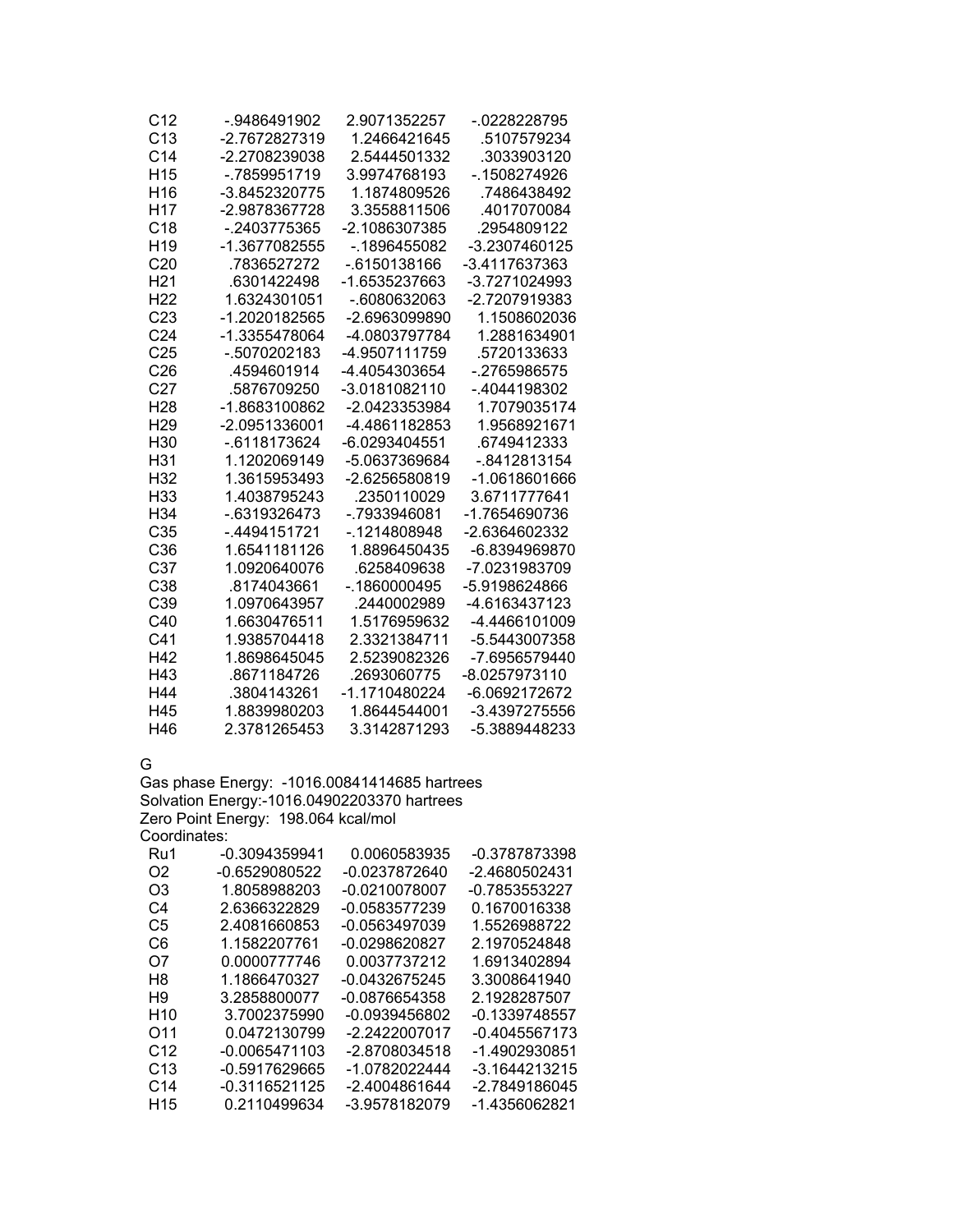| H16             | -0.7885864536   | -0.9317607998 | -4.2425318870 |
|-----------------|-----------------|---------------|---------------|
| H17             | -0.3090571001   | -3.1396061500 | -3.5823387300 |
| C18             | -0.0529957128   | 2.1185938561  | -0.3672631960 |
| H <sub>19</sub> | $-0.6084899845$ | 2.5991002037  | 0.4503028876  |
| H <sub>20</sub> | 1.0144513453    | 2.2543554031  | -0.1413760808 |
| C <sub>21</sub> | -0.3613333889   | 2.8516107065  | -1.6882154296 |
| H22             | 0.2104158067    | 2.3834528300  | -2 4963990448 |
| H <sub>23</sub> | -1.4193677116   | 2.7249720447  | -1.9481701070 |
| C24             | 0.5798093870    | 7.0851959221  | -1.4326739976 |
| C25             | -0.7194514066   | 6.6350790431  | -1.1882389924 |
| C <sub>26</sub> | -1.0220469714   | 5.2759659491  | -1.2861279425 |
| C27             | -0.0432847252   | 4.3294783822  | -1.6278834421 |
| C <sub>28</sub> | 1.2575801334    | 4.8012621444  | -1.8690775354 |
| C <sub>29</sub> | 1.5684751983    | 6.1578255737  | -1.7738143077 |
| H30             | 0.8190062820    | 8.1434251242  | -1.3594032321 |
| H31             | -1.5006418077   | 7.3451978258  | -0.9232502786 |
| H32             | -2.0366397394   | 4.9331454487  | -1.0942420709 |
| H33             | 2.0315516622    | 4.0846421282  | -2.1321148027 |
| H34             | 2.5851084063    | 6.4937299595  | -1.9683722782 |
| C35             | -2.3446194349   | 0.6880401241  | -0.0207786627 |
| C36             | -2.3211642634   | -0.7123460623 | -0.0616510174 |
| H37             | -2.3840710226   | 1.2069397095  | 0.9334093752  |
| H38             | -2.3206989277   | -1.2903418176 | 0.8591728764  |
| H39             | -2.6524318294   | -1.2499992526 | -0.9475896578 |
| H40             | -2.7117320198   | 1.2551822253  | -0.8723355479 |

Gas phase Energy: -937.33639447809 hartrees Solvation Energy:-937.37910981114 hartrees Zero Point Energy: 162.097 kcal/mol Number and Magnitude of negative Eigen values: 1 (-315.50  $cm^{-1}$ )

Coordinates:

| Ru1             | $-0.0440491973$ | 0.1639260172    | 0.0251532982  |
|-----------------|-----------------|-----------------|---------------|
| O2              | -0.1198347570   | 0.1518995585    | 2.1245741474  |
| O3              | 2.1899467081    | $-0.1847556371$ | 0.0918676892  |
| C4              | 2.8495901975    | -0.1913646337   | -0.9748518943 |
| C5              | 2.4079182169    | 0.0028963723    | -2.3041369823 |
| C6              | 1.0937375114    |                 | -2 7429394669 |
| O7              | 0.0070865546    | 0.2480795473    | -2.0887945581 |
| H8              | 0.9784399622    | 0.3349734610    | -3.8354008609 |
| H <sub>9</sub>  | 3.1740514965    | -0.0200285772   | -3.0758026289 |
| H <sub>10</sub> | 3.9414053754    | -0.3697357582   | -0.8766542967 |
| C11             | -0.4127673402   | -2.0629603462   | -0.0408368905 |
| C <sub>12</sub> | 0.0251478489    | -2.7397936333   | 1.1211829989  |
| C <sub>13</sub> | 0.6954708807    | -3.9584807387   | 1 0458471455  |
| C14             | 0.9285065502    | -4.5676341862   | -0.1918697149 |
| C15             | 0.4740608985    | -3.9323208855   | -1.3539752261 |
| C16             | -0.1957951291   | -2.7151727304   | -1.2775434016 |
| H17             | -0.5480630224   | -2.2326702525   | -2.1844440705 |
| H <sub>18</sub> | 0.6445775466    | -4.3914102704   | -2.3263194696 |
| H <sub>19</sub> | 1.4473278491    | -5.5218052582   | -0.2503010282 |
| H <sub>20</sub> | 1.0445094592    | -4.4354731941   | 1.9602177101  |
| H21             | $-0.1374888092$ | -2.2657583590   | 2.0840247845  |
| O22             | 0.5531868207    | 2.1693555289    | -0.0408498702 |
| C <sub>23</sub> | 0.7082917087    | 2.8495522690    | 1.0147834805  |
| C <sub>24</sub> | 0.1603108694    | 1.1847663778    | 2.8043251290  |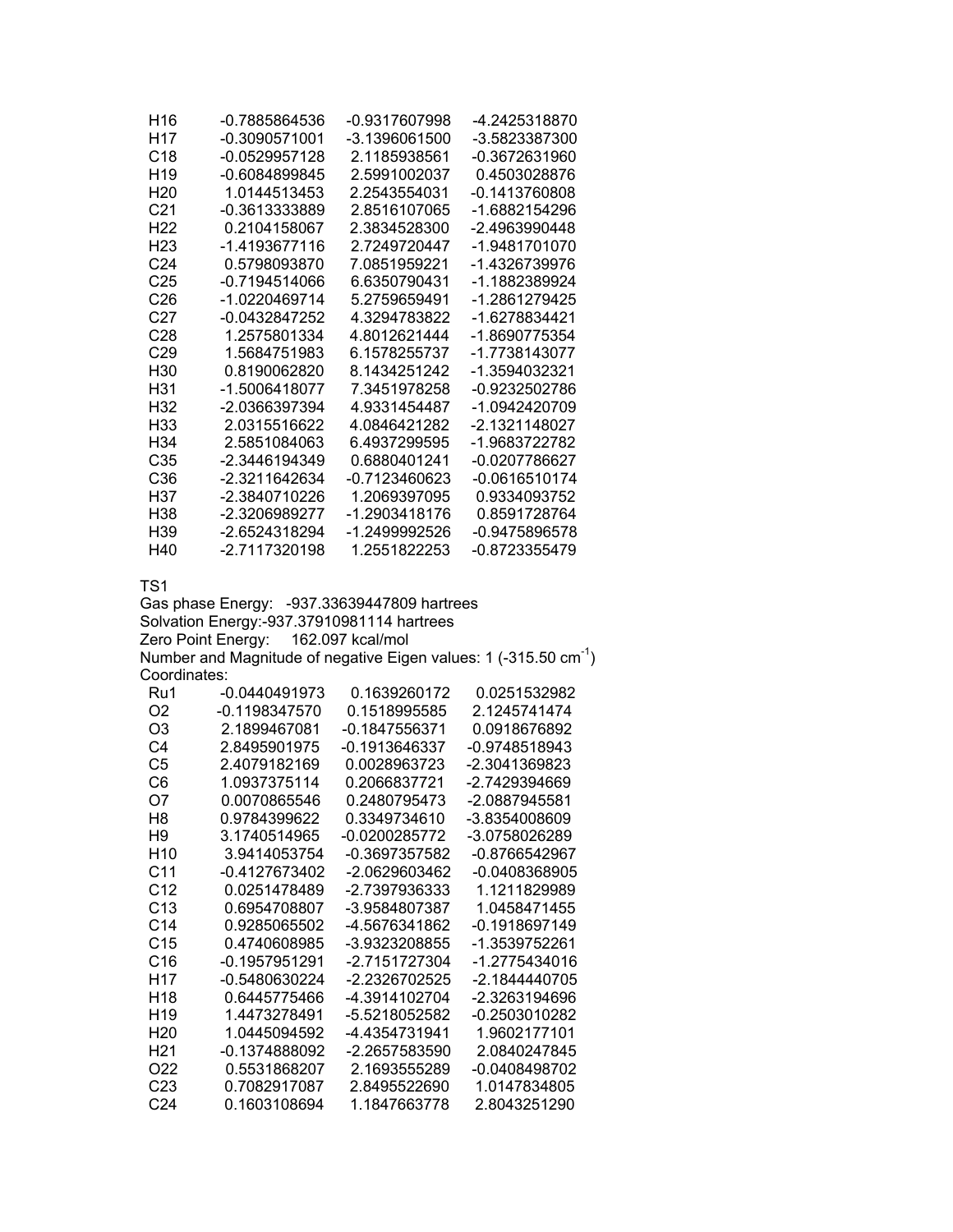| C25              | 0.5449849109  | 2.4569756156  | 2.3550035868    |
|------------------|---------------|---------------|-----------------|
| H <sub>26</sub>  | 1.0133480787  | 3.8990775757  | 0.8549760215    |
| H <sub>2</sub> 7 | 0.0883373620  | 1.0597081864  | 3.8990296331    |
| H <sub>28</sub>  | 0.7377216770  | 3.2096506606  | 3.1152795308    |
| C <sub>29</sub>  | -1.9555397856 | -1.1913238869 | 0.1028573734    |
| C <sub>30</sub>  | -2.0967904081 | 0.2879752906  | $-0.0197515014$ |
| H31              | -2.4576756325 | -1.7472130325 | $-0.6897144473$ |
| H32              | -2.5090037859 | 0.6386855297  | -0.9700150865   |
| H <sub>33</sub>  | -2.5626147620 | 0.7754821512  | 0.8423550656    |
| H34              | -2.2593799020 | -1.5678910728 | 1.0796275411    |

Gas phase Energy: -1169.61866504600 hartrees

Solvation Energy:-1169.65812264499 hartrees

Zero Point Energy: 225.022 kcal/mol

Number and Magnitude of negative Eigen values: 1 ( $\text{ cm}^{-1}$ )  $\text{--}497.05$  24.88 26.27 30.39 43.99 52.63

Coordinates:

| <b>CUULUILIQICS.</b> |               |                 |                 |
|----------------------|---------------|-----------------|-----------------|
| Ru1                  | -0.0741997677 | $-0.0880180718$ | $-0.1101423778$ |
| O <sub>2</sub>       | -0.0169330345 | 0.0036643561    | 2.0704707159    |
| C <sub>3</sub>       | 1.0806380898  | $-0.0511613400$ | 2.6870776639    |
| C <sub>4</sub>       | 2.3878632670  | $-0.1524624438$ | 2.1754969112    |
| C <sub>5</sub>       | 2.7563019195  | -0.2135075633   | 0.8243014413    |
| O <sub>6</sub>       | 2.0275578129  | $-0.2222708773$ | -0.2122829262   |
| H7                   | 3.8411322800  | $-0.2618335679$ | 0.6267318955    |
| H8                   | 3.1962870487  | -0.1721604076   | 2.9013238218    |
| H <sub>9</sub>       | 0.1044812943  | 1.4515324863    | -2.1560638574   |
| O <sub>10</sub>      | -2.1736465696 | 0.1353039066    | 0.0201083682    |
| O11                  | 0.1868811718  | 2.1261302802    | 0.1293577599    |
| C <sub>12</sub>      | -0.8139898308 | 2.8693495998    | 0.3031134535    |
| C13                  | -2.7369525785 | 1.2501546771    | 0.2182693022    |
| C <sub>14</sub>      | -2.1797697952 | 2.5316059494    | 0.3531742873    |
| H <sub>15</sub>      | -0.5984939248 | 3.9489401910    | 0.4328969802    |
| H <sub>16</sub>      | -3.8381516282 | 1.2034954923    | 0.2908727565    |
| H <sub>17</sub>      | -2.8783410631 | 3.3482278959    | 0.5151827291    |
| C <sub>18</sub>      | -0.2000015262 | -2.1591909201   | 0.1276998024    |
| H <sub>19</sub>      | -1.0748786349 | 0.2639682719    | -2.7203581935   |
| C <sub>20</sub>      | 0.9971579675  | $-0.2644887886$ | -3.1327741851   |
| H <sub>21</sub>      | 0.7863478886  | -1.3333179449   | -3.2673136645   |
| H <sub>22</sub>      | 1.9513364435  | $-0.1987157110$ | -2.6008803659   |
| C <sub>23</sub>      | -1.3220842018 | -2.7295709921   | 0.7624061415    |
| C <sub>24</sub>      | -1.4001957661 | -4.1004322837   | 1.0255233542    |
| C <sub>25</sub>      | -0.3591919863 | -4.9563516907   | 0.6549487361    |
| C <sub>26</sub>      | 0.7585537138  | -4.4163617136   | 0.0138573588    |
| C <sub>27</sub>      | 0.8308968565  | -3.0447748041   | -0.2463039349   |
| H <sub>28</sub>      | -2.1454034865 | -2.0814896663   | 1.0478070206    |
| H <sub>29</sub>      | -2.2819126594 | -4.5035577668   | 1.5230620595    |
| H <sub>30</sub>      | -0.4206758852 | -6.0240737943   | 0.8559128407    |
| H31                  | 1.5793560403  | -5.0665117387   | -0.2879603704   |
| H32                  | 1.7094424191  | $-2.6451114107$ | $-0.7456213116$ |
| H33                  | 1.0112738645  | $-0.0064544585$ | 3.7904369408    |
| H34                  | -0.3881864138 | -0.9969399751   | -1.3295557520   |
| C35                  | -0.0903378072 | 0.3779926966    | -2.2480807695   |
| C36                  | 1.3011529227  | 1.6563898244    | -7.0130918882   |
| C <sub>37</sub>      | 0.5879211634  | 0.4647025987    | -6.8721847116   |
| C <sub>38</sub>      | 0.4997013573  | -0.1573954207   | -5.6251182129   |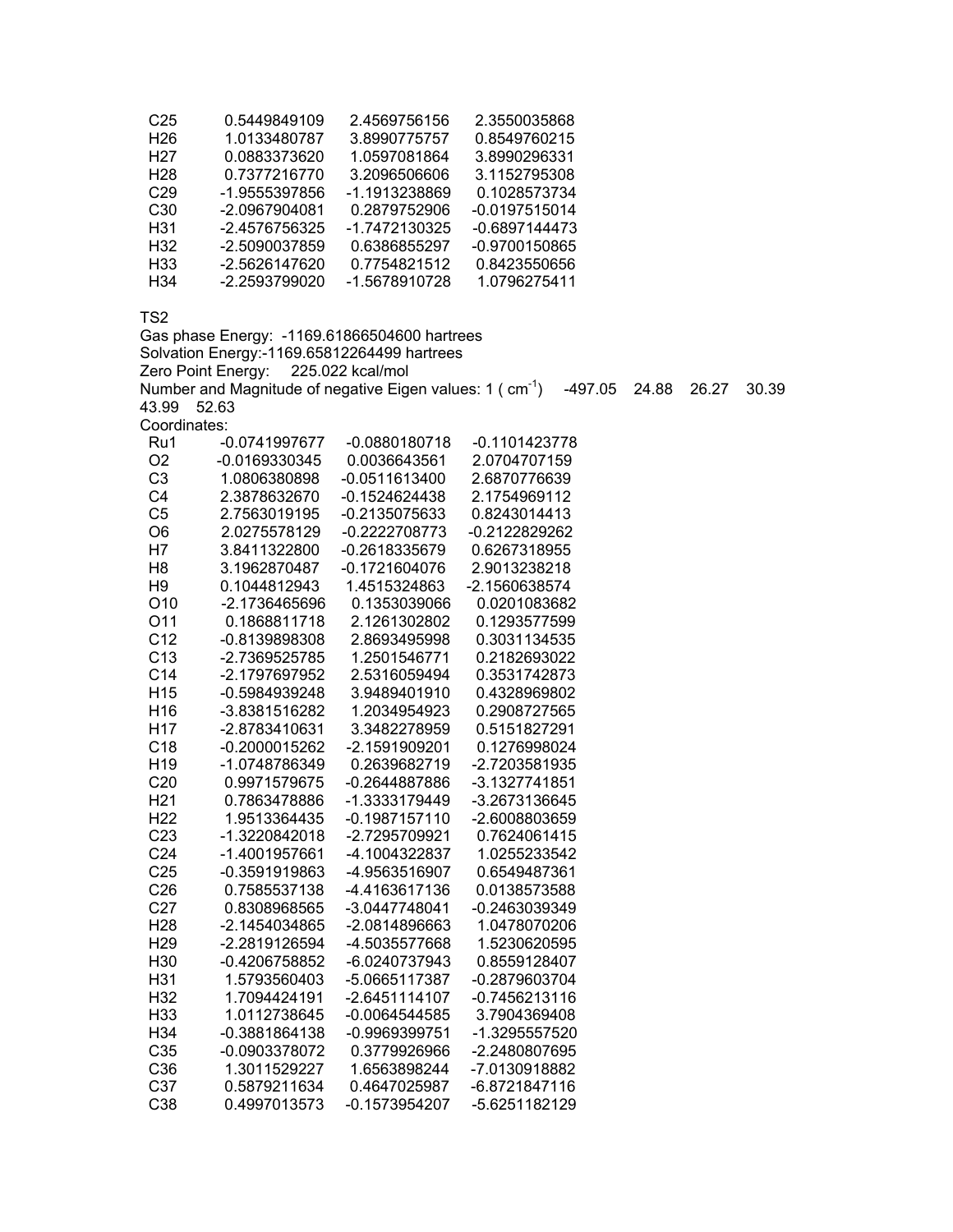| C39 | 1.1175078380  | 0.3904778350  | -4.4914558162 |
|-----|---------------|---------------|---------------|
| C40 | 1.8302487560  | 1.5897330254  | -4.6511857372 |
| C41 | 1.9224099198  | 2.2166555248  | -5.8934956275 |
| H42 | 1.3738119320  | 2.1424824830  | -7.9829112826 |
| H43 | 0.1009499070  | 0.0162110327  | -7.7353319114 |
| H44 | -0.0561248545 | -1.0870500163 | -5.5231569712 |
| H45 | 2.3154656385  | 2.0299471736  | -3.7830993701 |
| H46 | 2.4831054502  | 3.1437039766  | -5.9897863771 |

Gas phase Energy: -1015.95393300453 hartrees Solvation Energy:-1015.99634868038 hartrees Zero Point Energy: 197.923 kcal/mol Number and Magnitude of negative Eigen values: 1 ( $\text{ cm}^1$ )  $\text{--}497.62$  32.36 35.80 43.41 64.43 77.75 Coordinates:<br>Ru1 0731904381 1761348200 .0577121610

| ru i            | .u <i>i</i> 51904501 | . 1701340ZUU  | <u>. 737 112 1017</u> |
|-----------------|----------------------|---------------|-----------------------|
| O <sub>2</sub>  | -.2115668663         | .2973330083   | 2.1261632285          |
| O <sub>3</sub>  | 2.3026094570         | 1378099149    | .3861096050           |
| C <sub>4</sub>  | 3.0834340411         | .1130487250   | -.5994334970          |
| C <sub>5</sub>  | 2.7794635662         | .0967194490   | -1.9792928557         |
| C <sub>6</sub>  | 1.5054427864         | .0995027542   | -2.5724684190         |
| O <sub>7</sub>  | .3576895824          | .0747181260   | -2.0363195839         |
| H <sub>8</sub>  | 1.5022566630         | .1055971195   | -3.6780550782         |
| H <sub>9</sub>  | 3.6266896518         | .1051851456   | -2.6613958208         |
| H <sub>10</sub> | 4.1685911552         | .1013282614   | -.3670860423          |
| O11             | .2851835192          | 2.2412911112  | -.1523437335          |
| C <sub>12</sub> | .1860451591          | 3.0183074096  | .8423852215           |
| C <sub>13</sub> | -.2065521613         | 1.4142802301  | 2.7277454916          |
| C <sub>14</sub> | $-0.0363121743$      | 2.7012544543  | 2.1944168265          |
| H <sub>15</sub> | .2902275647          | 4.0930840632  | .6102804470           |
| H <sub>16</sub> | -.3602562410         | 1.3591414516  | 3.8197688849          |
| H <sub>17</sub> | -.0767689009         | 3.5324824272  | 2.8940335741          |
| C18             | .0218239263          | -2.2184855784 | .1694907451           |
| H <sub>19</sub> | 1.0269383793         | -1.8855121327 | .4412062271           |
| H <sub>20</sub> | -.3061713209         | -2.8469067108 | 1.0017839858          |
| C <sub>21</sub> | .0794819570          | -3.0269402837 | -1.1323303181         |
| H <sub>22</sub> | -.9004865864         | -3.4815849690 | -1.3373102781         |
| H <sub>23</sub> | .2925638400          | -2.3469127682 | -1.9613500669         |
| C <sub>24</sub> | -1.7514692217        | -1.3072014286 | .1998133815           |
| C <sub>25</sub> | -1.9928339053        | .0589465897   | -.2275034628          |
| H <sub>26</sub> | -2.1145922396        | -2.1098829155 | -.4457228636          |
| H <sub>27</sub> | -2.2848371156        | .2108203918   | -1.2693352586         |
| H <sub>28</sub> | -2.5366708777        | .6980417831   | 4732636489            |
| H <sub>29</sub> | -1.9717456920        | -1.4989481963 | 1.2486377937          |
| C <sub>31</sub> | 3.0836418091         | -6.1527710929 | -.9446082345          |
| C <sub>32</sub> | 3.4299317587         | -4.8589448610 | -1.3445593931         |
| C33             | 2.4610040082         | -3.8582527152 | -1.4151832644         |
| C <sub>34</sub> | 1.1216955758         | -4.1248499710 | -1.0863443114         |
| C <sub>35</sub> | .7894985287          | -5.4281105047 | -.6878554055          |
| C36             | 1.7563900882         | -6.4330286336 | $-0.6153677234$       |
| H37             | 3.8394131849         | -6.9326130363 | -.8911239653          |
| H38             | 4.4605251308         | -4.6279238920 | -1.6040777598         |
| H40             | -.2438564325         | -5.6543283760 | -.4322387869          |
| H41             | 1.4720409934         | -7.4360324877 | -.3043368201          |
|                 |                      |               |                       |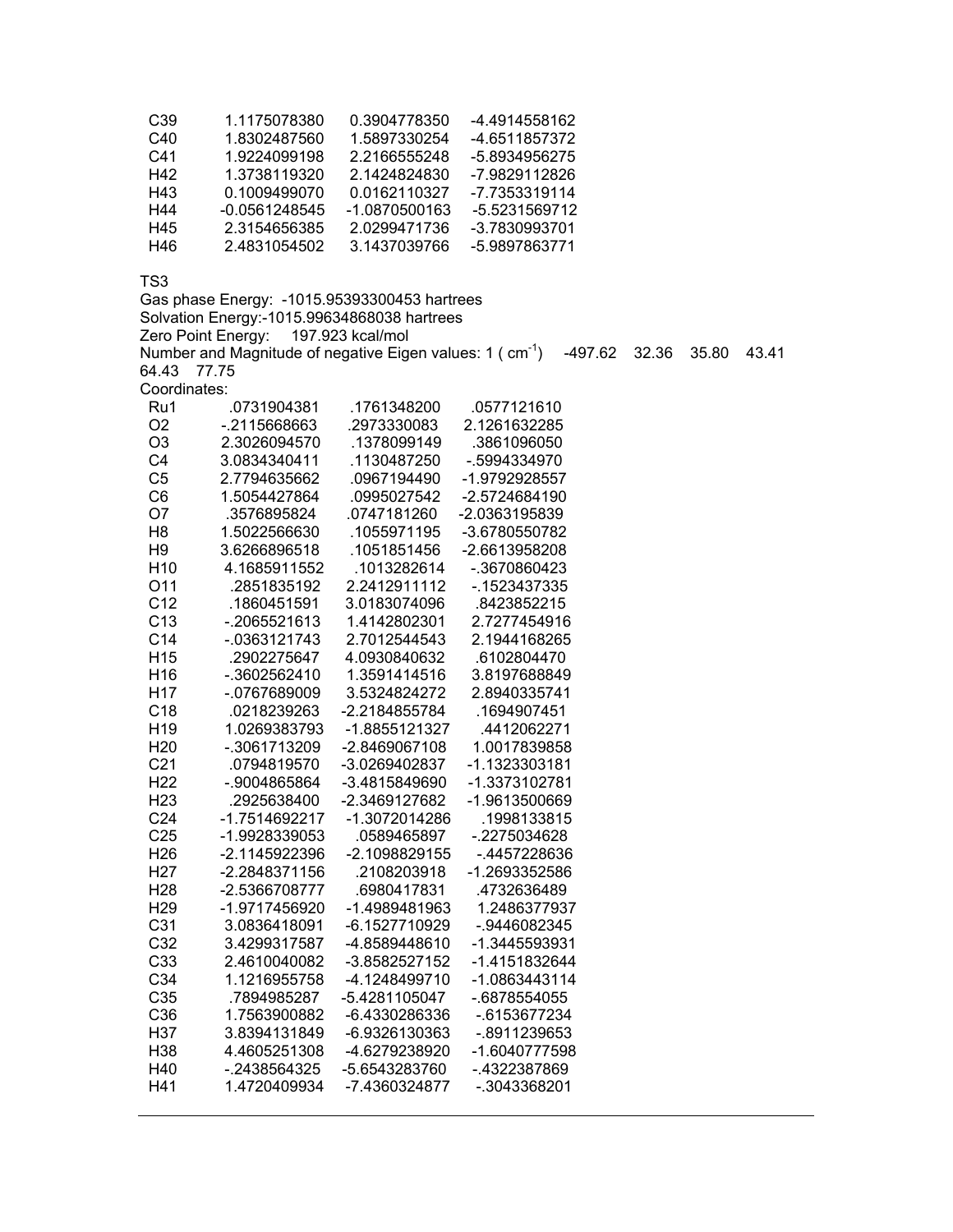## **Ir.acac**

A Gasphase Energy: -948.1427 hartrees Solvation Energy: -948.1501 hartrees Zero Point Energy: 165.12 kcal/mol Coordinates: Ir -0.3047 0.0644 -0.1711 O -1.9760 -0.1055 -1.3686 O 0.8108 0.2582 -1.9139 C 2.0791 0.3629 -1.8666 C 2.9197 0.3693 -0.7478 C 2.5138 0.2637 0.5854 O 1.3333 0.1622 1.0590 H 3.2980 0.2713 1.3513 H 3.9843 0.4601 -0.9315 H 2.5575 0.4549 -2.8494 C -0.4410 2.1316 -0.2479 C -1.1203 2.7369 -1.3158 C -1.1444 4.1286 -1.4563 C -0.4920 4.9463 -0.5317 C 0.1866 4.3564 0.5364 C 0.2089 2.9651 0.6764 H 0.7424 2.5297 1.5165 H 0.7012 4.9770 1.2664 H -0.5119 6.0272 -0.6415 H -1.6778 4.5717 -2.2941 H -1.6343 2.1186 -2.0437 O 0.2174 -2.0612 -0.4638 C -0.4674 -2.7763 -1.2484 C -2.2715 -1.1930 -1.9734 C -1.6331 -2.4336 -1.9600 H -0.1039 -3.8067 -1.3829 H -3.1746 -1.1120 -2.5908 H -2.0779 -3.2113 -2.5716 C -1.6217 0.5147 1.5474 C -1.3989 -0.8606 1.4839 H -1.0667 1.1293 2.2466 H -0.6534 -1.3276 2.1196 H -2.1426 -1.5235 1.0517 H -2.5349 0.9487 1.1551

### B

Gasphase Energy: -948.1389 hartrees Solvation Energy: -948.1460 hartrees Zero Point Energy: 165.73 kcal/mol Coordinates: Ir -0.4681 0.0799 -0.3432 O -1.2233 0.2652 -2.2540 O 1.3370 0.0482 -1.2606 C 2.4178 -0.0889 -0.5917 C 2.5865 -0.2162 0.7876 C 1.5543 -0.2206 1.7360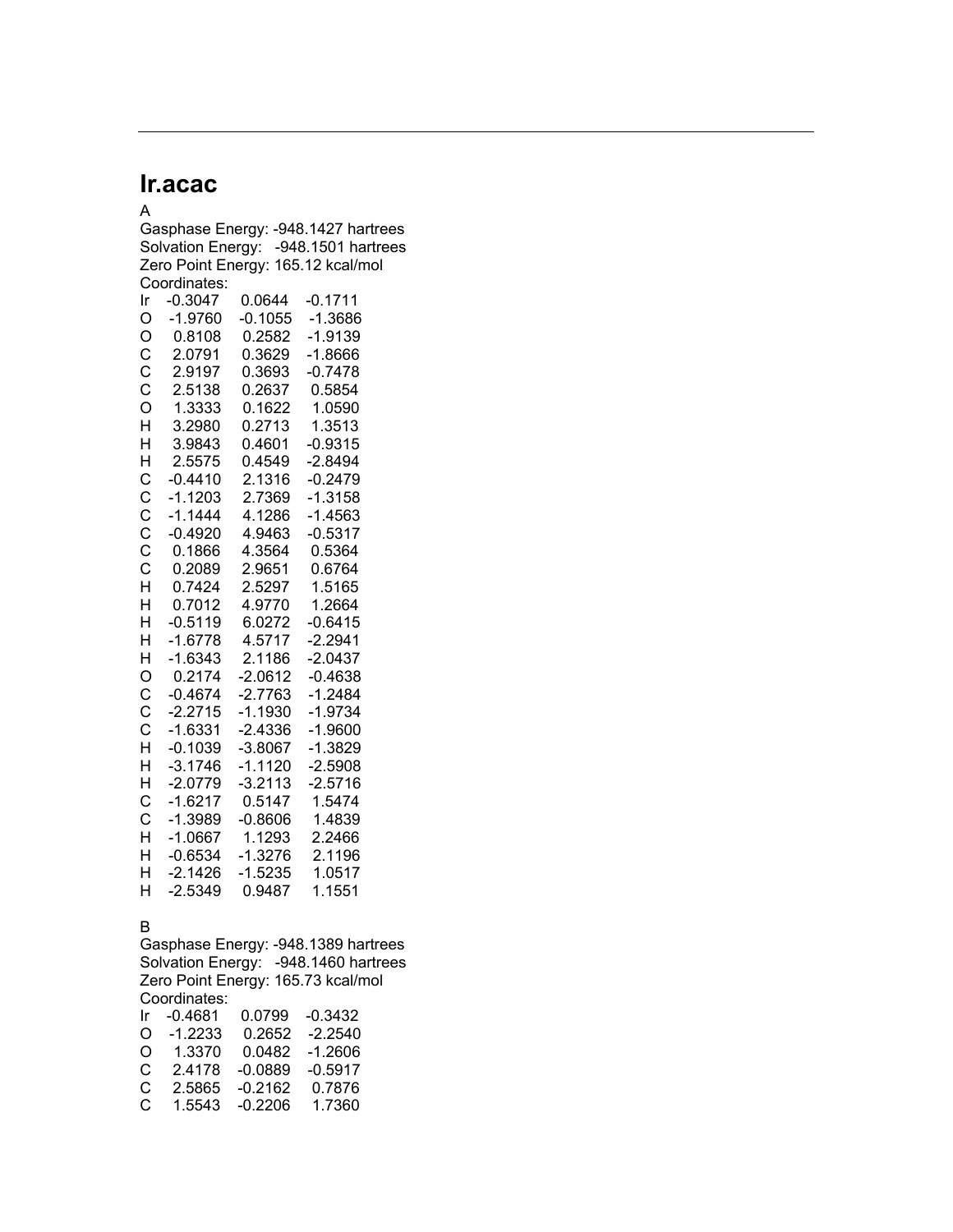| O | 0.3032    | $-0.1017$ | 1.5423         |
|---|-----------|-----------|----------------|
| н | 1.8382    | $-0.3380$ | 2.7888         |
| н | 3.6006    | $-0.3268$ | 1.1551         |
| н | 3.3173    | $-0.1042$ | $-1.2176$      |
| O | $-0.4067$ | $-2.1427$ | $-0.4870$      |
| C | $-0.7128$ | $-2.6998$ | $-1.5750$      |
| Ċ | $-1.3747$ | $-0.7502$ | $-3.0205$      |
| C | $-1.1711$ | $-2.1069$ | $-2.7725$      |
| н | $-0.6155$ | $-3.7980$ | -1.5950        |
| н | $-1.7300$ | $-0.4851$ | -4 0247        |
| Н | $-1.3755$ | $-2.7803$ | $-3.5987$      |
| C | $-0.5143$ | 2.1591    | $-0.2261$      |
| н | በ 1628    | 25001     | 0.5661         |
| H | $-0.2078$ | 2.5996    | $-1.1799$      |
| C | $-1.9774$ | 2.4801    | 0.1315         |
| н | -2 1060   | 34110     | <u> በ 6980</u> |
| н | $-2.5847$ | 2.5527    | $-0.7775$      |
| C | $-3.0319$ | $-1.0548$ | 2.4264         |
| Ċ | $-3.1109$ | $-1.0802$ | 1.0472         |
| C | $-2.8040$ | 0.0785    | 0.2841         |
| Ċ | $-2.4195$ | 1.2767    | 0.9441         |
| Ċ | $-2.3608$ | 1 2805    | 2.3537         |
| Ċ | $-2.6705$ | 0.1412    | 3.0788         |
| H | $-3.2613$ | $-1.9428$ | 3.0072         |
| н | $-3.4203$ | $-1.9827$ | 0.5297         |
| Н | $-3.0964$ | 0.1168    | -0.7602        |
| н | $-2.0671$ | 2.1925    | 2.8657         |
| н | -2 6281   | በ 1673    | 4 1646         |

## D

Gasphase Energy: -1180.3963 hartrees Solvation Energy: -1180.4044 hartrees Zero Point Energy: 230.15 kcal/mol Coordinates:

| Ir | 0.4290    | $-0.9554$ | $-0.0919$ |
|----|-----------|-----------|-----------|
| O  | 2.0753    | -1.1388   | 1.4326    |
| С  | 1.8901    | -1.8411   | 2.4649    |
| C  | 0.7097    | -2.4795   | 2.8943    |
| С  | $-0.5307$ | $-2.4656$ | 2.2550    |
| O  | $-0.8925$ | $-1.9151$ | 1.1610    |
| н  | $-1.3460$ | $-3.0009$ | 2.7590    |
| н  | 0.7653    | $-3.0341$ | 3.8254    |
| н  | 2.7664    | $-1.9632$ | 3.1228    |
| O  | 1.7545    | 0.0102    | $-1.3241$ |
| С  | $-1.9698$ | 1 2242    | 0.2898    |
| С  | $-0.5675$ | 1.2249    | 0.0167    |
| н  | -2.6667   | 1.3344    | $-0.5352$ |
| н  | $-0.2159$ | 1.5464    | $-0.9564$ |
| С  | -2.4279   | 1.1105    | 1.5812    |
| C  | 0.3452    | 1.1286    | 1.0936    |
| C  | $-1.5101$ | 1.0148    | 2.6613    |
| С  | $-0.1542$ | 1.0295    | 2.4275    |
| н  | -1.8864   | 0.9468    | 3.6783    |
| н  | 0.5498    | 0.9843    | 3.2520    |
| н  | $-3.4951$ | 1.1130    | 1.7837    |
| н  | 1.3937    | 1.3534    | 0.9374    |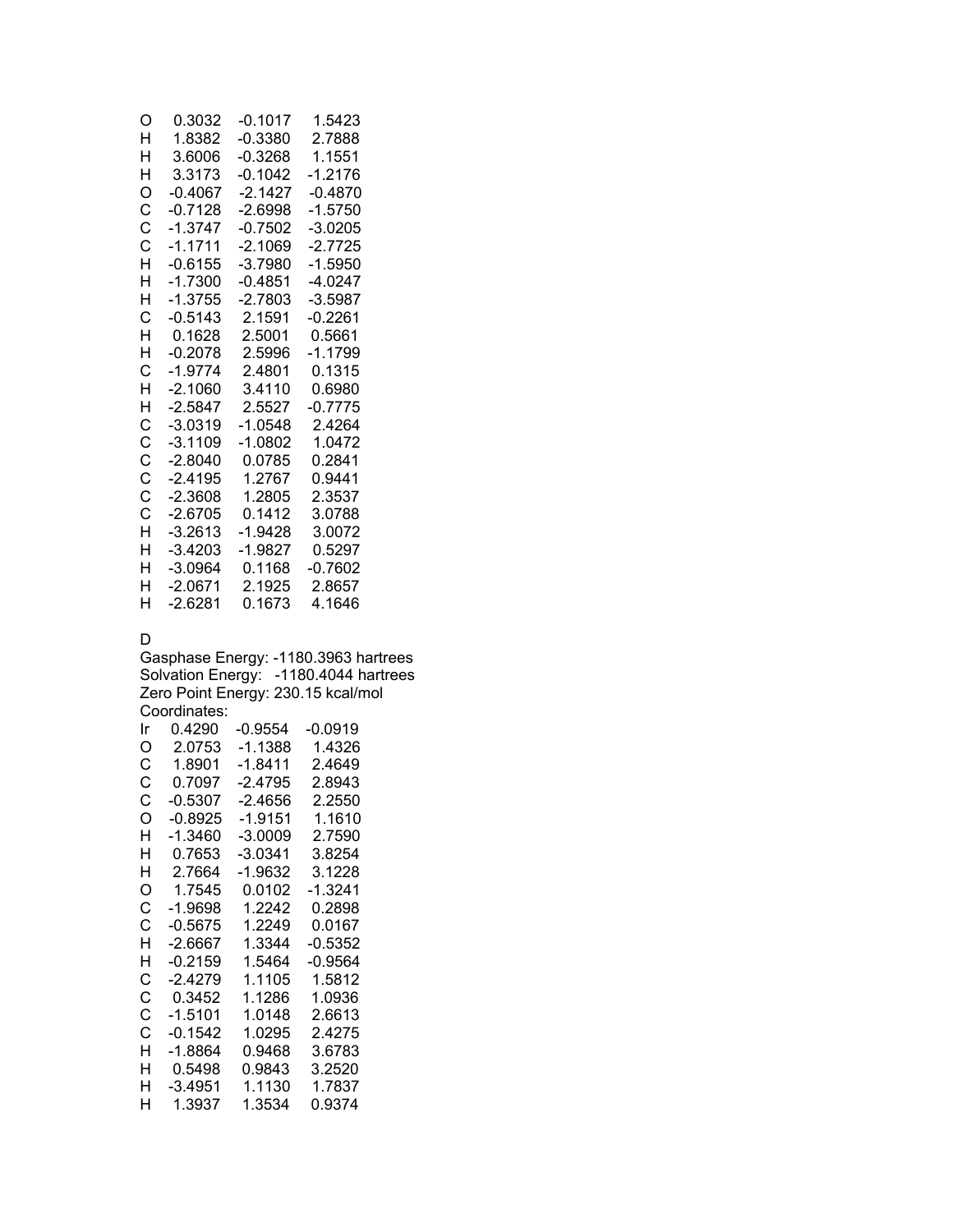| O | 1.0290    | -2.8239   | -0.6229   |
|---|-----------|-----------|-----------|
| С | 1.9883    | -2.9908   | -1 4507   |
| С | 2.5859    | -0 6427   | -2 0332   |
| С | 2.7397    | -2.0320   | $-2.1335$ |
| н | 2 2300    | -4 0441   | -1.6325   |
| н | 3.2565    | -0.0163   | -2.6328   |
| н | 3.5141    | $-2.3961$ | -2.7993   |
| С | -0.9020   | -1.1198   | -1.7136   |
| Н | $-0.3189$ | -1.6034   | $-2.5090$ |
| н | -1 1947   | $-0.1395$ | -2 1036   |
| С | -2 1600   | -1.9600   | -1 4352   |
| н | -2 7344   | -1.5096   | -0 6196   |
| н | $-1.8578$ | -2 9529   | -1 0851   |
| С | -4.6238   | -2 2936   | -4.9908   |
| С | $-4.9135$ | -1.3299   | $-4.0219$ |
| C | -4 1257   | -1 2332   | -2 8727   |
| C | -3.0359   | -2 0917   | $-2.6652$ |
| C | -2 7591   | $-3.0556$ | $-3.6472$ |
| C | -3.5423   | $-3.1581$ | -4 7980   |
| н | -5.2368   | -2.3738   | -5.8843   |
| н | -5.7563   | -0.6564   | -4.1580   |
| н | -4 3629   | -0 4858   | -2 1178   |
| н | -1.9221   | -3.7355   | -3.5005   |
| н | -3.3117   | -3.9159   | -5.5429   |
|   |           |           |           |

## E

Gasphase Energy: -1180.3945 hartrees Solvation Energy: -1180.4037 hartrees Zero Point Energy: 229.31 kcal/mol Coordinates:

| Ir | $-1.2494$ | 0.4656    | 0.0150    |
|----|-----------|-----------|-----------|
| Н  | 0.4426    | 1.2874    | 0.0786    |
| O  | $-1.6510$ | 0.3465    | $-2.1622$ |
| Ο  | $-0.5290$ | -1.4438   | -0.0961   |
| C  | $-0.4715$ | 0.5760    | 4.8211    |
| C  | $-1.5605$ | 1.2481    | 4.2597    |
| C  | $-1.7774$ | 1.2154    | 2.8791    |
| Ċ  | $-0.9129$ | 0.5099    | 2.0243    |
| C  | 0.1752    | $-0.1653$ | 2.6058    |
| Ċ  | 0.3963    | $-0.1314$ | 3.9868    |
| H  | $-0.3028$ | 0.6020    | 5.8945    |
| н  | $-2.2451$ | 1.8025    | 4.8977    |
| н  | $-2.6240$ | 1.7494    | 2.4583    |
| н  | 0.8563    | $-0.7337$ | 1.9766    |
| Н  | 1.2470    | $-0.6625$ | 4.4082    |
| С  | 1.1888    | 1.0741    | $-0.7586$ |
| H  | 0.9529    | 0.2128    | $-1.3806$ |
| н  | 2.0728    | 0.8253    | $-0.1622$ |
| С  | 1.3680    | 2.3540    | $-1.5889$ |
| H  | 1.6089    | 3.1919    | $-0.9260$ |
| Н  | 0.4196    | 2.5958    | $-2.0791$ |
| С  | $-3.4838$ | -1.2960   | 0.4067    |
| O  | $-3.1513$ | $-0.0611$ | 0.3245    |
| H  | $-4.5552$ | $-1.4370$ | 0.5805    |
| С  | -2.4936   | 2.9770    | -0.9152   |
| O  | -1.9361   | 2.4089    | 0.0861    |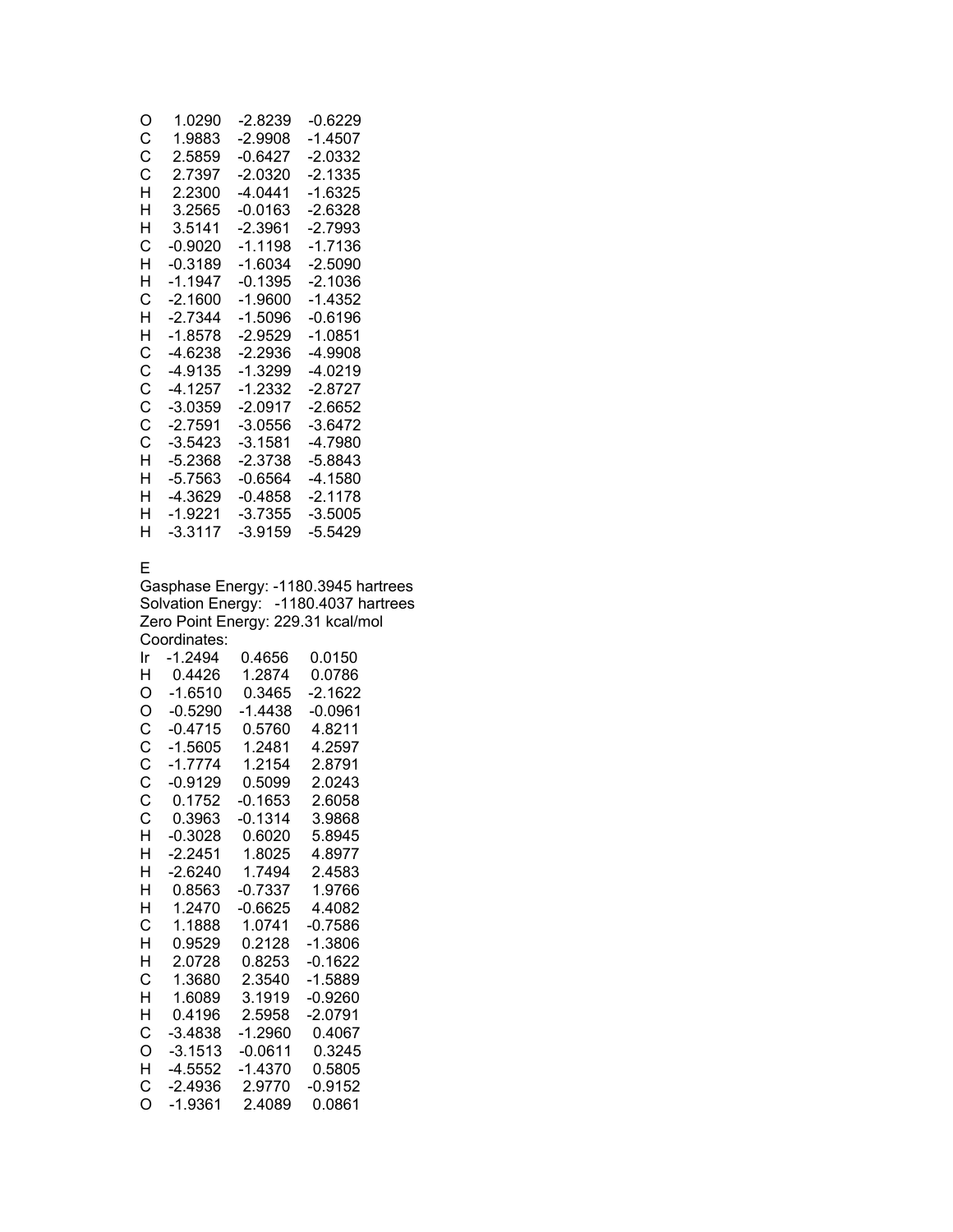| -2.8618   | 3.9855  | -0.6893   |
|-----------|---------|-----------|
| -2.2640   | 1.2830  | -2.7491   |
| -2.6838   | 2.5196  | -2.2204   |
| -2 4863   | 1.1130  | $-3.8147$ |
| -3.1931   | 3.1953  | $-2.8995$ |
| -1.3055   | -2.4415 | 0.0499    |
| $-2.6852$ | -2.4326 | 0.2963    |
| $-0.8110$ | -3.4153 | $-0.0377$ |
| -3.1780   | -3.3930 | 0.3953    |
| 4.4793    | 1.8006  | -4.5491   |
| 4.7489    | 2.5091  | -3.3765   |
| 3.7439    | 2.6964  | -2.4241   |
| 24571     | 2.1827  | $-2.6295$ |
| 2.1980    | 1.4716  | -3.8112   |
| 3.1992    | 1 2816  | -4.7640   |
| 5.2591    | 1.6555  | -5.2913   |
| 5.7404    | 2.9184  | -3.2023   |
| 3.9586    | 3.2516  | -1.5136   |
| 1.2025    | 1.0670  | -3.9818   |
| 2.9800    | 0.7317  | -5.6753   |
|           |         |           |

## G

Gasphase Energy: -1026.7664 hartrees Solvation Energy: -1026.7741 hartrees Zero Point Energy: 200.48 kcal/mol Coordinates: Ir -0.3207 0.0426 -0.3487

| O            | $-0.7691$ | 0.0813    | $-2.3695$ |
|--------------|-----------|-----------|-----------|
| O            | 1.5942    | $-0.0786$ | $-1.1230$ |
| Ċ            | 2.6463    | $-0.2183$ | $-0.4218$ |
| $\mathsf{C}$ | 2.7559    | $-0.2528$ | 0.9705    |
| Ċ            | 1.6759    | $-0.1366$ | 1.8480    |
| Ō            | 0.4364    | 0.0017    | 1.5850    |
| H            | 1.8947    | $-0.1633$ | 2.9223    |
| H            | 3.7441    | $-0.3708$ | 1.3996    |
| H            | 3.5678    | $-0.3125$ | $-1.0090$ |
| O            | $-0.3127$ | $-2.1951$ | $-0.3153$ |
| C            | $-0.4841$ | $-2.8346$ | $-1.3869$ |
| Ć            | $-0.8234$ | $-0.9936$ | $-3.0656$ |
| Ċ            | $-0.7227$ | $-2.3290$ | $-2.6849$ |
| H            | $-0.4430$ | $-3.9329$ | $-1.3029$ |
| H            | $-0.9898$ | $-0.7999$ | $-4.1325$ |
| H            | -0.8260   | $-3.0613$ | $-3.4788$ |
| Ć            | $-0.2845$ | 2.1318    | $-0.3341$ |
| H            | $-1.3159$ | 2.5098    | $-0.2960$ |
| H            | 0.1977    | 2.4448    | 0.6018    |
| С            | 0.4272    | 2.7856    | $-1.5336$ |
| H            | 1.4771    | 2.4754    | $-1.5528$ |
| H            | $-0.0228$ | 2.4206    | $-2.4617$ |
| C            | 0.1454    | 7.1093    | $-1.3353$ |
| C            | -0.8035   | 6.3733    | $-2.0491$ |
| C            | $-0.7023$ | 4.9824    | $-2.1209$ |
| C            | 0.3441    | 4.2983    | $-1.4847$ |
| C<br>C       | 1.2891    | 5.0514    | $-0.7720$ |
|              | 1.1939    | 6.4421    | $-0.6965$ |
| H            | 0.0712    | 8.1920    | $-1.2809$ |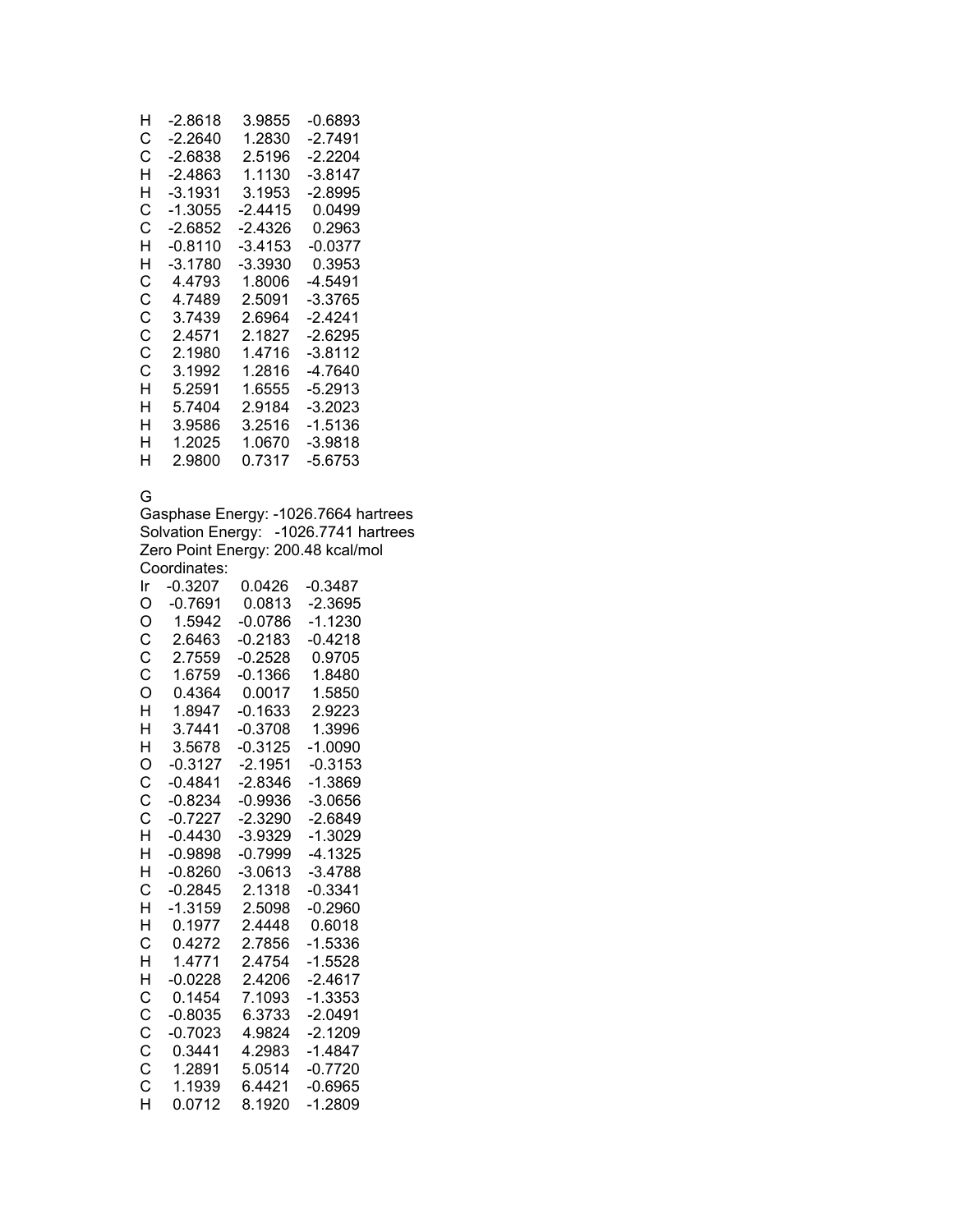| н | $-1.6201$ | 6.8826    | -2.5546   |
|---|-----------|-----------|-----------|
| н | $-1.4411$ | 4.4151    | -2.6835   |
| н | 2.1107    | 4.5385    | -0.2759   |
| н | 1.9404    | 7.0059    | $-0.1428$ |
| C | $-2.0981$ | 0.1444    | 0.9595    |
| C | $-2.5313$ | $-0.0028$ | $-0.3511$ |
| н | $-2.0260$ | $-0.7151$ | 1.6171    |
| н | $-2.8185$ | $-0.9779$ | -0.7323   |
| н | $-2.8627$ | 0.8532    | -0.9298   |
| н | $-2.0892$ | 1.1166    | 1.4408    |

Gasphase Energy: -948.1027 hartrees Solvation Energy: -948.1100 hartrees Zero Point Energy: 164.56 kcal/mol Number and Magnitude of negative Eigen values: 1 (-349.24 cm-1) Coordinates: Ir -0.0178 0.0607 0.0113 O -0.0769 0.0341 2.0695 O 2.1444 -0.2063 0.1273 -0.1812 -0.9262 C 2.4117 0.0002 -2.2584 C 1.1005 0.1530 -2.7022 O 0.0016 0.1494 -2.0436 H 0.9573 0.2804 -3.7826 H 3.1844 0.0149 -3.0198 H 3.9216 -0.3166 -0.7816 C -0.3418 -2.1171 -0.0238 C 0.0654 -2.8130 1.1355 C 0.6210 -4.0880 1.0507 C 0.7694 -4.7107 -0.1923 C 0.3531 -4.0472 -1.3525 C -0.2028 -2.7743 -1.2678 H -0.5419 -2.2713 -2.1678 H 0.4571 -4.5268 -2.3221 H 1.1970 -5.7073 -0.2569 H 0.9410 -4.5960 1.9565 H -0.0400 -2.3303 2.1011 O 0.4839 2.0707 -0.0869 C 0.6287 2.7643 0.9682 C 0.1753 1.0825 2.7529 C 0.5003 2.3652 2.3064 0.8869 3.8151 0.7841 H 0.1180 0.9300 3.8374 H 0.6716 3.1210 3.0650 C -2.0210 -1.2514 0.1535 C -2.0827 0.2008 -0.0340 H -2.4824 -1.8653 -0.6136 H -2.4469 0.5466 -1.0011 H -2.4771 0.7723 0.8068 H -2.2358 -1.6024 1.1585

## TS2

TS3 Gasphase Energy: -1180.3436 hartrees Solvation Energy: -1180.3817 hartrees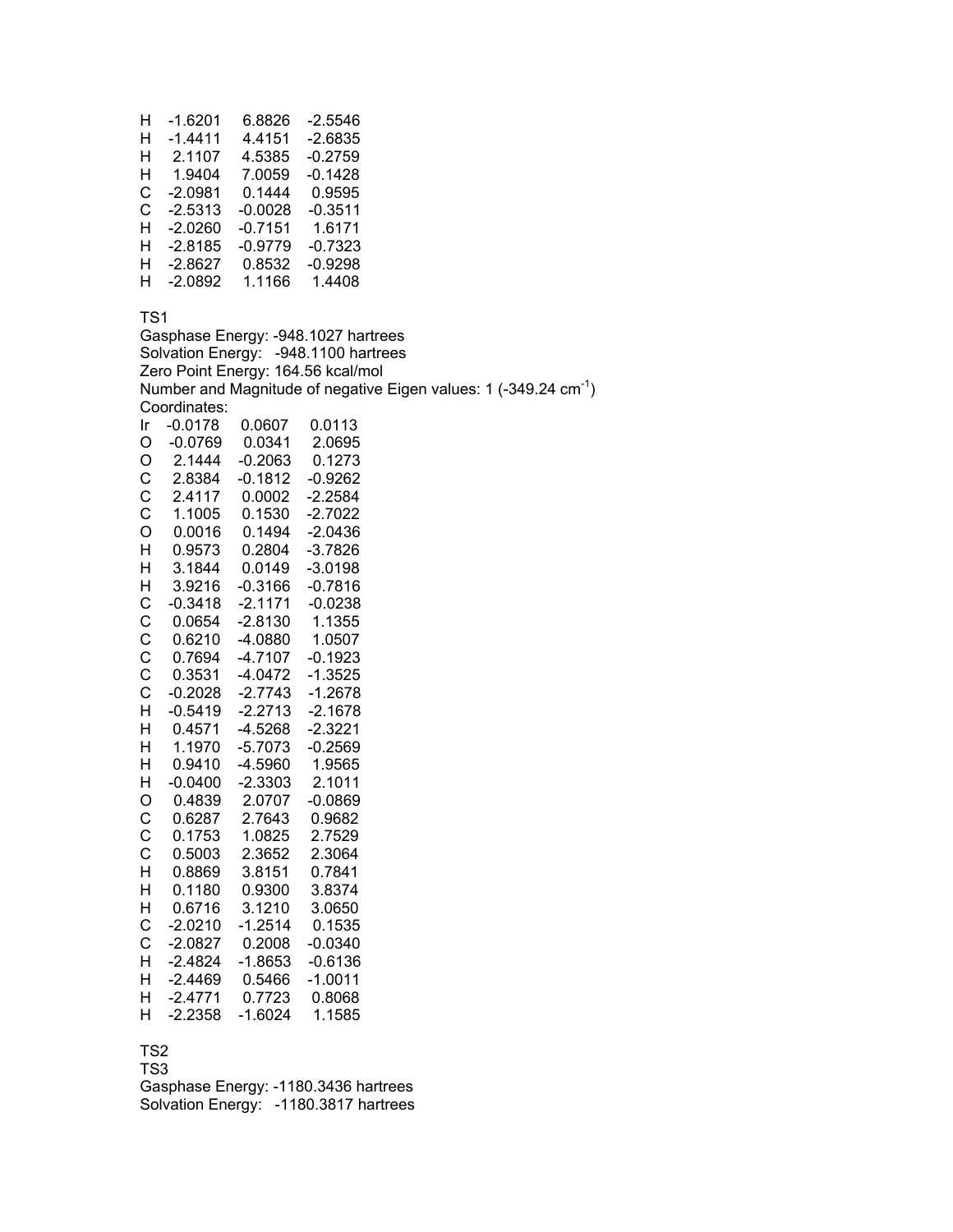Zero Point Energy: 227.99 kcal/mol Number and Magnitude of negative Eigen values: 1 (-391.28  $cm^{-1}$ ) Coordinates:

| Ir               | 0.0022           | 0.0555              | 0.0811                 |
|------------------|------------------|---------------------|------------------------|
| O                | $-0.1419$        | 0.5413              | 2.1398                 |
|                  | 0.8930           | 0.5681              | 2.8748                 |
|                  | 2.2283           | 0.3272              | 2.5208                 |
|                  | 2.6951           | $-0.0050$           | 1.2478                 |
| CCCOHHH          | 2.0433           | $-0.1826$           | 0.1637                 |
|                  | 3.7764           | $-0.1420$           | 1.1311                 |
|                  | 2.9705           | 0.4147              | 3.3070                 |
|                  | 0.4918           | 1.3119              | $-2.1024$              |
| O                | $-2.0364$        | 0.3483              | $-0.0123$              |
| O<br>C<br>C<br>C | 0.3958           | 2.2046              | 0.0017                 |
|                  | $-0.5647$        | 3.0304              | $-0.0011$              |
|                  | $-2.5554$        | 1.5154              | $-0.0191$              |
|                  | $-1.9455$        | 2.7716              | $-0.0124$              |
| H                | $-0.2665$        | 4.0893              | $-0.0042$              |
| H                | $-3.6517$        | 1.4976              | $-0.0383$              |
| H                | $-2.6063$        | 3.6320              | $-0.0210$              |
| $\mathsf{C}$     | $-0.2743$        | $-1.9146$           | 0.7051                 |
| $\mathsf{H}$     | $-0.7945$        | 0.1796              | $-2.5747$              |
|                  | 1.2467           | $-0.5793$           | $-2.8464$              |
| C<br>H<br>H      | 0.9188           | $-1.6249$           | $-2.9146$              |
|                  | 2.1720           | $-0.5715$           | $-2.2623$              |
| CCCCCHH          | $-1.4312$        | $-2.2463$           | 1.4237                 |
|                  | $-1.5936$        | $-3.5308$           | 1.9528                 |
|                  | $-0.6114$        | $-4.5057$           | 1.7620                 |
|                  | 0.5364           | $-4.1866$           | 1.0330                 |
|                  | 0.7014           | $-2.9019$           | 0.5050                 |
|                  | $-2.2040$        | $-1.5005$           | 1.5756                 |
|                  | $-2.4941$        | $-3.7671$           | 2.5155                 |
| $\mathsf{H}$     | $-0.7412$        | $-5.5039$           | 2.1725                 |
|                  | 1.3073           | $-4.9365$           | 0.8703                 |
| H<br>H<br>H      | 1.5988           | $-2.6683$           | $-0.0608$              |
|                  | 0.6974           | 0.8222              | 3.9250                 |
| HCCCC            | $-0.2038$        | $-1.0071$           | $-1.0690$              |
|                  | 0.1930           | 0.2621              | $-2.1111$              |
|                  | 1.9316           | 1.0397              | $-6.8080$              |
|                  | 0.9801           | 0.0349<br>$-0.4938$ | $-6.6151$<br>$-5.3399$ |
|                  | 0.7682           | $-0.0317$           |                        |
|                  | 1.5018<br>2.4544 |                     | $-4.2379$<br>$-4.4450$ |
| C                |                  | 0.9771              |                        |
| C                | 2.6690           | 1.5095              | $-5.7177$              |
| H<br>H           | 2.0999           | 1.4506              | $-7.8002$              |
| H                | 0.4048<br>0.0288 | $-0.3405$           | $-7.4579$              |
| H                | 3.0346           | $-1.2796$<br>1.3428 | $-5.1967$<br>$-3.5999$ |
| H                | 3.4153           | 2.2875              | $-5.8589$              |
|                  |                  |                     |                        |

### TS3

Gasphase Energy: -1026.7167 hartrees Solvation Energy: -1026.7227 hartrees Zero Point Energy: 200.37 kcal/mol Number and Magnitude of negative Eigen values: 1  $(-447.79 \text{ cm}^{-1})$ Coordinates: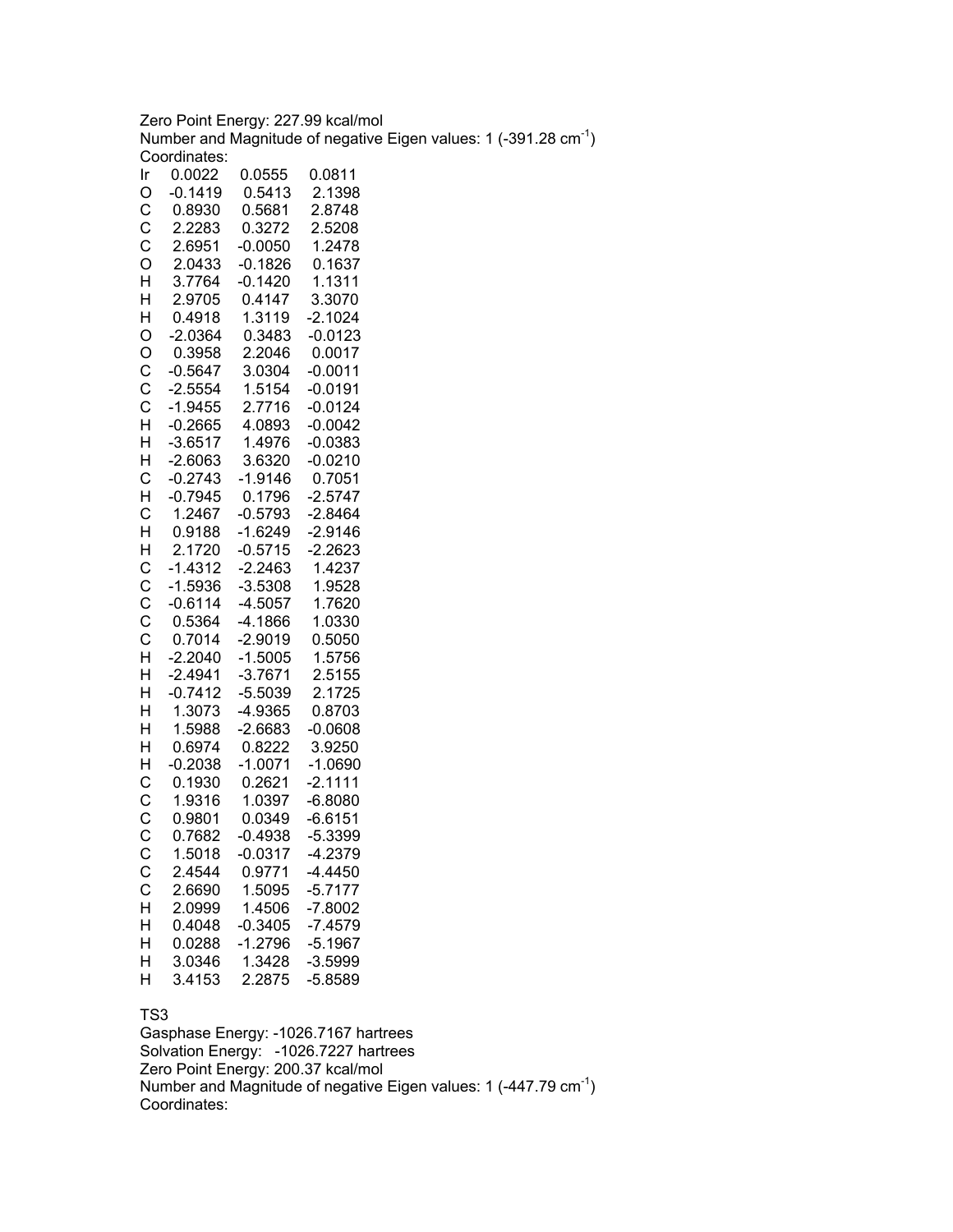| Ir                      | 0.0601    | 0.0834    | 0.0255    |
|-------------------------|-----------|-----------|-----------|
| O                       | $-0.1953$ | 0.1427    | 2.0566    |
| O                       | 2.2339    | 0.0325    | 0.3782    |
|                         | 3.0283    | 0.0632    | $-0.6040$ |
|                         | 2.7243    | 0.1087    | $-1.9804$ |
| C<br>C<br>C<br>O        | 1.4552    | 0.0994    | $-2.5631$ |
|                         | 0.2999    | 0.0315    | $-2.0183$ |
| H                       | 1.4182    | 0.1337    | $-3.6592$ |
| H                       | 3.5664    | 0.1533    | $-2.6632$ |
| H                       | 4.0996    | 0.0479    | $-0.3490$ |
| O                       | 0.3434    | 2.0980    | $-0.1710$ |
| C<br>C<br>C<br>H        | 0.3155    | 2.8633    | 0.8477    |
|                         | $-0.1136$ | 1.2445    | 2.6947    |
|                         | 0.1134    | 2.5296    | 2.1924    |
|                         | 0.4736    | 3.9221    | 0.6106    |
| $\overline{H}$          | $-0.2476$ | 1.1432    | 3.7781    |
| H                       | 0.1373    | 3.3420    | 2.9103    |
| C                       | 0.0142    | $-2.3075$ | 0.1415    |
| $\overline{\mathsf{H}}$ | 1.0142    | $-2.0010$ | 0.4610    |
| H                       | $-0.3498$ | $-2.9128$ | 0.9719    |
| C                       | 0.1098    | $-3.1199$ | $-1.1557$ |
| H                       | $-0.8671$ | $-3.5562$ | $-1.4002$ |
| H                       | 0.3734    | $-2.4577$ | $-1.9839$ |
| C                       | $-1.7720$ | $-1.4319$ | 0.1468    |
| C                       | $-1.9740$ | $-0.0443$ | $-0.2652$ |
| H                       | $-2.1070$ | $-2.2129$ | $-0.5306$ |
| H                       | $-2.2441$ | 0.1205    | $-1.3086$ |
| H                       | $-2.5412$ | 0.5775    | 0.4295    |
| H                       | $-2.0095$ | $-1.6339$ | 1.1870    |
| C                       | 3.0324    | $-6.2985$ | $-0.7686$ |
| CCCCHH                  | 3.4191    | $-5.0399$ | $-1.2364$ |
|                         | 2.4755    | $-4.0197$ | $-1.3693$ |
|                         | 1.1300    | $-4.2378$ | $-1.0374$ |
|                         | 0.7545    | $-5.5057$ | $-0.5701$ |
|                         | 1.6953    | $-6.5289$ | $-0.4360$ |
|                         | 3.7657    | $-7.0939$ | $-0.6681$ |
|                         | 4.4562    | $-4.8536$ | $-1.5028$ |
| H                       | 2.7796    | $-3.0422$ | $-1.7373$ |
| H                       | $-0.2867$ | $-5.6942$ | $-0.3160$ |
| H                       | 1.3836    | $-7.5061$ | $-0.0765$ |

## **Rh.acac**

A Gas phase Energy: -952.93236665024 hartrees Solvation Energy:-952.94785853476 hartrees Zero Point Energy: 164.629 kcal/mol Coordinates:<br>Rh1 -.27 Rh1 -.2786677989 .0652540937 -.2002418372 O2 -1.9499999172 -.1073051037 -1.3971740905 O3 .8504689616 .2656390287 -1.9102504190<br>C4 2.1148975143 .3487981847 -1.8508492737 C4 2.1148975143 .3487981847<br>C5 2.9487687486 .3336037732 C5 2.9487687486 .3336037732 -.7242206474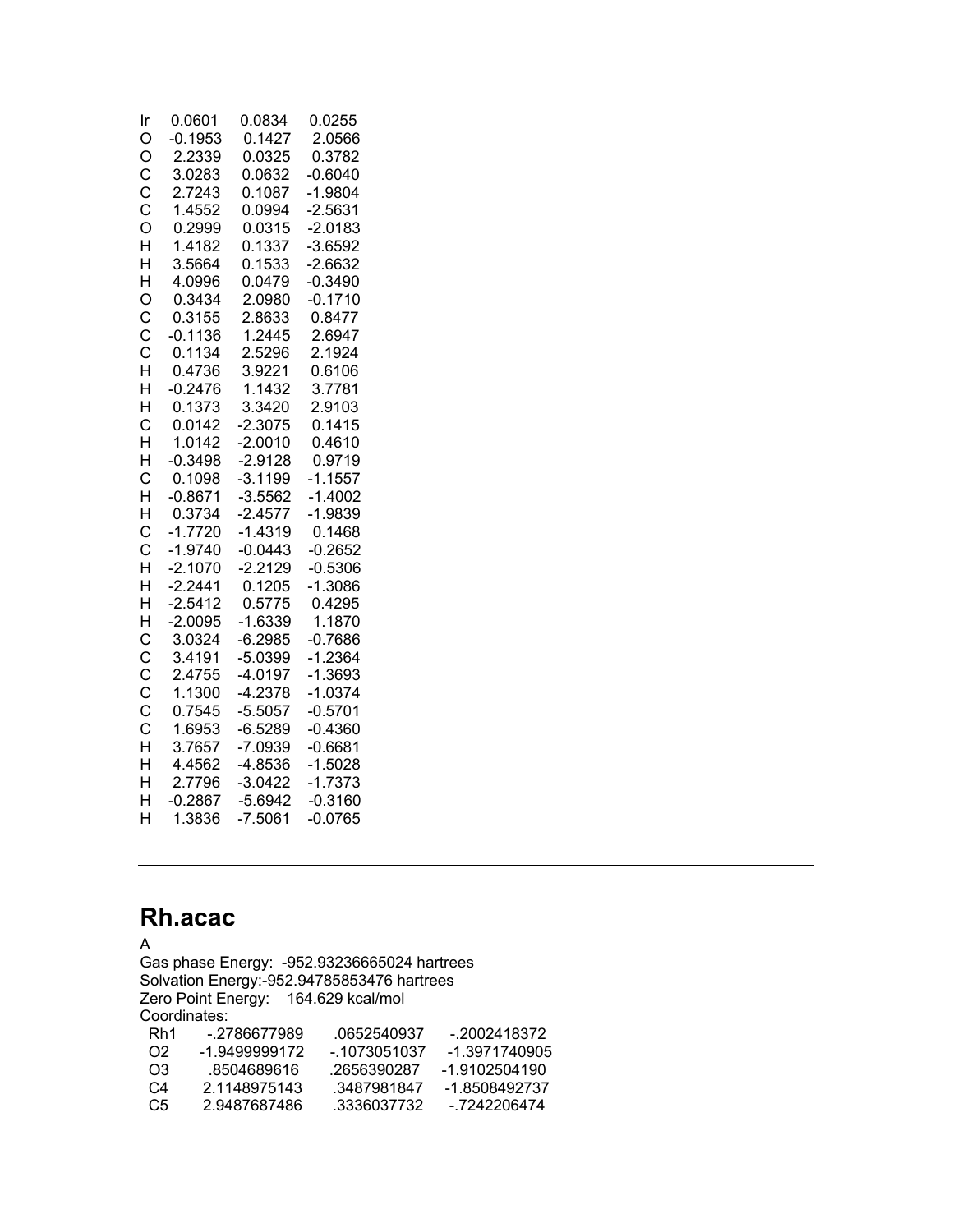| C6              | 2.5207362019  | .2362959317   | .6018850330     |
|-----------------|---------------|---------------|-----------------|
| Ω7              | 1.3344836480  | .1593105236   | 1.0597693483    |
| H8              | 3.2997382534  | .2320541166   | 1.3756247403    |
| H9              | 4 0166526727  | 4056016802    | - 8963772433    |
| H <sub>10</sub> | 2 6068574800  | 4416487996    | -2 8284235336   |
| C <sub>11</sub> | - 4380559842  | 2 1165028951  | - 2478734281    |
| C <sub>12</sub> | -1 1716086321 | 2.7103728318  | -1 2806215948   |
| C <sub>13</sub> | -1.2240838703 | 4.1042650420  | -1.3988415452   |
| C <sub>14</sub> | - 5468242251  | 4.9200791321  | - 4902721120    |
| C <sub>15</sub> | .1867467502   | 4.3298970207  | .5404165977     |
| C16             | 2400657067    | 2.9361544909  | .6627384166     |
| H <sub>17</sub> | 8132107349    | 2 4971629284  | 1.4733211817    |
| H <sub>18</sub> | .7203445724   | 4.9499962909  | 1.2569769508    |
| H <sub>19</sub> | - 5903611454  | 6.0017978485  | $-0.5840406840$ |
| H <sub>20</sub> | -1 7991039398 | 45488562442   | -2 2077322620   |
| H21             | -1 7037630400 | 2.0896526599  | -1.9921164803   |
| O22             | .1751059453   | -2.1065088197 | - 4299458451    |
| C <sub>23</sub> | - 5104940168  | -2 8170658343 | -1.2082230677   |
| C <sub>24</sub> | -2.2632203605 | -1.1996378549 | -1.9831498189   |
| C <sub>25</sub> | -1.6615436373 | -2 4558202531 | -1 9430774318   |
| H <sub>26</sub> | -.1772149445  | -3 8621416396 | -1.3267928587   |
| H27             | -3 1599315357 | -1.1120340582 | -2 6122773140   |
| H28             | -2.1208054601 | -3.2308987171 | -2.5473687419   |
| C <sub>29</sub> | -1.6755861407 | .5134398670   | 1.5534579120    |
| C30             | -1 4333424276 | - 8377063046  | 1 5122130470    |
| H31             | -1.1099712311 | 1.1606157460  | 2.2122710021    |
| H32             | - 6540247665  | -1.2857035018 | 2.1189311632    |
| H33             | -2.1226588238 | -1.5175142043 | 1.0228192999    |
| H34             | -2 5584445455 | .9411948292   | 1.0922180929    |

B

Gas phase Energy: -952.94661274204 hartrees Solvation Energy:-952.96159912555 hartrees Zero Point Energy: 165.518 kcal/mol Coordinates:

| Rh1             | - 4101124059  | 0092321677    | -.3799369596  |
|-----------------|---------------|---------------|---------------|
| O <sub>2</sub>  | -1.2267176929 | .2558727548   | -2.2553952448 |
| O3              | 1.3905545194  | .1206504924   | -1 2717291972 |
| C4              | 2 4656651824  | 0171024105    | -.5947275133  |
| C5              | 2.6340470288  | - 1617874025  | .7793702188   |
| C6              | 1.5911313943  | - 2675002320  | 1.7123285749  |
| O7              | 3425777223    | - 2113302454  | 1.5056613438  |
| H8              | 1 8752914136  | - 4152345068  | 2 7629359411  |
| Η9              | 3 6494656351  | - 2306275818  | 1 1525669493  |
| H <sub>10</sub> | 3 3736036210  | 0814013869    | -1 2074581288 |
| O11             | - 3679014870  | -2.2258350441 | - 6263800239  |
| C <sub>12</sub> | - 6914629829  | -2 7346396110 | -1 7270268265 |
| C <sub>13</sub> | -1.3896140899 | - 7234249208  | -3 0643033826 |
| C <sub>14</sub> | -1.1727342394 | -2.0876208636 | -2.8916737935 |
| H <sub>15</sub> | - 5990052763  | -3.8330891391 | -1.8044786927 |
| H16             | -1 7747061009 | - 4158178941  | -4.0469198179 |
| H17             | -1 3950649282 | -2 7217448721 | -3.7439391636 |
| C <sub>18</sub> | - 4852111999  | 2 0582689247  | - 1819179290  |
| H <sub>19</sub> | 1690042126    | 2 3326822636  | 6512176486    |
| H20             | - 1229485461  | 2.4910477529  | -1.1172608985 |
| C21             | -1.9520793568 | 2.3942637557  | .1146845738   |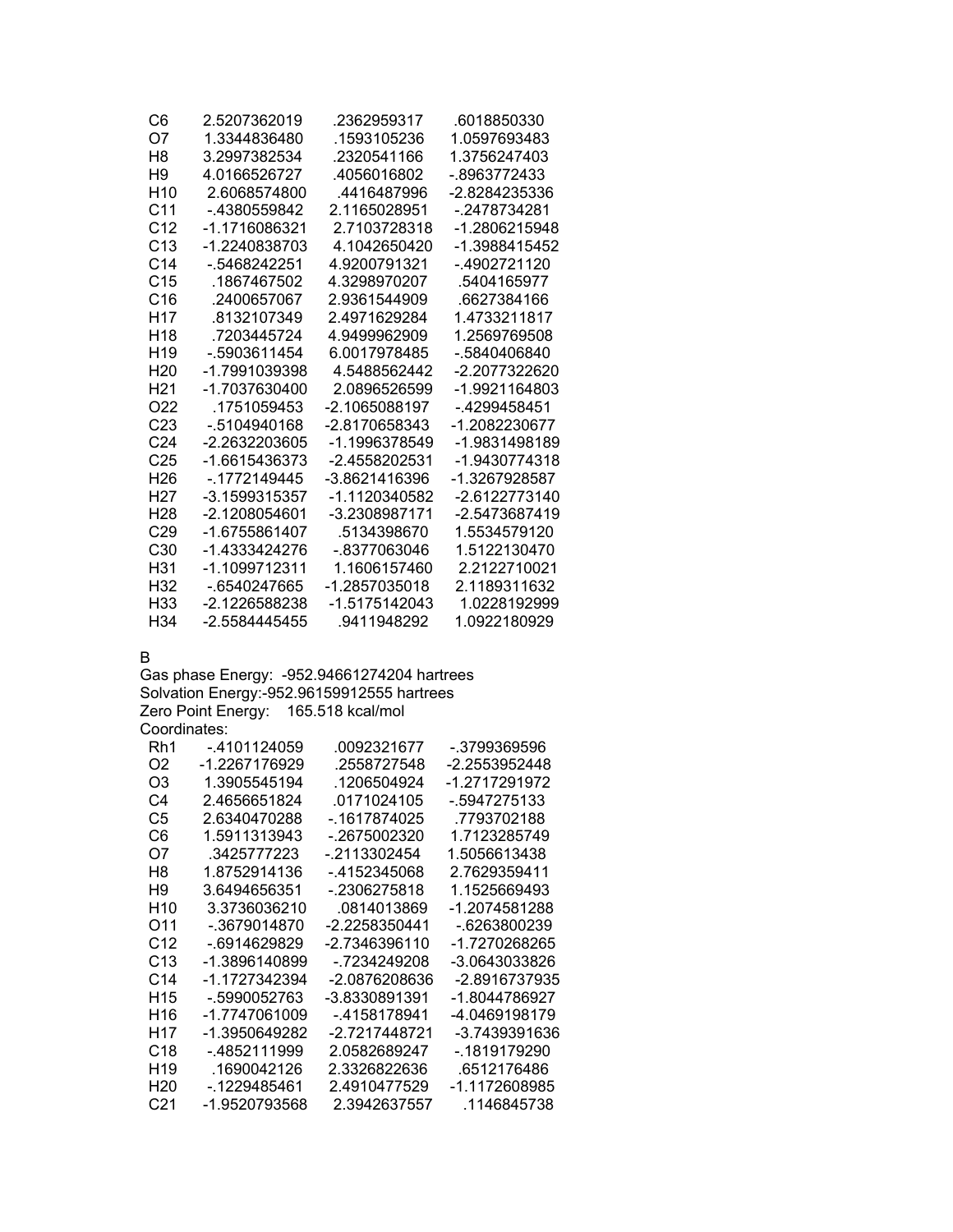| H <sub>22</sub> | -2.0664226582 | 3.3647764928  | 6153754353   |
|-----------------|---------------|---------------|--------------|
| H <sub>23</sub> | -2.5227994695 | 2.4309045317  | - 8192336372 |
| C24             | -3.1446402582 | - 9641688117  | 2.5828502430 |
| C25             | -3.1647180729 | -1.0727328857 | 1.1989708402 |
| C26             | -2.8376339517 | .0385341807   | .3954063259  |
| C27             | -2.4720029857 | 1.2690126937  | .9888646196  |
| C28             | -2.4668205063 | 1.3610647763  | 2.3896561902 |
| C <sub>29</sub> | -2.8084002756 | .2634969700   | 3.1740751070 |
| H30             | -3.3969418920 | -1.8175825997 | 3.2049579067 |
| H31             | -3.4426067721 | -2.0084453479 | .7236425091  |
| H32             | -3.0003474245 | - 0088881488  | - 6772544321 |
| H33             | -2.1860460718 | 2.3000084553  | 2.8597425315 |
| H34             | -2.8079441002 | .3568528170   | 4.2570379805 |

D

Gas phase Energy: -1185.20142950506 hartrees Solvation Energy:-1185.21814627527 hartrees Zero Point Energy: 229.617 kcal/mol Coordinates:

| Rh1             | .4681487304     | -1.0665515310   | -.1164846325  |
|-----------------|-----------------|-----------------|---------------|
| O <sub>2</sub>  | 2.1082168100    | -1.1763882648   | 1.4489559339  |
| C <sub>3</sub>  | 1.9310039333    | -1.8690033641   | 2.4822571728  |
| C <sub>4</sub>  | .7514066342     | -2.5194220036   | 2.9109065917  |
| C <sub>5</sub>  | - 4837493739    | -2.5175668239   | 2.2646873844  |
| O <sub>6</sub>  | -.8455652428    | -1.9924029804   | 1.1581696166  |
| H7              | -1.2986874720   | -3.0458724042   | 2.7803289818  |
| H <sub>8</sub>  | .8035430992     | -3.0602759382   | 3.8504352923  |
| H <sub>9</sub>  | 2.8008165425    | -1.9766075644   | 3.1553866966  |
| O <sub>10</sub> | 1.7598320061    | -.0651998024    | -1.3561258014 |
| C <sub>11</sub> | -1.9141902567   | 1.3475492261    | .3345508059   |
| C <sub>12</sub> | $-0.5153141574$ | 1.3568153608    | .1394546475   |
| H <sub>13</sub> | -2.5744161855   | 1.4656860973    | -.5193719895  |
| H <sub>14</sub> | -.1009467667    | 1.5768876748    | -.8376681673  |
| C <sub>15</sub> | -2.4375734215   | 1.1991610437    | 1.6098362941  |
| C <sub>16</sub> | 3425788731      | 1.2222697669    | 1.2444575795  |
| C <sub>17</sub> | -1.5762555633   | 1.0665553879    | 2.7155501746  |
| C18             | -.2001605658    | 1.0768839454    | 2.5375674211  |
| H <sub>19</sub> | $-1.9939884418$ | .9573150286     | 3.7125635065  |
| H <sub>20</sub> | .4650398428     | .9765833692     | 3.3890322872  |
| H <sub>21</sub> | -3.5134507109   | 1.1913629470    | 1.7595848972  |
| H <sub>22</sub> | 1.4153919251    | 1.3004156612    | 1.1128017778  |
| O <sub>23</sub> | 1.0687215469    | $-2.9000380423$ | -.6798346337  |
| C <sub>24</sub> | 2.0149391221    | -3.0488225313   | -1.5210816874 |
| C <sub>25</sub> | 2.5872431380    | -.6945048411    | -2.0824565711 |
| C <sub>26</sub> | 2.7543902564    | -2.0819408888   | -2.2059990917 |
| H <sub>27</sub> | 2.2601213751    | -4.0997796299   | -1.7188266949 |
| H <sub>28</sub> | 3.2474694496    | -.0571157502    | -2.6854685192 |
| H <sub>29</sub> | 3.5222384282    | -2.4337738606   | -2.8855622367 |
| C30             | -.8769313651    | -1.1705428485   | -1.6992826736 |
| H31             | -.2866627221    | -1.5918038002   | -2.5207254394 |
| H <sub>32</sub> | -1.1658750531   | $-1548554686$   | -1.9833922865 |
| C <sub>33</sub> | -2.1084213629   | -2.0370950994   | -1.4252679827 |
| H <sub>34</sub> | -2.6761835369   | -1.6231153675   | -.5868468964  |
| H <sub>35</sub> | -1.7855841130   | -3.0371733189   | -1.1175996534 |
| C36             | -4.6222677465   | -2.2938623137   | -4.9533443896 |
| C <sub>37</sub> | -4.9139855428   | -1.3692497894   | -3.9478113086 |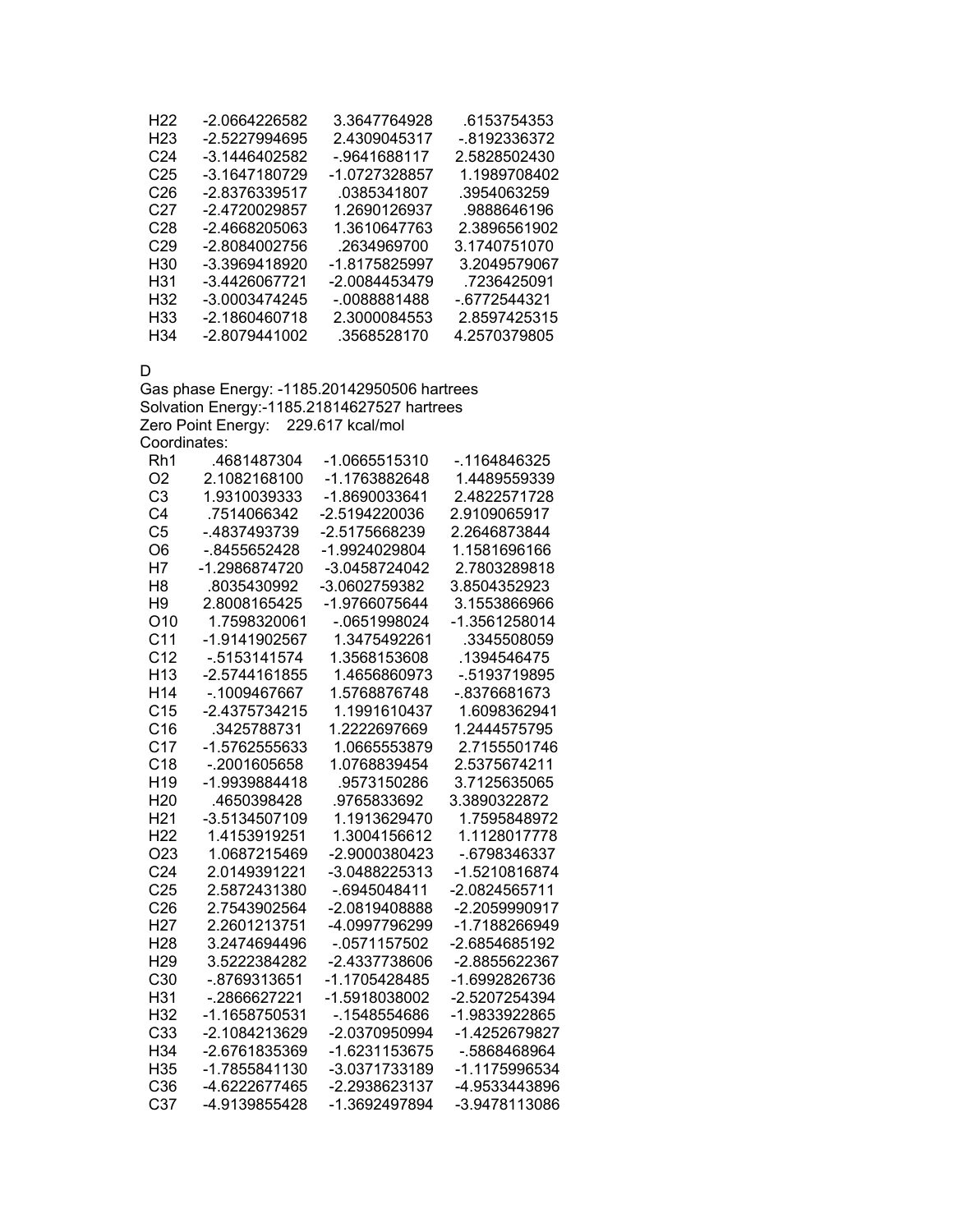| C38 | -4.1077206080 | -1.2940562613 | -2.8097131661 |
|-----|---------------|---------------|---------------|
| C39 | -2.9984754053 | -2.1373180255 | -2.6507924822 |
| C40 | -2 7179154728 | -3.0608965517 | -3 6698690703 |
| C41 | -3.5197884602 | -3 1411145582 | -4.8095411731 |
| H42 | -5.2500698122 | -2.3575964113 | -5.8379153223 |
| H43 | -5.7727518306 | $-7101021121$ | -4.0464039956 |
| H44 | -4.3460740445 | - 5783778944  | -2.0254420235 |
| H45 | -1 8656633529 | -3 7284019356 | -3.5602573966 |
| H46 | -3 2878697426 | -3 8685632876 | -5.5833074616 |

E

Gas phase Energy: -1185.20029235114 hartrees Solvation Energy: -1185.20887524631 hartrees Zero Point Energy: 229.352 kcal/mol Coordinates:

| Rh1             | -1.2273763551   | 0.4618077629    | 0.0414617639  |
|-----------------|-----------------|-----------------|---------------|
| H <sub>2</sub>  | 0.5638657802    | 1.3724061119    | 0.2136089341  |
| O <sub>3</sub>  | -1.4540471850   | 0.4245627629    | -2.1788017542 |
| O <sub>4</sub>  | $-0.4865013671$ | -1.4395666924   | -0.0630757639 |
| C <sub>5</sub>  | -0.6390374409   | 0.5328251906    | 4.8295017437  |
| C <sub>6</sub>  | -1.7182863334   | 1.1956413979    | 4.2417719619  |
| C <sub>7</sub>  | -1.8974457415   | 1.1664246287    | 2.8557614872  |
| C <sub>8</sub>  | $-0.9932518775$ | 0.4704679513    | 2.0463676050  |
| C <sub>9</sub>  | 0.0843565426    | $-0.2015505180$ | 2.6367230817  |
| C10             | 0.2612578095    | $-0.1647706347$ | 4.0241523634  |
| H11             | -0.5020319080   | 0.5586409672    | 5.9073312115  |
| H <sub>12</sub> | -2.4246306867   | 1.7417018031    | 4.8628184879  |
| H <sub>13</sub> | -2.7318153298   | 1.6939892328    | 2.4053149261  |
| H14             | 0.7854453795    | $-0.7602221105$ | 2.0229541760  |
| H <sub>15</sub> | 1.1037816625    | -0.6868511822   | 4.4719576605  |
| C16             | 1.3261415341    | 1.1854436201    | -0.5842261788 |
| H <sub>17</sub> | 1.0924807480    | 0.3029848538    | -1.1804476084 |
| H <sub>18</sub> | 2.2313067453    | 0.9633954858    | -0.0087784985 |
| C <sub>19</sub> | 1.4730222817    | 2.4383238475    | -1.4617148572 |
| H <sub>20</sub> | 1.8015501441    | 3.2832305848    | -0.8466727890 |
| H <sub>21</sub> | 0.4916746038    | 2.7050779678    | -1.8680678811 |
| C <sub>22</sub> | -3.4514192425   | -1.3178900349   | 0.3078220536  |
| O <sub>23</sub> | -3.1273225781   | -0.0826754640   | 0.2601836713  |
| H <sub>24</sub> | -4.5295609501   | -1.4711556045   | 0.4337919826  |
| C <sub>25</sub> | -2.3816458802   | 3.0009909988    | -0.8932219344 |
| O <sub>26</sub> | -1.8775371017   | 2.4064567933    | 0.1208541528  |
| H <sub>27</sub> | -2.7613049075   | 4.0054923293    | -0.6610552797 |
| C28             | -2.0454886754   | 1.3686584929    | -2.7657350074 |
| C29             | -2.5078269214   | 2.5845777362    | -2.2170526095 |
| H30             | -2.2117254103   | 1.2412107875    | -3.8494575341 |
| H31             | -2.9863185229   | 3.2797742834    | -2.8988056761 |
| C <sub>32</sub> | -1.2562776383   | -2.4423679321   | 0.0320183666  |
| C33             | -2.6466407609   | -2.4512174871   | 0.2152952949  |
| H34             | -0.7542455940   | -3.4153222955   | -0.0453248322 |
| H35             | -3.1373402847   | -3.4155651517   | 0.2782707785  |
| C36             | 4.2475616428    | 1.7261259454    | -4.7063806516 |
| C37             | 4.6104663670    | 2.5633106158    | -3.6518074723 |
| C38             | 3.7158944477    | 2.8016107709    | -2.6061212353 |
| C39             | 2.4479094041    | 2.2103455420    | -2.5991237847 |
| C40             | 2.0941329365    | 1.3693091829    | -3.6651108659 |
| C <sub>41</sub> | 2.9847230029    | 1.1289241568    | -4.7096799203 |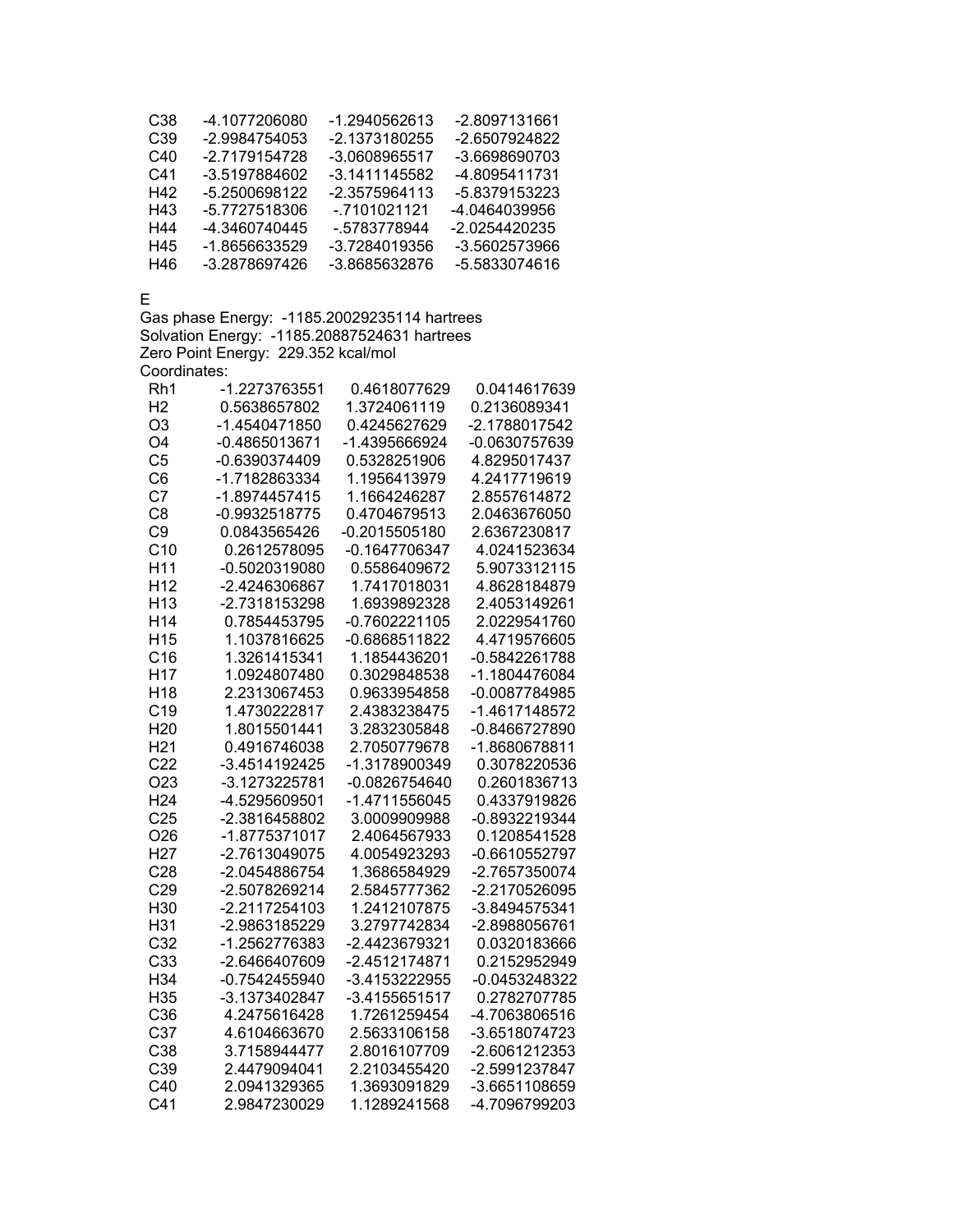| H42 | 4 9421122542 | 1.5398779661 | -5.5209668912 |
|-----|--------------|--------------|---------------|
| H43 | 5 5904923067 | 3 0329773280 | -3.6413722395 |
| H44 | 4 0050507090 | 34565879167  | -1.7870556229 |
| H45 | 1.1122504523 | 0.9004399556 | -3 6701437415 |
| H46 | 26929842774  | 04766253287  | -5 5286973814 |

G

Gas phase Energy: -1031.56339202470 hartrees Solvation Energy:-1031.57109839059 hartrees Zero Point Energy: 200.381 kcal/mol Coordinates:

| Rh1             | -0.2758222456 | 0.0209788146  | -0.3884326531 |
|-----------------|---------------|---------------|---------------|
| O <sub>2</sub>  | -0.6638902750 | 0.0016870109  | -2.4107712114 |
| O <sub>3</sub>  | 1.7388616456  | -0.0032840162 | -0.8428427400 |
| C <sub>4</sub>  | 2.6087350681  | -0.0496939950 | 0.0813555634  |
| C <sub>5</sub>  | 2.4239045522  | -0.0415058634 | 1.4699485311  |
| C <sub>6</sub>  | 1.1918887620  | 0.0078072684  | 2.1316824083  |
| O7              | 0.0206798940  | 0.0529103876  | 1.6393813895  |
| H <sub>8</sub>  | 1.2186197254  | 0.0097893098  | 3.2293064323  |
| H <sub>9</sub>  | 3.3141149653  | -0.0792633139 | 2.0873227821  |
| H <sub>10</sub> | 3.6464975414  | -0.0943226393 | -0.2759953608 |
| O11             | -0.0247230633 | -2.2178123779 | -0.3627839805 |
| C <sub>12</sub> | -0.0705722764 | -2.8612170141 | -1.4414247355 |
| C <sub>13</sub> | -0.6118292213 | -1.0660277325 | -3.1112307373 |
| C <sub>14</sub> | -0.3534248245 | -2.3840114563 | -2.7410123993 |
| H <sub>15</sub> | 0.1255909090  | -3.9448921930 | -1.3670965743 |
| H <sub>16</sub> | -0.8121605225 | -0.8940803780 | -4.1781304976 |
| H <sub>17</sub> | -0.3600255517 | -3.1182571365 | -3.5394799616 |
| C <sub>18</sub> | -0.0596444996 | 2.1124666266  | -0.3786351914 |
| H <sub>19</sub> | -0.7018665078 | 2.5460628676  | 0.3907615980  |
| H <sub>20</sub> | 0.9772598625  | 2.2245893813  | -0.0505207569 |
| C <sub>21</sub> | -0.2669299685 | 2.7968780458  | -1.7300024605 |
| H <sub>22</sub> | 0.3953179056  | 2.3448922557  | -2.4738617056 |
| H <sub>23</sub> | -1.2892271556 | 2.6389838292  | -2.0893098793 |
| C <sub>24</sub> | 0.5323538587  | 7.0402696945  | -1.3466352412 |
| C <sub>25</sub> | -0.7729563362 | 6.5584954552  | -1.2323745883 |
| C <sub>26</sub> | -1.0296371826 | 5.1934491091  | -1.3679168532 |
| C <sub>27</sub> | 0.0071694299  | 4.2852893058  | -1.6217413705 |
| C <sub>28</sub> | 1.3129392725  | 4.7834739079  | -1.7351489623 |
| C <sub>29</sub> | 1.5756053582  | 6.1467668897  | -1.5994312558 |
| H30             | 0.7345141070  | 8.1025680450  | -1.2436941297 |
| H31             | -1.5926056303 | 7.2460213099  | -1.0415772486 |
| H32             | -2.0497002201 | 4.8254998189  | -1.2827524618 |
| H33             | 2.1283479514  | 4.0928277334  | -1.9379274458 |
| H34             | 2.5943906789  | 6.5125668791  | -1.6955201558 |
| C35             | -2.4127899399 | 0.6752147584  | -0.0078552890 |
| C36             | -2.3601289381 | -0.6978807590 | 0.0084147067  |
| H37             | -2.3801804924 | 1.2353868307  | 0.9193081942  |
| H38             | -2.2562945135 | -1.2414360836 | 0.9409079952  |
| H39             | -2.6105533278 | -1.2813236913 | -0.8709920866 |
| H40             | -2.7125967856 | 1.2128320945  | -0.9001357763 |

TS1

Gas phase Energy: -952.90836509180 hartrees iterations: 12 Solvation Energy:-952.92392418039 hartrees Zero Point Energy: 164.197 kcal/mol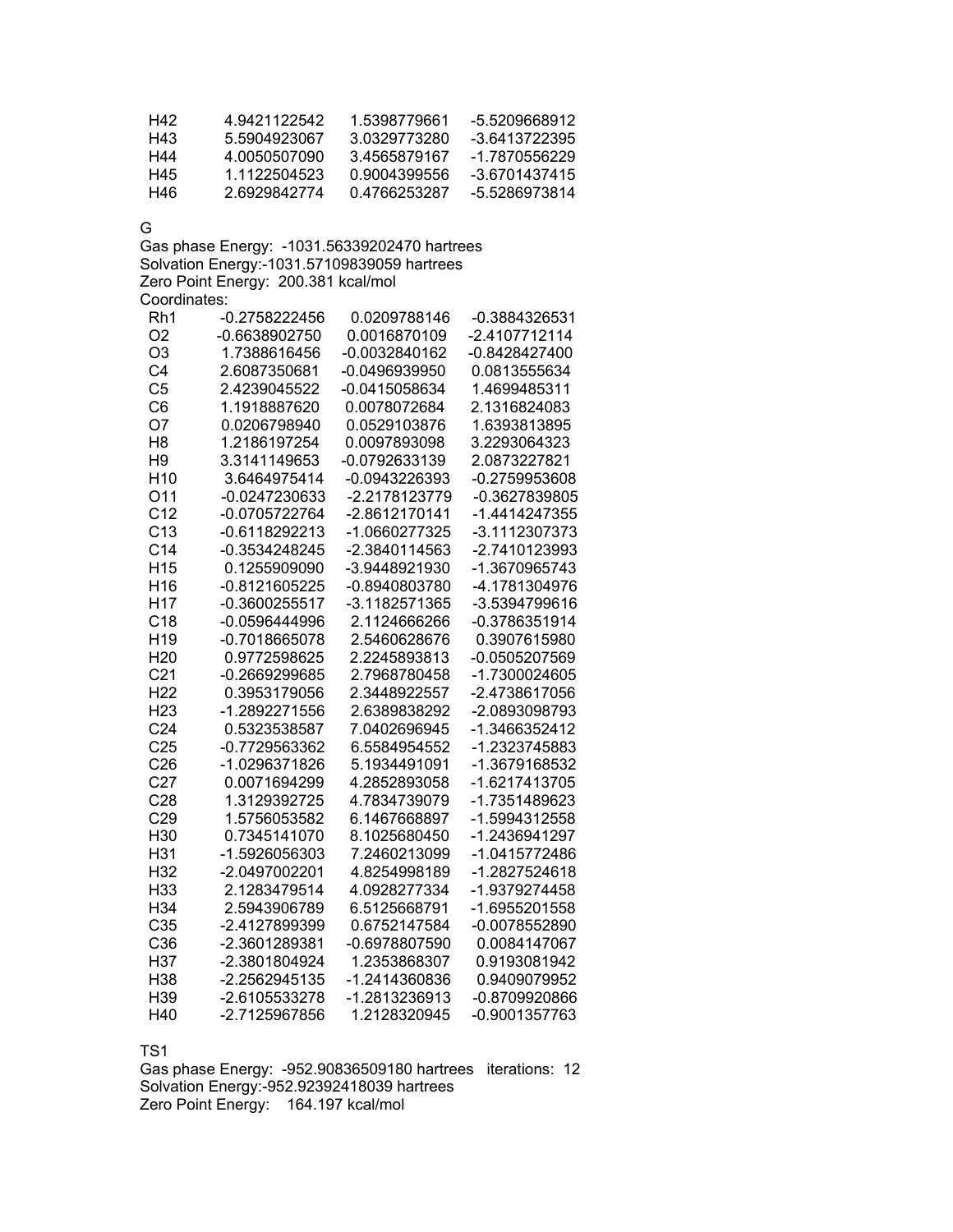Number and Magnitude of negative Eigen values: 1  $(-343.59 \text{ cm}^{-1})$ Coordinates:

| Rh1             | 0.0180001475  | 0.0840926737    | 0.0102881860    |
|-----------------|---------------|-----------------|-----------------|
| O <sub>2</sub>  | -0.0233801274 | 0.0506392538    | 2.0715650134    |
| O <sub>3</sub>  | 2.1766037876  | -0.1732012406   | 0.0638623250    |
| C4              | 2.8417534437  | $-0.1248985278$ | -1.0020365027   |
| C <sub>5</sub>  | 2.3800709207  | 0.0708296818    | -2.3235415747   |
| C6              | 1.0548987101  | 0.2052498964    | -2.7256548077   |
| O7              | -0.0238705476 | 0.1770602168    | -2.0380776632   |
| H8              | 0.8818312429  | 0.3389645088    | -3.8024309496   |
| H <sub>9</sub>  | 3.1314815968  | 0.1048565919    | -3.1052467633   |
| H <sub>10</sub> | 3.9314751943  | $-0.2523555174$ | -0.8918642686   |
| C <sub>11</sub> | -0.2682422379 | -2.0721662488   | -0.0250224069   |
| C <sub>12</sub> | 0.0821236307  | -2.7557277330   | 1.1536008254    |
| C <sub>13</sub> | 0.5870721148  | -4.0552210474   | 1.0984682916    |
| C <sub>14</sub> | 0.7385121320  | -4.7022298862   | -0.1313877349   |
| C <sub>15</sub> | 0.3791417226  | -4.0391418895   | -1.3089829166   |
| C16             | -0.1262696520 | -2.7405319849   | -1.2558333034   |
| H <sub>17</sub> | -0.4191961454 | -2.2376541685   | -2.1714037731   |
| H <sub>18</sub> | 0.4866120280  | -4.5353997290   | -2.2699350515   |
| H <sub>19</sub> | 1.1268443309  | -5.7161791614   | -0.1718075750   |
| H <sub>20</sub> | 0.8631874374  | -4.5623867313   | 2.0191992078    |
| H <sub>21</sub> | -0.0247821492 | -2.2550380704   | 2.1092637901    |
| O <sub>22</sub> | 0.4193024849  | 2.1466636792    | $-0.0544365152$ |
| C <sub>23</sub> | 0.5307195975  | 2.8302738878    | 1.0019909267    |
| C <sub>24</sub> | 0.1761822564  | 1.1026511528    | 2.7629976585    |
| C <sub>25</sub> | 0.4293823728  | 2.4077175078    | 2.3396081249    |
| H <sub>26</sub> | 0.7317664833  | 3.9002660811    | 0.8418809605    |
| H27             | 0.1313561479  | 0.9371497282    | 3.8481732701    |
| H <sub>28</sub> | 0.5625667317  | 3.1596684907    | 3.1094833678    |
| C <sub>29</sub> | -2.0248206420 | -1.1393069582   | 0.0862891177    |
| C <sub>30</sub> | -2.0504961064 | 0.2950364785    | 0.0048949216    |
| H31             | -2.3964566216 | -1.6957823619   | -0.7661293696   |
| H <sub>32</sub> | -2.3379063519 | 0.7480255990    | -0.9403535296   |
| H <sub>33</sub> | -2.3363785073 | 0.8504794055    | 0.8948363214    |
| H <sub>34</sub> | -2.2669194860 | -1.5861797657   | 1.0443710530    |

TS2

Gas phase Energy: -1185.16579760783 hartrees Solvation Energy:-1185.18144257048 hartrees Zero Point Energy: 226.564 kcal/mol Number and Magnitude of negative Eigen values: 1 (-1233.63 cm-1) Coordinates: Rh1 0.0047530146 0.0165633548 0.0217502562 O2 0.0060309915 0.0115297462 2.1414656552 C3 1.0877215558 0.0118085761 2.7907652351 C4 2.4081336212 0.0002183257 2.3003842125 C5 2.7801712674 -0.0538469421 0.9592119793 O6 2.0524416661 -0.1092534429 -0.0895322965 H7 3.8576889383 -0.0653280152 0.7470175425 H8 3.2082774481 0.0225284880 3.0320591268 H9 -0.1165210766 1.1950905441 -2.1500960372 O10 -2.0445354260 0.1964549374 0.0951589158 O11 0.2843157275 2.1295498440<br>C12 -0.6964060698 2.9097018559 C12 -0.6964060698 2.9097018559 0.3663305104 C13 -2.6184295797 1.3211344402 0.2792095643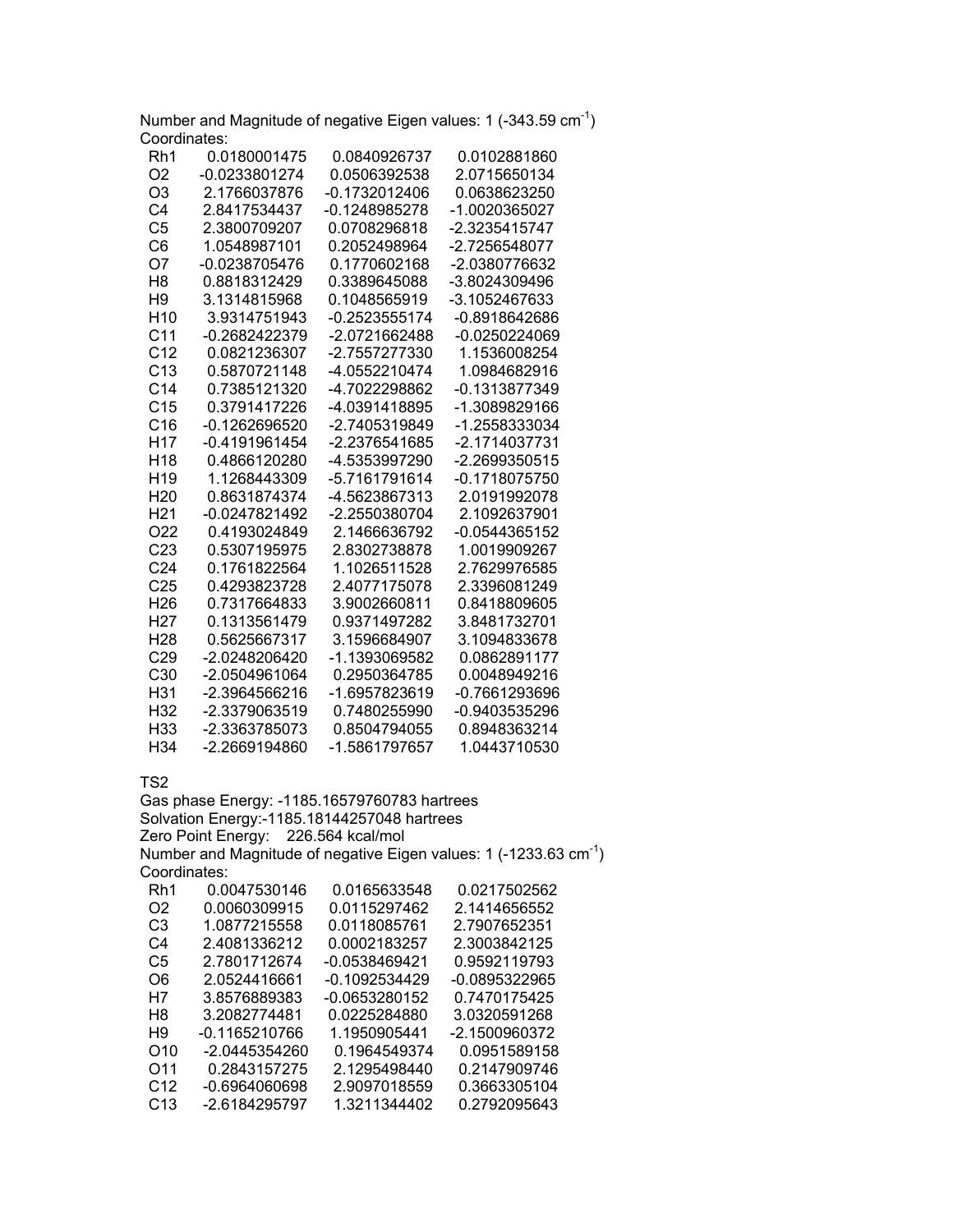| C14             | -2.0675983878   | 2.5950892056  | 0.4145559023  |
|-----------------|-----------------|---------------|---------------|
| H <sub>15</sub> | -0.4394519742   | 3.9760999560  | 0.4654182177  |
| H <sub>16</sub> | -3.7136741594   | 1.2528766655  | 0.3255274114  |
| H <sub>17</sub> | -2.7605532285   | 3.4173075379  | 0.5554523890  |
| C <sub>18</sub> | -0.1940245152   | -2.0967870817 | -0.2386550011 |
| H <sub>19</sub> | -1.0858722339   | -0.2060407243 | -2.6171271425 |
| C20             | 1.0663904032    | -0.3950964123 | -3.0548843445 |
| H <sub>21</sub> | 1.0400323327    | -1.4890049960 | -3.1245240296 |
| H22             | 1.9964951087    | -0.1303348232 | -2.5441925268 |
| C <sub>23</sub> | -1.4324205337   | -2.6985261299 | 0.0365393678  |
| C <sub>24</sub> | -1.5286421093   | -4.0870525046 | 0.1497899057  |
| C <sub>25</sub> | -0.3970153985   | -4.8894752831 | -0.0244049081 |
| C26             | 0.8345193875    | -4.2986260250 | -0.3175300774 |
| C <sub>27</sub> | 0.9362236742    | -2.9094521761 | -0.4268404919 |
| H <sub>28</sub> | -2.3100161753   | -2.0760477781 | 0.1687481896  |
| H <sub>29</sub> | -2.4898399553   | -4.5423222469 | 0.3734940212  |
| H30             | -0.4768489296   | -5.9697989598 | 0.0600456500  |
| H31             | 1.7167604376    | -4.9162903218 | -0.4629776012 |
| H <sub>32</sub> | 1.8908963958    | -2.4516735563 | -0.6620484650 |
| H <sub>33</sub> | 0.9759675098    | 0.0228351617  | 3.8857198943  |
| H <sub>34</sub> | -0.2030285287   | -1.0449405168 | -1.2386245545 |
| C <sub>35</sub> | $-0.1164765562$ | 0.1067989374  | -2.2149462844 |
| C <sub>36</sub> | 0.9842798536    | 1.3350041277  | -7.0283649485 |
| C <sub>37</sub> | 0.3224498461    | 0.1314426495  | -6.7724754095 |
| C <sub>38</sub> | 0.3559830766    | -0.4283788248 | -5.4937205996 |
| C <sub>39</sub> | 1.0497602815    | 0.2010670763  | -4.4502006320 |
| C40             | 1.7098742366    | 1.4090642364  | -4.7199602095 |
| C41             | 1.6790188228    | 1.9723699985  | -5.9970664363 |
| H42             | 0.9625487413    | 1.7701641259  | -8.0236188822 |
| H43             | -0.2160960863   | -0.3743368807 | -7.5695129929 |
| H44             | -0.1559338261   | -1.3691782807 | -5.3025252628 |
| H45             | 2.2574086150    | 1.9057588072  | -3.9218868437 |
| H46             | 2.2019376493    | 2.9057482986  | -6.1881126849 |

Gas phase Energy: -1031.52765552698 hartrees Solvation Energy:-1031.53594935788 hartrees Zero Point Energy: 200.154 kcal/mol Number and Magnitude of negative Eigen values: 1  $(-404.90 \text{ cm}^{-1})$ Coordinates:

| Rh1             | .0622705529  | .1597597124  | .0203716156   |
|-----------------|--------------|--------------|---------------|
| O2              | -.2000857925 | .1696453394  | 2.0493218612  |
| O3              | 2.2490000883 | .0727124382  | .3339220768   |
| C4              | 3.0262818320 | .1504741077  | -.6528557168  |
| C5              | 2.7019006671 | .2389141888  | -2.0248984869 |
| C6              | 1.4238793259 | .2204347661  | -2.5827529285 |
| O7              | .2791366139  | .1265571931  | -2.0236055610 |
| H8              | 1.3720869600 | .2733014232  | -3.6789910255 |
| H9              | 3.5315839593 | .3145083085  | -2.7197471979 |
| H <sub>10</sub> | 4.1043771686 | .1386043741  | - 4198919554  |
| O <sub>11</sub> | .3103206364  | 2.2133260591 | -.1115896878  |
| C <sub>12</sub> | .2761706171  | 2.9372112700 | .9270545567   |
| C <sub>13</sub> | -.1304685107 | 1.2516732012 | 2.7170079978  |
| C <sub>14</sub> | .0819385400  | 2.5557276628 | 2.2639212193  |
| H <sub>15</sub> | .4178102624  | 4.0107445095 | .7387204796   |
| H <sub>16</sub> | -.2664159459 | 1.1188703908 | 3.7984040660  |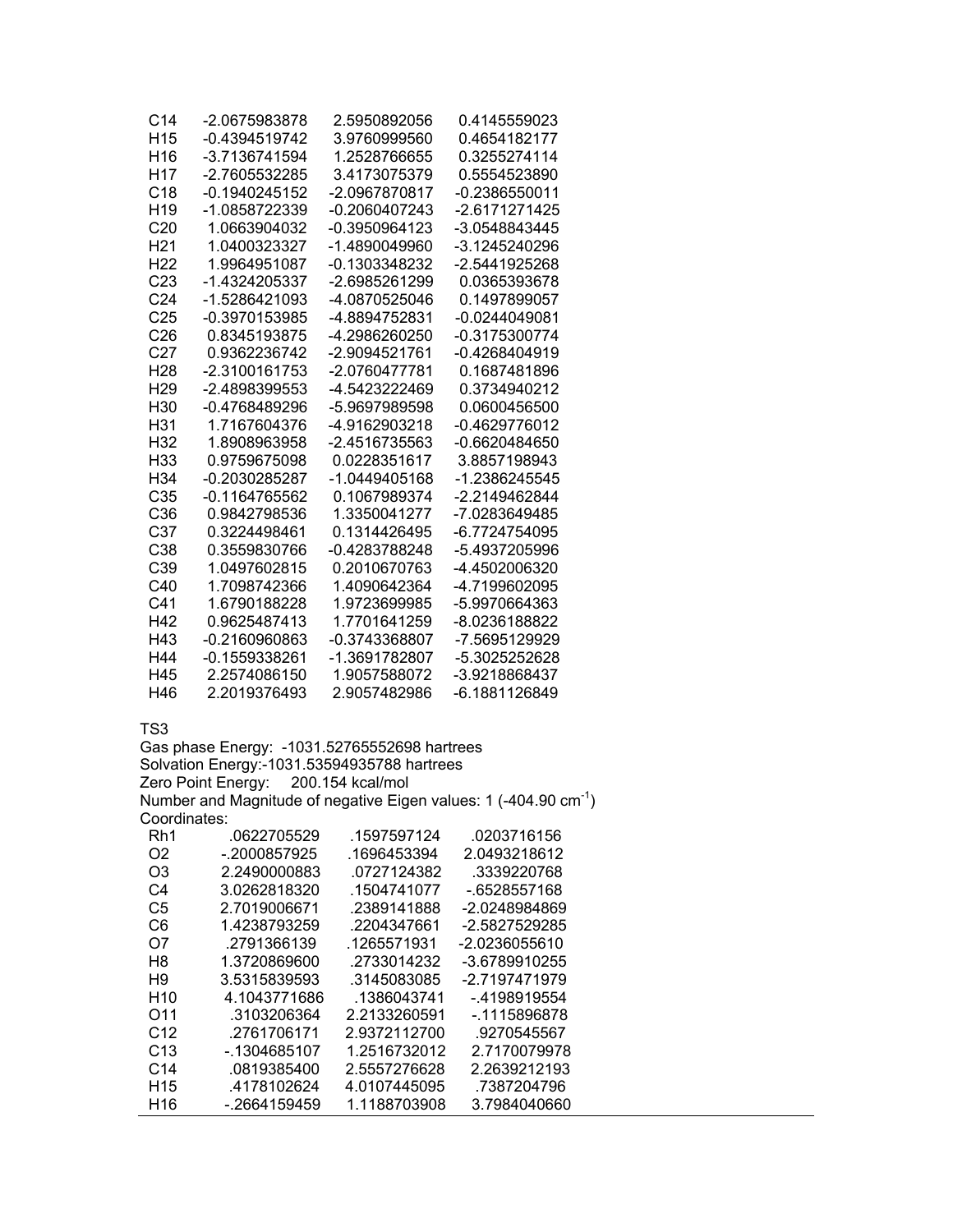| H17             | 0962877102    | 3 3419062487  | 3 0101794522  |
|-----------------|---------------|---------------|---------------|
| C <sub>18</sub> | 0152859655    | -2 1912919064 | 1203341458    |
| H <sub>19</sub> | 1 0196128219  | -1 8849420622 | 4191504269    |
| H20             | - 3859023340  | -2 7414790079 | 9697100993    |
| C <sub>21</sub> | 0827631407    | -3 0328546433 | -1.1556732568 |
| H22             | - 8858911336  | -3.5083130926 | -1.3521782600 |
| H23             | 2984760066    | -2 3842792696 | -2 0088044818 |
| C24             | -1 8319135193 | -1 2553430856 | 0066082415    |
| C25             | -1.9764216087 | 1504087780    | - 2617781027  |
| H26             | -2 0805318922 | -1.9490607124 | - 7888649874  |
| H27             | -2 1798780251 | 4601040265    | -1 2841801149 |
| H28             | -2 4424272641 | 7648944587    | 5060335678    |
| H <sub>29</sub> | -2 1267749636 | -1 5830149537 | 9977507742    |
| C31             | 3.1273509516  | -6.0898208738 | -.7659839427  |
| C32             | 3 4507795315  | -4 8385464758 | -1 2949151627 |
| C33             | 24673381652   | -3 8582801118 | -1 4302197533 |
| C34             | 1 1447207462  | -4 1106420492 | -1 0397051043 |
| C35             | 8324493861    | -5 3703715470 | - 5111408883  |
| C36             | 1 8135068954  | -6 3535002390 | - 3746025800  |
| H37             | 3 8921716358  | -6 8542450284 | - 6629475309  |
| H38             | 44697516675   | -4 6266806233 | -1 6069117520 |
| H39             | 2 7230997758  | -2 8860310811 | -1 8447698065 |
| H40             | - 1907360690  | -5.5843173587 | - 2097860810  |
| H41             | 1 5511486615  | -7.3256952088 | .0335200296   |
|                 |               |               |               |

## **Pt.acac.+**

## A

Gas phase Energy: -962.30771073878 hartrees Solvation Energy:-962.39183988631 hartrees Zero Point Energy: 165.252 kcal/mol Coordinates:

| Pt1             | - 2869602560  | .0729130729  | - 1954427771  |
|-----------------|---------------|--------------|---------------|
| O <sub>2</sub>  | -1.9430623705 | - 0918573905 | -1.3765886346 |
| O3              | .8153514316   | .2641703728  | -1.9162026499 |
| C4              | 2.0915003475  | .3367422271  | -1.8631069651 |
| C5              | 2.9306902576  | .3111678514  | - 7467105004  |
| C6              | 2.5142010866  | .2260749741  | .5788673499   |
| Ω7              | 1.3217748904  | .1662848743  | 1.0534790856  |
| H8              | 3.2804687430  | .2166373087  | 1.3595985731  |
| H9              | 3.9970327305  | .3697554385  | - 9272855476  |
| H <sub>10</sub> | 2.5540871431  | 4272929046   | -2.8509469841 |
| C11             | - 4499170241  | 2.1638211544 | - 2474510752  |
| C <sub>12</sub> | -1.1774116516 | 2.7276446934 | -1.2910667164 |
| C <sub>13</sub> | -1.2186757923 | 4.1238983990 | -1.4005640239 |
| C <sub>14</sub> | - 5472612829  | 4.9292304581 | - 4794965234  |
| C <sub>15</sub> | .1739916598   | 4.3409920906 | .5605252669   |
| C16             | .2268622996   | 2.9470957519 | .6862420186   |
| H17             | .7876167732   | 2.5039765136 | 1.5012959972  |
| H18             | .6993612246   | 4.9573912870 | 1.2840292122  |
| H <sub>19</sub> | - 5867482241  | 6.0100999124 | - 5707597672  |
| H <sub>20</sub> | -1.7811243705 | 4.5719874097 | -2.2142707348 |
| H21             | -1.7005286601 | 2.1110067364 | -2.0109091636 |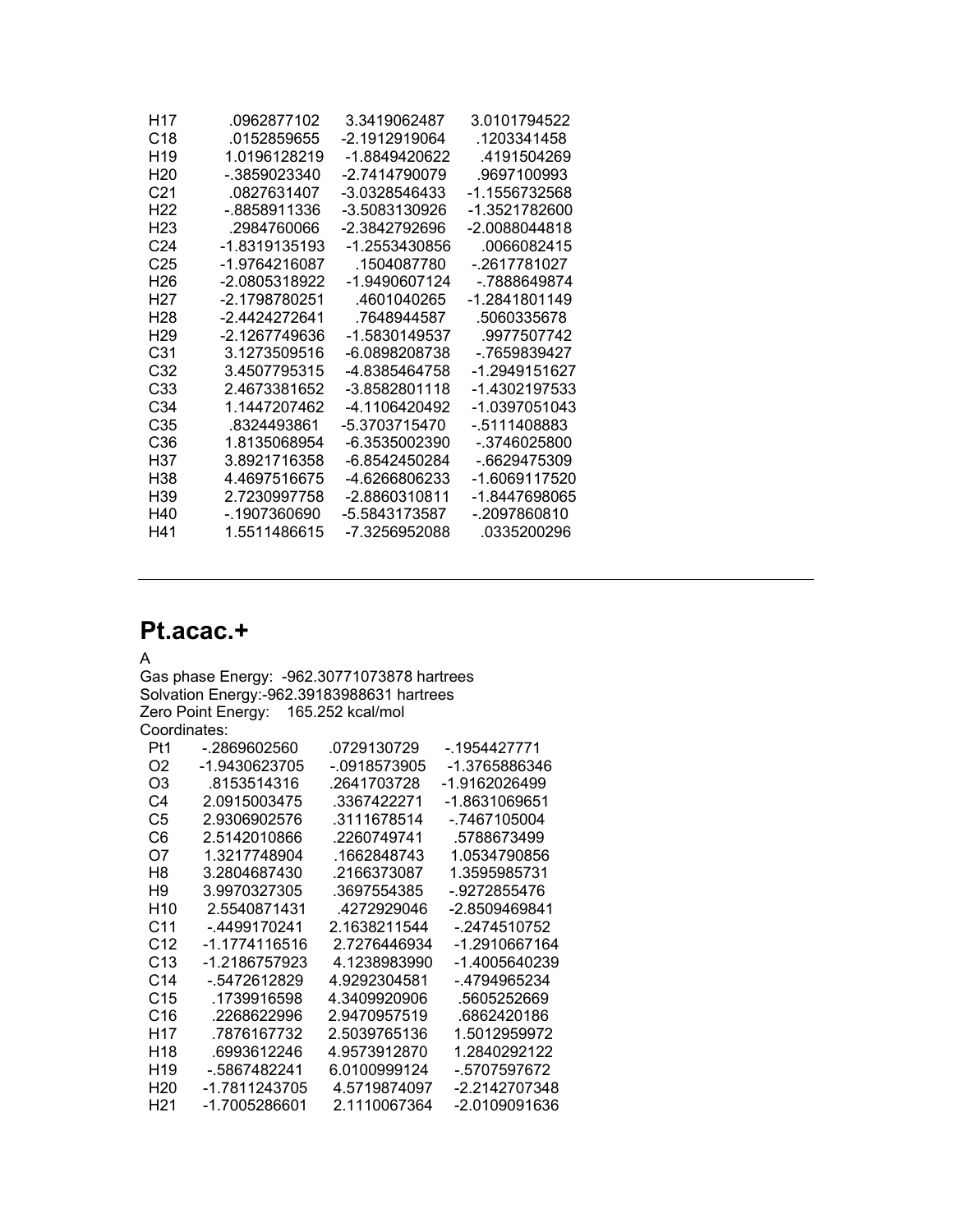| O22             | .1788657142   | -2.0889563194 | - 3951496070  |
|-----------------|---------------|---------------|---------------|
| C23             | - 4877576640  | -2.8055194340 | -1.1948970365 |
| C24             | -2.2316410941 | -1.1976436483 | -1.9868613624 |
| C <sub>25</sub> | -1.6219701681 | -2.4399584665 | -1.9530410363 |
| H <sub>26</sub> | - 1403390453  | -3.8423583060 | -1.2952858593 |
| H27             | -3.1192154346 | -1.0869278681 | -2.6171172065 |
| H28             | -2.0663447466 | -3.2104837187 | -2.5722013533 |
| C <sub>29</sub> | -1.6974952828 | .5307631001   | 1.5911477735  |
| C <sub>30</sub> | -1.4509060805 | - 8275988122  | 1.5553994595  |
| H31             | -1.1246324350 | 1.1800432226  | 2.2424932299  |
| H32             | -.6673222852  | -1.2683216907 | 2.1634923673  |
| H33             | -2.1468532672 | -1.5074190501 | 1.0744868150  |
| H34             | -2.5802474086 | .9532061039   | 1.1230949607  |

B

Gas phase Energy: -962.33650559780 hartrees Solvation Energy:-962.41773222938 hartrees Zero Point Energy: 166.440 kcal/mol Coordinates:

| -.4880897435  | .0343774842     | -.3709053781  |
|---------------|-----------------|---------------|
| -1.2516961457 | .2866616513     | -2.2405198722 |
| 1.3684060512  | .1072590015     | -1.2701923503 |
| 2.4280577127  | - 0504677904    | - 5728707485  |
| 2.5578604915  | - 2522377279    | .8029754091   |
| 1.5080184472  | - 2997889321    | 1.7199876581  |
| .2484710626   | - 1778634806    | 1.5197595554  |
| 1.7604305042  | - 4526125200    | 2.7739152121  |
| 3.5611431577  | -.3719498603    | 1.1932660558  |
| 3.3434361156  | $-0.0112712578$ | -1.1729856362 |
| - 4073509615  | -2.1705062003   | - 5799023044  |
| - 6586339313  | -2 6946700947   | -1 7010544247 |
| -1.3388140678 | - 7080734326    | -3.0664977239 |
| -1.0830572499 | $-2.0567094970$ | -2.8898545092 |
| - 5411281051  | $-3.7860134943$ | -1.7488017497 |
| -1.6890525040 | - 3846465239    | -4.0514235535 |
| -1.2429626158 | $-2.6920565092$ | -3.7533009934 |
| - 5392033524  | 2.1262510801    | $-2015495558$ |
| .1752870606   | 2.3711695196    | .5860367117   |
| - 2122687141  | 2.4981938423    | -1.1728475604 |
| -1.9728289484 | 2.5264626812    | 1732453937    |
|               | 3.4913554769    | .6889601075   |
| -2.5945167555 | 2 6015832666    | - 7249641328  |
| -2.9188836775 | - 9424822858    | 2.5886924309  |
| -2.8746336748 | -1.0443686680   | 1.2137950639  |
| -2.6135292194 | .1147554479     | .4095749655   |
| -2.4516694852 | 1.4000750378    | 1.0515849255  |
| -2.5128582820 | 1 4765147365    | 2.4386665931  |
| -2.7580538904 | .3222220381     | 3.1910937695  |
| -3.1023791157 | -1.8162726828   | 3.2044337245  |
| -3.0362838392 | -1.9981300829   | .7225538074   |
| -3.0124462419 | 1150824622      | $-6049539443$ |
| -2.3645977145 | 2.4289541897    | 2.9380649657  |
| -2.8161340179 | .4018378121     | 4.2735095115  |
|               | -1.9995635216   |               |

D

Gas phase Energy: -1194.58998385532 hartrees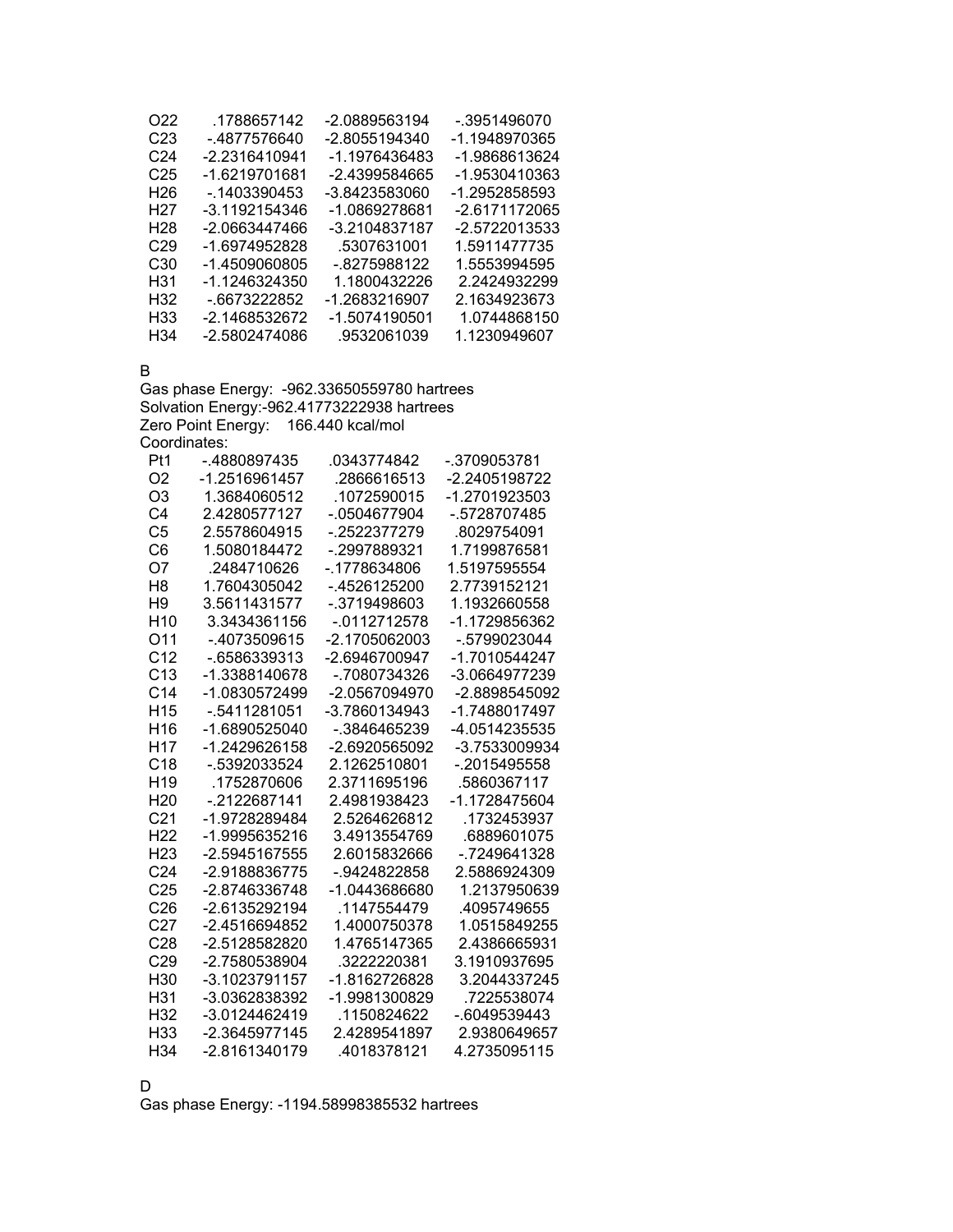Solvation Energy:-1194.67073876680 hartrees Zero Point Energy: 230.201 kcal/mol Coordinates:

| Pt1              | .3357548072     | -1.0310662708 | -.1344317036  |
|------------------|-----------------|---------------|---------------|
| O <sub>2</sub>   | 1.9372125483    | -1.0804583759 | 1.4553470755  |
| C <sub>3</sub>   | 1.7643908124    | -1.7783180698 | 2.4906828945  |
| C <sub>4</sub>   | .5975913603     | -2.4739554500 | 2.8850316362  |
| C <sub>5</sub>   | $-0.6110158278$ | -2.5157426322 | 2.2117864040  |
| O6               | -.9804699936    | -1.9919761534 | 1.0879176721  |
| H7               | -1.4288115325   | -3.0704111105 | 2.6830242969  |
| H <sub>8</sub>   | .6441430923     | -3.0175134830 | 3.8218368138  |
| H <sub>9</sub>   | 2.6224997496    | -1.8401677059 | 3.1757257787  |
| O <sub>10</sub>  | 1.6483747466    | $-0510891408$ | -1.3559996215 |
| C <sub>11</sub>  | -1.7410257369   | .8966053539   | .8107229203   |
| C <sub>12</sub>  | -.4127522744    | 1.1055713504  | .3167612961   |
| H <sub>13</sub>  | -2.5290912913   | .6307938544   | 1139572808    |
| H14              | -.2887363794    | 1.3932001460  | -.7251401886  |
| C <sub>15</sub>  | -2.0165885512   | 1.0259562722  | 2.1614154117  |
| C16              | .5996948653     | 1.5318686241  | 1.2363828641  |
| C <sub>17</sub>  | -.9920392370    | 1.4154742940  | 3.0414487233  |
| C18              | .3127981172     | 1.6614768185  | 2.5865269666  |
| H <sub>19</sub>  | -1.2168736128   | 1.5331175526  | 4.0980735886  |
| H <sub>20</sub>  | 1.0841464144    | 1.9687237763  | 3.2845574856  |
| H <sub>21</sub>  | -3.0189188372   | .8508490564   | 2.5375818517  |
| H <sub>22</sub>  | 1.5950696776    | 1.7371291658  | .8573978118   |
| O <sub>2</sub> 3 | .9902550382     | -2.9126345993 | -.6390613823  |
| C <sub>24</sub>  | 1.9795710611    | -3.0531473769 | -1.4381749634 |
| C <sub>25</sub>  | 2.5268832579    | -.7006387610  | -2.0236966590 |
| C <sub>26</sub>  | 2.7282857713    | -2.0798965115 | -2.1021109847 |
| H <sub>27</sub>  | 2.2440057289    | -4.1029311492 | -1.6038770608 |
| H <sub>28</sub>  | 3.1893744928    | -.0539673819  | -2.6072480353 |
| H <sub>29</sub>  | 3.5336947114    | -2.4259349942 | -2.7384290537 |
| C30              | -1.0030001134   | -1.1506655559 | -1.7731719806 |
| H31              | -.3437795990    | -1.4215448221 | -2.6017775188 |
| H32              | -1.3862178951   | -.1429882698  | -1.9493115011 |
| C33              | -2.1205819400   | -2.1695752080 | -1.5830357978 |
| H34              | -2.7465300610   | -1.8998791872 | -.7283466470  |
| H35              | -1.6952775286   | -3.1543380923 | -1.3689654470 |
| C36              | -4.4649641011   | -2.2534659495 | -5.2222424878 |
| C37              | -4.8244953343   | -1.3992858009 | -4.1763274602 |
| C38              | -4.0703906756   | -1.3775017286 | -3.0024063774 |
| C39              | -2.9529898905   | -2.2121122945 | -2.8538524430 |
| C40              | -2.5985072992   | -3.0621669960 | -3.9118815871 |
| C41              | -3.3506764338   | -3.0861811257 | -5.0870517084 |
| H42              | -5.0533116517   | -2.2745813080 | -6.1346183080 |
| H43              | -5.6948043725   | -.7566637342  | -4.2720760832 |
| H44              | -4.3638040053   | -.7204739705  | -2.1860189224 |
| H45              | -1.7395572367   | -3.7215385527 | -3.8063927888 |
| H46              | -3.0722937590   | -3.7583868927 | -5.8933729123 |

## E

Gas phase Energy: -1194.56804198211 hartrees Solvation Energy: -1194.60716131044 hartrees Zero Point Energy: 229.180 kcal/mol Coordinates:<br>Pt1 -1. Pt1 -1.2913585839 0.4419432309 0.0097632501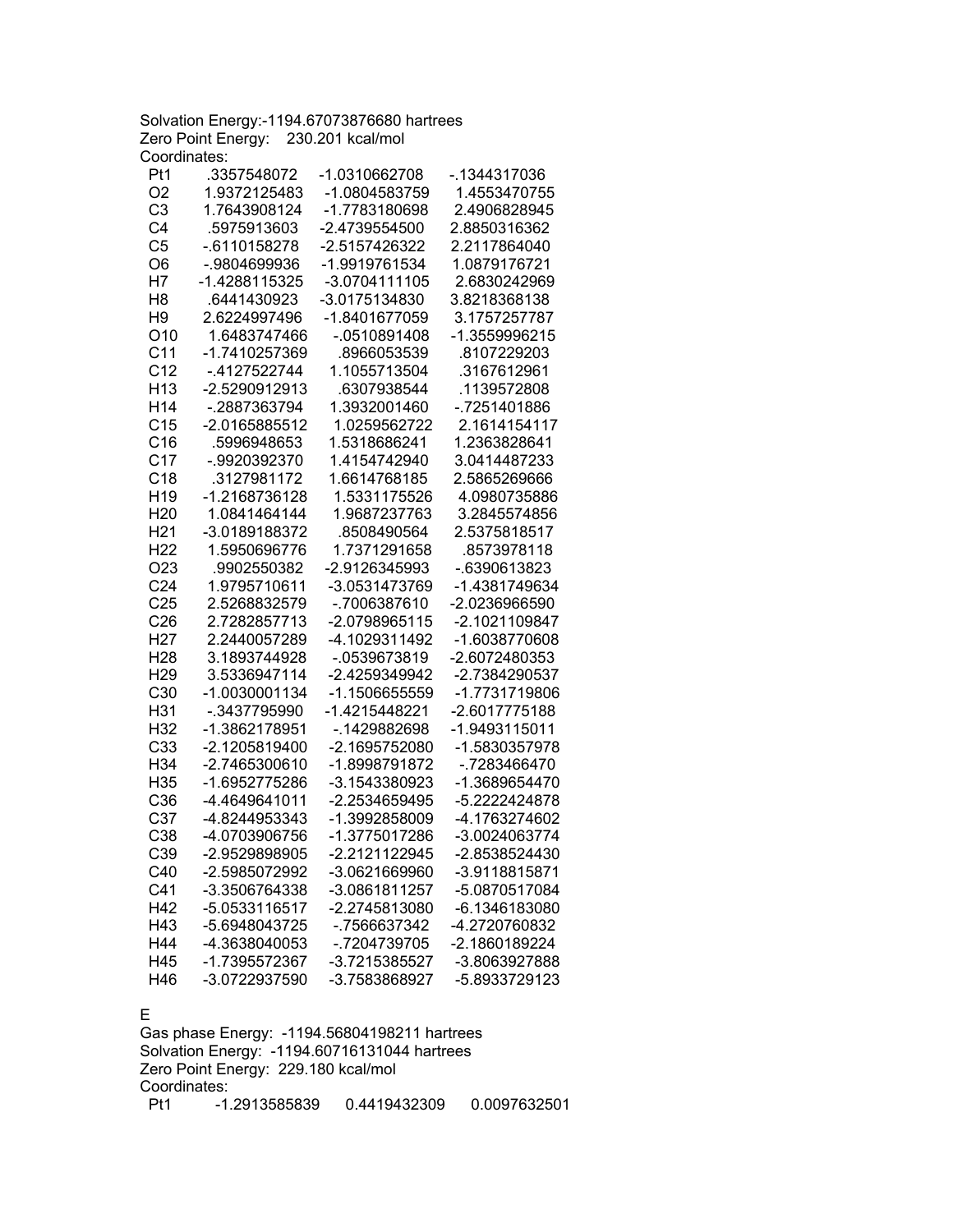| H2              | 0.3727518780    | 1.1657507835    | -0.1545745487   |
|-----------------|-----------------|-----------------|-----------------|
| O3              | -1.7760031163   | 0.2230036233    | -2.1394181579   |
| O <sub>4</sub>  | $-0.5540941045$ | -1.4568771400   | $-0.0660061592$ |
| C <sub>5</sub>  | -0.3134459729   | 0.7341554258    | 4.7281072428    |
| C <sub>6</sub>  | -1.4286738861   | 1.3851429034    | 4.1991786063    |
| C7              | -1.7132255447   | 1.3068551321    | 2.8320357599    |
| C <sub>8</sub>  | -0.8615908172   | 0.5688438401    | 2.0141987844    |
| C <sub>9</sub>  | 0.2545869818    | -0.0945017392   | 2.5217637520    |
| C <sub>10</sub> | 0.5256415576    | $-0.0017586194$ | 3.8916805306    |
| H <sub>11</sub> | $-0.1009864628$ | 0.7975193096    | 5.7907250610    |
| H <sub>12</sub> | -2.0858079789   | 1.9595939166    | 4.8455836323    |
| H <sub>13</sub> | -2.5770484456   | 1.8195567604    | 2.4246449199    |
| H <sub>14</sub> | 0.9037831450    | -0.6842099845   | 1.8828713417    |
| H <sub>15</sub> | 1.3937625849    | $-0.5135166223$ | 4.2968887523    |
| C16             | 1.1483989166    | 1.0206109587    | -1.0189195074   |
| H <sub>17</sub> | 0.8198505781    | 0.2831405652    | -1.7480680022   |
| H <sub>18</sub> | 1.9907949305    | 0.6239571211    | $-0.4440402331$ |
| C <sub>19</sub> | 1.3882963765    | 2.4058539469    | -1.6266852515   |
| H <sub>20</sub> | 1.6399179399    | 3.1258701112    | -0.8429834301   |
| H <sub>21</sub> | 0.4802971156    | 2.7554978519    | -2.1271099335   |
| C <sub>22</sub> | -3.4974860088   | -1.3344803817   | 0.5286870607    |
| O <sub>23</sub> | -3.1883131016   | $-0.0890139077$ | 0.4333467353    |
| H <sub>24</sub> | -4.5599372207   | -1.4718987058   | 0.7526232510    |
| C <sub>25</sub> | -2.5523741031   | 2.8923402159    | -0.9663121976   |
| O <sub>26</sub> | -1.9397521887   | 2.3669257791    | 0.0469671729    |
| H <sub>27</sub> | -2.8992605931   | 3.9054008385    | -0.7414136182   |
| C <sub>28</sub> | -2.4165786685   | 1.1331126214    | -2.7378702936   |
| C29             | -2.8091402535   | 2.3918608180    | -2.2310965295   |
| H30             | -2.6862453225   | 0.9167717503    | -3.7808261011   |
| H31             | -3.3532898453   | 3.0436611624    | -2.9048957290   |
| C <sub>32</sub> | -1.3292720237   | -2.4576025829   | 0.1027120907    |
| C33             | -2.6994779791   | -2.4616184098   | 0.3847756094    |
| H34             | -0.8216325192   | -3.4222641490   | 0.0075703762    |
| H35             | -3.1801163116   | -3.4254677591   | 0.5000555973    |
| C36             | 4.6354430501    | 1.8774311064    | -4.4208723469   |
| C <sub>37</sub> | 4.9005385455    | 2.2899773359    | -3.1132641367   |
| C38             | 3.8526971757    | 2.4712274978    | -2.2125958006   |
| C39             | 2.5260782834    | 2.2540732235    | -2.6138446408   |
| C40             | 2.2706393477    | 1.8316942919    | -3.9279638629   |
| C <sub>41</sub> | 3.3178924594    | 1.6504612419    | -4.8278207986   |
| H42             | 5.4522916574    | 1.7353670842    | -5.1220296987   |
| H43             | 5.9229520842    | 2.4727187403    | -2.7967065388   |
| H44             | 4.0623322620    | 2.7981000838    | -1.1968179617   |
| H45             | 1.2457815859    | 1.6594229776    | -4.2499250889   |
| H46             | 3.1089880397    | 1.3364638622    | -5.8461969556   |

G

Gas phase Energy: -1040.94267344265 hartrees Solvation Energy:-1040.98463899261 hartrees Zero Point Energy: 201.258 kcal/mol Coordinates: Pt1 -0.3444729186 0.0375020479 -0.3622940728

| Pt1 | -0.3444729186 | 0.0375020479  | -0.3622940728 |
|-----|---------------|---------------|---------------|
| O2. | -1 2222395857 | 0.0818759638  | -2 1913504065 |
| O3  | 1 4677199625  | -0.0328830533 | -1 3257529586 |
| C4  | 2.5508567033  | -0 1604714149 | -0.6548919933 |
| C5  | 2 7345934170  | -0 1819876584 | 0.7285474627  |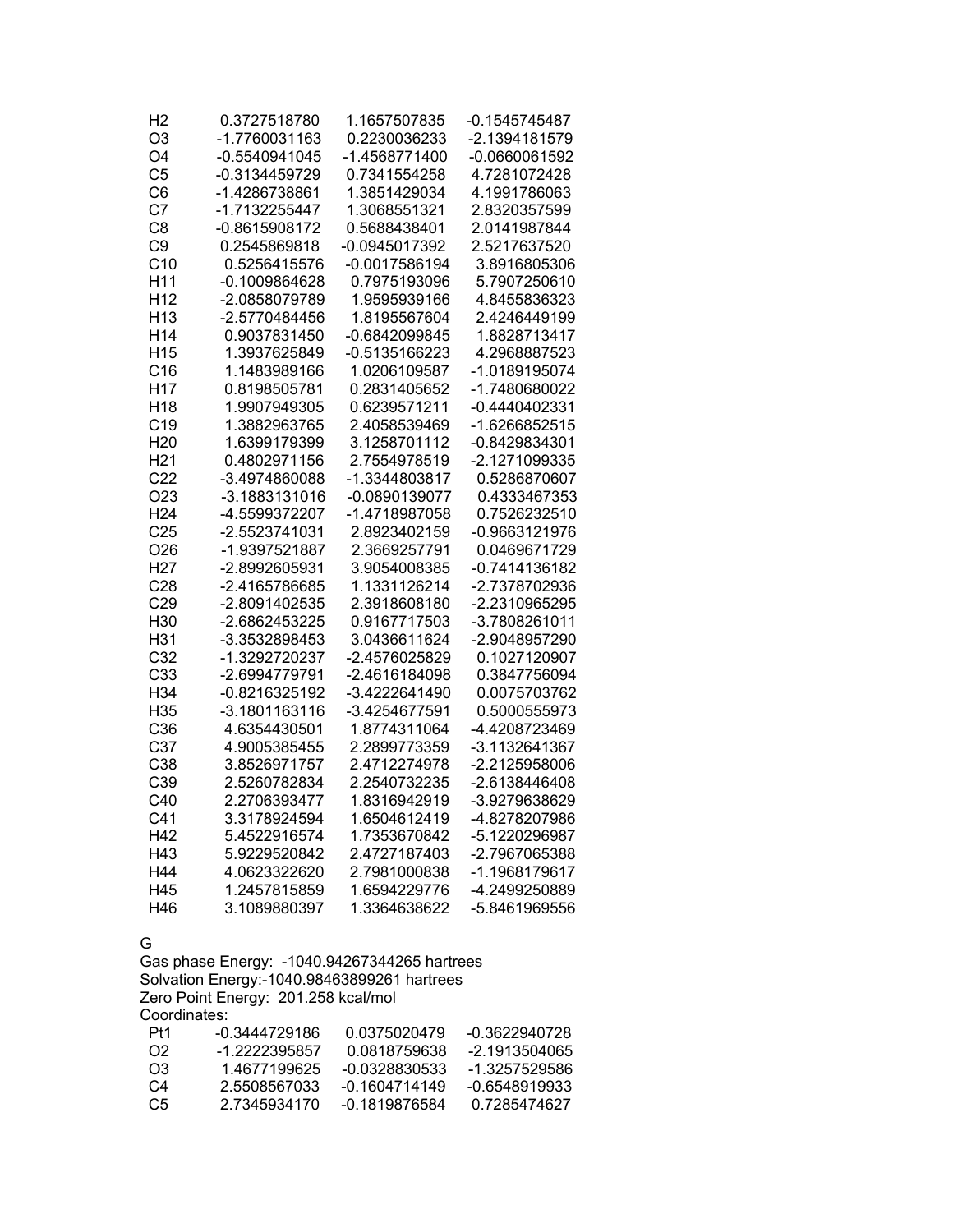| C6              | 1.7256053311    | -0.0703381389   | 1.6842242890  |
|-----------------|-----------------|-----------------|---------------|
| O7              | 0.4609793431    | 0.0540460567    | 1.5113589334  |
| H8              | 2.0130114540    | $-0.0829074958$ | 2.7396508100  |
| H <sub>9</sub>  | 3.7494328603    | -0.2888960547   | 1.0912983695  |
| H <sub>10</sub> | 3.4378531420    | -0.2477561763   | -1.2901820083 |
| O11             | -0.0838395963   | -2.2168757736   | -0.4256678561 |
| C <sub>12</sub> | -0.3768886481   | -2.8233281683   | -1.4919870707 |
| C <sub>13</sub> | -1.3106053837   | -0.9839556049   | -2.9250380140 |
| C <sub>14</sub> | -0.9521115233   | -2.2957692025   | -2.6732436518 |
| H <sub>15</sub> | -0.1679016061   | -3.9022633581   | -1.4950127065 |
| H <sub>16</sub> | -1.7601235120   | -0.7619955945   | -3.8973732820 |
| H17             | -1.1373292896   | -3.0003565714   | -3.4755480053 |
| C18             | -0.3134518672   | 2.2034194286    | -0.4708296763 |
| H <sub>19</sub> | -1.2604223339   | 2.4361851243    | -0.9556065756 |
| H <sub>20</sub> | -0.3143598684   | 2.5257510854    | 0.5711177761  |
| C <sub>21</sub> | 0.8556980072    | 2.7774398096    | -1.2579634888 |
| H <sub>22</sub> | 1.8069996195    | 2.5756705116    | -0.7593888083 |
| H <sub>23</sub> | 0.8962296561    | 2.3480478602    | -2.2616354737 |
| C <sub>24</sub> | 0.1089264682    | 7.0344748121    | -1.4181417869 |
| C <sub>25</sub> | -0.3842232540   | 6.1987752743    | -2.4234052160 |
| C <sub>26</sub> | $-0.1388966894$ | 4.8273296481    | -2.3741934160 |
| C <sub>27</sub> | 0.6124554893    | 4.2769854155    | -1.3256145881 |
| C <sub>28</sub> | 1.0962575759    | 5.1224996155    | -0.3167730044 |
| C <sub>29</sub> | 0.8505123362    | 6.4942520240    | -0.3650291820 |
| H30             | -0.0799903974   | 8.1026029119    | -1.4579314151 |
| H31             | -0.9542667604   | 6.6160246864    | -3.2479684581 |
| H <sub>32</sub> | -0.5153080828   | 4.1809806971    | -3.1638844378 |
| H33             | 1.6804564028    | 4.7068549808    | 0.5015184025  |
| H34             | 1.2412479592    | 7.1410686995    | 0.4146868939  |
| C35             | -2.2546237853   | -0.7530789567   | 0.6125278432  |
| C <sub>36</sub> | -2.3425620052   | 0.6233938393    | 0.6357497112  |
| H37             | -2.7354175474   | -1.3279775846   | -0.1721567424 |
| H38             | -2.9051288129   | 1.1501555349    | -0.1270450588 |
| H39             | -2.0465849903   | 1.1794416954    | 1.5186915947  |
| H40             | -1.8640260845   | -1.3042197620   | 1.4615852288  |

| Gas phase Energy: -962.29614733085 hartrees |                                            |               |                                                                       |
|---------------------------------------------|--------------------------------------------|---------------|-----------------------------------------------------------------------|
|                                             | Solvation Energy:-962.33735029457 hartrees |               |                                                                       |
|                                             | Zero Point Energy: 164.924 kcal/mol        |               |                                                                       |
|                                             |                                            |               | Number and Magnitude of negative Eigen values: 1 (-226.57 $cm^{-1}$ ) |
| Pt1                                         | $-0.0000012873$ $0.0125071215$             |               | -.0069931899                                                          |
| O <sub>2</sub>                              | -.0848936878                               | -.0058030698  | 2.0353330542                                                          |
| O3                                          | 2.1149898078                               | -.1136083939  | .1533817784                                                           |
| C4                                          | 2.8402051404                               | -.0201241821  | -.8837484289                                                          |
| C5                                          | 2.4418044831                               | .1456179475   | -2.2215021024                                                         |
| C6                                          | 1.1360337887                               | .1933758593   | -2.6851208611                                                         |
| O7                                          | .0224101851                                | .0962478075   | -2.0416518016                                                         |
| H8                                          | .9822915476                                | .3141555191   | -3.7615373194                                                         |
| H9                                          | 3.2273988560                               | .2295984734   | -2.9623786918                                                         |
| H <sub>10</sub>                             | 3.9169064929                               | -.0800364713  | -.6854008507                                                          |
| C <sub>11</sub>                             | - 1968117685                               | -2.0778703461 | -.0179747438                                                          |
| C <sub>12</sub>                             | .1418831033                                | -2.7872429661 | 1.1508227026                                                          |
| C <sub>13</sub>                             | .3893477508                                | -4.1560157804 | 1.0773083733                                                          |
| C <sub>14</sub>                             | .2933718759                                | -4.8256477145 | - 1470777629                                                          |
| C <sub>15</sub>                             | -.0558134580                               | -4.1260684853 | -1.3075241485                                                         |
|                                             |                                            |               |                                                                       |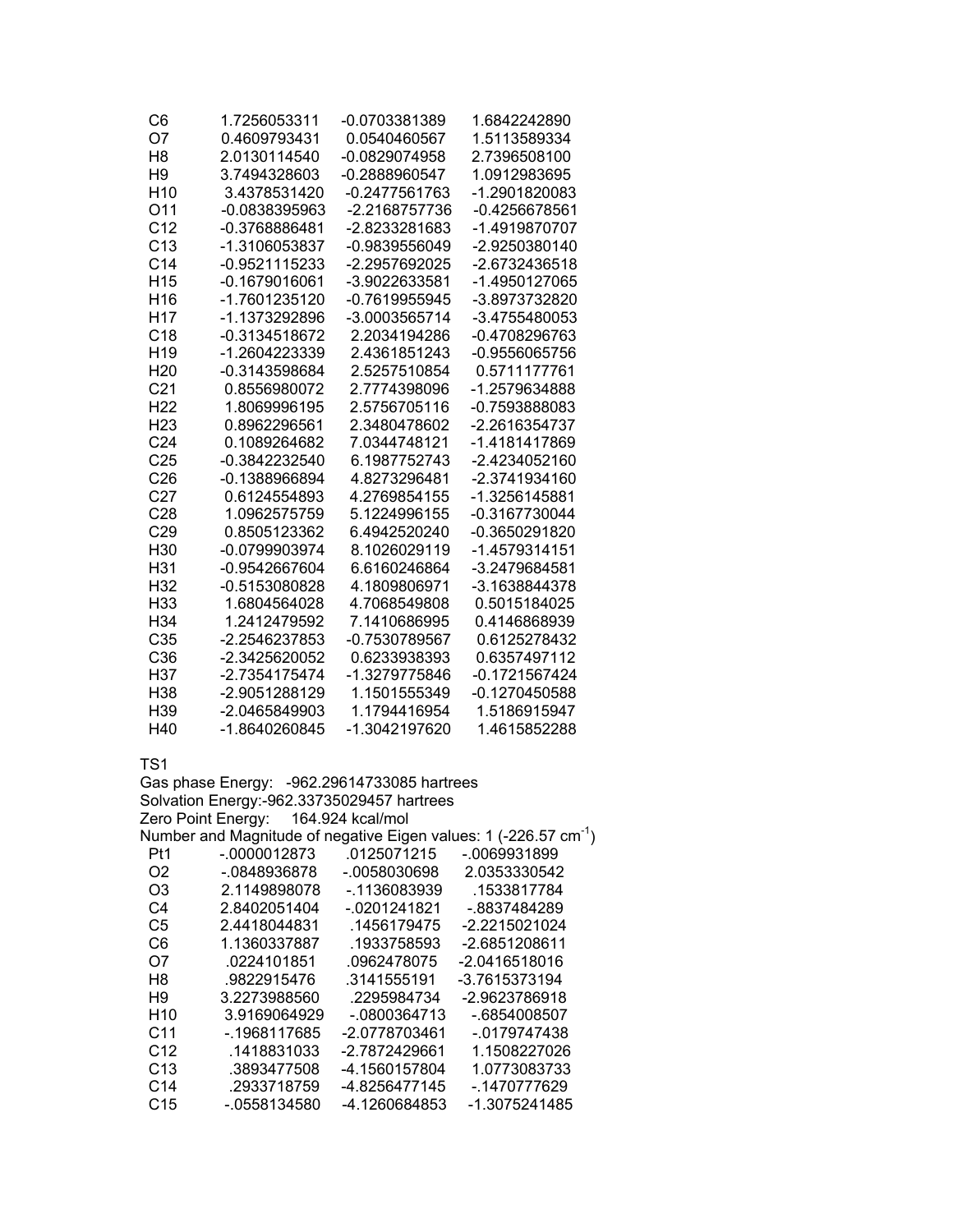| C16             | - 3067107784  | -2.7582566036 | -1.2487418742 |
|-----------------|---------------|---------------|---------------|
| H17             | - 5874383873  | -2.2186364654 | -2.1458140272 |
| H <sub>18</sub> | $-1352261159$ | -4.6467683172 | -2.2564007243 |
| H <sub>19</sub> | 4861274849    | -5.8928303228 | - 1967086829  |
| H20             | .6637950425   | -4.6995340807 | 1.9756522314  |
| H <sub>21</sub> | .2284876159   | -2.2657507917 | 2.0961972935  |
| O22             | .2505938046   | 2.1422639307  | -.0900161743  |
| C23             | .3953220066   | 2.8185924828  | .9705631497   |
| C24             | .1374853932   | 1.0664168577  | 2.7225442972  |
| C25             | .3650766685   | 2.3666290261  | 2.3046197394  |
| H26             | .5554277185   | 3.8919544375  | .8113953643   |
| H27             | .1210328915   | .8743680268   | 3.7993131928  |
| H28             | .5186613827   | 3.1076240668  | 3.0797675375  |
| C <sub>29</sub> | -2.2781389786 | -1.2432583120 | .2558523034   |
| C30             | -2.1412077839 | .1296119391   | -.0794980537  |
| H31             | -2.6345722588 | -1.9689392878 | -.4633679964  |
| H32             | -2.3961530103 | .4350210426   | -1.0910258703 |
| H33             | -2.3654322766 | .8520799396   | .7029088827   |
| H34             | -2.3124944276 | -1.5385582255 | 1.2985854370  |

Gas phase Energy: -1194.54285426943 hartrees Solvation Energy:-1194.61993044776 hartrees Zero Point Energy: 226.559 kcal/mol Number and Magnitude of negative Eigen values: 1 (-1255.35  $cm^{-1}$ ) Coordinates:

| Pt1             | 0.0511599230    | 0.2112760458  | 0.2661030579  |
|-----------------|-----------------|---------------|---------------|
| O2              | $-0.1504797415$ | 0.5741262888  | 2.3422488606  |
| C3              | 0.8768323397    | 0.6386647438  | 3.0855632233  |
| C4              | 2.2289608087    | 0.4965928485  | 2.7288657459  |
| C <sub>5</sub>  | 2.7119024992    | 0.2080119579  | 1.4612821750  |
| O6              | 2.0760558009    | -0.0023937697 | 0.3587548457  |
| Η7              | 3.7954598691    | 0.1220300990  | 1.3362344709  |
| H8              | 2.9623317059    | 0.6132113899  | 3.5178029694  |
| H9              | 0.3699519563    | 1.0132374683  | -2.0749865815 |
| O10             | -1.9678287541   | 0.4804044994  | 0.1217979397  |
| O11             | 0.4444684557    | 2.3200174993  | 0.1616052772  |
| C <sub>12</sub> | -0.5053784071   | 3.1605888089  | 0.1617513081  |
| C <sub>13</sub> | -2.4909883502   | 1.6607721747  | 0.1446866900  |
| C <sub>14</sub> | -1.8895190008   | 2.9094503325  | 0.1758087927  |
| H15             | -0.1877505567   | 4.2102555760  | 0.1351914258  |
| H <sub>16</sub> | -3.5841613518   | 1.6236523327  | 0.1203396691  |
| H17             | -2.5489779538   | 3.7691196783  | 0.1807869204  |
| C <sub>18</sub> | -0.2442555812   | -1.9025690206 | 0.2643670072  |
| H <sub>19</sub> | $-0.8394045305$ | -0.2487951128 | -2.4249266641 |
| C <sub>20</sub> | 1.2901122647    | -0.8671031938 | -2.6823124286 |
| H21             | 1.0760896188    | -1.9391877386 | -2.6351129298 |
| H <sub>22</sub> | 2.2223841326    | -0.6855660546 | -2.1407421834 |
| C23             | -1.5445248588   | -2.3950717284 | 0.4538655135  |
| C <sub>24</sub> | -1.7239895440   | -3.7572383372 | 0.6976918767  |
| C <sub>25</sub> | -0.6222348126   | -4.6174127136 | 0.7476396382  |
| C <sub>26</sub> | 0.6687919200    | -4.1215720022 | 0.5451352869  |
| C <sub>27</sub> | 0.8666873011    | -2.7609081242 | 0.3041535707  |
| H <sub>28</sub> | -2.3964167220   | -1.7273960885 | 0.4191305538  |
| H <sub>29</sub> | -2.7266914510   | -4.1435780055 | 0.8516707666  |
| H30             | -0.7709034089   | -5.6755752914 | 0.9398556694  |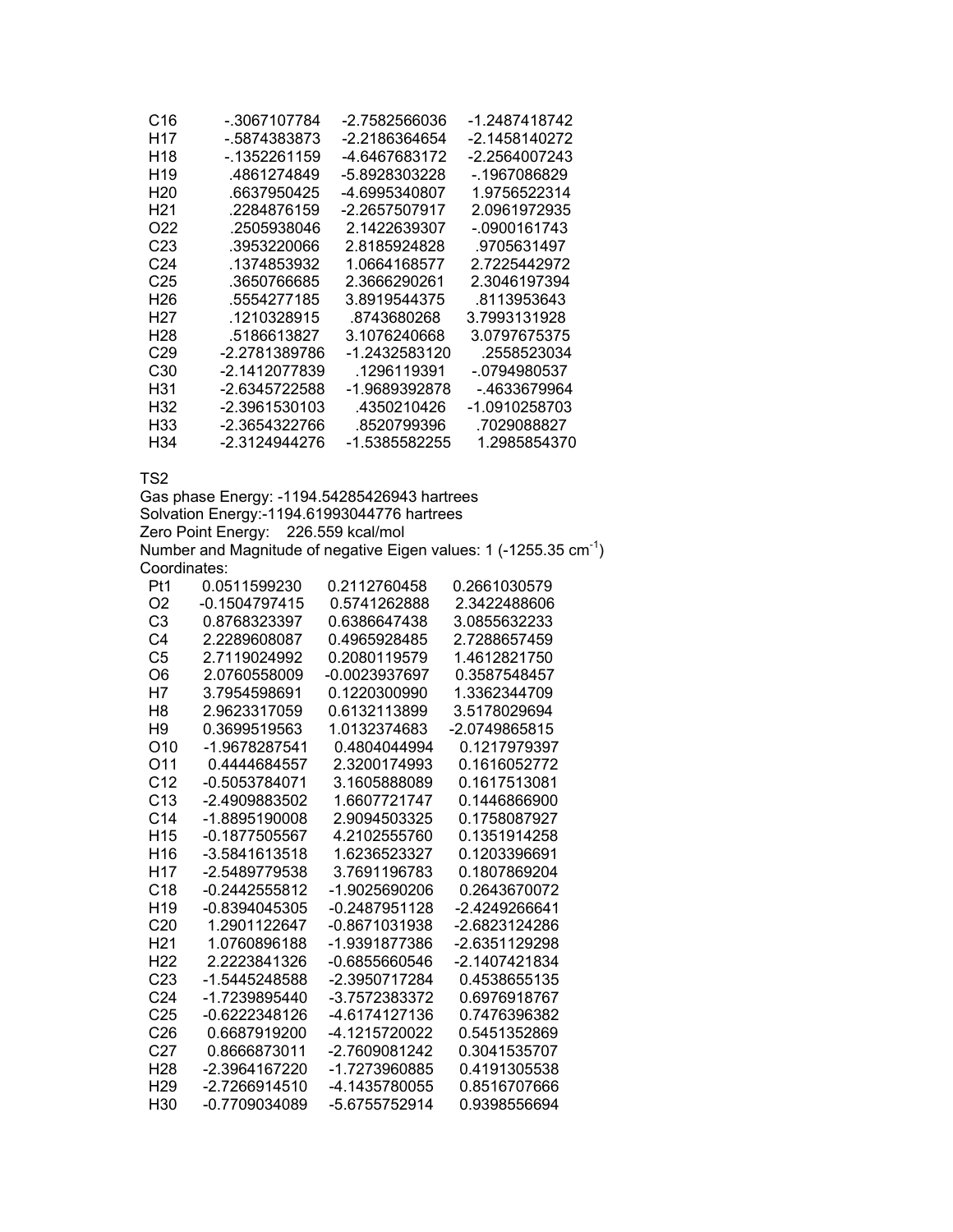| H31             | 1.5240472185    | -4.7894894212 | 0.5744775251  |
|-----------------|-----------------|---------------|---------------|
| H <sub>32</sub> | 1.8657087320    | -2.3771665802 | 0.1366048598  |
| H33             | 0.6535091431    | 0.8342066240  | 4.1411293128  |
| H34             | $-0.0845706943$ | -1.0250728912 | -0.9445390688 |
| C35             | 0.1632264546    | -0.0557372730 | -2.0345549452 |
| C36             | 1.6016425187    | 0.4576768181  | -6.7850738059 |
| C37             | 0.7350171232    | -0.5865053518 | -6.4513602172 |
| C38             | 0.6378535021    | -1.0174948765 | -5.1275604110 |
| C39             | 1.4116647282    | -0.4133609688 | -4.1261046102 |
| C40             | 2.2752978790    | 0.6379002525  | -4.4682859856 |
| C41             | 2.3729280061    | 1.0682384472  | -5.7917087630 |
| H42             | 1.6798242990    | 0.7909691736  | -7.8154825849 |
| H43             | 0.1397309714    | -1.0682269873 | -7.2211888317 |
| H44             | -0.0303199219   | -1.8373056894 | -4.8731717676 |
| H45             | 2.8843451041    | 1.1081238774  | -3.6992607802 |
| H46             | 3.0546319558    | 1.8734018276  | -6.0488757253 |

Gas phase Energy: -1040.90490683252 hartrees Solvation Energy:-1040.94672158429 hartrees Zero Point Energy: 200.834 kcal/mol Number and Magnitude of negative Eigen values: 1 (-352.81  $cm^{-1}$ ) Coordinates:

| Pt1             | .0584509981   | .1491053302     | .0093835093     |
|-----------------|---------------|-----------------|-----------------|
| O <sub>2</sub>  | $-2155101147$ | .1451284928     | 2.0254974270    |
| O <sub>3</sub>  | 2.2238334918  | .0466631536     | .3711037218     |
| C <sub>4</sub>  | 3.0259844605  | .1525591791     | -.6010722958    |
| C <sub>5</sub>  | 2.7208510255  | .2850822229     | -1.9735089631   |
| C <sub>6</sub>  | 1.4607659826  | .2546757551     | -2.5476367911   |
| O7              | .2918797835   | .1240959807     | -2.0081666255   |
| H <sub>8</sub>  | 1.3979939302  | .3250758429     | -3.6374072239   |
| H <sub>9</sub>  | 3.5582717606  | .3884989099     | -2.6533991661   |
| H <sub>10</sub> | 4.0905641928  | .1248754734     | -.3343301984    |
| O11             | .3411056652   | 2.1915018058    | -.1300753658    |
| C <sub>12</sub> | .3554472324   | 2.9063646513    | .9288026395     |
| C <sub>13</sub> | -.0826178998  | 1.2262704786    | 2.7052654679    |
| C <sub>14</sub> | .1800457816   | 2.5195755215    | 2.2606969825    |
| H <sub>15</sub> | .5284720920   | 3.9681832946    | .7243840813     |
| H <sub>16</sub> | -.2117156062  | 1.0696156914    | 3.7801976383    |
| H <sub>17</sub> | .2420646116   | 3.2966086981    | 3.0125899642    |
| C <sub>18</sub> | -.0424838929  | -2.2813127601   | .0753505840     |
| H <sub>19</sub> | .9514401051   | $-1.9442626640$ | .3846079766     |
| H <sub>20</sub> | -.4303284073  | -2.8252873777   | .9344646160     |
| C <sub>21</sub> | .0344697029   | -3.0839343761   | -1.2195285563   |
| H <sub>22</sub> | - 9269123844  | -3.5666390686   | $-1.4261090417$ |
| H <sub>23</sub> | .2549570036   | -2.4246199614   | -2.0622656297   |
| C <sub>24</sub> | -1.8723896534 | -1.3653170700   | .0366416133     |
| C <sub>25</sub> | -1.9873259002 | .0417967525     | -.3018209664    |
| H <sub>26</sub> | -2.1623618019 | -2.0857144205   | -.7199247514    |
| H <sub>27</sub> | -2.1782122584 | .2972769769     | -1.3416526919   |
| H <sub>28</sub> | -2.4831328076 | .6830773705     | .4244280455     |
| H <sub>29</sub> | -2.1417942490 | -1.6234449673   | 1.0549154283    |
| C <sub>31</sub> | 3.1169516331  | -6.0725001752   | -.7157698663    |
| C <sub>32</sub> | 3.4240724843  | -4.8458304138   | -1.3088545184   |
| C33             | 2.4292489836  | -3.8836960367   | -1.4793681440   |
| C <sub>34</sub> | 1.1148656298  | -4.1385958994   | -1.0639452215   |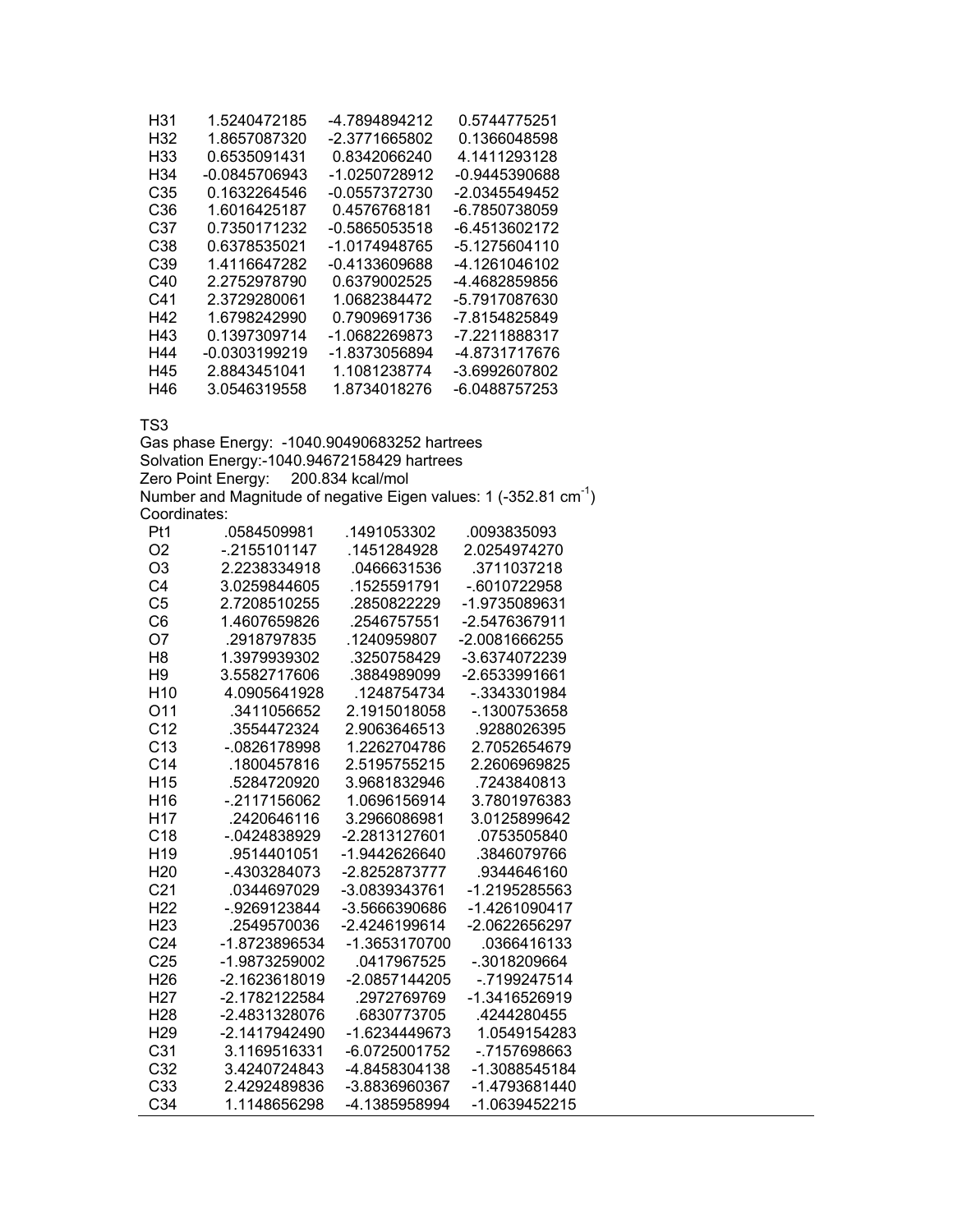| C35 | 8164352879   | -5.3723576594 | - 4686805330  |
|-----|--------------|---------------|---------------|
| C36 | 1.8111134748 | -6.3350249095 | - 2976367889  |
| H37 | 3.8905767305 | -6 8229070250 | - 5866564113  |
| H38 | 4.4358538403 | -4.6431438864 | -1 6462306583 |
| H39 | 2.6694768209 | -2.9349764361 | -1.9535438946 |
| H40 | - 2018394218 | -5.5875923884 | - 1531409104  |
| H41 | 1.5656637903 | -7 2903988450 | .1553621855   |

## **Pd.acac+**

A

Gas phase Energy: -969.85101092989 hartrees Solvation Energy:-969.89244982499 hartrees Zero Point Energy: 164.249 kcal/mol Coordinates:

| Pd1             | -0.2642090078   | 0.0769972187  | -0.2227750626   |
|-----------------|-----------------|---------------|-----------------|
| O <sub>2</sub>  | -1.9204178548   | -0.0947475112 | -1.3890294371   |
| O <sub>3</sub>  | 0.8395194709    | 0.3021775513  | -1.9245425580   |
| C <sub>4</sub>  | 2.1116723276    | 0.3415150409  | -1.8679680160   |
| C <sub>5</sub>  | 2.9534377978    | 0.2792906226  | -0.7539375775   |
| C <sub>6</sub>  | 2.5221599696    | 0.1997755270  | 0.5677279790    |
| O7              | 1.3301541692    | 0.1684395133  | 1.0323634371    |
| H <sub>8</sub>  | 3.2879995854    | 0.1719874464  | 1.3509707222    |
| H9              | 4.0208379034    | 0.3129574929  | -0.9311942351   |
| H <sub>10</sub> | 2.5809929025    | 0.4402678435  | -2.8540368065   |
| C <sub>11</sub> | $-0.4511826430$ | 2.1700061905  | $-0.2464354669$ |
| C <sub>12</sub> | -1.2014420595   | 2.7064910571  | -1.2785990996   |
| C <sub>13</sub> | -1.2546631306   | 4.1048344801  | -1.3758883119   |
| C <sub>14</sub> | -0.5747147123   | 4.9086218734  | -0.4606560896   |
| C <sub>15</sub> | 0.1692398700    | 4.3243223016  | 0.5644102998    |
| C16             | 0.2409732053    | 2.9291976126  | 0.6858108271    |
| H17             | 0.8178917760    | 2.4829088957  | 1.4858139301    |
| H <sub>18</sub> | 0.7008758021    | 4.9409311004  | 1.2829231529    |
| H <sub>19</sub> | -0.6240926725   | 5.9893009033  | -0.5464289632   |
| H <sub>20</sub> | -1.8325833183   | 4.5508791239  | -2.1796707704   |
| H <sub>21</sub> | -1.7276263797   | 2.0840821726  | -1.9899362922   |
| O <sub>22</sub> | 0.1658761058    | -2.0924165677 | -0.3827947022   |
| C <sub>23</sub> | -0.4941422928   | -2.8156100293 | -1.1730433926   |
| C <sub>24</sub> | -2.2156020441   | -1.2024023782 | -1.9889317205   |
| C <sub>25</sub> | -1.6242897957   | -2.4506930690 | -1.9443779460   |
| H <sub>26</sub> | -0.1577744693   | -3.8586926534 | -1.2621606834   |
| H <sub>27</sub> | -3.0998518938   | -1.0887382550 | -2.6263012672   |
| H <sub>28</sub> | -2.0737028994   | -3.2221150551 | -2.5580166876   |
| C29             | -1.7454874457   | 0.5412173908  | 1.6093400926    |
| C30             | -1.4870181695   | -0.8037850383 | 1.5710534424    |
| H31             | -1.1714532646   | 1.2002870572  | 2.2496315464    |
| H32             | -0.6871510409   | -1.2404025697 | 2.1603072075    |
| H <sub>33</sub> | -2.1524958036   | -1.4871349477 | 1.0539643586    |
| H34             | -2.6121396093   | 0.9624682074  | 1.1112944314    |

B

Gas phase Energy: -969.88853692673 hartrees Solvation Energy:-969.92924760320 hartrees Zero Point Energy: 165.848 kcal/mol Coordinates: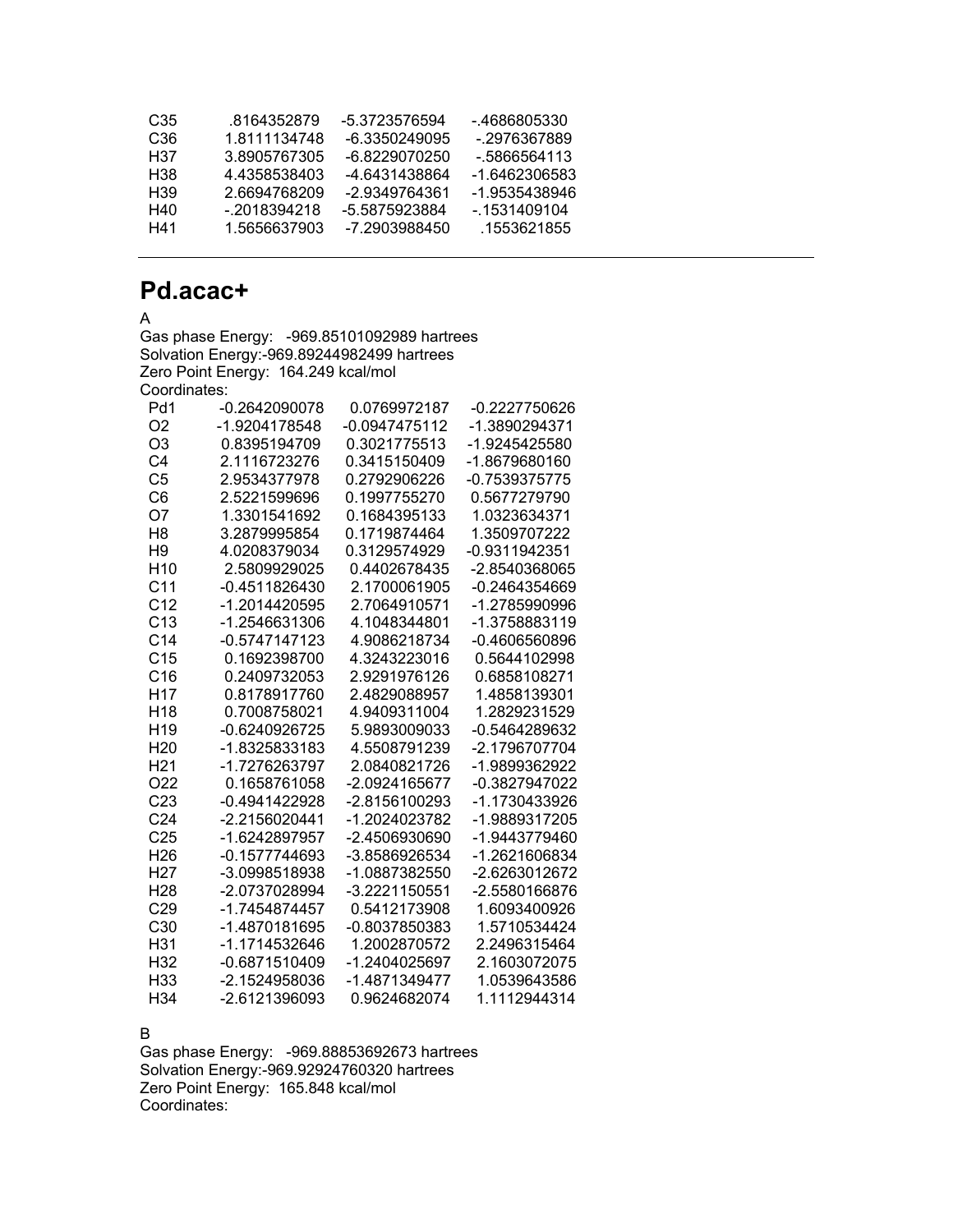| Pd1             | -0.4939493366   | 0.0175342126    | -0.3724341066 |
|-----------------|-----------------|-----------------|---------------|
| O <sub>2</sub>  | -1.2672664436   | 0.2829843364    | -2.2275756542 |
| O <sub>3</sub>  | 1.3595657712    | 0.1485559369    | -1.2477365380 |
| C <sub>4</sub>  | 2.4134091315    | -0.0260653117   | -0.5532221768 |
| C <sub>5</sub>  | 2.5446347012    | -0.2664416357   | 0.8163476162  |
| C6              | 1.4849208352    | -0.3231022822   | 1.7232893014  |
| O7              | 0.2328756875    | -0.1885479588   | 1.5164552447  |
| H <sub>8</sub>  | 1.7345183759    | $-0.4936629963$ | 2.7768898155  |
| H <sub>9</sub>  | 3.5456640728    | -0.3964858063   | 1.2076825083  |
| H <sub>10</sub> | 3.3341374064    | 0.0357319013    | -1.1464649658 |
| O11             | $-0.4459484762$ | -2.1861287746   | -0.5935771848 |
| C <sub>12</sub> | -0.6696771248   | -2.6990406031   | -1.7193399622 |
| C13             | -1.3230152764   | -0.6980451485   | -3.0710294365 |
| C <sub>14</sub> | -1.0629698202   | -2.0455274323   | -2.9156129648 |
| H <sub>15</sub> | $-0.5594406036$ | -3.7919244683   | -1.7819066272 |
| H <sub>16</sub> | -1.6506574451   | -0.3599325976   | -4.0605035625 |
| H17             | -1.1987546936   | -2.6676640898   | -3.7922704622 |
| C18             | $-0.5512348105$ | 2.1245537985    | -0.2266552435 |
| H <sub>19</sub> | 0.1625127416    | 2.3177730059    | 0.5726147677  |
| H <sub>20</sub> | -0.1970778060   | 2.4054251688    | -1.2164672333 |
| C <sub>21</sub> | -1.9866148896   | 2.4837314769    | 0.1156289337  |
| H <sub>22</sub> | -2.0321831765   | 3.4553800568    | 0.6205440547  |
| H <sub>23</sub> | -2.5988864421   | 2.5392893691    | -0.7886486098 |
| C <sub>24</sub> | -2.9031896302   | -0.9501478335   | 2.5877274687  |
| C <sub>25</sub> | -2.9264050370   | -1.0615654179   | 1.2114953392  |
| C <sub>26</sub> | -2.6870954428   | 0.0847642119    | 0.4009750837  |
| C <sub>27</sub> | -2.4484227217   | 1.3594256022    | 1.0147797250  |
| C <sub>28</sub> | -2.4407586635   | 1.4484780500    | 2.4045119994  |
| C29             | -2.6782667281   | 0.3094373757    | 3.1776784095  |
| H <sub>30</sub> | -3.0788987386   | -1.8170499863   | 3.2150992878  |
| H31             | -3.1310652443   | $-2.0135543915$ | 0.7343384979  |
| H32             | -3.0023955353   | 0.0629641667    | -0.6391682288 |
| H <sub>33</sub> | -2.2445152217   | 2.4011916250    | 2.8865471115  |
| H <sub>34</sub> | -2.6825908788   | 0.3961437188    | 4.2604424748  |

D

Gas phase Energy: -1202.14467306384 hartrees Solvation Energy:-1202.18355606793 hartrees Zero Point Energy: 229.668 kcal/mol Coordinates:

| Pd1             | 0.4305695123  | -1.0317706747 | -0.1475253741 |
|-----------------|---------------|---------------|---------------|
| O2              | 2.1328830681  | -1.0732080508 | 1.3638553092  |
| C3              | 2.0128584661  | -1.7734677189 | 2.3973321861  |
| C4              | 0.8558098849  | -2.4591863558 | 2.8526170923  |
| C5              | -0.3920068565 | -2.4500177404 | 2.2612611958  |
| O6              | -0.8241836580 | -1.8941294813 | 1.1759940728  |
| H7              | -1.1926135068 | -2.9899645258 | 2.7802120984  |
| H8              | 0.9462889979  | -3.0165985135 | 3.7776544254  |
| H9              | 2.9019015000  | -1.8535635854 | 3.0426958729  |
| O10             | 1.6607557412  | -0.0815859860 | -1.4636958484 |
| C <sub>11</sub> | -1.8079764549 | 1.1123448042  | 0.3832227403  |
| C <sub>12</sub> | -0.3963799303 | 1.2207480111  | 0.2547982879  |
| H <sub>13</sub> | -2.4279395840 | 1.1044996279  | -0.5072189057 |
| H <sub>14</sub> | 0.0360555929  | 1.5053801953  | -0.6995867633 |
| C <sub>15</sub> | -2.3906148353 | 1.0463550133  | 1.6367504649  |
| C16             | 0.4002317889  | 1.3253924096  | 1.4269522056  |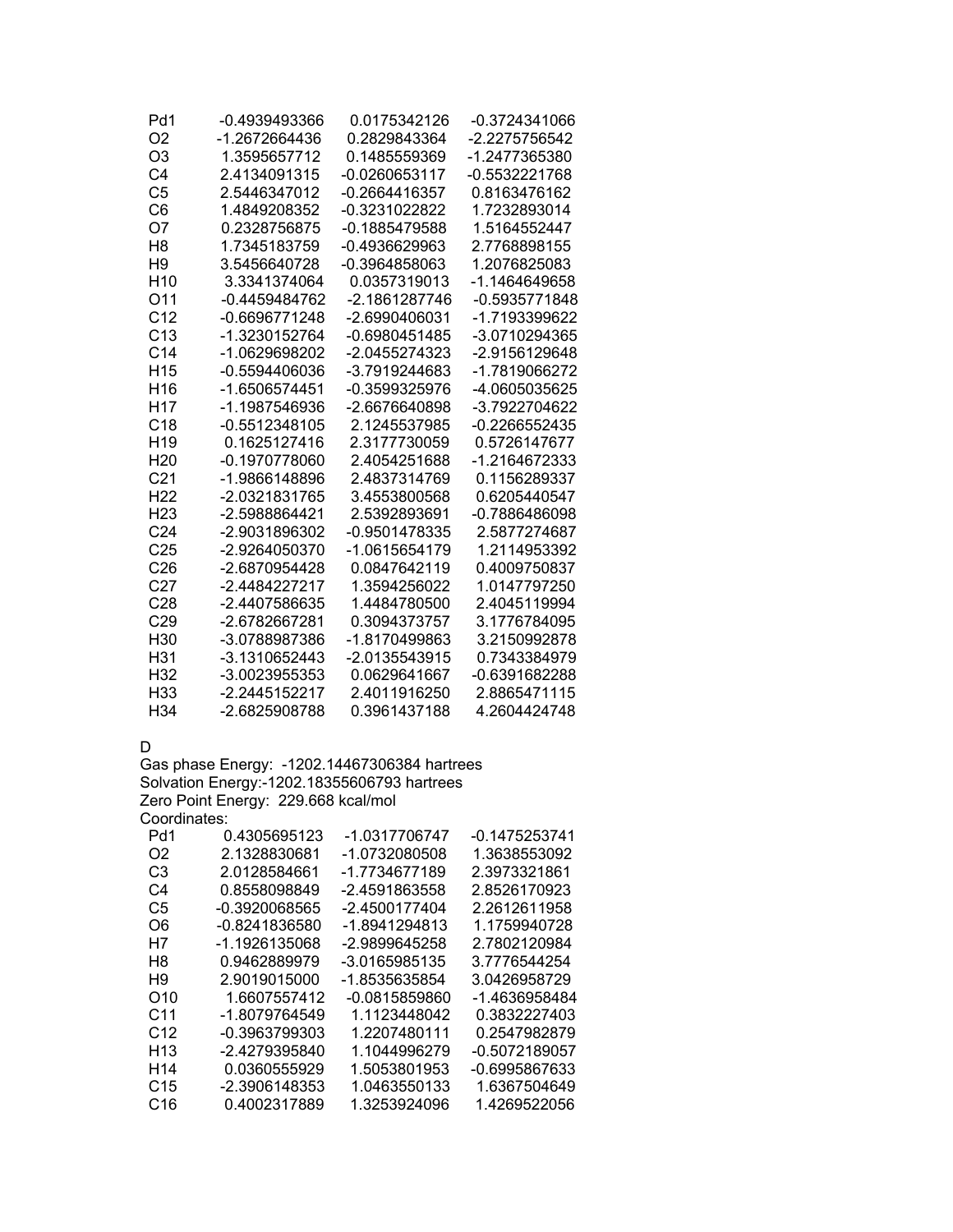| C17             | -1.5823082480   | 1.1174813669  | 2.7859251517  |
|-----------------|-----------------|---------------|---------------|
| C <sub>18</sub> | $-0.1956580178$ | 1.2540621348  | 2.6848006827  |
| H <sub>19</sub> | -2.0465185856   | 1.0767045482  | 3.7670001012  |
| H <sub>20</sub> | 0.4123229062    | 1.3254401532  | 3.5801618572  |
| H21             | -3.4675267480   | 0.9622733708  | 1.7382375057  |
| H22             | 1.4709266583    | 1.4648286699  | 1.3308503151  |
| O23             | 1.0550691926    | -2.9171350984 | -0.6628489032 |
| C <sub>24</sub> | 2.0331757567    | -3.0656672829 | -1.4685514139 |
| C <sub>25</sub> | 2.5367857176    | -0.7283491024 | -2.1263006905 |
| C <sub>26</sub> | 2.7658797247    | -2.1064825209 | -2.1693439062 |
| H27             | 2.3051800406    | -4.1175560779 | -1.6200114854 |
| H28             | 3.1767704424    | -0.0903995061 | -2.7465931891 |
| H <sub>29</sub> | 3.5667005944    | -2.4591552662 | -2.8069908308 |
| C30             | -0.9838830539   | -1.2381308352 | -1.7543652725 |
| H31             | -0.3308872669   | -1.6894522258 | -2.5005102808 |
| H32             | -1.2113525983   | -0.2046096299 | -2.0089788490 |
| C33             | -2.1715184238   | -2.0866554249 | -1.3770761701 |
| H <sub>34</sub> | -2.7301157217   | -1.6482176731 | -0.5483021019 |
| H35             | -1.8536289960   | -3.0876489344 | -1.0780459929 |
| C36             | -4.5363200418   | -2.1757607052 | -4.9986863785 |
| C37             | -4.7912828815   | -1.2106598299 | -4.0205124633 |
| C <sub>38</sub> | -4.0300339022   | -1.1835981199 | -2.8537299728 |
| C39             | -3.0158541174   | -2.1307416243 | -2.6427976533 |
| C40             | -2.7608967879   | -3.0897793405 | -3.6356906138 |
| C41             | -3.5212185482   | -3.1161085927 | -4.8033437050 |
| H42             | -5.1293538069   | -2.1973263808 | -5.9076062786 |
| H43             | -5.5857262777   | -0.4850615141 | -4.1651170978 |
| H44             | -4.2406543798   | -0.4403106755 | -2.0882476865 |
| H45             | -1.9790217693   | -3.8293041422 | -3.4806599073 |
| H46             | -3.3264132897   | -3.8715544118 | -5.5581519058 |

E

Gas phase Energy: -1202.12185764263 hartrees Solvation Energy: -1202.16028385060 hartrees Zero Point Energy: 228.105 kcal/mol Coordinates:

| -1.3562617678 | 0.4415783313  | 0.0236916871  |
|---------------|---------------|---------------|
| 0.3494904046  | 1.3176430351  | -0.2274674718 |
| -1.7944308670 | 0.2988913194  | -2.1387268312 |
| -0.5738772062 | -1.4335991438 | -0.1005155358 |
| -0.2550205985 | 0.7383690694  | 4.6813798085  |
| -1.4078786393 | 1.3573187292  | 4.1958149543  |
| -1.7494269000 | 1.2629791875  | 2.8397658768  |
| -0.8961522559 | 0.5428893049  | 2.0219357916  |
| 0.2517246541  | -0.1009025246 | 2.4590604434  |
| 0.5705956225  | 0.0158184248  | 3.8202379292  |
| -0.0022916641 | 0.8156647922  | 5.7341791749  |
| -2.0531529293 | 1.9217052950  | 4.8627330103  |
| -2.6369151163 | 1.7504756959  | 2.4550270319  |
| 0.8837293048  | -0.6785176842 | 1.7947266202  |
| 1.4668473291  | -0.4713807373 | 4.1934262664  |
| 1.1588955122  | 1.1364842236  | -1.0074049455 |
| 0.8497482861  | 0.3622367318  | -1.7087119137 |
| 2.0051907545  | 0.7732338758  | -0.4165432449 |
| 1.4319548103  | 2.4810006975  | -1.7059641577 |
| 1.6751223966  | 3.2465645296  | -0.9635323460 |
|               |               |               |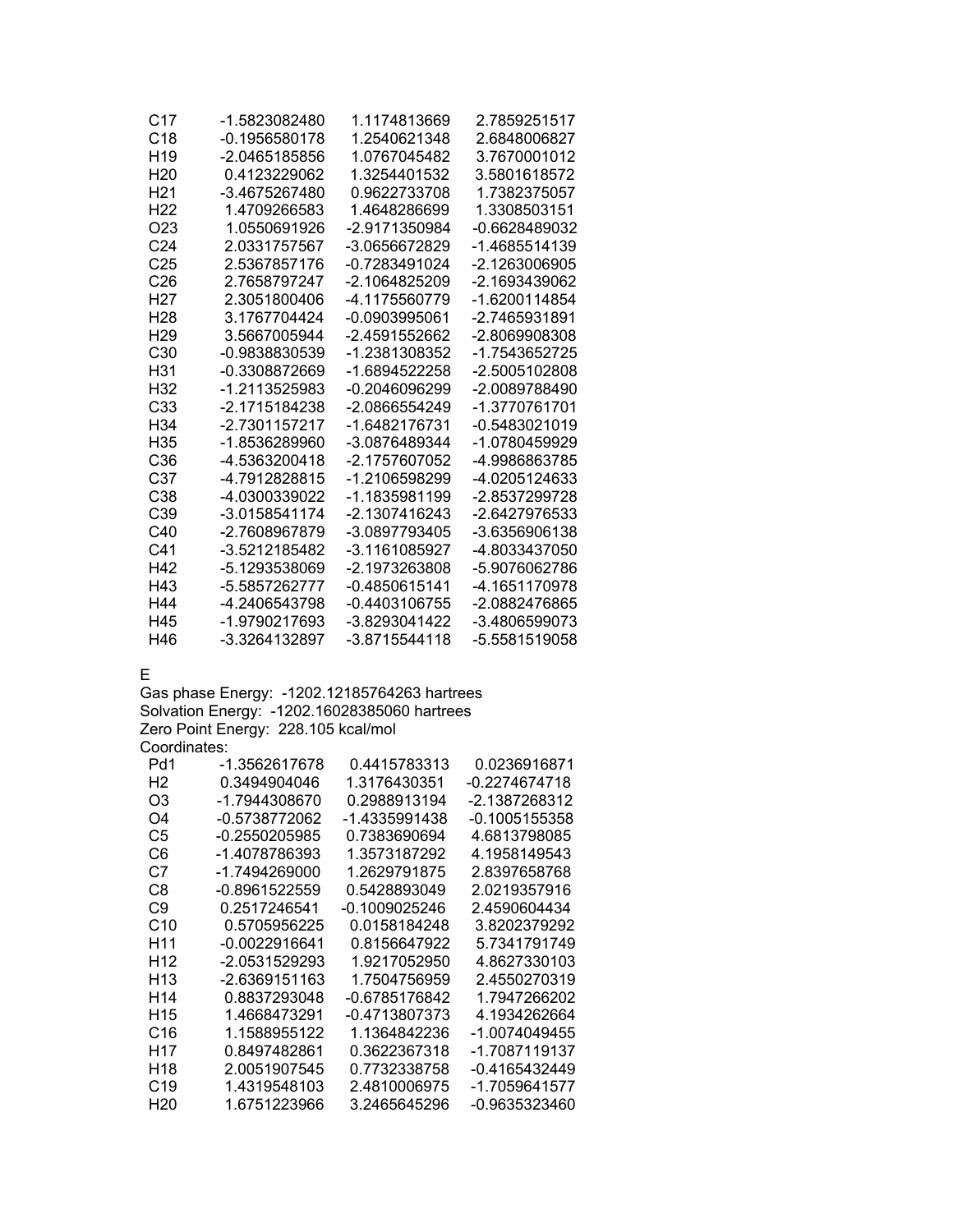| H <sub>21</sub> | 0.5352356019    | 2.8070357873  | -2.2419596593 |
|-----------------|-----------------|---------------|---------------|
| C <sub>22</sub> | -3.4967990755   | -1.4141503812 | 0.5495991517  |
| O23             | -3.2227405690   | -0.1642372661 | 0.5033489099  |
| H <sub>24</sub> | -4.5503070433   | -1.5947323693 | 0.7969543269  |
| C <sub>25</sub> | -2.6418555982   | 2.8944538955  | -0.8918428053 |
| O26             | $-2.0140441538$ | 2.3534673087  | 0.1004962900  |
| H27             | -3.0342657176   | 3.8834768966  | -0.6280255148 |
| C28             | -2.4402581494   | 1.2072416567  | -2.7213801211 |
| C <sub>29</sub> | -2.8754939054   | 2.4417125235  | -2.1776340466 |
| H30             | -2.6849000654   | 1.0281647547  | -3.7793522936 |
| H31             | -3.4340455374   | 3.1017521874  | -2.8310901111 |
| C32             | -1.3142918795   | -2.4583435708 | 0.0367908786  |
| C <sub>33</sub> | -2.6804491932   | -2.5192844947 | 0.3384650651  |
| H34             | -0.7847685732   | -3.4084639979 | -0.1024750932 |
| H35             | -3.1337087709   | -3.4992644660 | 0.4204817036  |
| C36             | 4.7275400205    | 1.7704567867  | -4.3983458626 |
| C37             | 4.9701683555    | 2.2597275334  | -3.1115342142 |
| C38             | 3.9067733744    | 2.4981925181  | -2.2450539215 |
| C39             | 2.5837820547    | 2.2649138120  | -2.6578640128 |
| C40             | 2.3529335656    | 1.7632990422  | -3.9510253564 |
| C41             | 3.4153213544    | 1.5248450947  | -4.8173435009 |
| H42             | 5.5569614275    | 1.5817553991  | -5.0733880894 |
| H43             | 5.9876175657    | 2.4564157608  | -2.7875327811 |
| H44             | 4.0975645282    | 2.8824226643  | -1.2459326016 |
| H45             | 1.3334528463    | 1.5745023219  | -4.2800755841 |
| H46             | 3.2254686735    | 1.1516059433  | -5.8193116094 |

G

Gas phase Energy: -1048.48894797611 hartrees iterations: 14 Solvation Energy:-1048.53028330986 hartrees Zero Point Energy: 199.566 kcal/mol

Coordinates:

| Pd1             | -0.2365360077   | 0.0663016178    | -0.3622691878 |
|-----------------|-----------------|-----------------|---------------|
| O2              | -0.9004711685   | 0 1540757770    | -2.2795289877 |
| O <sub>3</sub>  | 1.6177916980    | -0.0754056026   | -1.1950116880 |
| C4              | 2.6476678434    | $-0.3244385624$ | -0.4837460830 |
| C5              | 2.7629663878    | -0.4277480231   | 0.9015609381  |
| C6              | 1 7124210176    | -0 2191522257   | 1 7959989347  |
| O7              | 0.4888751327    | 0.0518137095    | 1.5559333664  |
| H8              | 1.9404107833    | -0.2739323024   | 2.8668712340  |
| H9              | 3.7397961765    | -0.6488816144   | 1.3121392559  |
| H10             | 3.5572553643    | -0 4519879796   | -1 0827979612 |
| O11             | -0.3607902535   | -2.1978821779   | -0.3330205198 |
| C <sub>12</sub> | -0.5801265176   | -2.8093221627   | -1.4055258152 |
| C <sub>13</sub> | $-0.9940879067$ | -0.9177833209   | -3.0033788942 |
| C <sub>14</sub> | -0.8704266530   | -2.2541767844   | -2.6835467742 |
| H <sub>15</sub> | -0.5567844363   | -3.9091356545   | -1.3578519569 |
| H16             | -1 2290125191   | -0.6723385177   | -4 0453920158 |
| H17             | -1.0175780816   | -2 9555063325   | -3.4965965371 |
| C <sub>18</sub> | $-0.1647633876$ | 2 2185475834    | -0.4094242687 |
| H <sub>19</sub> | -1.2210016948   | 2.4302534312    | -0.5726700923 |
| H <sub>20</sub> | 0.1489458822    | 2.4333108845    | 0.6123961784  |
| C <sub>21</sub> | 0.7266190319    | 2 7644559029    | -1.4951502786 |
| H <sub>22</sub> | 1.7789687131    | 2.5568914780    | -1.2953624756 |
| H23             | 0.4641361693    | 2.3398411373    | -2.4659274566 |
| C24             | -0.0893429562   | 7.0101965217    | -1.3643656112 |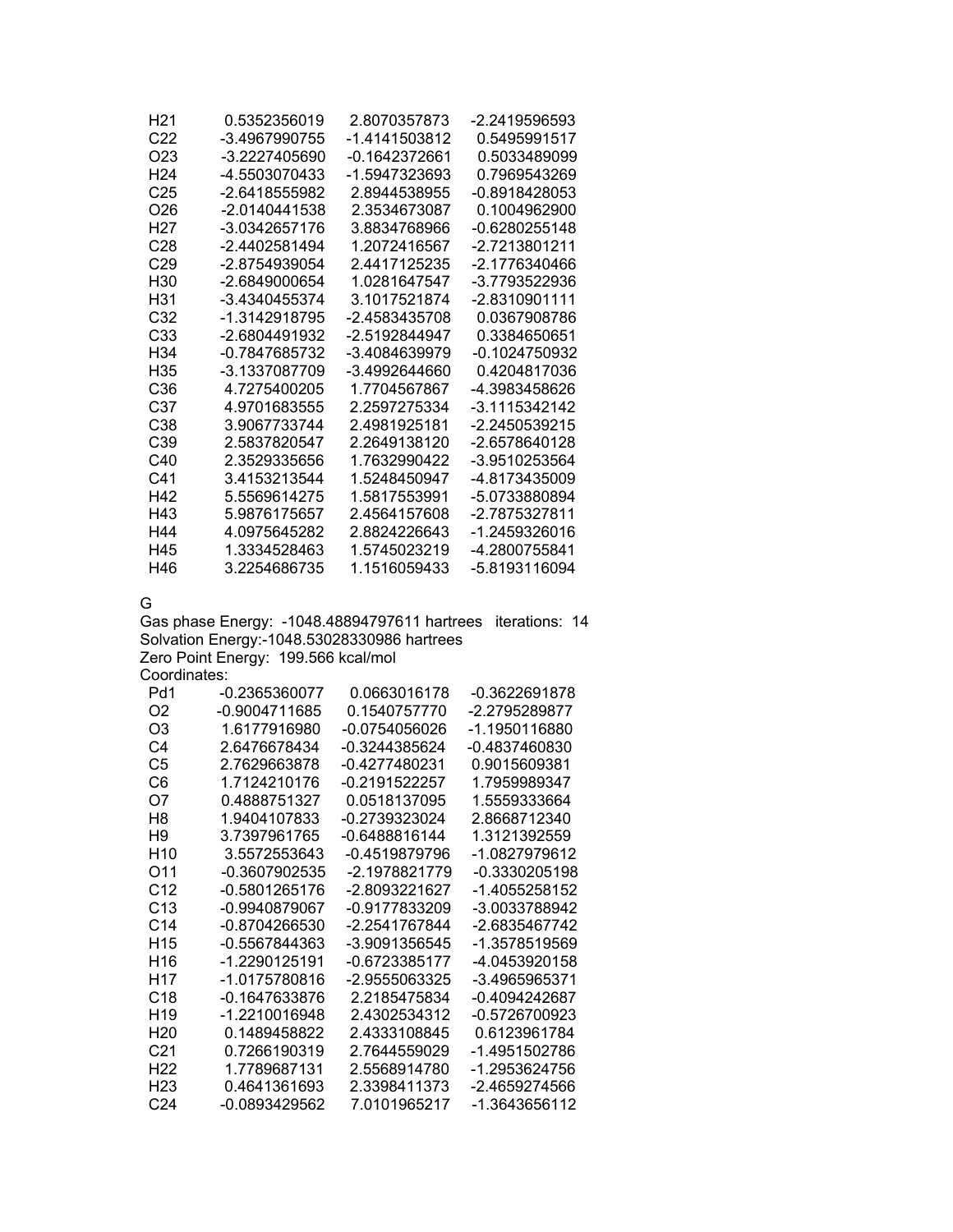| C <sub>25</sub> | -0.8214131324   | 6.1833033195    | -2.2215204494   |
|-----------------|-----------------|-----------------|-----------------|
| C26             | -0.5589307012   | 4.8156885302    | -2.2638024328   |
| C27             | 0.4516243360    | 4.2623813755    | -1.4614440357   |
| C28             | 1.1719923298    | 5.0975443408    | -0.5933250996   |
| C <sub>29</sub> | 0.9082086198    | 6.4656276422    | -0.5516553584   |
| H <sub>30</sub> | -0.2938168287   | 8.0757937217    | -1.3327780169   |
| H <sub>31</sub> | $-1.5910018316$ | 6.6058967249    | -2.8599442885   |
| H <sub>32</sub> | -1.1214357167   | 4.1753002291    | -2.9388925891   |
| H <sub>33</sub> | 1.9556582975    | 4.6774419298    | 0.0325096145    |
| H34             | 1.4820838825    | 7.1068694525    | 0.1099515888    |
| C35             | -2.1975779976   | 0.1914618949    | 1.0851415430    |
| C <sub>36</sub> | -2.6913810470   | 0.0193163421    | $-0.1702935148$ |
| H37             | $-1.9669715933$ | $-0.6584651313$ | 1.7183790498    |
| H38             | -2.8743380715   | -0.9732968375   | -0.5680032715   |
| H <sub>39</sub> | -3.0024233113   | 0.8579942911    | -0.7839847205   |
| H40             | -2.1079841179   | 1.1764776803    | 1.5322966376    |

Gas phase Energy: -969.84532125825 hartrees Solvation Energy:-969.88674477418 hartrees Zero Point Energy: 164.031 kcal/mol Number and Magnitude of negative Eigen values: 1 (-214.22  $cm^{-1}$ ) Coordinates:

| Pd1             | -.0105104804    | .0094497070   | -.0041023207    |
|-----------------|-----------------|---------------|-----------------|
| O2              | -.1020099719    | $-0015283219$ | 2.0327585170    |
| O <sub>3</sub>  | 2.0934621970    | -.1758256354  | .1332425004     |
| C <sub>4</sub>  | 2.8102776023    | -.0632722655  | $-0.9014557203$ |
| C <sub>5</sub>  | 2.4076051970    | .1444789283   | -2.2349003567   |
| C <sub>6</sub>  | 1.0962242478    | .2023096783   | -2.6801275324   |
| O7              | -.0087051652    | .0918273146   | -2.0303562323   |
| H8              | .9343898234     | 3441113448    | -3.7547383532   |
| H <sub>9</sub>  | 3.1875894730    | .2412949065   | -2.9797889410   |
| H <sub>10</sub> | 3.8900238511    | $-1464221037$ | -.7184904666    |
| C <sub>11</sub> | -.2242250396    | -2.0963829255 | -.0200245676    |
| C <sub>12</sub> | .1133737863     | -2.7631527035 | 1.1625183819    |
| C <sub>13</sub> | 4210967143      | -4.1233062500 | 1.0941807069    |
| C <sub>14</sub> | .3786106697     | -4.7980750117 | -.1296058273    |
| C <sub>15</sub> | .0251286948     | -4.1171661900 | -1.2991775630   |
| C16             | -.2868025465    | -2.7581651025 | -1.2539410133   |
| H <sub>17</sub> | $-.5730274005$  | -2.2315819940 | -2.1560685701   |
| H <sub>18</sub> | -.0150126490    | -4.6416178699 | -2.2488707767   |
| H <sub>19</sub> | .6178753823     | -5.8559059253 | -.1722018763    |
| H <sub>20</sub> | .6988115547     | -4.6506196603 | 2.0013716507    |
| H21             | .1569777632     | -2.2335201476 | 2.1057622070    |
| O22             | .2329837080     | 2.1401857146  | -.0781388494    |
| C <sub>23</sub> | .4017668131     | 2.8134078637  | .9751124723     |
| C <sub>24</sub> | .1448577165     | 1.0613775260  | 2.7203768808    |
| C <sub>25</sub> | .3880426179     | 2.3611643408  | 2.3122558895    |
| H <sub>26</sub> | .5672210920     | 3.8883500435  | .8200715458     |
| H <sub>27</sub> | .1371922981     | .8657034775   | 3.7985632451    |
| H <sub>28</sub> | .5600725215     | 3.0966332825  | 3.0884550977    |
| C29             | -2.3016450756   | -1.1677177295 | .2080147790     |
| C <sub>30</sub> | -2.1713533444   | .2056689509   | -.0537603112    |
| H31             | $-2.6249881093$ | -1.8514620975 | $-0.5659114573$ |
| H32             | -2.3540875347   | .5787980885   | -1.0570438670   |
| H33             | -2.2992867334   | .9084498011   | .7640423161     |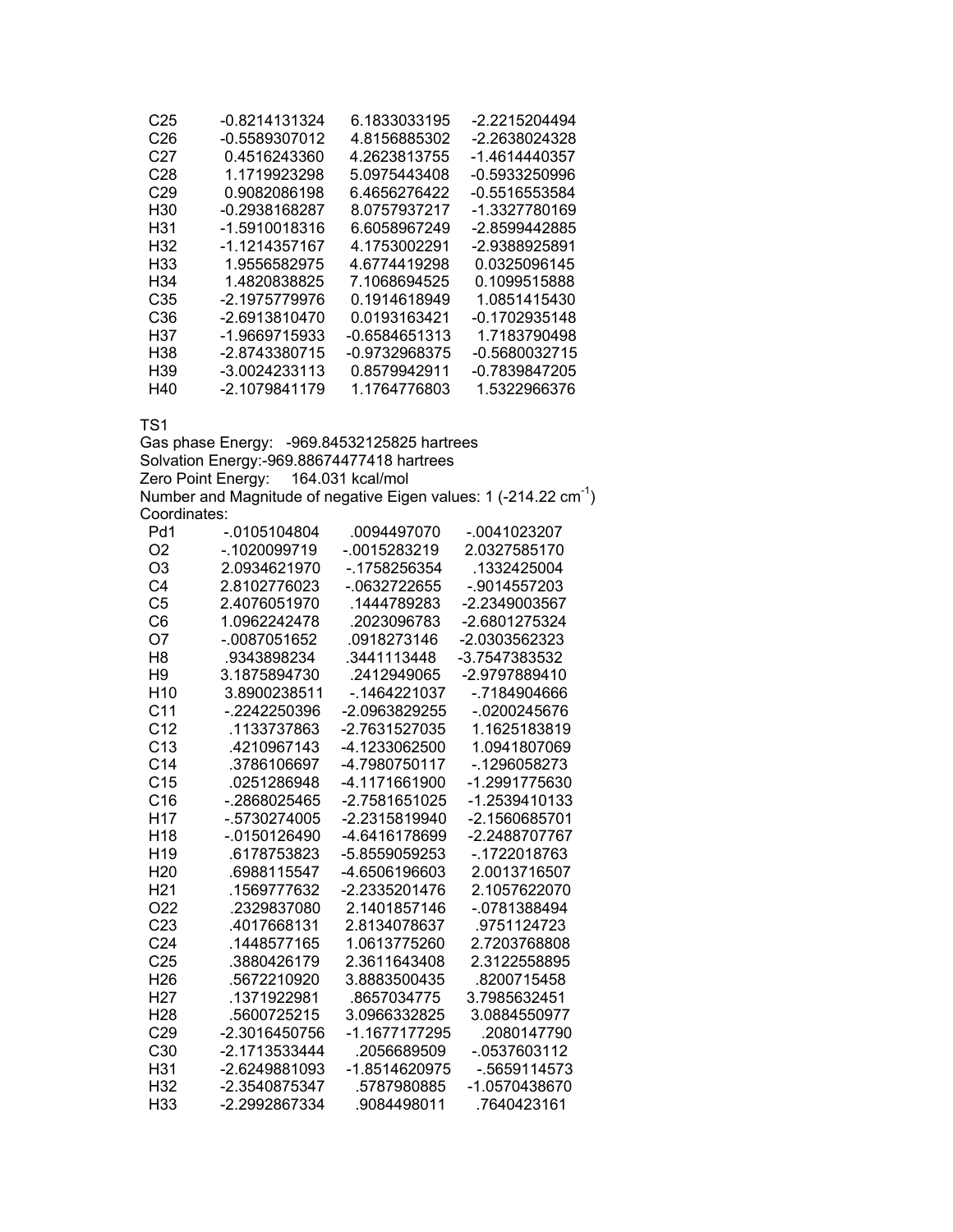| Gas phase Energy: -1202.09790211630 hartrees |                                             |                  |                                                                                 |       |       |       |
|----------------------------------------------|---------------------------------------------|------------------|---------------------------------------------------------------------------------|-------|-------|-------|
|                                              | Solvation Energy:-1202.13543983512 hartrees |                  |                                                                                 |       |       |       |
|                                              | Zero Point Energy:                          | 225.962 kcal/mol |                                                                                 |       |       |       |
|                                              |                                             |                  | Number and Magnitude of negative Eigen values: $1$ (cm <sup>-1</sup> ) -1212.06 | 27.26 | 30.87 | 33.10 |
| 45.80                                        | 52.69                                       |                  |                                                                                 |       |       |       |
| Coordinates:                                 |                                             |                  |                                                                                 |       |       |       |
| Pd1                                          | 0.0622705847                                | 0.2373040508     | 0.2802126878                                                                    |       |       |       |
| O <sub>2</sub>                               | $-0.1714964726$                             | 0.4785388569     | 2.3805374617                                                                    |       |       |       |
| C <sub>3</sub>                               | 0.8446583299                                | 0.5353734301     | 3.1278660124                                                                    |       |       |       |
| C <sub>4</sub>                               | 2.2060381036                                | 0.4351196443     | 2.7776311800                                                                    |       |       |       |
| C <sub>5</sub>                               | 2.6959296619                                | 0.1912767668     | 1.5044438205                                                                    |       |       |       |
| O <sub>6</sub>                               | 2.0727074986                                | 0.0048961988     | 0.3944764979                                                                    |       |       |       |
| H7                                           | 3.7836567051                                | 0.1227430097     | 1.3890232367                                                                    |       |       |       |
| H <sub>8</sub>                               | 2.9320926666                                | 0.5376302007     | 3.5746289352                                                                    |       |       |       |
| H <sub>9</sub>                               | 0.3722174482                                | 0.9120112933     | -2.0376806953                                                                   |       |       |       |
| O10                                          | -1.9391165074                               | 0.5194646169     | 0.0638119461                                                                    |       |       |       |
| O11                                          | 0.4570964575                                | 2.3512717415     | 0.1845938297                                                                    |       |       |       |
| C <sub>12</sub>                              | $-0.4856792854$                             | 3.1901151611     | 0.2127649291                                                                    |       |       |       |
| C <sub>13</sub>                              | -2.4655997518                               | 1.6931669535     | 0.1354912395                                                                    |       |       |       |
| C14                                          | -1.8738193216                               | 2.9418076296     | 0.2259333651                                                                    |       |       |       |
| H <sub>15</sub>                              | $-0.1742100110$                             | 4.2439619703     | 0.2095945785                                                                    |       |       |       |
|                                              | -3.5602208812                               | 1.6568209495     |                                                                                 |       |       |       |
| H16                                          |                                             |                  | 0.0985305735                                                                    |       |       |       |
| H <sub>17</sub>                              | -2.5346512653                               | 3.7991819429     | 0.2621630498                                                                    |       |       |       |
| C <sub>18</sub>                              | $-0.2350186250$                             | -1.8899505496    | 0.1563532325                                                                    |       |       |       |
| H <sub>19</sub>                              | -0.7989571463                               | -0.3606848333    | -2.4932474383                                                                   |       |       |       |
| C <sub>20</sub>                              | 1.3575374582                                | -0.9234827093    | -2.7079381156                                                                   |       |       |       |
| H <sub>21</sub>                              | 1.1887436842                                | -2.0026942006    | -2.6614669368                                                                   |       |       |       |
| H <sub>22</sub>                              | 2.2803847965                                | $-0.6945754433$  | -2.1696464793                                                                   |       |       |       |
| C <sub>23</sub>                              | -1.5435478681                               | -2.3470637772    | 0.3413597895                                                                    |       |       |       |
| C <sub>24</sub>                              | -1.7359062153                               | -3.6913108291    | 0.6643324450                                                                    |       |       |       |
| C <sub>25</sub>                              | -0.6406005346                               | -4.5493310100    | 0.7994413171                                                                    |       |       |       |
| C <sub>26</sub>                              | 0.6590219241                                | -4.0746614040    | 0.6034751671                                                                    |       |       |       |
| C <sub>27</sub>                              | 0.8751367232                                | -2.7335973630    | 0.2812577538                                                                    |       |       |       |
| H <sub>28</sub>                              | -2.3854920028                               | -1.6737040756    | 0.2450636815                                                                    |       |       |       |
| H <sub>29</sub>                              | -2.7446049241                               | -4.0626496777    | 0.8152959265                                                                    |       |       |       |
| H30                                          | -0.8008921549                               | -5.5918694701    | 1.0557748790                                                                    |       |       |       |
| H31                                          | 1.5084840521                                | -4.7431668288    | 0.7013511120                                                                    |       |       |       |
| H32                                          | 1.8787702452                                | -2.3605207744    | 0.1219992054                                                                    |       |       |       |
| H33                                          | 0.6196850871                                | 0.6807088373     | 4.1934421186                                                                    |       |       |       |
| H34                                          | -0.0523826881                               | -1.0280802005    | $-0.9991103938$                                                                 |       |       |       |
| C35                                          | 0.1938367896                                | $-0.1616406164$  | -2.0816856970                                                                   |       |       |       |
| C36                                          | 1.5255123210                                | 0.4481142277     | -6.7985156410                                                                   |       |       |       |
| C37                                          | 0.7490062751                                | $-0.6650064830$  | -6.4663245841                                                                   |       |       |       |
| C38                                          | 0.6948035421                                | -1.1080691342    | -5.1460548947                                                                   |       |       |       |
| C39                                          | 1.4298907989                                | $-0.4505205253$  | -4.1473977533                                                                   |       |       |       |
| C40                                          | 2.1978689363                                | 0.6740918402     | -4.4871178098                                                                   |       |       |       |
| C41                                          | 2.2508739597                                | 1.1160507892     | -5.8071882518                                                                   |       |       |       |
| H42                                          | 1.5682360561                                | 0.7926122575     | -7.8270097665                                                                   |       |       |       |
| H43                                          | 0.1903499090                                | -1.1891289937    | -7.2354226595                                                                   |       |       |       |
| H44                                          | 0.0967548007                                | -1.9793914982    | -4.8905782985                                                                   |       |       |       |
| H45                                          | 2.7701731208                                | 1.1885298268     | -3.7187630713                                                                   |       |       |       |
| H46                                          | 2.8614651568                                | 1.9757213610     | -6.0648546728                                                                   |       |       |       |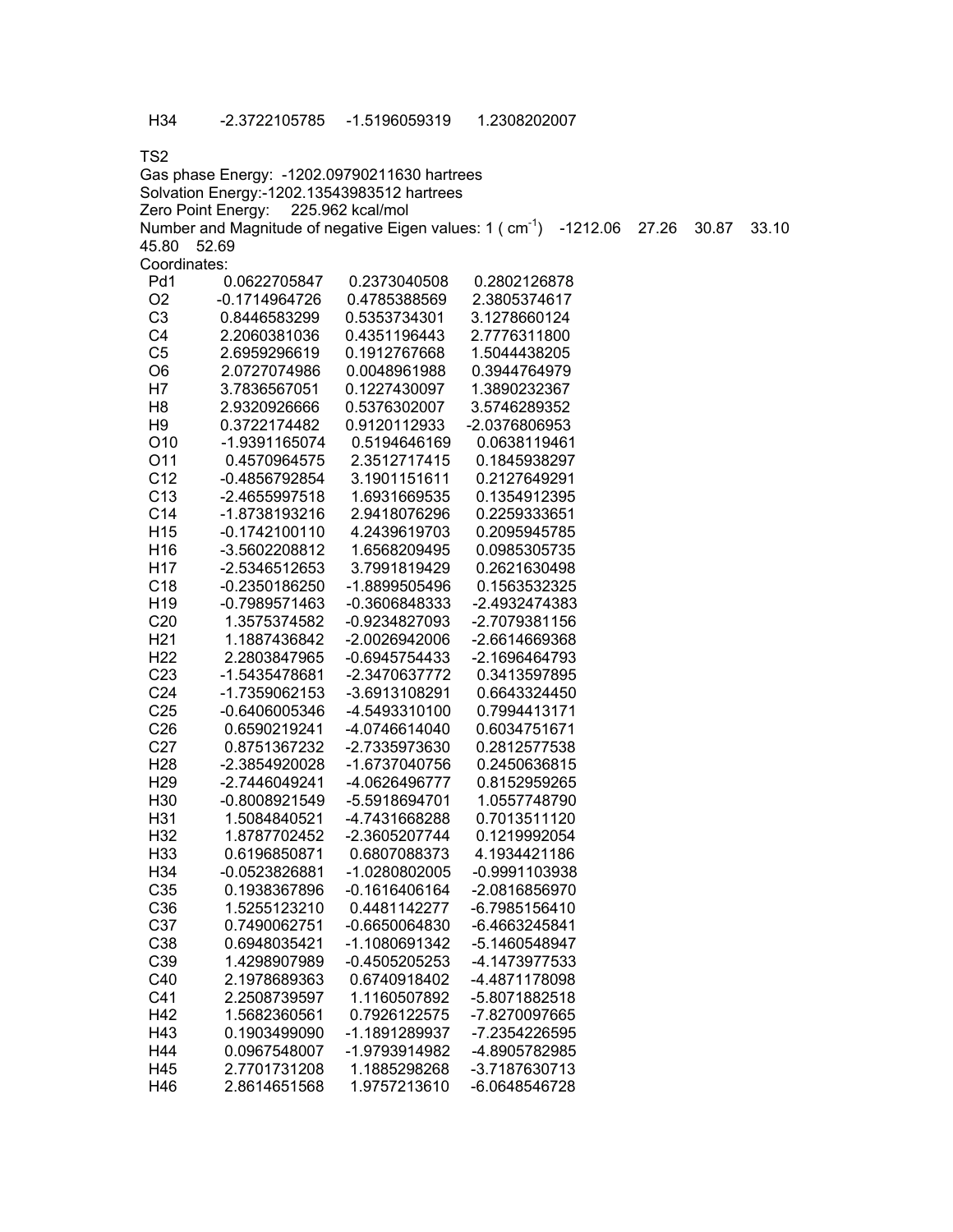Gas phase Energy: -1048.46581809139 hartrees Solvation Energy:-1048.50728181853 hartrees Zero Point Energy: 199.663 kcal/mol Number and Magnitude of negative Eigen values: 1 (cm<sup>-1</sup>) -321.62 23.70 28.94 38.86 53.75 65.65 Coordinates: Pd1 .0761064016 .1826153054 -.0041067191 O2 -.1464701868 .1140917801 2.0032112787 O3 2.2526949177 .0604420125 .2763377087 C4 3.0221866900 .2098851042 -.7092143672 C5 2.6728579764 .3826969792 -2.0699762250 C6 1.3917844786 .3434241859 -2.5931268737 O7 .2490158950 .1746988568 -2.0163478515 H8 1.2895415623 .4440367179 -3.6793360940 H9 3.4835335490 .5211839023 -2.7754427372 H10 4.0981280577 .1855139031 -.4833479710 O11 .2413074189 2.2650676098 -.0791825611 C12 .2790791476 2.9345706636 .9980853357 C13 -.0163679363 1.1694441961 2.7184284575 C14 .1850648746 2.4883931973 2.3257790924 H15 .3948663450 4.0153469060 .8424323043 H16 -.0940508509 .9666988137 3.7927680393 H17 .2539263646 3.2340896364 3.1077956024 C18 -.0137886031 -2.3380878552 .0278624654 H19 .9409110392 -1.9111441418 .3376202581 H20 -.4278506891 -2.8803161268 .8738078818 C21 .0779026709 -3.1030898657 -1.2760284100 H22 -.8789303991 -3.5709713569 -1.5268298370 H23 .3557500749 -2.4398324570 -2.0977691125 C24 -1.8756862208 -1.3490512859 -.0431168303 C25 -1.9931126386 .0621261204 -.2623891951 H26 -2.1247444823 -1.9956510703 -.8776573642 H27 -2.1467127716 .4276463812 -1.2739811194 H28 -2.3977534416 .6777475836 .5368367851 H29 -2.1672516886 -1.7013512803 .9406073658 C31 3.0909816730 -6.1208173599 -.5818224832 C32 3.4476731770 -4.8992273213 -1.1611100957 C33 2.4779632324 -3.9248980925 -1.3878856916 C34 1.1378503797 -4.1667809577 -1.0486179247 C35 .7902535354 -5.3927927702 -.4592438670 C36 1.7610250461 -6.3666884050 -.2327926133 H37 3.8467500308 -6.8802001821 -.4084279242 H38 4.4791834979 -4.7116833840 -1.4428136505 H39 2.7542800987 -2.9803155979 -1.8508439653 H40 -.2461810350 -5.5926915093 -.1981855820

### **Os.Tp.CO**

A Gas phase Energy: -1217.14541356499 hartrees

H41 1.4801497757 -7.3173324884 .2096228380

TS3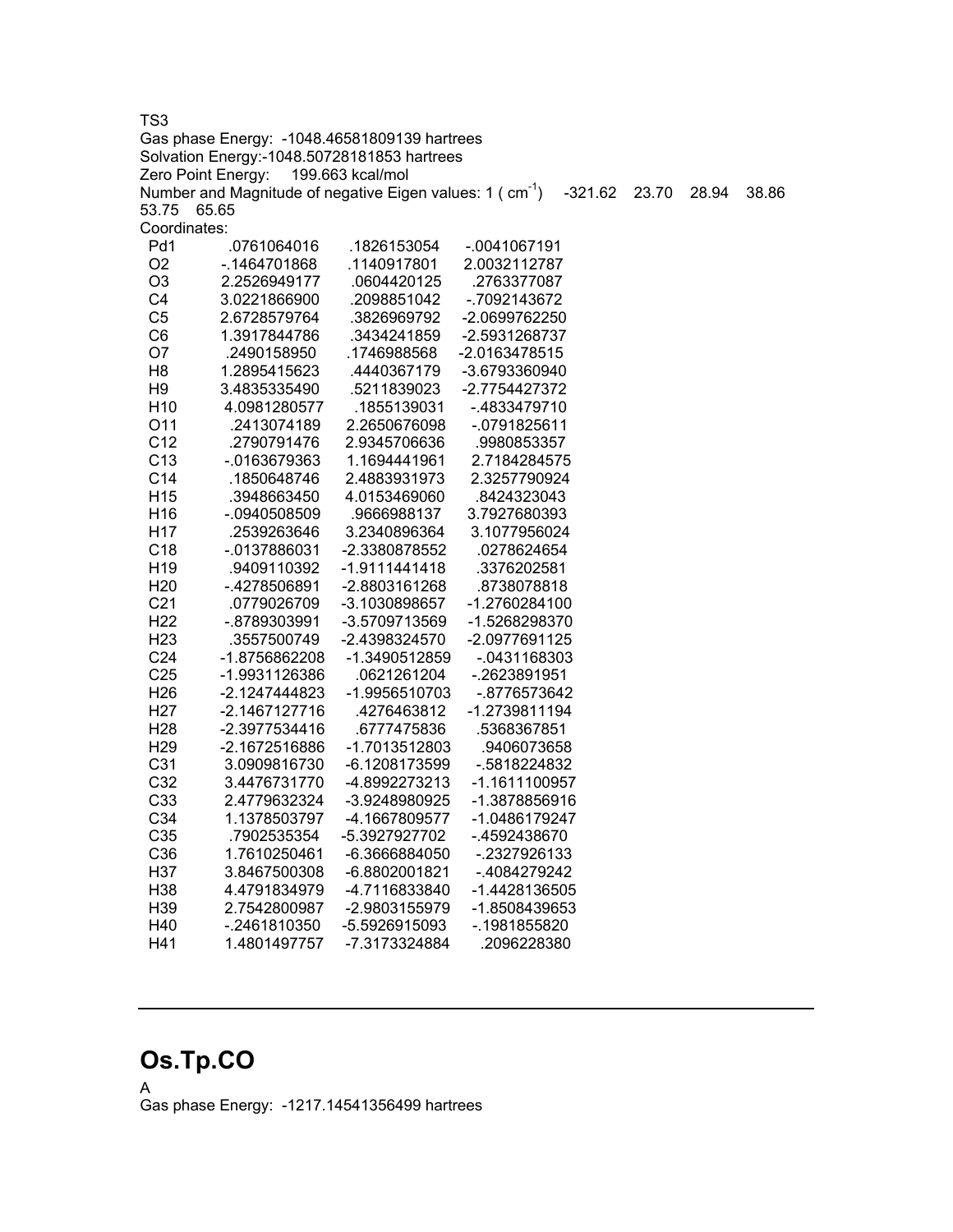Solvation Energy:-1217.15309575323 hartrees Zero Point Energy: 224.573 kcal/mol Coordinates:

| Os1             | -2.4053607497   | 1.4936607391  | -0.1527747401   |
|-----------------|-----------------|---------------|-----------------|
| N <sub>2</sub>  | -2.4582690895   | 3.6948223021  | -0.3362723208   |
| N <sub>3</sub>  | -4.5577730952   | 1.6343021804  | -0.1688734331   |
| N <sub>4</sub>  | -2.7248421051   | 1.5488455142  | -2.3678030091   |
| N <sub>5</sub>  | -5.1903097511   | 2.5311882570  | -0.9769356151   |
| N <sub>6</sub>  | -3.3723955174   | 4.2665668454  | -1.1724937579   |
| N7              | -3.5960218284   | 2.4463948796  | -2.9005427584   |
| B <sub>8</sub>  | -4.3804521445   | 3.4006076844  | -1.9697013156   |
| C <sub>9</sub>  | -1.7515197573   | 4.6940405799  | 0.2096003739    |
| C <sub>10</sub> | -5.4991423203   | 0.9949938208  | 0.5368132589    |
| C <sub>11</sub> | -2.2491384274   | 0.8135865228  | -3.3801361258   |
| C <sub>12</sub> | -3.6634306772   | 2.2733778852  | -4.2400115464   |
| C <sub>13</sub> | -3.2299579528   | 5.6099916381  | -1.1470432399   |
| C <sub>14</sub> | -6.5241864803   | 2.4435945902  | -0.7783892871   |
| H <sub>15</sub> | -5.1132427194   | 4.1024716958  | -2.6065472143   |
| C16             | -6.7672654748   | 1.4737705884  | 0.1842996107    |
| C <sub>17</sub> | -2.8125997465   | 1.2360893055  | -4.5926915182   |
| C18             | -2.1999172876   | 5.9299233550  | -0.2744082442   |
| H <sub>19</sub> | -0.9798349439   | 4.4835798512  | 0.9339526043    |
| H <sub>20</sub> | -5.2114710713   | 0.2522206334  | 1.2652253291    |
| H <sub>21</sub> | -1.5344503250   | 0.0269496272  | -3.1891148298   |
| H <sub>22</sub> | -4.3098761106   | 2.8976358567  | -4.8383007015   |
| H <sub>23</sub> | -3.8717060825   | 6.2364154629  | -1.7480810102   |
| H <sub>24</sub> | -7.1985738220   | 3.0741738917  | -1.3379948325   |
| H <sub>25</sub> | -7.7216693355   | 1.1595452338  | 0.5769849296    |
| H <sub>26</sub> | -2.6266879909   | 0.8414758703  | -5.5795134626   |
| H <sub>27</sub> | -1.8312882057   | 6.9111782064  | $-0.0190035415$ |
| O28             | -2.3623821951   | -1.5235511809 | -0.0629634998   |
| C29             | -2.3884069512   | -0.3574107686 | -0.0873347864   |
| C30             | -0.3042863496   | 1.5672071836  | -0.8285570543   |
| C <sub>31</sub> | -0.3206083592   | 1.6200506713  | 0.5783181480    |
| H32             | -0.0080688218   | 0.6532129425  | -1.3349932620   |
| H33             | $-0.0576994511$ | 0.7463407548  | 1.1642545889    |
| H34             | -0.1552265387   | 2.5563602824  | 1.0996147280    |
| H35             | -0.1582011788   | 2.4759256946  | -1.4053190710   |
| C37             | -3.0917791407   | 1.7882875485  | 4.7882315641    |
| C38             | -3.5187084171   | 2.8031310763  | 3.9321997011    |
| C39             | -3.3048930632   | 2.7070577707  | 2.5532044161    |
| C40             | -2.6508527923   | 1.6034448425  | 1.9701417069    |
| C41             | -2.2391382461   | 0.5918339173  | 2.8618501365    |
| C42             | -2.4527490982   | 0.6752935599  | 4.2399689022    |
| H43             | -3.2561734996   | 1.8606252004  | 5.8599292518    |
| H44             | -4.0252252093   | 3.6776163939  | 4.3346720317    |
| H45             | -3.6676269418   | 3.5132320488  | 1.9230534855    |
| H46             | -1.7347555195   | -0.2924637759 | 2.4794159932    |
| H47             | -2.1166989883   | -0.1339812886 | 4.8843238515    |

#### B

Gas phase Energy: -1217.13060950233 hartrees Solvation Energy:-1217.13806479621 hartrees Zero Point Energy: 224.905 kcal/mol Coordinates: Os1 -2.4956196557 1.3303780063 -0.2483385867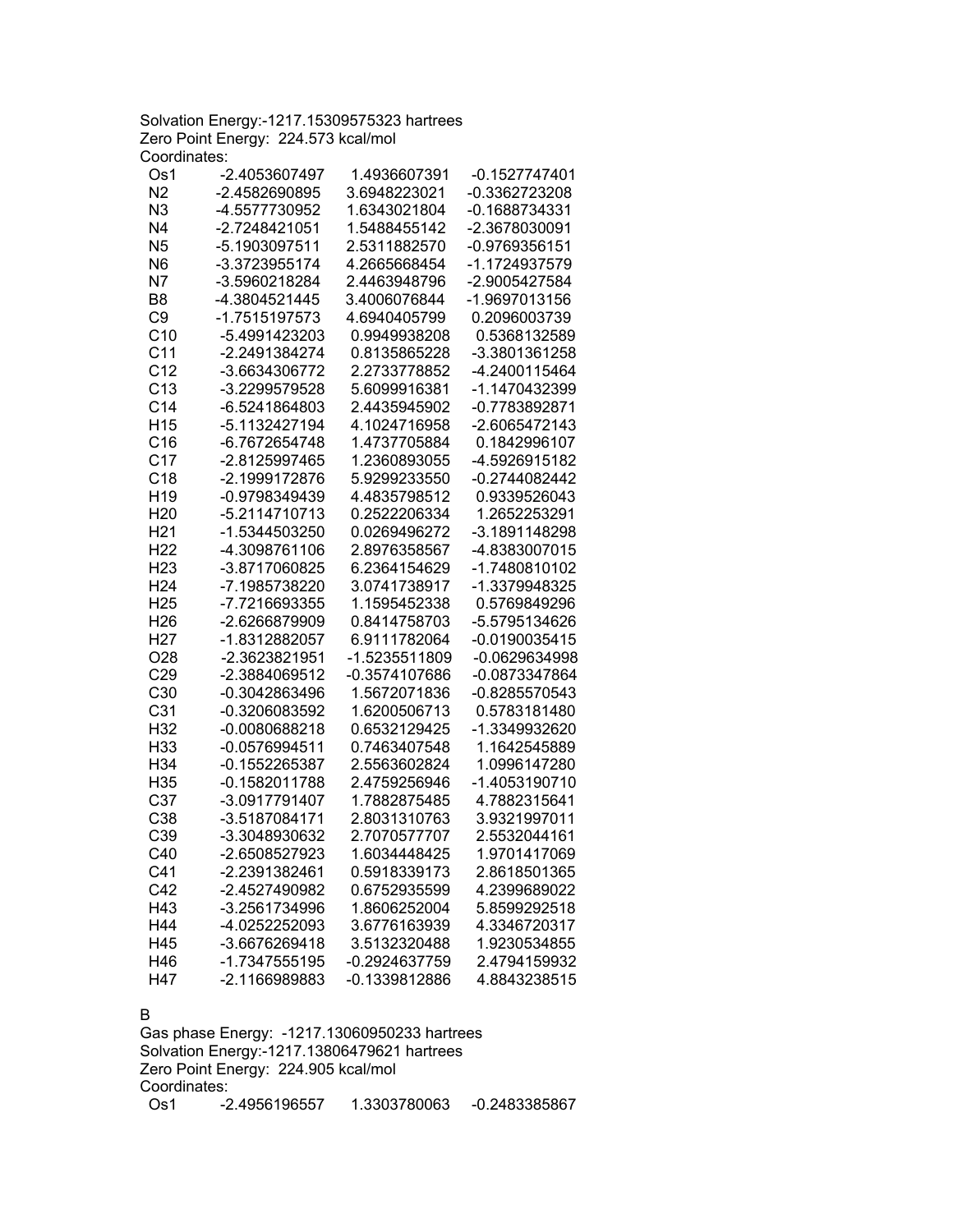| N2              | -2.4057836503   | 3.5499538670    | -0.2742397943   |
|-----------------|-----------------|-----------------|-----------------|
| N <sub>3</sub>  | -4.5333841126   | 1.6465166364    | -0.1819990742   |
| N <sub>4</sub>  | -2.7041269824   | 1.5427704543    | -2.4624463408   |
| N <sub>5</sub>  | -5.1287351787   | 2.5647408417    | -0.9982099177   |
| N <sub>6</sub>  | -3.2533690634   | 4.2177491283    | -1.1060364323   |
| N <sub>7</sub>  | -3.5319313536   | 2.5100420541    | -2.9454788647   |
| B <sub>8</sub>  | -4.2825779980   | 3.4348754014    | -1.9648593106   |
| C <sub>9</sub>  | -1.7141083102   | 4.4794852646    | 0.4008422579    |
| C <sub>10</sub> | -5.4969452144   | 1.0800746448    | 0.5582906462    |
| C <sub>11</sub> | -2.2303361818   | 0.8734290610    | -3.5197361279   |
| C <sub>12</sub> | -3.5691685229   | 2.4479976673    | -4.2976904959   |
| C <sub>13</sub> | -3.0879897939   | 5.5498684397    | -0.9517115188   |
| C <sub>14</sub> | -6.4608753100   | 2.5717252240    | -0.7578660170   |
| H <sub>15</sub> | -4.9893859802   | 4.1982259182    | -2.5608401864   |
| C16             | -6.7407139719   | 1.6349947225    | 0.2253021509    |
| C <sub>17</sub> | -2.7464815163   | 1.4110468113    | -4.7103064391   |
| C <sub>18</sub> | -2.1044592983   | 5.7656592067    | 0.0030481186    |
| H <sub>19</sub> | -0.9868298709   | 4.1833091482    | 1.1418258896    |
| H <sub>20</sub> | -5.2410907630   | 0.3154822712    | 1.2757652670    |
| H <sub>21</sub> | -1.5510295877   | 0.0473176674    | -3.3694223794   |
| H <sub>22</sub> | -4.1764237752   | 3.1413812867    | -4.8602767784   |
| H <sub>23</sub> | -3.6835558734   | 6.2427769712    | -1.5270526073   |
| H <sub>24</sub> | -7.1056740027   | 3.2440130863    | -1.3033846152   |
| H <sub>25</sub> | -7.7035025649   | 1.3871179201    | 0.6445078292    |
| H <sub>26</sub> | -2.5510020133   | 1.0877005779    | -5.7212664558   |
| H <sub>27</sub> | -1.7299018907   | 6.7111296972    | 0.3636768354    |
| O <sub>28</sub> | -2.8753679451   | -1.6633426840   | -0.1817816334   |
| C29             | -2.7030043811   | -0.5057094727   | $-0.2196602045$ |
| C30             | -2.2213780047   | 1.4098952039    | 1.8903709928    |
| H31             | -2.7055408444   | 0.5754193104    | 2.4104858633    |
| H <sub>32</sub> | -2.6424892423   | 2.3307145825    | 2.3124336016    |
| C <sub>33</sub> | $-0.6921603315$ | 1.3467239444    | 2.1322455444    |
| H34             | -0.4133973385   | 0.7893458503    | 3.0359068563    |
| H <sub>35</sub> | -0.2667591079   | 2.3522583081    | 2.2477897262    |
| C36             | 0.9932021381    | -0.5301728432   | -1.4096680381   |
| C37             | 0.6151544310    | 0.8024200772    | -1.4430725401   |
| C38             | 0.0828787881    | 1.4269396719    | -0.2918645803   |
| C39             | -0.0730532532   | 0.6950681642    | 0.9093285063    |
| C40             | 0.3315778004    | $-0.6567135773$ | 0.9214761072    |
| C <sub>41</sub> | 0.8574000091    | -1.2561141559   | -0.2133713080   |
| H42             | 1.4068467843    | -1.0076525323   | -2.2929292784   |
| H43             | 0.7443194406    | 1.3887532449    | -2.3478309010   |
| H44             | -0.0196248838   | 2.5067679119    | -0.2867503348   |
| H45             | 0.2232293046    | -1.2290531614   | 1.8385256746    |
| H46             | 1.1667180640    | -2.2971079668   | $-0.1771521418$ |

#### D

Gas phase Energy: -1449.38799350416 hartrees Solvation Energy:-1449.39685396639 hartrees Zero Point Energy: 288.563 kcal/mol Coordinates:

| -2 7300330758 | 1 7183350520 | $-0.1698737111$ |
|---------------|--------------|-----------------|
| -2.8563255309 | 3.8771313976 | -0.5810667524   |
| -4 8029717623 | 1 8169818141 | -0.0171917994   |
| -3.0998329079 | 1.5216875648 | -2.3606550207   |
| -5 5264702698 | 2.5571011062 | -0.9076711809   |
|               |              |                 |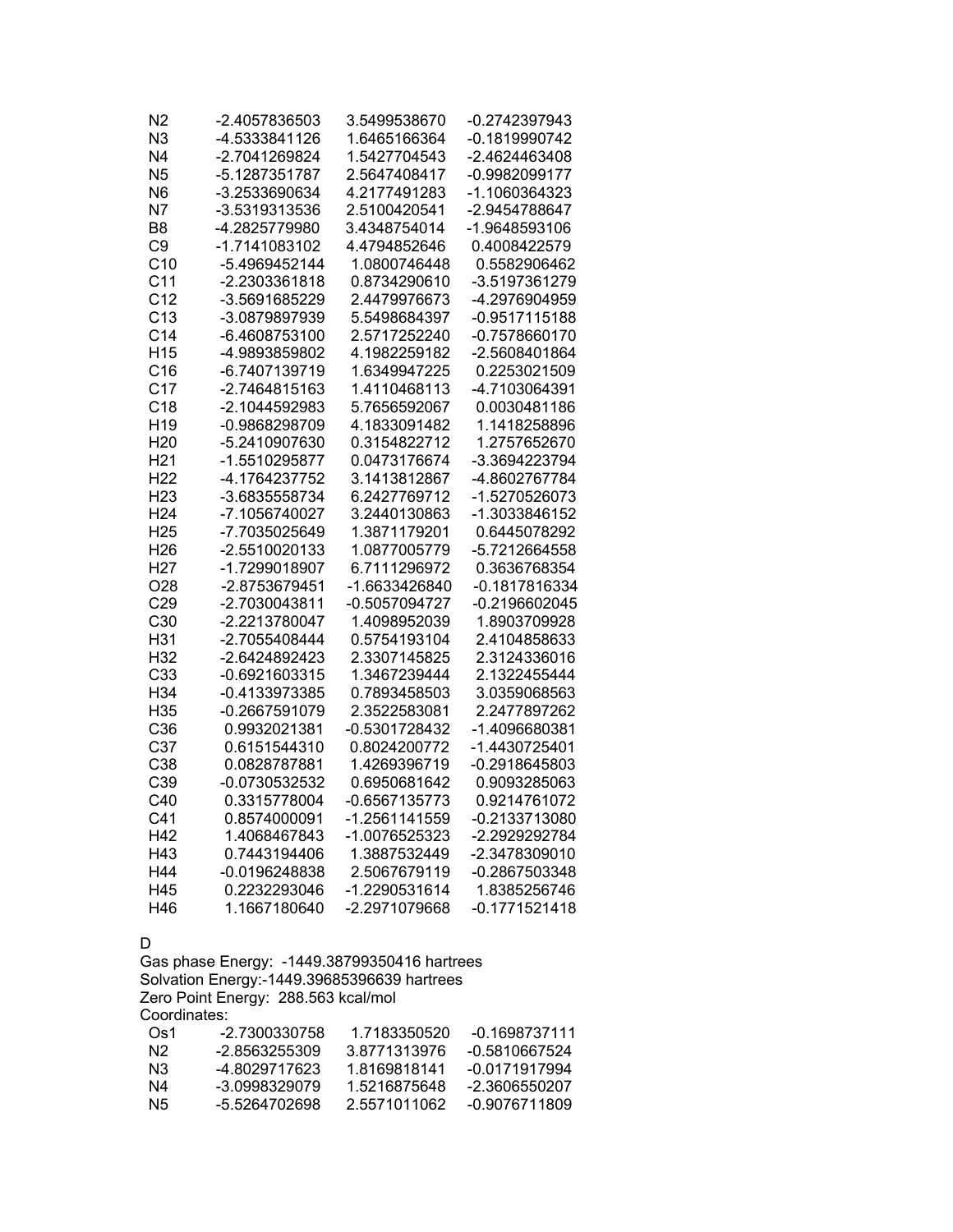| N7<br>-4.0518259911<br>2.3082779111<br>-2.9305593049<br>B <sub>8</sub><br>3.3237123409<br>-2.0628616349<br>-4.8277630906<br>C <sub>9</sub><br>-0.1535480662<br>-2.1795669854<br>4.9530154212<br>C10<br>-5.6693440412<br>1.2627137464<br>0.8428158113<br>C <sub>11</sub><br>-2.6081362797<br>0.7371519498<br>-3.3260260266<br>C <sub>12</sub><br>-4.1553960022<br>2.0162237623<br>-4.2486834530<br>C13<br>-3.7491748118<br>5.6704718246<br>-1.5299116749<br>C <sub>14</sub><br>-6.8392679380<br>2.4633660236<br>-0.5959980476<br>H <sub>15</sub><br>-5.6397597742<br>3.9110342363<br>-2.7200315115<br>C16<br>1.6446489740<br>0.5149117261<br>-6.9769555078<br>C <sub>17</sub><br>-4.5464173384<br>-3.2460395666<br>1.0124614410<br>C <sub>18</sub><br>-2.7047487418<br>-0.7317411498<br>6.1170642227<br>H <sub>19</sub><br>-1.3645734840<br>4.8370196033<br>0.5458600463<br>0.6267843027<br>1.6361173522<br>H <sub>20</sub><br>-5.3078918721<br>H <sub>21</sub><br>-1.8252619325<br>0.0291912325<br>-3.0964970035<br>H <sub>22</sub><br>2.5411898667<br>-4.8649160335<br>-4.8708503158<br>H <sub>23</sub><br>-4.4444288229<br>6.2092891064<br>-2.1561012493<br>H <sub>24</sub><br>-7.5747910021<br>2.9857673279<br>-1.1888336826<br>H <sub>25</sub><br>-7.8891945461<br>1.3633705499<br>1.0175157470<br>H <sub>26</sub><br>-3.0705175449<br>0.5461337422<br>-5.5036588353<br>H <sub>27</sub><br>-2.3764410657<br>7.1340898623<br>-0.5834399489<br>O28<br>-2.7355388103<br>-1.2425414159<br>0.4395539566<br>C29<br>-2.7194313077<br>-0.0983288069<br>0.1956741793<br>C30<br>-2.5366560134<br>2.1819354237<br>1.9388520295<br>H31<br>-3.5182136584<br>2.4202507946<br>2.0680732585<br>H32<br>-2.2939233922<br>3.2492222802<br>2.0481073229<br>C <sub>33</sub><br>-1.5067446893<br>1.3696356018<br>2.7592375222<br>H34<br>-0.5099632066<br>1.4599552516<br>2.3054704252<br>H35<br>-1.7651078428<br>0.3046889953<br>2.7137941259<br>C36<br>2.6031224839<br>-1.2620074334<br>6.9085694023<br>C37<br>-2.1719399895<br>1.6183277937<br>6.5187177389<br>C38<br>-2.2421630756<br>1.2177187719<br>5.1840066570<br>C39<br>-1.4102064425<br>1.7893811568<br>4.2112603482<br>C40<br>-0.5017852368<br>2.7762815268<br>4.6186852457<br>C <sub>41</sub><br>-0.4256839536<br>3.1815806351<br>5.9517693957<br>H42<br>2.9122754191<br>-1.2011002005<br>7.9482993387<br>H43<br>-2.8227713811<br>1.1561113329<br>7.2563331434<br>H44<br>-2.9466683656<br>0.4428903278<br>4.8892920873<br>3.2244699503<br>3.8802372100<br>H45<br>0.1601017228<br>H46<br>0.2917793620<br>3.9436668758<br>6.2449193439<br>C47<br>0.4023176811<br>-0.6746217328<br>0.2935480843<br>C48<br>-0.3823483516<br>1.6277623176<br>-0.7930018004<br>H49<br>$-0.2956101902$<br>0.1052115406<br>0.0094005738<br>H <sub>50</sub><br>2.0044106211<br>0.1518708631<br>-0.9297477366<br>C <sub>52</sub><br>1.6968245721<br>0.9919085702<br>-2.5541675665<br>C <sub>53</sub><br>1.3186783086<br>0.0816145821<br>-1.5631657154<br>H <sub>54</sub><br>0.7416145875<br>-3.2447290467<br>2.4969986793<br>H <sub>55</sub><br>1.8253393265<br>$-0.8752584060$<br>-1.4784797746<br>C56<br>1.0556164186<br>2.2305662516<br>-2.6461768607<br>C <sub>57</sub><br>0.0264461261<br>2.5551477570<br>-1.7639510220<br>H <sub>58</sub><br>-3.4083951209<br>1.3560724554<br>2.9435411137<br>-1.8372767736<br>H <sub>59</sub><br>-0.4741176570<br>3.5135809763 | N <sub>6</sub> | -3.8236347782 | 4.3250734359 | -1.4297730202 |
|--------------------------------------------------------------------------------------------------------------------------------------------------------------------------------------------------------------------------------------------------------------------------------------------------------------------------------------------------------------------------------------------------------------------------------------------------------------------------------------------------------------------------------------------------------------------------------------------------------------------------------------------------------------------------------------------------------------------------------------------------------------------------------------------------------------------------------------------------------------------------------------------------------------------------------------------------------------------------------------------------------------------------------------------------------------------------------------------------------------------------------------------------------------------------------------------------------------------------------------------------------------------------------------------------------------------------------------------------------------------------------------------------------------------------------------------------------------------------------------------------------------------------------------------------------------------------------------------------------------------------------------------------------------------------------------------------------------------------------------------------------------------------------------------------------------------------------------------------------------------------------------------------------------------------------------------------------------------------------------------------------------------------------------------------------------------------------------------------------------------------------------------------------------------------------------------------------------------------------------------------------------------------------------------------------------------------------------------------------------------------------------------------------------------------------------------------------------------------------------------------------------------------------------------------------------------------------------------------------------------------------------------------------------------------------------------------------------------------------------------------------------------------------------------------------------------------------------------------------------------------------------------------------------------------------------------------------------------------------------------------------------------------------------------------------------------------------------------------------------------------------------------------------------------------------------------------------------------------------------------------------------------------------------------------------------------------------------------------------------------------------------|----------------|---------------|--------------|---------------|
|                                                                                                                                                                                                                                                                                                                                                                                                                                                                                                                                                                                                                                                                                                                                                                                                                                                                                                                                                                                                                                                                                                                                                                                                                                                                                                                                                                                                                                                                                                                                                                                                                                                                                                                                                                                                                                                                                                                                                                                                                                                                                                                                                                                                                                                                                                                                                                                                                                                                                                                                                                                                                                                                                                                                                                                                                                                                                                                                                                                                                                                                                                                                                                                                                                                                                                                                                                                      |                |               |              |               |
|                                                                                                                                                                                                                                                                                                                                                                                                                                                                                                                                                                                                                                                                                                                                                                                                                                                                                                                                                                                                                                                                                                                                                                                                                                                                                                                                                                                                                                                                                                                                                                                                                                                                                                                                                                                                                                                                                                                                                                                                                                                                                                                                                                                                                                                                                                                                                                                                                                                                                                                                                                                                                                                                                                                                                                                                                                                                                                                                                                                                                                                                                                                                                                                                                                                                                                                                                                                      |                |               |              |               |
|                                                                                                                                                                                                                                                                                                                                                                                                                                                                                                                                                                                                                                                                                                                                                                                                                                                                                                                                                                                                                                                                                                                                                                                                                                                                                                                                                                                                                                                                                                                                                                                                                                                                                                                                                                                                                                                                                                                                                                                                                                                                                                                                                                                                                                                                                                                                                                                                                                                                                                                                                                                                                                                                                                                                                                                                                                                                                                                                                                                                                                                                                                                                                                                                                                                                                                                                                                                      |                |               |              |               |
|                                                                                                                                                                                                                                                                                                                                                                                                                                                                                                                                                                                                                                                                                                                                                                                                                                                                                                                                                                                                                                                                                                                                                                                                                                                                                                                                                                                                                                                                                                                                                                                                                                                                                                                                                                                                                                                                                                                                                                                                                                                                                                                                                                                                                                                                                                                                                                                                                                                                                                                                                                                                                                                                                                                                                                                                                                                                                                                                                                                                                                                                                                                                                                                                                                                                                                                                                                                      |                |               |              |               |
|                                                                                                                                                                                                                                                                                                                                                                                                                                                                                                                                                                                                                                                                                                                                                                                                                                                                                                                                                                                                                                                                                                                                                                                                                                                                                                                                                                                                                                                                                                                                                                                                                                                                                                                                                                                                                                                                                                                                                                                                                                                                                                                                                                                                                                                                                                                                                                                                                                                                                                                                                                                                                                                                                                                                                                                                                                                                                                                                                                                                                                                                                                                                                                                                                                                                                                                                                                                      |                |               |              |               |
|                                                                                                                                                                                                                                                                                                                                                                                                                                                                                                                                                                                                                                                                                                                                                                                                                                                                                                                                                                                                                                                                                                                                                                                                                                                                                                                                                                                                                                                                                                                                                                                                                                                                                                                                                                                                                                                                                                                                                                                                                                                                                                                                                                                                                                                                                                                                                                                                                                                                                                                                                                                                                                                                                                                                                                                                                                                                                                                                                                                                                                                                                                                                                                                                                                                                                                                                                                                      |                |               |              |               |
|                                                                                                                                                                                                                                                                                                                                                                                                                                                                                                                                                                                                                                                                                                                                                                                                                                                                                                                                                                                                                                                                                                                                                                                                                                                                                                                                                                                                                                                                                                                                                                                                                                                                                                                                                                                                                                                                                                                                                                                                                                                                                                                                                                                                                                                                                                                                                                                                                                                                                                                                                                                                                                                                                                                                                                                                                                                                                                                                                                                                                                                                                                                                                                                                                                                                                                                                                                                      |                |               |              |               |
|                                                                                                                                                                                                                                                                                                                                                                                                                                                                                                                                                                                                                                                                                                                                                                                                                                                                                                                                                                                                                                                                                                                                                                                                                                                                                                                                                                                                                                                                                                                                                                                                                                                                                                                                                                                                                                                                                                                                                                                                                                                                                                                                                                                                                                                                                                                                                                                                                                                                                                                                                                                                                                                                                                                                                                                                                                                                                                                                                                                                                                                                                                                                                                                                                                                                                                                                                                                      |                |               |              |               |
|                                                                                                                                                                                                                                                                                                                                                                                                                                                                                                                                                                                                                                                                                                                                                                                                                                                                                                                                                                                                                                                                                                                                                                                                                                                                                                                                                                                                                                                                                                                                                                                                                                                                                                                                                                                                                                                                                                                                                                                                                                                                                                                                                                                                                                                                                                                                                                                                                                                                                                                                                                                                                                                                                                                                                                                                                                                                                                                                                                                                                                                                                                                                                                                                                                                                                                                                                                                      |                |               |              |               |
|                                                                                                                                                                                                                                                                                                                                                                                                                                                                                                                                                                                                                                                                                                                                                                                                                                                                                                                                                                                                                                                                                                                                                                                                                                                                                                                                                                                                                                                                                                                                                                                                                                                                                                                                                                                                                                                                                                                                                                                                                                                                                                                                                                                                                                                                                                                                                                                                                                                                                                                                                                                                                                                                                                                                                                                                                                                                                                                                                                                                                                                                                                                                                                                                                                                                                                                                                                                      |                |               |              |               |
|                                                                                                                                                                                                                                                                                                                                                                                                                                                                                                                                                                                                                                                                                                                                                                                                                                                                                                                                                                                                                                                                                                                                                                                                                                                                                                                                                                                                                                                                                                                                                                                                                                                                                                                                                                                                                                                                                                                                                                                                                                                                                                                                                                                                                                                                                                                                                                                                                                                                                                                                                                                                                                                                                                                                                                                                                                                                                                                                                                                                                                                                                                                                                                                                                                                                                                                                                                                      |                |               |              |               |
|                                                                                                                                                                                                                                                                                                                                                                                                                                                                                                                                                                                                                                                                                                                                                                                                                                                                                                                                                                                                                                                                                                                                                                                                                                                                                                                                                                                                                                                                                                                                                                                                                                                                                                                                                                                                                                                                                                                                                                                                                                                                                                                                                                                                                                                                                                                                                                                                                                                                                                                                                                                                                                                                                                                                                                                                                                                                                                                                                                                                                                                                                                                                                                                                                                                                                                                                                                                      |                |               |              |               |
|                                                                                                                                                                                                                                                                                                                                                                                                                                                                                                                                                                                                                                                                                                                                                                                                                                                                                                                                                                                                                                                                                                                                                                                                                                                                                                                                                                                                                                                                                                                                                                                                                                                                                                                                                                                                                                                                                                                                                                                                                                                                                                                                                                                                                                                                                                                                                                                                                                                                                                                                                                                                                                                                                                                                                                                                                                                                                                                                                                                                                                                                                                                                                                                                                                                                                                                                                                                      |                |               |              |               |
|                                                                                                                                                                                                                                                                                                                                                                                                                                                                                                                                                                                                                                                                                                                                                                                                                                                                                                                                                                                                                                                                                                                                                                                                                                                                                                                                                                                                                                                                                                                                                                                                                                                                                                                                                                                                                                                                                                                                                                                                                                                                                                                                                                                                                                                                                                                                                                                                                                                                                                                                                                                                                                                                                                                                                                                                                                                                                                                                                                                                                                                                                                                                                                                                                                                                                                                                                                                      |                |               |              |               |
|                                                                                                                                                                                                                                                                                                                                                                                                                                                                                                                                                                                                                                                                                                                                                                                                                                                                                                                                                                                                                                                                                                                                                                                                                                                                                                                                                                                                                                                                                                                                                                                                                                                                                                                                                                                                                                                                                                                                                                                                                                                                                                                                                                                                                                                                                                                                                                                                                                                                                                                                                                                                                                                                                                                                                                                                                                                                                                                                                                                                                                                                                                                                                                                                                                                                                                                                                                                      |                |               |              |               |
|                                                                                                                                                                                                                                                                                                                                                                                                                                                                                                                                                                                                                                                                                                                                                                                                                                                                                                                                                                                                                                                                                                                                                                                                                                                                                                                                                                                                                                                                                                                                                                                                                                                                                                                                                                                                                                                                                                                                                                                                                                                                                                                                                                                                                                                                                                                                                                                                                                                                                                                                                                                                                                                                                                                                                                                                                                                                                                                                                                                                                                                                                                                                                                                                                                                                                                                                                                                      |                |               |              |               |
|                                                                                                                                                                                                                                                                                                                                                                                                                                                                                                                                                                                                                                                                                                                                                                                                                                                                                                                                                                                                                                                                                                                                                                                                                                                                                                                                                                                                                                                                                                                                                                                                                                                                                                                                                                                                                                                                                                                                                                                                                                                                                                                                                                                                                                                                                                                                                                                                                                                                                                                                                                                                                                                                                                                                                                                                                                                                                                                                                                                                                                                                                                                                                                                                                                                                                                                                                                                      |                |               |              |               |
|                                                                                                                                                                                                                                                                                                                                                                                                                                                                                                                                                                                                                                                                                                                                                                                                                                                                                                                                                                                                                                                                                                                                                                                                                                                                                                                                                                                                                                                                                                                                                                                                                                                                                                                                                                                                                                                                                                                                                                                                                                                                                                                                                                                                                                                                                                                                                                                                                                                                                                                                                                                                                                                                                                                                                                                                                                                                                                                                                                                                                                                                                                                                                                                                                                                                                                                                                                                      |                |               |              |               |
|                                                                                                                                                                                                                                                                                                                                                                                                                                                                                                                                                                                                                                                                                                                                                                                                                                                                                                                                                                                                                                                                                                                                                                                                                                                                                                                                                                                                                                                                                                                                                                                                                                                                                                                                                                                                                                                                                                                                                                                                                                                                                                                                                                                                                                                                                                                                                                                                                                                                                                                                                                                                                                                                                                                                                                                                                                                                                                                                                                                                                                                                                                                                                                                                                                                                                                                                                                                      |                |               |              |               |
|                                                                                                                                                                                                                                                                                                                                                                                                                                                                                                                                                                                                                                                                                                                                                                                                                                                                                                                                                                                                                                                                                                                                                                                                                                                                                                                                                                                                                                                                                                                                                                                                                                                                                                                                                                                                                                                                                                                                                                                                                                                                                                                                                                                                                                                                                                                                                                                                                                                                                                                                                                                                                                                                                                                                                                                                                                                                                                                                                                                                                                                                                                                                                                                                                                                                                                                                                                                      |                |               |              |               |
|                                                                                                                                                                                                                                                                                                                                                                                                                                                                                                                                                                                                                                                                                                                                                                                                                                                                                                                                                                                                                                                                                                                                                                                                                                                                                                                                                                                                                                                                                                                                                                                                                                                                                                                                                                                                                                                                                                                                                                                                                                                                                                                                                                                                                                                                                                                                                                                                                                                                                                                                                                                                                                                                                                                                                                                                                                                                                                                                                                                                                                                                                                                                                                                                                                                                                                                                                                                      |                |               |              |               |
|                                                                                                                                                                                                                                                                                                                                                                                                                                                                                                                                                                                                                                                                                                                                                                                                                                                                                                                                                                                                                                                                                                                                                                                                                                                                                                                                                                                                                                                                                                                                                                                                                                                                                                                                                                                                                                                                                                                                                                                                                                                                                                                                                                                                                                                                                                                                                                                                                                                                                                                                                                                                                                                                                                                                                                                                                                                                                                                                                                                                                                                                                                                                                                                                                                                                                                                                                                                      |                |               |              |               |
|                                                                                                                                                                                                                                                                                                                                                                                                                                                                                                                                                                                                                                                                                                                                                                                                                                                                                                                                                                                                                                                                                                                                                                                                                                                                                                                                                                                                                                                                                                                                                                                                                                                                                                                                                                                                                                                                                                                                                                                                                                                                                                                                                                                                                                                                                                                                                                                                                                                                                                                                                                                                                                                                                                                                                                                                                                                                                                                                                                                                                                                                                                                                                                                                                                                                                                                                                                                      |                |               |              |               |
|                                                                                                                                                                                                                                                                                                                                                                                                                                                                                                                                                                                                                                                                                                                                                                                                                                                                                                                                                                                                                                                                                                                                                                                                                                                                                                                                                                                                                                                                                                                                                                                                                                                                                                                                                                                                                                                                                                                                                                                                                                                                                                                                                                                                                                                                                                                                                                                                                                                                                                                                                                                                                                                                                                                                                                                                                                                                                                                                                                                                                                                                                                                                                                                                                                                                                                                                                                                      |                |               |              |               |
|                                                                                                                                                                                                                                                                                                                                                                                                                                                                                                                                                                                                                                                                                                                                                                                                                                                                                                                                                                                                                                                                                                                                                                                                                                                                                                                                                                                                                                                                                                                                                                                                                                                                                                                                                                                                                                                                                                                                                                                                                                                                                                                                                                                                                                                                                                                                                                                                                                                                                                                                                                                                                                                                                                                                                                                                                                                                                                                                                                                                                                                                                                                                                                                                                                                                                                                                                                                      |                |               |              |               |
|                                                                                                                                                                                                                                                                                                                                                                                                                                                                                                                                                                                                                                                                                                                                                                                                                                                                                                                                                                                                                                                                                                                                                                                                                                                                                                                                                                                                                                                                                                                                                                                                                                                                                                                                                                                                                                                                                                                                                                                                                                                                                                                                                                                                                                                                                                                                                                                                                                                                                                                                                                                                                                                                                                                                                                                                                                                                                                                                                                                                                                                                                                                                                                                                                                                                                                                                                                                      |                |               |              |               |
|                                                                                                                                                                                                                                                                                                                                                                                                                                                                                                                                                                                                                                                                                                                                                                                                                                                                                                                                                                                                                                                                                                                                                                                                                                                                                                                                                                                                                                                                                                                                                                                                                                                                                                                                                                                                                                                                                                                                                                                                                                                                                                                                                                                                                                                                                                                                                                                                                                                                                                                                                                                                                                                                                                                                                                                                                                                                                                                                                                                                                                                                                                                                                                                                                                                                                                                                                                                      |                |               |              |               |
|                                                                                                                                                                                                                                                                                                                                                                                                                                                                                                                                                                                                                                                                                                                                                                                                                                                                                                                                                                                                                                                                                                                                                                                                                                                                                                                                                                                                                                                                                                                                                                                                                                                                                                                                                                                                                                                                                                                                                                                                                                                                                                                                                                                                                                                                                                                                                                                                                                                                                                                                                                                                                                                                                                                                                                                                                                                                                                                                                                                                                                                                                                                                                                                                                                                                                                                                                                                      |                |               |              |               |
|                                                                                                                                                                                                                                                                                                                                                                                                                                                                                                                                                                                                                                                                                                                                                                                                                                                                                                                                                                                                                                                                                                                                                                                                                                                                                                                                                                                                                                                                                                                                                                                                                                                                                                                                                                                                                                                                                                                                                                                                                                                                                                                                                                                                                                                                                                                                                                                                                                                                                                                                                                                                                                                                                                                                                                                                                                                                                                                                                                                                                                                                                                                                                                                                                                                                                                                                                                                      |                |               |              |               |
|                                                                                                                                                                                                                                                                                                                                                                                                                                                                                                                                                                                                                                                                                                                                                                                                                                                                                                                                                                                                                                                                                                                                                                                                                                                                                                                                                                                                                                                                                                                                                                                                                                                                                                                                                                                                                                                                                                                                                                                                                                                                                                                                                                                                                                                                                                                                                                                                                                                                                                                                                                                                                                                                                                                                                                                                                                                                                                                                                                                                                                                                                                                                                                                                                                                                                                                                                                                      |                |               |              |               |
|                                                                                                                                                                                                                                                                                                                                                                                                                                                                                                                                                                                                                                                                                                                                                                                                                                                                                                                                                                                                                                                                                                                                                                                                                                                                                                                                                                                                                                                                                                                                                                                                                                                                                                                                                                                                                                                                                                                                                                                                                                                                                                                                                                                                                                                                                                                                                                                                                                                                                                                                                                                                                                                                                                                                                                                                                                                                                                                                                                                                                                                                                                                                                                                                                                                                                                                                                                                      |                |               |              |               |
|                                                                                                                                                                                                                                                                                                                                                                                                                                                                                                                                                                                                                                                                                                                                                                                                                                                                                                                                                                                                                                                                                                                                                                                                                                                                                                                                                                                                                                                                                                                                                                                                                                                                                                                                                                                                                                                                                                                                                                                                                                                                                                                                                                                                                                                                                                                                                                                                                                                                                                                                                                                                                                                                                                                                                                                                                                                                                                                                                                                                                                                                                                                                                                                                                                                                                                                                                                                      |                |               |              |               |
|                                                                                                                                                                                                                                                                                                                                                                                                                                                                                                                                                                                                                                                                                                                                                                                                                                                                                                                                                                                                                                                                                                                                                                                                                                                                                                                                                                                                                                                                                                                                                                                                                                                                                                                                                                                                                                                                                                                                                                                                                                                                                                                                                                                                                                                                                                                                                                                                                                                                                                                                                                                                                                                                                                                                                                                                                                                                                                                                                                                                                                                                                                                                                                                                                                                                                                                                                                                      |                |               |              |               |
|                                                                                                                                                                                                                                                                                                                                                                                                                                                                                                                                                                                                                                                                                                                                                                                                                                                                                                                                                                                                                                                                                                                                                                                                                                                                                                                                                                                                                                                                                                                                                                                                                                                                                                                                                                                                                                                                                                                                                                                                                                                                                                                                                                                                                                                                                                                                                                                                                                                                                                                                                                                                                                                                                                                                                                                                                                                                                                                                                                                                                                                                                                                                                                                                                                                                                                                                                                                      |                |               |              |               |
|                                                                                                                                                                                                                                                                                                                                                                                                                                                                                                                                                                                                                                                                                                                                                                                                                                                                                                                                                                                                                                                                                                                                                                                                                                                                                                                                                                                                                                                                                                                                                                                                                                                                                                                                                                                                                                                                                                                                                                                                                                                                                                                                                                                                                                                                                                                                                                                                                                                                                                                                                                                                                                                                                                                                                                                                                                                                                                                                                                                                                                                                                                                                                                                                                                                                                                                                                                                      |                |               |              |               |
|                                                                                                                                                                                                                                                                                                                                                                                                                                                                                                                                                                                                                                                                                                                                                                                                                                                                                                                                                                                                                                                                                                                                                                                                                                                                                                                                                                                                                                                                                                                                                                                                                                                                                                                                                                                                                                                                                                                                                                                                                                                                                                                                                                                                                                                                                                                                                                                                                                                                                                                                                                                                                                                                                                                                                                                                                                                                                                                                                                                                                                                                                                                                                                                                                                                                                                                                                                                      |                |               |              |               |
|                                                                                                                                                                                                                                                                                                                                                                                                                                                                                                                                                                                                                                                                                                                                                                                                                                                                                                                                                                                                                                                                                                                                                                                                                                                                                                                                                                                                                                                                                                                                                                                                                                                                                                                                                                                                                                                                                                                                                                                                                                                                                                                                                                                                                                                                                                                                                                                                                                                                                                                                                                                                                                                                                                                                                                                                                                                                                                                                                                                                                                                                                                                                                                                                                                                                                                                                                                                      |                |               |              |               |
|                                                                                                                                                                                                                                                                                                                                                                                                                                                                                                                                                                                                                                                                                                                                                                                                                                                                                                                                                                                                                                                                                                                                                                                                                                                                                                                                                                                                                                                                                                                                                                                                                                                                                                                                                                                                                                                                                                                                                                                                                                                                                                                                                                                                                                                                                                                                                                                                                                                                                                                                                                                                                                                                                                                                                                                                                                                                                                                                                                                                                                                                                                                                                                                                                                                                                                                                                                                      |                |               |              |               |
|                                                                                                                                                                                                                                                                                                                                                                                                                                                                                                                                                                                                                                                                                                                                                                                                                                                                                                                                                                                                                                                                                                                                                                                                                                                                                                                                                                                                                                                                                                                                                                                                                                                                                                                                                                                                                                                                                                                                                                                                                                                                                                                                                                                                                                                                                                                                                                                                                                                                                                                                                                                                                                                                                                                                                                                                                                                                                                                                                                                                                                                                                                                                                                                                                                                                                                                                                                                      |                |               |              |               |
|                                                                                                                                                                                                                                                                                                                                                                                                                                                                                                                                                                                                                                                                                                                                                                                                                                                                                                                                                                                                                                                                                                                                                                                                                                                                                                                                                                                                                                                                                                                                                                                                                                                                                                                                                                                                                                                                                                                                                                                                                                                                                                                                                                                                                                                                                                                                                                                                                                                                                                                                                                                                                                                                                                                                                                                                                                                                                                                                                                                                                                                                                                                                                                                                                                                                                                                                                                                      |                |               |              |               |
|                                                                                                                                                                                                                                                                                                                                                                                                                                                                                                                                                                                                                                                                                                                                                                                                                                                                                                                                                                                                                                                                                                                                                                                                                                                                                                                                                                                                                                                                                                                                                                                                                                                                                                                                                                                                                                                                                                                                                                                                                                                                                                                                                                                                                                                                                                                                                                                                                                                                                                                                                                                                                                                                                                                                                                                                                                                                                                                                                                                                                                                                                                                                                                                                                                                                                                                                                                                      |                |               |              |               |
|                                                                                                                                                                                                                                                                                                                                                                                                                                                                                                                                                                                                                                                                                                                                                                                                                                                                                                                                                                                                                                                                                                                                                                                                                                                                                                                                                                                                                                                                                                                                                                                                                                                                                                                                                                                                                                                                                                                                                                                                                                                                                                                                                                                                                                                                                                                                                                                                                                                                                                                                                                                                                                                                                                                                                                                                                                                                                                                                                                                                                                                                                                                                                                                                                                                                                                                                                                                      |                |               |              |               |
|                                                                                                                                                                                                                                                                                                                                                                                                                                                                                                                                                                                                                                                                                                                                                                                                                                                                                                                                                                                                                                                                                                                                                                                                                                                                                                                                                                                                                                                                                                                                                                                                                                                                                                                                                                                                                                                                                                                                                                                                                                                                                                                                                                                                                                                                                                                                                                                                                                                                                                                                                                                                                                                                                                                                                                                                                                                                                                                                                                                                                                                                                                                                                                                                                                                                                                                                                                                      |                |               |              |               |
|                                                                                                                                                                                                                                                                                                                                                                                                                                                                                                                                                                                                                                                                                                                                                                                                                                                                                                                                                                                                                                                                                                                                                                                                                                                                                                                                                                                                                                                                                                                                                                                                                                                                                                                                                                                                                                                                                                                                                                                                                                                                                                                                                                                                                                                                                                                                                                                                                                                                                                                                                                                                                                                                                                                                                                                                                                                                                                                                                                                                                                                                                                                                                                                                                                                                                                                                                                                      |                |               |              |               |
|                                                                                                                                                                                                                                                                                                                                                                                                                                                                                                                                                                                                                                                                                                                                                                                                                                                                                                                                                                                                                                                                                                                                                                                                                                                                                                                                                                                                                                                                                                                                                                                                                                                                                                                                                                                                                                                                                                                                                                                                                                                                                                                                                                                                                                                                                                                                                                                                                                                                                                                                                                                                                                                                                                                                                                                                                                                                                                                                                                                                                                                                                                                                                                                                                                                                                                                                                                                      |                |               |              |               |
|                                                                                                                                                                                                                                                                                                                                                                                                                                                                                                                                                                                                                                                                                                                                                                                                                                                                                                                                                                                                                                                                                                                                                                                                                                                                                                                                                                                                                                                                                                                                                                                                                                                                                                                                                                                                                                                                                                                                                                                                                                                                                                                                                                                                                                                                                                                                                                                                                                                                                                                                                                                                                                                                                                                                                                                                                                                                                                                                                                                                                                                                                                                                                                                                                                                                                                                                                                                      |                |               |              |               |
|                                                                                                                                                                                                                                                                                                                                                                                                                                                                                                                                                                                                                                                                                                                                                                                                                                                                                                                                                                                                                                                                                                                                                                                                                                                                                                                                                                                                                                                                                                                                                                                                                                                                                                                                                                                                                                                                                                                                                                                                                                                                                                                                                                                                                                                                                                                                                                                                                                                                                                                                                                                                                                                                                                                                                                                                                                                                                                                                                                                                                                                                                                                                                                                                                                                                                                                                                                                      |                |               |              |               |
|                                                                                                                                                                                                                                                                                                                                                                                                                                                                                                                                                                                                                                                                                                                                                                                                                                                                                                                                                                                                                                                                                                                                                                                                                                                                                                                                                                                                                                                                                                                                                                                                                                                                                                                                                                                                                                                                                                                                                                                                                                                                                                                                                                                                                                                                                                                                                                                                                                                                                                                                                                                                                                                                                                                                                                                                                                                                                                                                                                                                                                                                                                                                                                                                                                                                                                                                                                                      |                |               |              |               |
|                                                                                                                                                                                                                                                                                                                                                                                                                                                                                                                                                                                                                                                                                                                                                                                                                                                                                                                                                                                                                                                                                                                                                                                                                                                                                                                                                                                                                                                                                                                                                                                                                                                                                                                                                                                                                                                                                                                                                                                                                                                                                                                                                                                                                                                                                                                                                                                                                                                                                                                                                                                                                                                                                                                                                                                                                                                                                                                                                                                                                                                                                                                                                                                                                                                                                                                                                                                      |                |               |              |               |
|                                                                                                                                                                                                                                                                                                                                                                                                                                                                                                                                                                                                                                                                                                                                                                                                                                                                                                                                                                                                                                                                                                                                                                                                                                                                                                                                                                                                                                                                                                                                                                                                                                                                                                                                                                                                                                                                                                                                                                                                                                                                                                                                                                                                                                                                                                                                                                                                                                                                                                                                                                                                                                                                                                                                                                                                                                                                                                                                                                                                                                                                                                                                                                                                                                                                                                                                                                                      |                |               |              |               |
|                                                                                                                                                                                                                                                                                                                                                                                                                                                                                                                                                                                                                                                                                                                                                                                                                                                                                                                                                                                                                                                                                                                                                                                                                                                                                                                                                                                                                                                                                                                                                                                                                                                                                                                                                                                                                                                                                                                                                                                                                                                                                                                                                                                                                                                                                                                                                                                                                                                                                                                                                                                                                                                                                                                                                                                                                                                                                                                                                                                                                                                                                                                                                                                                                                                                                                                                                                                      |                |               |              |               |
|                                                                                                                                                                                                                                                                                                                                                                                                                                                                                                                                                                                                                                                                                                                                                                                                                                                                                                                                                                                                                                                                                                                                                                                                                                                                                                                                                                                                                                                                                                                                                                                                                                                                                                                                                                                                                                                                                                                                                                                                                                                                                                                                                                                                                                                                                                                                                                                                                                                                                                                                                                                                                                                                                                                                                                                                                                                                                                                                                                                                                                                                                                                                                                                                                                                                                                                                                                                      |                |               |              |               |
|                                                                                                                                                                                                                                                                                                                                                                                                                                                                                                                                                                                                                                                                                                                                                                                                                                                                                                                                                                                                                                                                                                                                                                                                                                                                                                                                                                                                                                                                                                                                                                                                                                                                                                                                                                                                                                                                                                                                                                                                                                                                                                                                                                                                                                                                                                                                                                                                                                                                                                                                                                                                                                                                                                                                                                                                                                                                                                                                                                                                                                                                                                                                                                                                                                                                                                                                                                                      |                |               |              |               |
|                                                                                                                                                                                                                                                                                                                                                                                                                                                                                                                                                                                                                                                                                                                                                                                                                                                                                                                                                                                                                                                                                                                                                                                                                                                                                                                                                                                                                                                                                                                                                                                                                                                                                                                                                                                                                                                                                                                                                                                                                                                                                                                                                                                                                                                                                                                                                                                                                                                                                                                                                                                                                                                                                                                                                                                                                                                                                                                                                                                                                                                                                                                                                                                                                                                                                                                                                                                      |                |               |              |               |

E

Gas phase Energy: -1449.39249551472 hartrees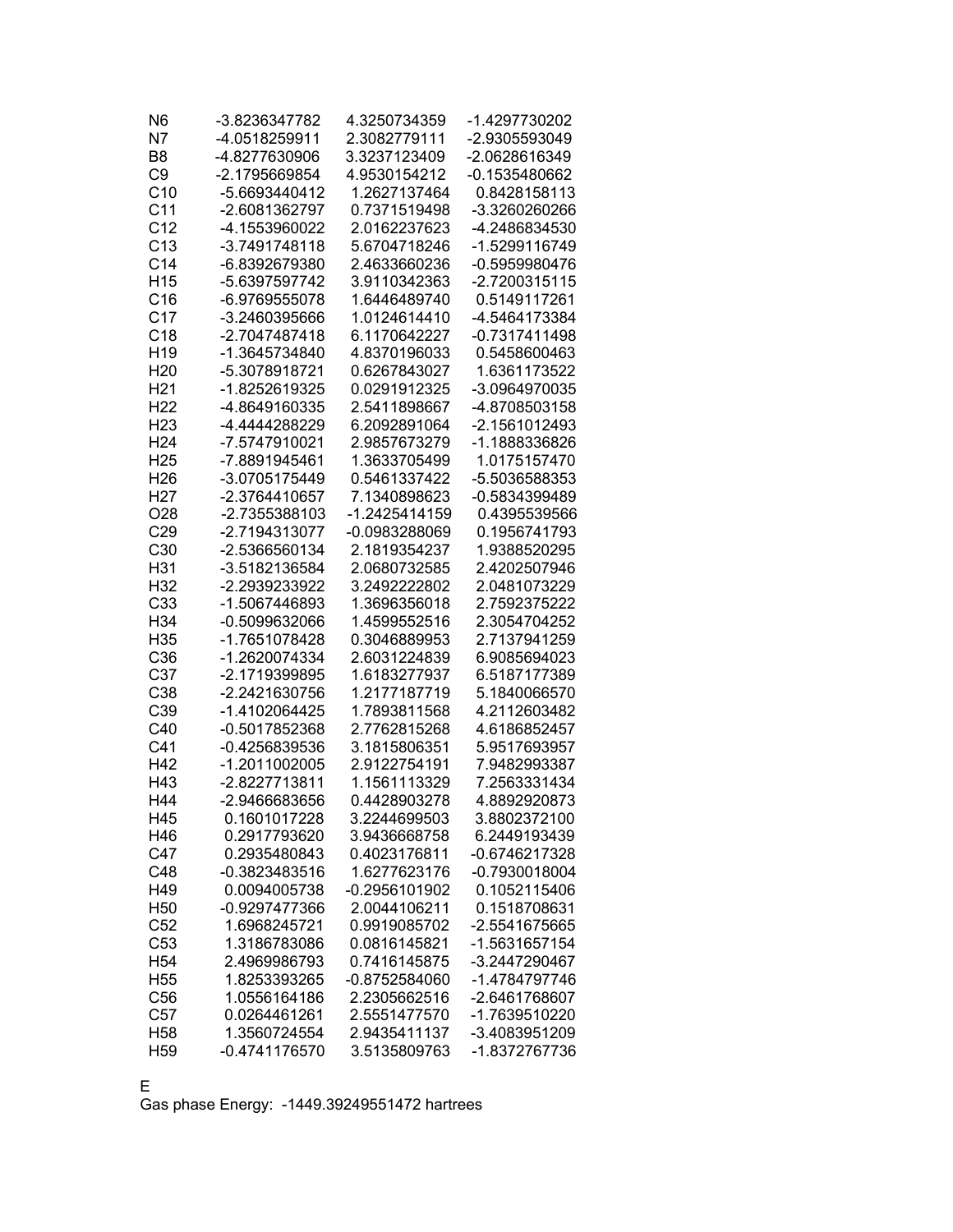Solvation Energy:-1449.40185550063 hartrees Zero Point Energy: 288.564 kcal/mol Coordinates:

| Os1             | -1.7088927563   | -1.2323083956   | -0.9573165087   |
|-----------------|-----------------|-----------------|-----------------|
| N <sub>2</sub>  | -0.9399526372   | -0.6403535418   | 1.0059945162    |
| N <sub>3</sub>  | -0.3035479930   | -2.9551455955   | -0.7397948870   |
| N <sub>4</sub>  | -3.0417183750   | -2.3650792012   | 0.1143616669    |
| N <sub>5</sub>  | -0.2488086947   | -3.5915252090   | 0.4626326605    |
| N <sub>6</sub>  | $-0.7457564717$ | -1.6100535670   | 1.9432620572    |
| N7              | -2.6130753237   | -3.1038923280   | 1.1819285822    |
| B <sub>8</sub>  | -1.1245874620   | -3.0826998589   | 1.6289366452    |
| C <sub>9</sub>  | $-0.6218800276$ | 0.5301365618    | 1.5774823128    |
| C <sub>10</sub> | 0.5183911412    | -3.6140346222   | -1.5665801547   |
| C <sub>11</sub> | -4.3630269616   | -2.5559493395   | $-0.0101540514$ |
| C <sub>12</sub> |                 | -3.7509112279   |                 |
|                 | -3.6736774662   |                 | 1.7183491524    |
| C13             | -0.3031182095   | -1.0483002877   | 3.0894178778    |
| C <sub>14</sub> | 0.6040137691    | -4.6396801458   | 0.3869586187    |
| H <sub>15</sub> | -0.9762101593   | -3.7680943308   | 2.6004317094    |
| C16             | 1.1215109636    | -4.6912942270   | -0.8989481544   |
| C <sub>17</sub> | -4.8085859161   | -3.4341103440   | 0.9867423651    |
| C18             | -0.2012452369   | 0.3235643027    | 2.8988139623    |
| H <sub>19</sub> | -0.7366613110   | 1.4510159530    | 1.0262676852    |
| H <sub>20</sub> | 0.6266742503    | -3.2895984210   | -2.5917009896   |
| H <sub>21</sub> | -4.9065120117   | -2.0467615369   | -0.7909620962   |
| H <sub>22</sub> | -3.5399436801   | -4.3853798777   | 2.5814689641    |
| H <sub>23</sub> | $-0.1001044580$ | -1.6621320157   | 3.9543450276    |
| H <sub>24</sub> | 0.7762033792    | -5.2681859381   | 1.2479480634    |
| H <sub>25</sub> | 1.8266315258    | -5.4044424374   | -1.2973109765   |
| H <sub>26</sub> | -5.8166236313   | -3.7818882817   | 1.1509486272    |
| H <sub>27</sub> | 0.1144843269    | 1.0665173028    | 3.6147684407    |
| O28             | -2.9163430870   | -2.1301152692   | -3.5845483741   |
| C29             | -2.4344927167   | -1.7814776052   | -2.5803828509   |
| C30             | 0.2462482237    | 0.4474486428    | -1.9422697294   |
| H31             | -0.2452856834   | 1.0924510701    | -1.2184106416   |
| H32             | 0.1785683647    | 0.9439388561    | -2.9151577136   |
| C33             | 1.6911614527    | 0.1115940421    | -1.5436905778   |
| H34             | 2.1499180091    | -0.5039542097   | -2.3263512248   |
|                 | 1.6742604180    | -0.4943889470   |                 |
| H35             |                 |                 | -0.6332176985   |
| C36             | 3.9828128101    | 3.7243424284    | -0.8929198737   |
| C <sub>37</sub> | 3.3921143045    | 3.0618814792    | 0.1844295949    |
| C38             | 2.6650553862    | 1.8897817225    | -0.0271276235   |
| C39             | 2.5161049823    | 1.3604783008    | -1.3157878489   |
| C40             | 3.1160101717    | 2.0326851174    | -2.3888728040   |
| C41             | 3.8431476822    | 3.2052996654    | -2.1817361052   |
| H42             | 4.5501370914    | 4.6360615167    | -0.7295585660   |
| H43             | 3.4996687298    | 3.4553213290    | 1.1914901531    |
| H44             | 2.2076847472    | 1.3764155916    | 0.8152785626    |
| H45             | 3.0157361424    | 1.6305744555    | -3.3947207492   |
| H46             | 4.3030252105    | 3.7117955738    | -3.0257140613   |
| H47             | -0.3071792464   | $-0.5246414865$ | -2.1304172606   |
| C48             | -4.5566163456   | 2.8281844914    | -0.8277041065   |
| C49             | -4.4503548090   | 1.9921359776    | 0.2843588384    |
| C50             | -3.6670250306   | 0.8355755401    | 0.2277912710    |
| C51             | -2.9532347506   | 0.4599995233    | -0.9319023463   |
| C52             | -3.0993008658   | 1.3216234802    | -2.0425553839   |
| C53             | -3.8754391376   | 2.4820779817    | -1.9965332268   |
|                 |                 |                 |                 |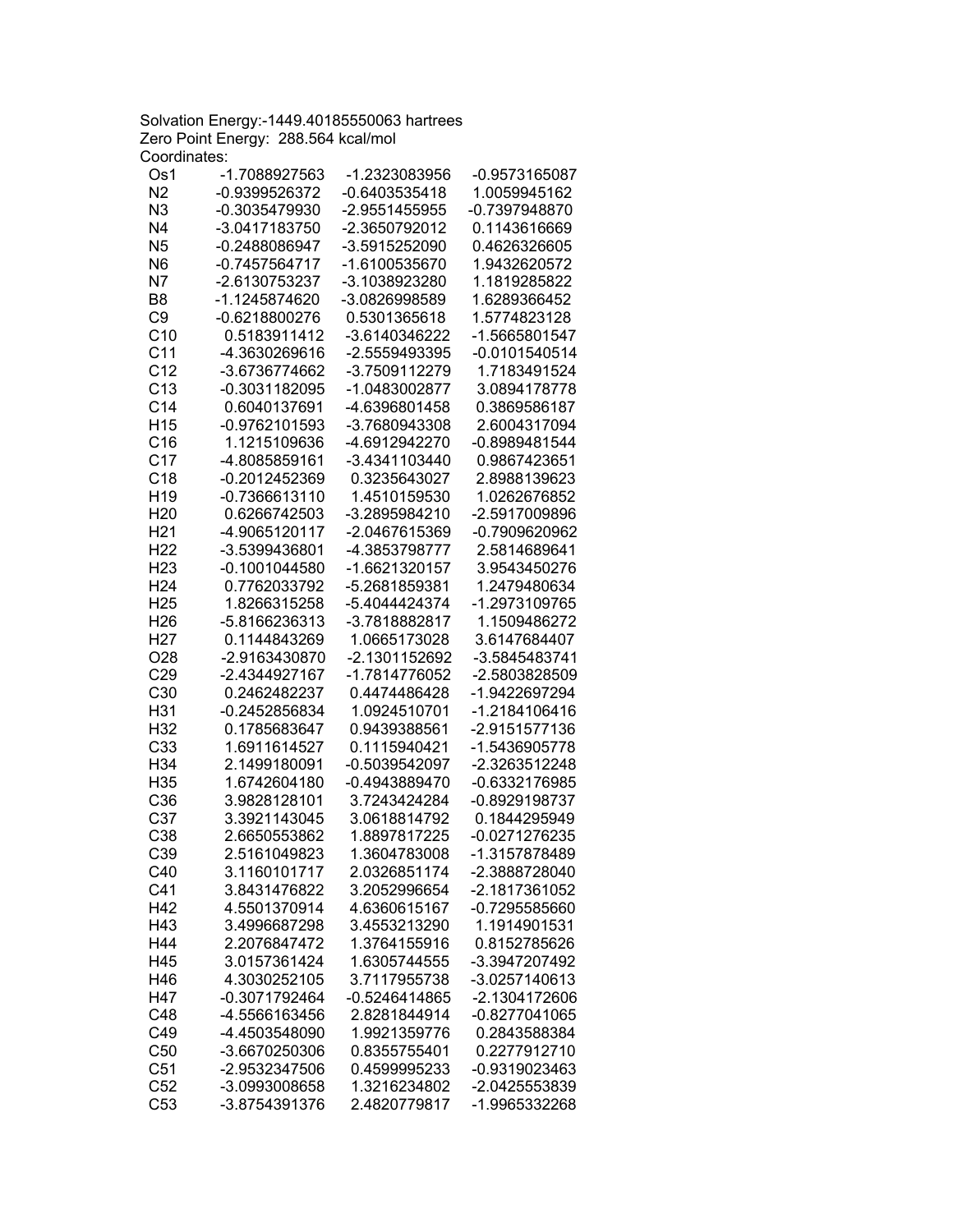| H54 | -5 1630316399 | 3.7290822599 | -0.7871655733 |
|-----|---------------|--------------|---------------|
| H55 | -4.9782328496 | 2 2391862942 | 1.2030999103  |
| H56 | -3.6080992521 | 0.2113023664 | 1 1157988920  |
| H57 | -2.5952260895 | 1 0802016936 | -2.9770558427 |
| H58 | -3.9510987170 | 3.1146084463 | -2 8783004962 |

G

Gas phase Energy: -1295.77256830645 hartrees Solvation Energy:-1295.78066750769 hartrees Zero Point Energy: 260.189 kcal/mol Coordinates:

| Os1             | -2.4842508710 | 1.6915084410    | $-0.2595295754$ |
|-----------------|---------------|-----------------|-----------------|
| N <sub>2</sub>  | -2.7611887858 | 3.8451110861    | -0.6593547681   |
| N <sub>3</sub>  | -4.6236814828 | 1.6828437373    | 0.0786511077    |
| N <sub>4</sub>  | -3.1920675166 | 1.4304450635    | -2.3702765876   |
| N <sub>5</sub>  | -5.4530457876 | 2.4357635483    | -0.6959284000   |
| N <sub>6</sub>  | -3.8474160719 | 4.2516204316    | -1.3778458897   |
| N <sub>7</sub>  | -4.1923503860 | 2.2197067123    | -2.8408007832   |
| B <sub>8</sub>  | -4.8881512387 | 3.2317400394    | -1.9005438590   |
| C <sub>9</sub>  | -2.0907762324 | 4.9506219932    | -0.3087765603   |
| C <sub>10</sub> | -5.3863078776 | 1.0466576094    | 0.9776191465    |
| C <sub>11</sub> | -2.8447483021 | 0.6016412116    | -3.3619808496   |
| C <sub>12</sub> | -4.4703962743 | 1.8862852496    | -4.1222230973   |
| C <sub>13</sub> | -3.8490254056 | 5.6000090079    | -1.4713657444   |
| C <sub>14</sub> | -6.7280788146 | 2.2656866244    | $-0.2819215714$ |
| H <sub>15</sub> | -5.7714374278 | 3.8016910548    | -2.4755765817   |
| C16             | -6.7325559189 | 1.3864331236    | 0.7920093115    |
| C <sub>17</sub> | -3.6262259340 | 0.8526945881    | -4.4994822116   |
| C18             | -2.7378092264 | 6.0915607310    | -0.8024992266   |
| H <sub>19</sub> | -1.1913526701 | 4.8784048204    | 0.2835393906    |
| H <sub>20</sub> | -4.9298426057 | 0.3908334071    | 1.7037690753    |
| H <sub>21</sub> | -2.0609091736 | $-0.1254320346$ | -3.2106429942   |
| H <sub>22</sub> | -5.2457457407 | 2.4060272586    | -4.6648031275   |
| H <sub>23</sub> | -4.6391676825 | 6.1073998307    | -2.0041242246   |
| H <sub>24</sub> | -7.5348827413 | 2.7792735342    | -0.7828869589   |
| H <sub>25</sub> | -7.5838428084 | 1.0397877380    | 1.3569084752    |
| H <sub>26</sub> | -3.5821710000 | 0.3517717181    | -5.4541290683   |
| H <sub>27</sub> | -2.4405528901 | 7.1219394776    | -0.6841564836   |
| O28             | -2.2586303309 | -1.2879323435   | 0.1639506699    |
| C29             | -2.3341069335 | -0.1303610189   | 0.0295368078    |
| C30             | -2.3886723077 | 2.2173279658    | 1.8565244385    |
| H31             | -3.4108715473 | 2.4851232331    | 2.1496772422    |
| H32             | -1.8070813229 | 3.1410529307    | 1.9624877019    |
| C33             | -1.8524856871 | 1.1912488596    | 2.8747684643    |
| H34             | -0.8510621472 | 0.8555851225    | 2.5821901768    |
| H35             | -2.4879232664 | 0.2962209160    | 2.8673199386    |
| C36             | -1.6829627909 | 2.8443119729    | 6.8809962239    |
| C37             | -2.8512674250 | 2.2334563566    | 6.4209332603    |
| C38             | -2.8992400422 | 1.6902009552    | 5.1365899909    |
| C39             | -1.7872720194 | 1.7439970075    | 4.2847846424    |
| C40             | -0.6213300479 | 2.3592911867    | 4.7621293341    |
| C41             | -0.5661003928 | 2.9049122249    | 6.0453839952    |
| H42             | -1.6420047439 | 3.2647083340    | 7.8819707934    |
| H43             | -3.7247823534 | 2.1757473783    | 7.0650266809    |
| H44             | -3.8120160977 | 1.2119977962    | 4.7877274524    |
| H45             | 0.2552413784  | 2.4047359172    | 4.1191669775    |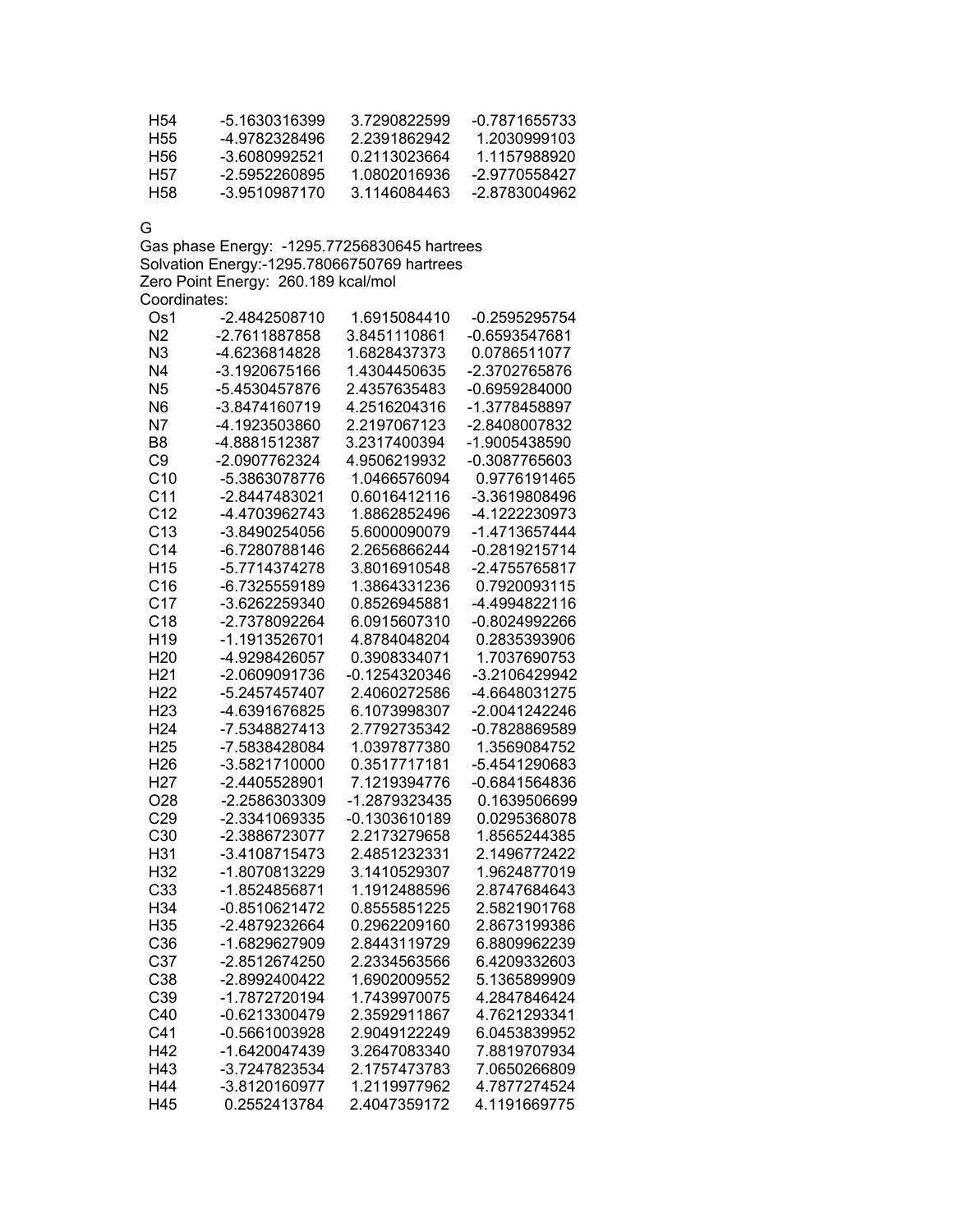| H46             | 0.3508340811  | 3.3722791732 | 6.3950207097  |
|-----------------|---------------|--------------|---------------|
| C47             | -0.3264370431 | 2 0035966703 | 0.0476107104  |
| H48             | 0.1187781080  | 1.2250491009 | 0.6579730928  |
| H49             | -0.1236190055 | 3 0088500549 | 0.4037039038  |
| C50             | -0.5652530873 | 1.7752135830 | -1.3237651989 |
| H <sub>51</sub> | -0.2961537180 | 0.8235441229 | -1.7729193954 |
| H52             | -0.5879129780 | 26129300492  | -2.0152941299 |

Gas phase Energy: -1217.09396598218 hartrees Solvation Energy:-1217.10119444688 hartrees Zero Point Energy: 223.959 kcal/mol Number and Magnitude of negative Eigen values: 1 (-336.88  $cm^{-1}$ ) Coordinates:

| -0.0768981542   | -0.1524512868                                                                                                                                                                                      | 0.0097394363                                                                                                                                                                                                                                        |
|-----------------|----------------------------------------------------------------------------------------------------------------------------------------------------------------------------------------------------|-----------------------------------------------------------------------------------------------------------------------------------------------------------------------------------------------------------------------------------------------------|
| -0.0589333537   | -0.1179106463                                                                                                                                                                                      | 2.2321502743                                                                                                                                                                                                                                        |
| 2.1163517376    | 0.0768686917                                                                                                                                                                                       | 0.1900308644                                                                                                                                                                                                                                        |
| 0.3445541846    | -2.1987410545                                                                                                                                                                                      | 0.2925350259                                                                                                                                                                                                                                        |
| 2.7870964855    | -0.6078286419                                                                                                                                                                                      | 1.1544293964                                                                                                                                                                                                                                        |
| 0.9463702851    | -0.7689235618                                                                                                                                                                                      | 2.8776893666                                                                                                                                                                                                                                        |
| 1.2663838405    | -2.6062260253                                                                                                                                                                                      | 1.2112679967                                                                                                                                                                                                                                        |
| 2.0169448791    | -1.5674825942                                                                                                                                                                                      | 2.0813688932                                                                                                                                                                                                                                        |
| -0.8737656508   | 0.3718757667                                                                                                                                                                                       | 3.1788111725                                                                                                                                                                                                                                        |
| 3.0143464017    | 0.8269185296                                                                                                                                                                                       | -0.4580695379                                                                                                                                                                                                                                       |
| $-0.1503186010$ | -3.3002899217                                                                                                                                                                                      | -0.2903806097                                                                                                                                                                                                                                       |
| 1.3382117022    | -3.9568575649                                                                                                                                                                                      | 1.2044110892                                                                                                                                                                                                                                        |
|                 | -0.6838080462                                                                                                                                                                                      | 4.2133396733                                                                                                                                                                                                                                        |
| 4.1018238161    | -0.2874846084                                                                                                                                                                                      | 1.1103413790                                                                                                                                                                                                                                        |
| 2.7639281407    | -2.1186784010                                                                                                                                                                                      | 2.8400757196                                                                                                                                                                                                                                        |
| 4.2928877435    | 0.6304133844                                                                                                                                                                                       | 0.0886739062                                                                                                                                                                                                                                        |
| 0.4513023387    | -4.4428904610                                                                                                                                                                                      | 0.2553889810                                                                                                                                                                                                                                        |
| -0.3935742170   | 0.0457963855                                                                                                                                                                                       | 4.4543792540                                                                                                                                                                                                                                        |
| -1.7589332888   | 0.9258539639                                                                                                                                                                                       | 2.9043156231                                                                                                                                                                                                                                        |
| 2.6945922550    | 1.4693999508                                                                                                                                                                                       | -1.2650640637                                                                                                                                                                                                                                       |
| -0.9031700442   | -3.2080562882                                                                                                                                                                                      | -1.0583123611                                                                                                                                                                                                                                       |
| 2.0128797458    | -4.4677080216                                                                                                                                                                                      | 1.8747999188                                                                                                                                                                                                                                        |
| 1.4619177007    | -1.1500985483                                                                                                                                                                                      | 4.8900712963                                                                                                                                                                                                                                        |
| 4.7976463729    | $-0.7361829665$                                                                                                                                                                                    | 1.8036297395                                                                                                                                                                                                                                        |
| 5.2199854990    | 1.0893695990                                                                                                                                                                                       | -0.2186273922                                                                                                                                                                                                                                       |
|                 |                                                                                                                                                                                                    | -0.0036378009                                                                                                                                                                                                                                       |
|                 |                                                                                                                                                                                                    | 5.4090124471                                                                                                                                                                                                                                        |
| $-0.1201366403$ |                                                                                                                                                                                                    | -2.9905997032                                                                                                                                                                                                                                       |
| $-0.0952237345$ | -0.3415138706                                                                                                                                                                                      | -1.8280030100                                                                                                                                                                                                                                       |
| -2.1854068926   |                                                                                                                                                                                                    | 0.1195947298                                                                                                                                                                                                                                        |
|                 |                                                                                                                                                                                                    | 0.0270912734                                                                                                                                                                                                                                        |
|                 |                                                                                                                                                                                                    | -0.7097249858                                                                                                                                                                                                                                       |
|                 |                                                                                                                                                                                                    | -0.8604981794                                                                                                                                                                                                                                       |
|                 |                                                                                                                                                                                                    | 0.9159093020                                                                                                                                                                                                                                        |
|                 |                                                                                                                                                                                                    | 1.0758116500                                                                                                                                                                                                                                        |
|                 |                                                                                                                                                                                                    | $-0.5483975445$                                                                                                                                                                                                                                     |
|                 |                                                                                                                                                                                                    | 0.7340568004                                                                                                                                                                                                                                        |
|                 |                                                                                                                                                                                                    | 0.9128979796                                                                                                                                                                                                                                        |
| -0.2203852662   | 2.1322280482                                                                                                                                                                                       | -0.1857679574                                                                                                                                                                                                                                       |
| $-0.0005397941$ |                                                                                                                                                                                                    | -1.4704509236                                                                                                                                                                                                                                       |
| 0.7534985871    |                                                                                                                                                                                                    | -1.6513313552                                                                                                                                                                                                                                       |
|                 |                                                                                                                                                                                                    | -0.6864161256                                                                                                                                                                                                                                       |
|                 | 0.7617382043<br>0.2634461383<br>-0.8265267082<br>-1.9106145797<br>-2.7666216113<br>-2.3198498485<br>-2.1552237779<br>-2.5928120232<br>1.2933750872<br>1.0539659512<br>0.2986468213<br>1.8768328762 | -5.4732929202<br>0.3015001527<br>$-0.4756395115$<br>-0.0284398099<br>1.4322108561<br>-0.4308373617<br>1.9069303971<br>2.0101210424<br>-0.3605337640<br>4.5123260988<br>4.0123296631<br>2.8559170231<br>2.6873145496<br>3.8425791564<br>5.4177996329 |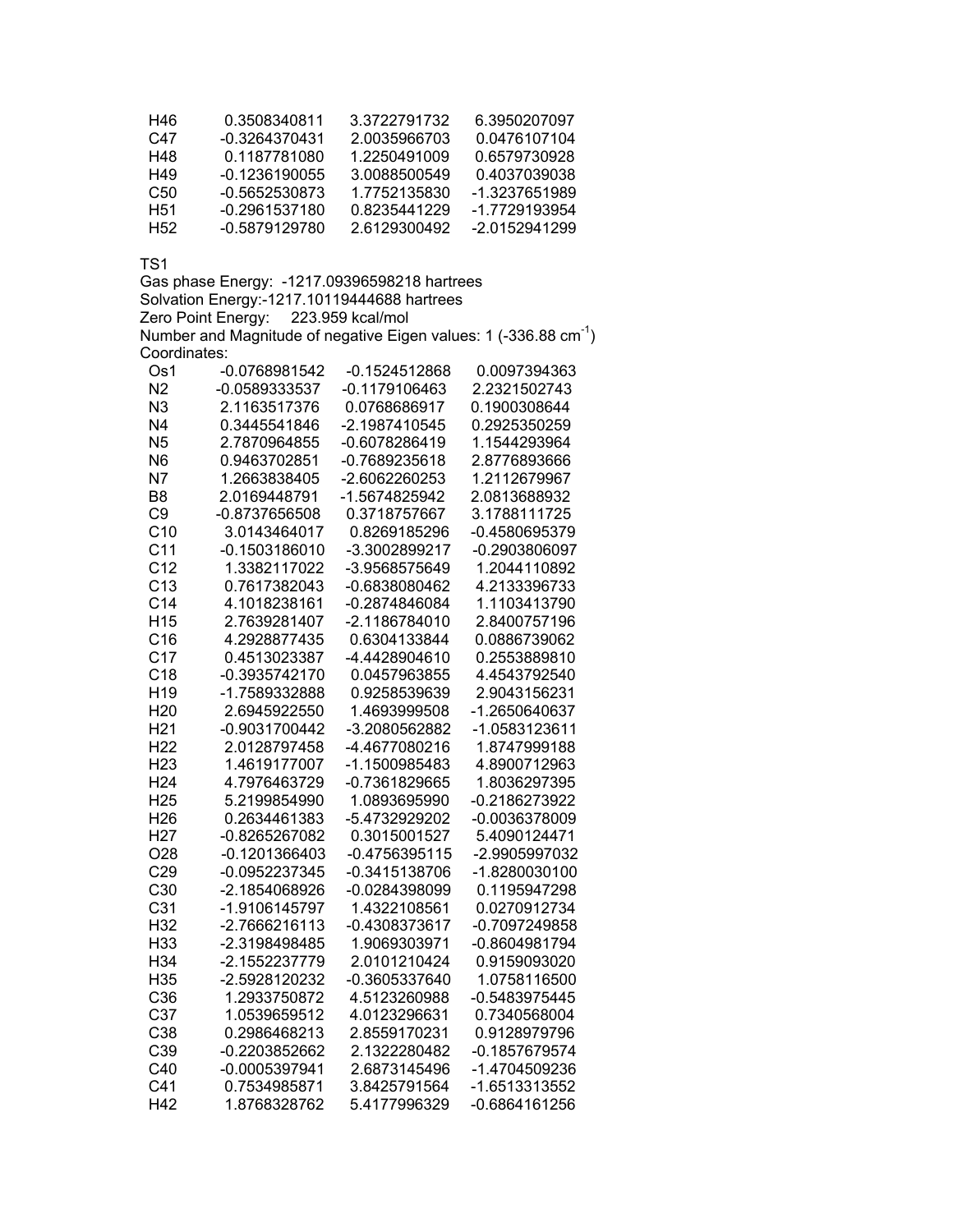H43 1.4562024296 4.5265619969 1.6027695537 H44 0.1250192118 2.4932375468 1.9199903506 H45 -0.4310724617 2.1992960362 -2.3397982906 H46 0.9116907614 4.2265013159 -2.6556335143 TS2 – Ph-H TS2 – intermediate TS2 – CH2-H Gas phase Energy: -1449.37786663405 hartrees Solvation Energy:-1449.38663925067 hartrees Zero Point Energy: 287.025 kcal/mol Number and Magnitude of negative Eigen values:  $1 \text{ (cm}^1\text{)}$   $-456.94$  24.56 26.25 30.22 45.66 53.75 Coordinates: Os1 -0.2449393610 0.0026759272 0.0604060016 N2 -0.0048680247 -0.1589170941 2.2257340065 N3 1.9795016813 0.1576974894 0.0388157720 N4 0.2319017171 -2.1097853068 0.0519607637 N5 2.7063514583 -0.6197759875 0.8847650148 N6 1.0197357191 -0.8936374511 2.7435755970 N7 1.1796250924 -2.6029414157 0.8994928920 B8 1.9971178590 -1.6447305896 1.8046722076 C9 -0.6876628440 0.3519884590 3.2588024697 C10 2.8513362888 0.8596570379 -0.6972360035 C11 -0.2761277778 -3.1449615989 -0.6282116701 C12 1.2631514410 -3.9425915633 0.7407996767 C13 0.9745826522 -0.8376719786 4.0934212179 C14 4.0254366764 -0.4027654036 0.6799405967 H15 2.8006056598 -2.2589379260 2.4469051500 C16 4.1656518744 0.5439296572 -0.3242080347 C17 0.3475582578 -4.3334349790 -0.2266081060 C18 -0.1036593767 -0.0479870441 4.4684943336 H19 -1.5640529118 0.9568297531 3.0785266271 H20 2.4960750826 1.5431045498 -1.4547474319 H21 -1.0653296185 -2.9798934928 -1.3460025090 H22 1.9680688611 -4.5158928599 1.3240940325 H23 1.7086529736 -1.3638481814 4.6850361724 H24 4.7621088173 -0.9386835952 1.2595264073 H25 5.0815883813 0.9435638876 -0.7309787093 H26 0.1573332330 -5.3318120542 -0.5886069954 H27 -0.4241725635 0.1973302874 5.4690537952 O28 -0.4693039497 0.2104946885 -2.9483847723 C29 -0.3952582212 0.1337978695 -1.7875320541 C30 -0.1445206607 2.2745386623 0.2709310621 H31 0.8773821909 2.4304561697 -0.0793454948 H32 -0.1541053036 2.5086662258 1.3400504326 C33 -1.0874151344 3.2297454650 -0.4920952739 H34 -2.1204123184 3.0992030285 -0.1447155435 H35 -1.0846196504 2.9667229804 -1.5556390595 C36 0.1345909288 7.3505069258 0.0394909151 C37 0.5415081564 6.6383525520 -1.0897739797 C38 0.1373898483 5.3139534041 -1.2665446780 C39 -0.6781692846 4.6777893704 -0.3218312136 C40 -1.0819231507 5.4060490857 0.8064836655 C41 -0.6801403156 6.7294520606 0.9882687022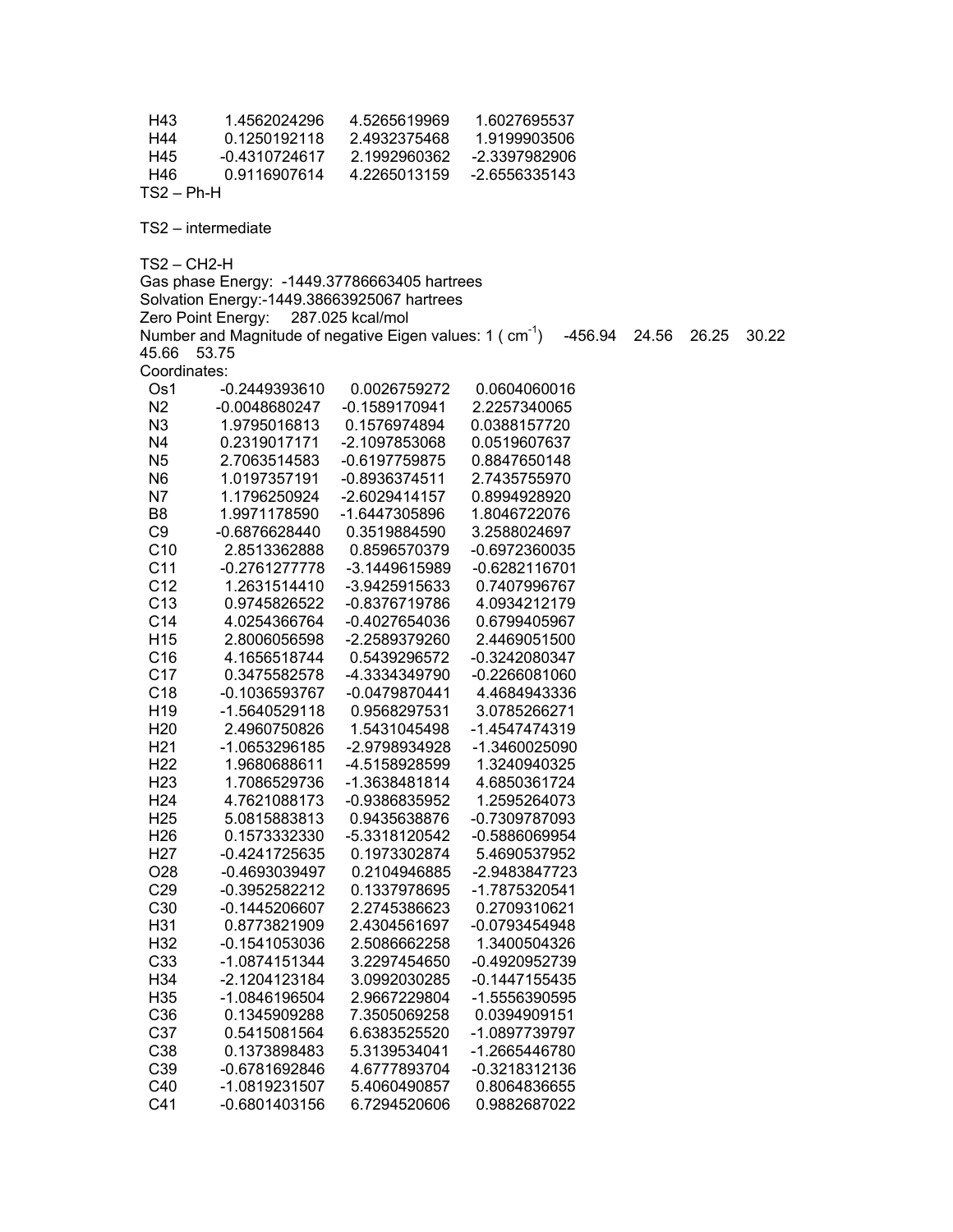| H42             | 0.4449806684  | 8.3824378033    | 0.1771044159  |
|-----------------|---------------|-----------------|---------------|
| H43             | 1.1684561034  | 7.1153665568    | -1.8371293121 |
| H44             | 0.4506487818  | 4.7670354475    | -2.1531171874 |
| H45             | -1.7253322129 | 4.9308522484    | 1.5454671554  |
| H46             | -1.0076772512 | 7.2775045802    | 1.8675819172  |
| H47             | -1.2771984478 | 1.1907121165    | 0.3461638870  |
| C48             | -4.9934091245 | -1.4989640623   | 0.4310313817  |
| C49             | -4.0079301258 | -1.9987555216   | 1.2823583943  |
| C50             | -2.6837477665 | -1.5629951407   | 1.1703743196  |
| C51             | -2.2915609728 | -0.6147775340   | 0.2058301004  |
| C52             | -3.3101006685 | -0.1242800135   | -0.6368494827 |
| C53             | -4.6339234202 | -0.5565586700   | -0.5337983058 |
| H <sub>54</sub> | -6.0228195124 | -1.8357455586   | 0.5179486132  |
| H <sub>55</sub> | -4.2662874822 | -2.7340872650   | 2.0409485980  |
| H <sub>56</sub> | -1.9449234355 | -1.9785451354   | 1.8489020878  |
| H <sub>57</sub> | -3.0672585296 | 0.6141650907    | -1.3974152256 |
| H58             | -5.3844721767 | $-0.1515284761$ | -1.2086085344 |

Gas phase Energy: -1295.70757067820 hartrees Solvation Energy:-1295.71558931332 hartrees Zero Point Energy: 259.629 kcal/mol Number and Magnitude of negative Eigen values: 1 ( cm<sup>-1</sup>) -470.53 25.64 27.88 33.66 60.24 63.69 Coordinates:<br>Os1 0  $\overline{0.0117346299}$  -0.3290843244 -0.0924449459

| ◡ ╷             | 0.0 1 1 1 0 T 0 L 0 0 | $0.02000 + 0211$ | 0.00 <del>LTT</del> VTO0 |  |
|-----------------|-----------------------|------------------|--------------------------|--|
| N2              | -0.0695371497         | 0.2314522181     | 2.0350324666             |  |
| N3              | 2.1962087839          | $-0.0493977165$  | 0.1366377303             |  |
| N4              | 0.3872003698          | -2.2497186827    | 0.6281221407             |  |
| N5              | 2.7991664893          | $-0.5103497833$  | 1.2651149150             |  |
| N <sub>6</sub>  | 0.8735783216          | $-0.2724429465$  | 2.8752822099             |  |
| N7              | 1.2433461827          | -2.4431616812    | 1.6739643312             |  |
| B <sub>8</sub>  | 1.9608268129          | -1.2414270346    | 2.3384596494             |  |
| C9              | -0.8812558698         | 0.9999799268     | 2.7751961961             |  |
| C10             | 3.1552679790          | 0.4957556509     | $-0.6235577422$          |  |
| C <sub>11</sub> | -0.0869762517         | -3.4521167179    | 0.2728483697             |  |
| C <sub>12</sub> | 1.2940071063          | -3.7629546414    | 1.9700261697             |  |
| C <sub>13</sub> | 0.6533232799          | 0.1779708286     | 4.1299088997             |  |
| C <sub>14</sub> | 4.1271228376          | $-0.2509713727$  | 1.2127924230             |  |
| H <sub>15</sub> | 2.6600884450          | -1.6173295725    | 3.2366799898             |  |
| C16             | 4.4004073635          | 0.3960056308     | 0.0175414835             |  |
| C <sub>17</sub> | 0.4623997578          | -4.4458258850    | 1.0958332969             |  |
| C <sub>18</sub> | -0.4632803905         | 1.0018240470     | 4.1132017659             |  |
| H <sub>19</sub> | -1.7199204230         | 1.5038407071     | 2.3182293107             |  |
| H <sub>20</sub> | 2.9072035754          | 0.9198837792     | -1.5858102877            |  |
| H <sub>21</sub> | -0.7873835082         | -3.5312055685    | -0.5444223959            |  |
| H <sub>22</sub> | 1.9173486658          | -4.1138891286    | 2.7785714946             |  |
| H <sub>23</sub> | 1.3038647341          | $-0.1212565130$  | 4.9380196710             |  |
| H <sub>24</sub> | 4.7742533305          | -0.5476918239    | 2.0246484102             |  |
| H <sub>25</sub> | 5.3578719723          | 0.7407262040     | -0.3414585296            |  |
| H <sub>26</sub> | 0.2768709349          | -5.5080455408    | 1.0576494699             |  |
| H27             | -0.9104724977         | 1.5234505745     | 4.9450869241             |  |
| O28             | 0.1768839899          | -1.2424167153    | -2.9696206298            |  |
| C <sub>29</sub> | 0.1153110108          | -0.8744424891    | -1.8596720228            |  |
| C30             | -2.1086869293         | -0.3118319688    | $-0.1017597484$          |  |
| C31             | -1.9110691605         | 1.0517925712     | $-0.6058291555$          |  |
|                 |                       |                  |                          |  |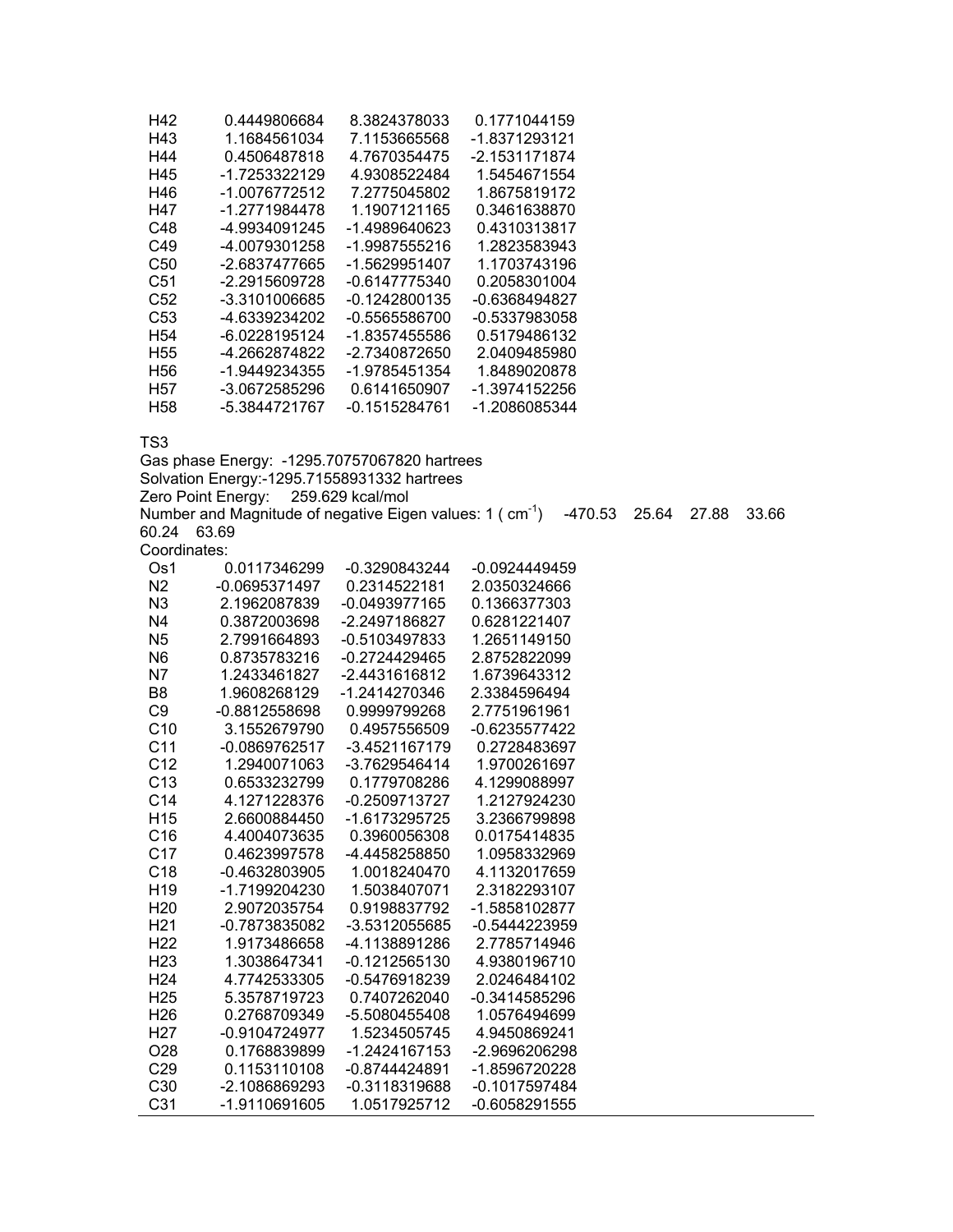| -2.5895784973   | -0.9958999997 | -0.8011223299 |
|-----------------|---------------|---------------|
| -2.0827292974   | 1.1751137430  | -1.6710317507 |
| -2.3635535222   | 1.8632175015  | -0.0350216799 |
| -2.5459077815   | -0.3903092135 | 0.8951371336  |
| -0.2218908642   | 2.1113418776  | -0.5313790753 |
| 0.8257356242    | 1.8678937212  | -0.7027843903 |
| $-0.2939734857$ | 2.5531217914  | 0.4625064200  |
| -0.6119364936   | 3.1216159357  | -1.6200913012 |
| -0.5123066470   | 2.6523768828  | -2.6058923676 |
| -1.6626757541   | 3.4195051980  | -1.5127660843 |
| 0.2663278780    | 4.3547906024  | -1.5491327520 |
| 1.9408351401    | 6.6087270772  | -1.3397455493 |
| 1.4246473852    | 4.4628755575  | -2.3294501131 |
| -0.0413448662   | 5.3981376441  | -0.6654108597 |
| 0.7869250217    | 6.5153688713  | -0.5588538532 |
| 2.2563881442    | 5.5788891577  | -2.2274518397 |
| 1.6726532690    | 3.6661783892  | -3.0273530596 |
| -0.9411102034   | 5.3334973387  | -0.0573227076 |
| 0.5299876450    | 7.3142695492  | 0.1311329676  |
| 3.1485992638    | 5.6453613569  | -2.8439252085 |
| 2.5862869986    | 7.4786139002  | -1.2596108140 |
|                 |               |               |

### **Ru.Tp.CO**

#### A

Gasphase Energy: -1219.951597 Hartrees Solvation Energy: -1219.958609 Hartrees Zero Point Energy: 223.95 kcal/mol Coordinates: Ru1 -2.4184739896 1.5125597271 -0.1206001402

| rw i            | -2.410473090  | 1.J123397271 | -U. IZUUUU I4UZ |
|-----------------|---------------|--------------|-----------------|
| N <sub>2</sub>  | -2.4662740509 | 3.7259748643 | -0.3286717763   |
| N <sub>3</sub>  | -4.5654914562 | 1.6410517322 | -0.1437774340   |
| N4              | -2.6808420265 | 1.5492672292 | -2.3825033476   |
| N <sub>5</sub>  | -5.1825238800 | 2.5152663748 | -0.9852105533   |
| N6              | -3.3760322446 | 4.2677526753 | -1.1864493890   |
| Ν7              | -3.5706456401 | 2.4305685065 | -2.9090502555   |
| B8              | -4.3669507457 | 3.3780334608 | -1.9813904878   |
| C9              | -1.7743068629 | 4.7454813418 | 0.1962571170    |
| C <sub>10</sub> | -5.5184926856 | 1.0280554977 | 0.5677011499    |
| C11             | -2.1939700745 | 0.8329723667 | -3.4018087776   |
| C12             | -3.6382300834 | 2.2673735183 | -4.2508530767   |
| C <sub>13</sub> | -3.2474569021 | 5.6137111370 | -1.1952061316   |
| C14             | -6.5205006496 | 2.4422167948 | -0.8004355447   |
| H <sub>15</sub> | -5.1049800348 | 4.0681661683 | -2.6269890541   |
| C16             | -6.7815856522 | 1.5013894247 | 0.1856885875    |
| C17             | -2.7674752196 | 1.2503963635 | -4.6131798910   |
| C <sub>18</sub> | -2.2286964072 | 5.9665359470 | -0.3220925914   |
| H19             | -1.0056476752 | 4.5616865301 | 0.9321391330    |
| H <sub>20</sub> | -5.2455881841 | 0.3057724900 | 1.3224469953    |
| H <sub>21</sub> | -1.4626850348 | 0.0580882494 | -3.2214401865   |
| H <sub>22</sub> | -4.2975483706 | 2.8837468195 | -4.8436103153   |
| H23             | -3.8899203341 | 6.2182292772 | -1.8177829131   |
| H <sub>24</sub> | -7.1840657759 | 3.0627685864 | -1.3838778626   |
|                 |               |              |                 |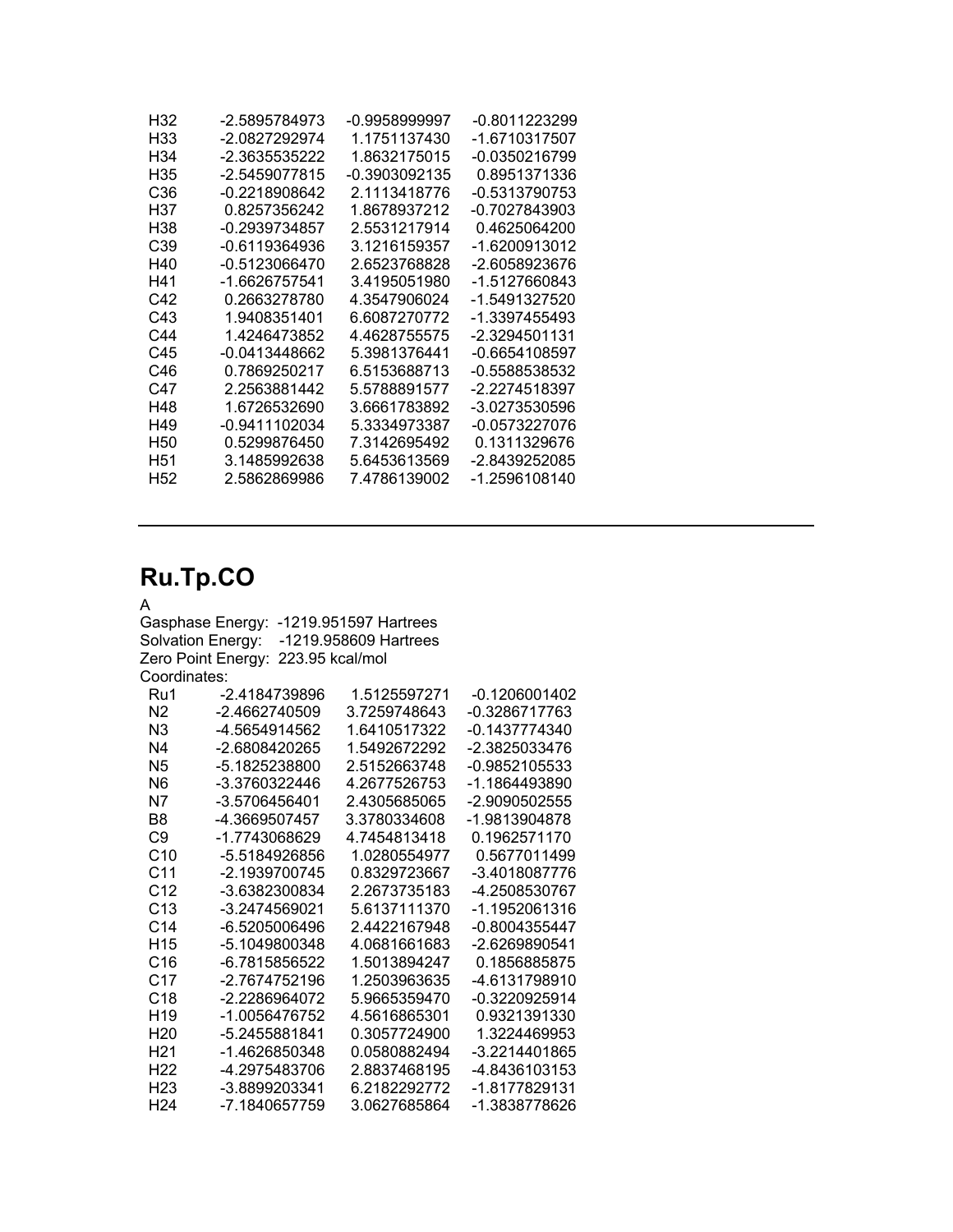| -7.7426647624                           | 1.2034673765                                                                                                                                                                                                                                                                                                                                                                                                                                                   | 0.5753021848                                                                                                                                                                                                                                                                                                                                                                                                                                                                       |
|-----------------------------------------|----------------------------------------------------------------------------------------------------------------------------------------------------------------------------------------------------------------------------------------------------------------------------------------------------------------------------------------------------------------------------------------------------------------------------------------------------------------|------------------------------------------------------------------------------------------------------------------------------------------------------------------------------------------------------------------------------------------------------------------------------------------------------------------------------------------------------------------------------------------------------------------------------------------------------------------------------------|
| -2.5757669203                           | 0.8666004980                                                                                                                                                                                                                                                                                                                                                                                                                                                   | -5.6033892904                                                                                                                                                                                                                                                                                                                                                                                                                                                                      |
| -1.8719097789                           | 6.9578994441                                                                                                                                                                                                                                                                                                                                                                                                                                                   | -0.0891174597                                                                                                                                                                                                                                                                                                                                                                                                                                                                      |
| -2.4380186714                           | -1.5041172118                                                                                                                                                                                                                                                                                                                                                                                                                                                  | $-0.0518745544$                                                                                                                                                                                                                                                                                                                                                                                                                                                                    |
| -2.4309406777                           | -0.3449832758                                                                                                                                                                                                                                                                                                                                                                                                                                                  | $-0.0606660095$                                                                                                                                                                                                                                                                                                                                                                                                                                                                    |
|                                         |                                                                                                                                                                                                                                                                                                                                                                                                                                                                | -0.7691360202                                                                                                                                                                                                                                                                                                                                                                                                                                                                      |
|                                         |                                                                                                                                                                                                                                                                                                                                                                                                                                                                | 0.6147334773                                                                                                                                                                                                                                                                                                                                                                                                                                                                       |
|                                         |                                                                                                                                                                                                                                                                                                                                                                                                                                                                | -1.2809375417                                                                                                                                                                                                                                                                                                                                                                                                                                                                      |
|                                         |                                                                                                                                                                                                                                                                                                                                                                                                                                                                | 1.2132787967                                                                                                                                                                                                                                                                                                                                                                                                                                                                       |
|                                         |                                                                                                                                                                                                                                                                                                                                                                                                                                                                | 1.1422460360                                                                                                                                                                                                                                                                                                                                                                                                                                                                       |
|                                         |                                                                                                                                                                                                                                                                                                                                                                                                                                                                | -1.3637247121                                                                                                                                                                                                                                                                                                                                                                                                                                                                      |
|                                         |                                                                                                                                                                                                                                                                                                                                                                                                                                                                | -0.0247244879                                                                                                                                                                                                                                                                                                                                                                                                                                                                      |
|                                         |                                                                                                                                                                                                                                                                                                                                                                                                                                                                | 4.8054727071                                                                                                                                                                                                                                                                                                                                                                                                                                                                       |
|                                         |                                                                                                                                                                                                                                                                                                                                                                                                                                                                | 3.9587663883<br>2.5777325197                                                                                                                                                                                                                                                                                                                                                                                                                                                       |
|                                         |                                                                                                                                                                                                                                                                                                                                                                                                                                                                | 1.9907872205                                                                                                                                                                                                                                                                                                                                                                                                                                                                       |
|                                         |                                                                                                                                                                                                                                                                                                                                                                                                                                                                | 2.8675053874                                                                                                                                                                                                                                                                                                                                                                                                                                                                       |
|                                         |                                                                                                                                                                                                                                                                                                                                                                                                                                                                | 4.2482979854                                                                                                                                                                                                                                                                                                                                                                                                                                                                       |
|                                         |                                                                                                                                                                                                                                                                                                                                                                                                                                                                | 5.8782640069                                                                                                                                                                                                                                                                                                                                                                                                                                                                       |
|                                         |                                                                                                                                                                                                                                                                                                                                                                                                                                                                | 4.3702351293                                                                                                                                                                                                                                                                                                                                                                                                                                                                       |
|                                         |                                                                                                                                                                                                                                                                                                                                                                                                                                                                | 1.9528637398                                                                                                                                                                                                                                                                                                                                                                                                                                                                       |
|                                         | -0.3269505141                                                                                                                                                                                                                                                                                                                                                                                                                                                  | 2.4792041965                                                                                                                                                                                                                                                                                                                                                                                                                                                                       |
| -2.1097399892                           | -0.1776705093                                                                                                                                                                                                                                                                                                                                                                                                                                                  | 4.8857475177                                                                                                                                                                                                                                                                                                                                                                                                                                                                       |
| Solvation Energy:<br>Zero Point Energy: |                                                                                                                                                                                                                                                                                                                                                                                                                                                                |                                                                                                                                                                                                                                                                                                                                                                                                                                                                                    |
|                                         |                                                                                                                                                                                                                                                                                                                                                                                                                                                                | -0.2350469563                                                                                                                                                                                                                                                                                                                                                                                                                                                                      |
|                                         |                                                                                                                                                                                                                                                                                                                                                                                                                                                                | -0.2529186102                                                                                                                                                                                                                                                                                                                                                                                                                                                                      |
|                                         |                                                                                                                                                                                                                                                                                                                                                                                                                                                                | $-0.1418951493$                                                                                                                                                                                                                                                                                                                                                                                                                                                                    |
| -2.6909216110                           | 1.5619402616                                                                                                                                                                                                                                                                                                                                                                                                                                                   | -2.4912859839                                                                                                                                                                                                                                                                                                                                                                                                                                                                      |
| -5.1322947574                           | 2.5403920906                                                                                                                                                                                                                                                                                                                                                                                                                                                   | $-0.9647573515$                                                                                                                                                                                                                                                                                                                                                                                                                                                                    |
| -3.2695276556                           | 4.2145207943                                                                                                                                                                                                                                                                                                                                                                                                                                                   | -1.0819778336                                                                                                                                                                                                                                                                                                                                                                                                                                                                      |
| -3.5487366127                           | 2.5171768656                                                                                                                                                                                                                                                                                                                                                                                                                                                   | -2.9392244585                                                                                                                                                                                                                                                                                                                                                                                                                                                                      |
| -4.2950159007                           | 3.4211553828                                                                                                                                                                                                                                                                                                                                                                                                                                                   | -1.9343707963                                                                                                                                                                                                                                                                                                                                                                                                                                                                      |
| -1.7103918053                           | 4.5160461115                                                                                                                                                                                                                                                                                                                                                                                                                                                   | 0.3918298899                                                                                                                                                                                                                                                                                                                                                                                                                                                                       |
|                                         |                                                                                                                                                                                                                                                                                                                                                                                                                                                                | 0.6064153910                                                                                                                                                                                                                                                                                                                                                                                                                                                                       |
|                                         |                                                                                                                                                                                                                                                                                                                                                                                                                                                                | -3.5708125908                                                                                                                                                                                                                                                                                                                                                                                                                                                                      |
|                                         |                                                                                                                                                                                                                                                                                                                                                                                                                                                                | -4.2926799039                                                                                                                                                                                                                                                                                                                                                                                                                                                                      |
|                                         |                                                                                                                                                                                                                                                                                                                                                                                                                                                                | -0.9543438268                                                                                                                                                                                                                                                                                                                                                                                                                                                                      |
|                                         |                                                                                                                                                                                                                                                                                                                                                                                                                                                                | -0.7239533686                                                                                                                                                                                                                                                                                                                                                                                                                                                                      |
|                                         |                                                                                                                                                                                                                                                                                                                                                                                                                                                                |                                                                                                                                                                                                                                                                                                                                                                                                                                                                                    |
| -5.0179786728                           | 4.1810288369                                                                                                                                                                                                                                                                                                                                                                                                                                                   | -2.5168126095                                                                                                                                                                                                                                                                                                                                                                                                                                                                      |
| -6.7446971593                           | 1.6269065584                                                                                                                                                                                                                                                                                                                                                                                                                                                   | 0.2711136172                                                                                                                                                                                                                                                                                                                                                                                                                                                                       |
| -2.7544123066                           | 1.4902886251                                                                                                                                                                                                                                                                                                                                                                                                                                                   | -4.7431940314                                                                                                                                                                                                                                                                                                                                                                                                                                                                      |
| -2.1186583492                           | 5.7936050637                                                                                                                                                                                                                                                                                                                                                                                                                                                   | -0.0199569172                                                                                                                                                                                                                                                                                                                                                                                                                                                                      |
| -0.9652703231                           | 4.2406163739                                                                                                                                                                                                                                                                                                                                                                                                                                                   | 1.1237781949                                                                                                                                                                                                                                                                                                                                                                                                                                                                       |
| -5.2450563405                           | 0.3195464495                                                                                                                                                                                                                                                                                                                                                                                                                                                   | 1.3338793170                                                                                                                                                                                                                                                                                                                                                                                                                                                                       |
| -1.5061795347                           | 0.1260295347                                                                                                                                                                                                                                                                                                                                                                                                                                                   | -3.4524414044                                                                                                                                                                                                                                                                                                                                                                                                                                                                      |
| -4.2331606458                           | 3.1830970955                                                                                                                                                                                                                                                                                                                                                                                                                                                   | -4.8297420769                                                                                                                                                                                                                                                                                                                                                                                                                                                                      |
| -3.7253068811                           | 6.2289164284                                                                                                                                                                                                                                                                                                                                                                                                                                                   | -1.5329476996                                                                                                                                                                                                                                                                                                                                                                                                                                                                      |
| -7.1088541477<br>-7.7072662255          | 3.2173114305<br>1.3852838319                                                                                                                                                                                                                                                                                                                                                                                                                                   | -1.2772652968<br>0.6945380873                                                                                                                                                                                                                                                                                                                                                                                                                                                      |
| -2.5616383771                           | 1.2006210386                                                                                                                                                                                                                                                                                                                                                                                                                                                   | -5.7649094116                                                                                                                                                                                                                                                                                                                                                                                                                                                                      |
|                                         | $-0.2621382611$<br>$-0.2799691581$<br>-0.0231108684<br>-0.0670108420<br>$-0.1804691433$<br>-0.1783873222<br>-0.4742280869<br>-3.0482870333<br>-3.4590650253<br>-3.2540154805<br>-2.6240669467<br>-2.2263188947<br>-2.4332365158<br>-3.2070257953<br>-3.9470333773<br>-3.6036939634<br>-1.7382215466<br>Gasphase Energy:<br>Coordinates:<br>-2.4933520457<br>-2.4040799771<br>-4.5390361339<br>-5.4994074980<br>-2.2111551157<br>-3.6006802668<br>-3.1148462691 | 1.5747654639<br>1.6316347220<br>0.6482400403<br>0.7540543091<br>2.5724126464<br>2.4776782981<br>1.5709608672<br>1.7634191736<br>2.7934310100<br>2.7045361950<br>1.5915772934<br>0.5640774283<br>0.6421186150<br>1.8315687632<br>3.6742102630<br>3.5195327145<br>-1219.957559 Hartrees<br>-1219.964251 Hartrees<br>224.64 kcal/mol<br>1.3351131945<br>3.5684394949<br>1.6319598914<br>1.0756361123<br>0.9366577386<br>2.4918726309<br>5.5518093168<br>-6.4639904640<br>2.5513947482 |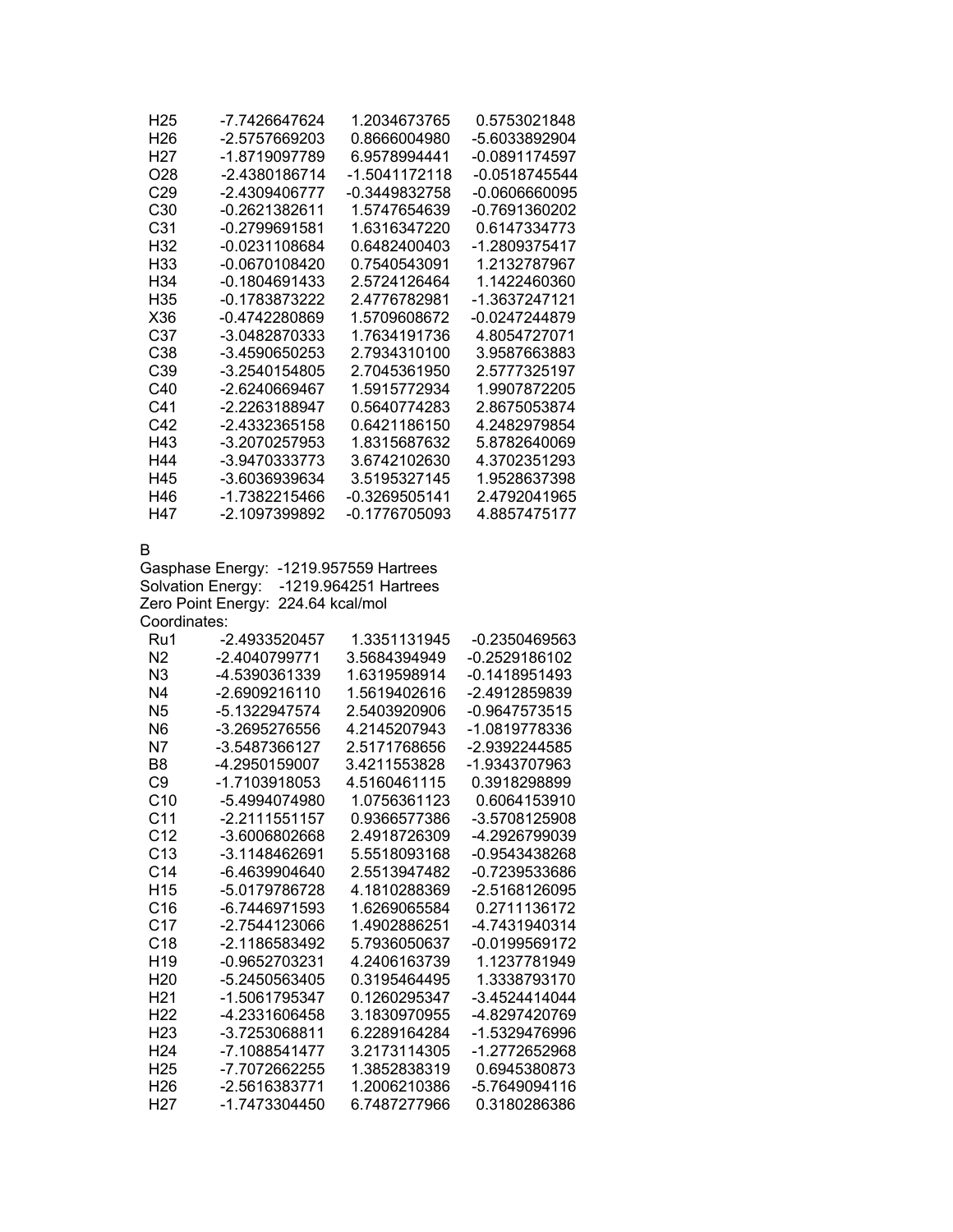| O28             | -2.9061468077   | -1.6513806667 | -0.1779488041 |
|-----------------|-----------------|---------------|---------------|
| C <sub>29</sub> | -2.7143599295   | -0.5052939541 | -0.2125802538 |
| C <sub>30</sub> | -2.2587736003   | 1.3595438314  | 1.8880415749  |
| H31             | -2.7202630819   | 0.4900377783  | 2.3683716025  |
| H32             | -2.7377679415   | 2.2571529402  | 2.2931527891  |
| C <sub>33</sub> | $-0.7376051138$ | 1.3619588561  | 2.1590627961  |
| H <sub>34</sub> | $-0.4697658340$ | 0.8633116513  | 3.1000957505  |
| H35             | -0.3606197068   | 2.3894259025  | 2.2358831004  |
| C <sub>36</sub> | 1.0738883631    | -0.6298886971 | -1.2489725001 |
| C37             | 0.6837381530    | 0.7003532946  | -1.3426405070 |
| C38             | 0.1328637426    | 1.3596440636  | -0.2275783282 |
| C39             | -0.0471787019   | 0.6765601338  | 0.9946713481  |
| C40             | 0.3654941786    | -0.6664782968 | 1.0707386310  |
| C41             | 0.9218611949    | -1.3074510585 | -0.0306121578 |
| H42             | 1.5063693030    | -1.1380367073 | -2.1056408412 |
| H43             | 0.8174382197    | 1.2495366449  | -2.2698562473 |
| H44             | -0.0412070380   | 2.4298584475  | -0.2833058197 |
| H45             | 0.2410316682    | -1.2045442749 | 2.0065934323  |
| H46             | 1.2389155255    | -2.3432883831 | 0.0537940086  |
| D               |                 |               |               |
|                 |                 |               |               |

Gasphase Energy: -1452.210791 Hartrees Solvation Energy: -1452.218899 Hartrees Zero Point Energy: 288.34 kcal/mol Coordinates:

| Ru1             | -2.6944703642 | 1.7332028029  | -0.1537139843   |
|-----------------|---------------|---------------|-----------------|
| N <sub>2</sub>  | -2.8505214683 | 3.8996759204  | $-0.5468863599$ |
| N <sub>3</sub>  | -4.7561706487 | 1.7677069692  | -0.0306731369   |
| N4              | -2.9914815988 | 1.5523440853  | -2.4063029318   |
| N <sub>5</sub>  | -5.4708145412 | 2.4849658306  | $-0.9426696068$ |
| N <sub>6</sub>  | -3.8122604662 | 4.3165978396  | -1.4147841108   |
| N7              | -3.9641510480 | 2.3233828321  | -2.9631157262   |
| B8              | -4.7747868104 | 3.2928201212  | -2.0757256477   |
| C9              | -2.2017381934 | 4.9944790305  | -0.1279547484   |
| C <sub>10</sub> | -5.6294295958 | 1.1897892960  | 0.8041578553    |
| C <sub>11</sub> | -2.4609567009 | 0.8241025976  | -3.3930493550   |
| C <sub>12</sub> | -4.0401882768 | 2.0776671574  | -4.2931787779   |
| C <sub>13</sub> | -3.7625809012 | 5.6623941789  | -1.5369075173   |
| C <sub>14</sub> | -6.7897081127 | 2.3544033946  | -0.6699496079   |
| H <sub>15</sub> | -5.6004690987 | 3.8678275962  | -2.7281111068   |
| C <sub>16</sub> | -6.9381841032 | 1.5326226117  | 0.4372723715    |
| C <sub>17</sub> | -3.0907374021 | 1.1195688150  | -4.6146185890   |
| C <sub>18</sub> | -2.7393471222 | 6.1416993411  | $-0.7311457358$ |
| H <sub>19</sub> | -1.3953879277 | 4.9070263210  | 0.5862649375    |
| H <sub>20</sub> | -5.2746195255 | 0.5659349203  | 1.6102563558    |
| H21             | -1.6561968661 | 0.1345647810  | -3.1807438367   |
| H <sub>22</sub> | -4.7606172408 | 2.5984062669  | -4.9065289370   |
| H23             | -4.4582747169 | 6.1774254218  | -2.1824385878   |
| H <sub>24</sub> | -7.5213492592 | 2.8553025510  | -1.2856422229   |
| H <sub>25</sub> | -7.8565589626 | 1.2250013323  | 0.9125703954    |
| H <sub>26</sub> | -2.8856616473 | 0.6954921690  | -5.5857153541   |
| H <sub>27</sub> | -2.4331230148 | 7.1672002476  | -0.5936634224   |
| O28             | -2.6974429416 | -1.2429588395 | 0.3689479442    |
| C <sub>29</sub> | -2.6696544527 | -0.0984981440 | 0.1680113577    |
| C <sub>30</sub> | -2.5166666372 | 2.1434338887  | 1.9453986112    |
| H31             | -3.5082716914 | 2.0435919066  | 2.4038338272    |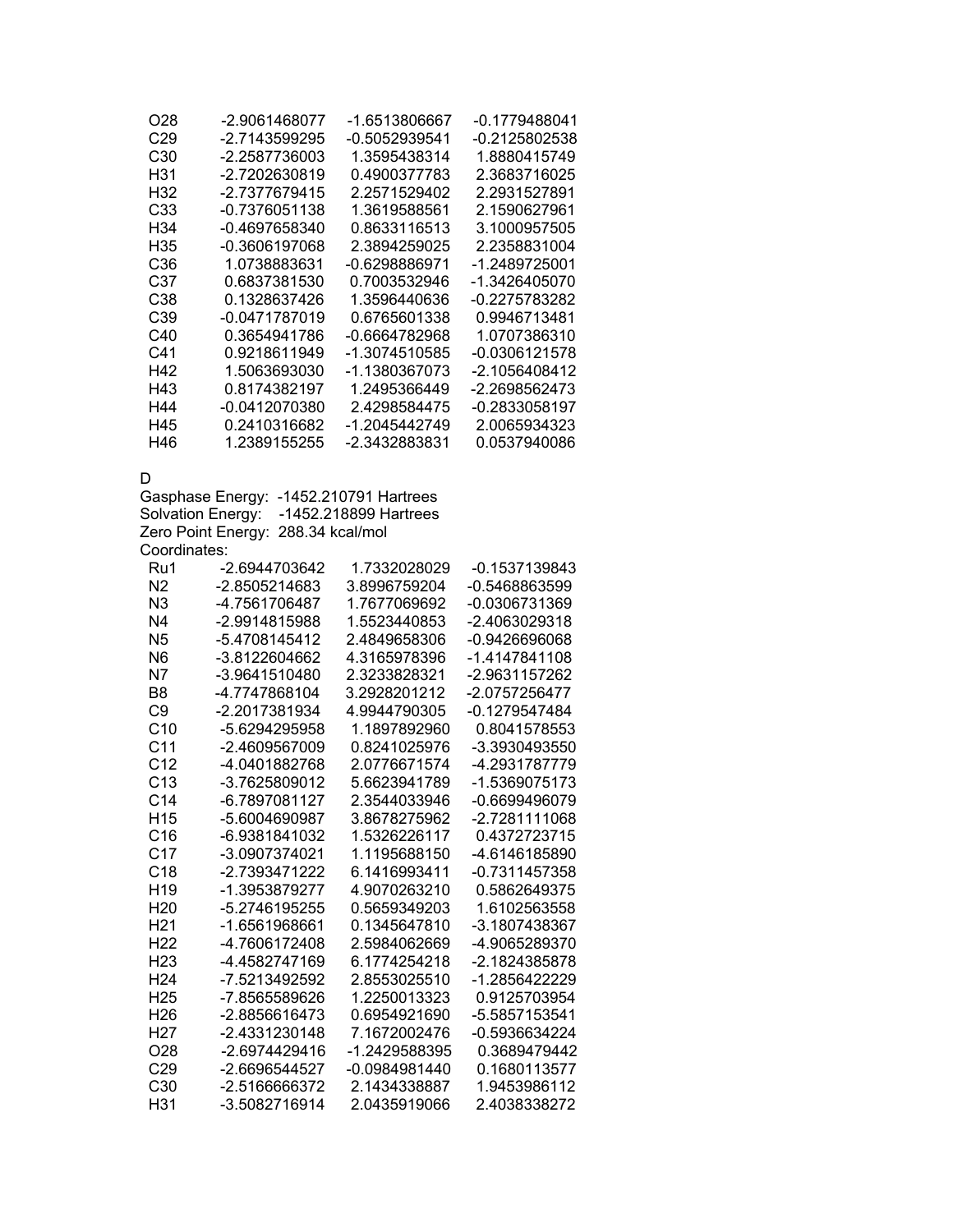| H32             | -2.2540038599   | 3.2064051293  | 2.0368763120  |
|-----------------|-----------------|---------------|---------------|
| C <sub>33</sub> | -1.5058001531   | 1.3094829668  | 2.7622953784  |
| H34             | -0.5119257265   | 1.3528891869  | 2.2973254803  |
| H <sub>35</sub> | -1.8040186252   | 0.2538432597  | 2.7475775163  |
| C <sub>36</sub> | -1.1509521253   | 2.6452592242  | 6.8719879390  |
| C37             | -2.1163676497   | 1.6995041342  | 6.5201186936  |
| C38             | $-2.2233049943$ | 1.2652359241  | 5.1984338307  |
| C <sub>39</sub> | -1.3721648993   | 1.7635682105  | 4.2023287466  |
| C40             | $-0.4078682290$ | 2.7117406086  | 4.5710258623  |
| C41             | $-0.2957743407$ | 3.1507135120  | 5.8908730215  |
| H42             | -1.0623935151   | 2.9807583094  | 7.9014507292  |
| H43             | -2.7824682048   | 1.2943600824  | 7.2772834077  |
| H44             | -2.9717727069   | 0.5216111363  | 4.9332577269  |
| H45             | 0.2685833402    | 3.1025586772  | 3.8135014566  |
| H46             | 0.4640407653    | 3.8818061782  | 6.1544732052  |
| C47             | 0.5279761793    | 0.5347148399  | -0.4447105453 |
| C48             | -0.0994770587   | 1.7772144798  | -0.5963462170 |
| H49             | 0.2695614555    | -0.1023925507 | 0.3945865492  |
| H <sub>50</sub> | $-0.7421046182$ | 2.1570672165  | 0.2248276346  |
| X51             | -0.3191567369   | 1.5578181861  | -0.1054602026 |
| C <sub>52</sub> | 1.8187291636    | 0.9586350089  | -2.4442503869 |
| C <sub>53</sub> | 1.4845238886    | 0.1241771523  | -1.3740485012 |
| H <sub>54</sub> | 2.5647385461    | 0.6391979072  | -3.1664326922 |
| H <sub>55</sub> | 1.9693276746    | -0.8410707267 | -1.2625899639 |
| C <sub>56</sub> | 1.2030113768    | 2.2057701361  | -2.5846691303 |
| C57             | 0.2423967321    | 2.6182396221  | -1.6612560525 |
| H58             | 1.4681314051    | 2.8527519644  | -3.4154772216 |
| H <sub>59</sub> | -0.2494475818   | 3.5787353670  | -1.7681641478 |

E

Gasphase Energy: -1452.216535 Hartrees Solvation Energy: -1452.224588 Hartrees Zero Point Energy: 288.27 kcal/mol Coordinates:

| Ru1             | -1.6390503335 | -1.2718473439 | -0.8537321237 |
|-----------------|---------------|---------------|---------------|
| N <sub>2</sub>  | -0.9367194547 | -0.9337349391 | 1.1895531587  |
| N3              | -0.3961905554 | -3.1731410538 | -0.7199032420 |
| N4              | -3.1574575756 | -2.3452508139 | 0.0117906005  |
| N5              | -0.5146368364 | -3.8968599184 | 0.4253890160  |
| N6              | -0.9117137979 | -1.9957207670 | 2.0410489828  |
| N7              | -2.8700685388 | -3.2072886120 | 1.0281670026  |
| B8              | -1.4193480685 | -3.3832864758 | 1.5684681945  |
| C9              | -0.4974873570 | 0.1301541163  | 1.8732036728  |
| C <sub>10</sub> | 0.4271340383  | -3.8541657716 | -1.5243252603 |
| C11             | -4.4779418931 | -2.3909412319 | -0.2051717903 |
| C <sub>12</sub> | -4.0188643451 | -3.7892426589 | 1.4438681611  |
| C13             | -0.4533771284 | -1.5961287858 | 3.2490952370  |
| C14             | 0.2325626520  | -5.0224202434 | 0.3374226337  |
| H <sub>15</sub> | -1.4198220738 | -4.1587485517 | 2.4826008763  |
| C16             | 0.8584543866  | -5.0364201451 | -0.9000647178 |
| C17             | -5.0703051413 | -3.2999759663 | 0.6822798274  |
| C18             | -0.1692804014 | -0.2388472282 | 3.1865595486  |
| H <sub>19</sub> | -0.4691775905 | 1.0997045367  | 1.3981872461  |
| H <sub>20</sub> | 0.6643580571  | -3.4697578944 | -2.5067580358 |
| H <sub>21</sub> | -4.9203695011 | -1.7648219548 | -0.9647091411 |
| H <sub>22</sub> | -4.0008776961 | -4.5049953541 | 2.2517765482  |
|                 |               |               |               |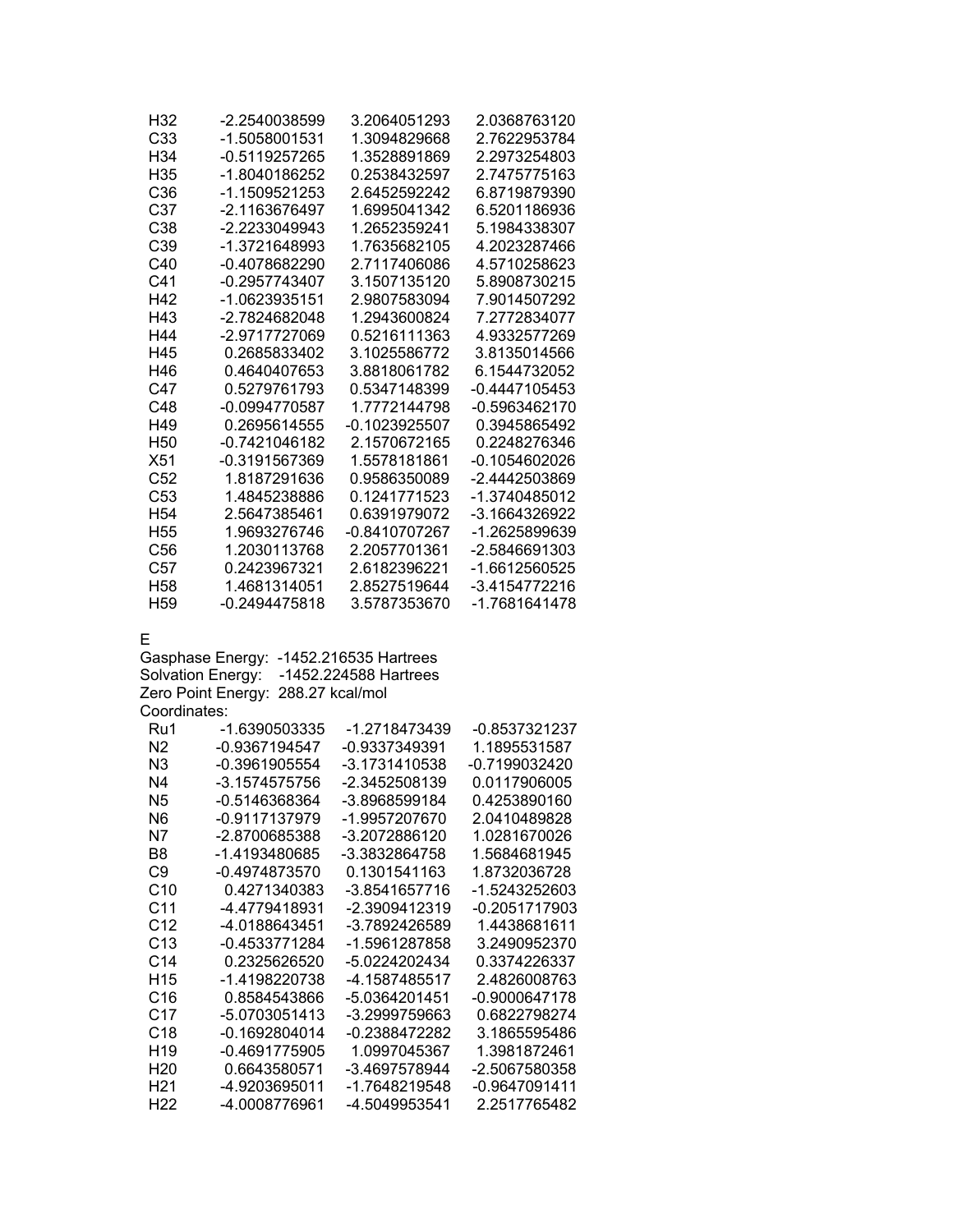| H23             | -0.3678552102   | -2.3023422596   | 4.0614511529  |
|-----------------|-----------------|-----------------|---------------|
| H <sub>24</sub> | 0.2627028831    | -5.7252677121   | 1.1566711782  |
| H <sub>25</sub> | 1.5234494766    | -5.7894259457   | -1.2941239898 |
| H <sub>26</sub> | -6.1154186936   | -3.5567790409   | 0.7586501646  |
| H <sub>27</sub> | 0.2091945674    | 0.3921634360    | 3.9758335431  |
| O <sub>28</sub> | -2.7358717518   | -1.8369524597   | -3.6204412309 |
| C <sub>29</sub> | -2.2988309135   | -1.6149877857   | -2.5701622683 |
| C <sub>30</sub> | 0.5296825970    | 0.3471395773    | -1.8079177063 |
| H31             | $-0.1646014574$ | 1.0852228486    | -1.4072950642 |
| H <sub>32</sub> | 0.5766561766    | 0.4852437253    | -2.8920870455 |
| C33             | 1.9176265125    | 0.4618532535    | -1.1530515844 |
| H <sub>34</sub> | 2.5848768768    | -0.3007890247   | -1.5698364365 |
| H35             | 1.8230332911    | 0.2502176900    | -0.0825881361 |
| C36             | 3.5493216530    | 4.4217278639    | -1.7858674518 |
| C <sub>37</sub> | 2.6952421541    | 4.1761526236    | -0.7084463980 |
| C38             | 2.1853731062    | 2.8949739132    | -0.4982723891 |
| C39             | 2.5160250395    | 1.8380782945    | -1.3575435304 |
| C40             | 3.3743594134    | 2.0972786353    | -2.4334065797 |
| C <sub>41</sub> | 3.8885803850    | 3.3773352926    | -2.6475973084 |
| H42             | 3.9485714971    | 5.4184007071    | -1.9507003606 |
| H43             | 2.4277169249    | 4.9816149669    | -0.0301599456 |
| H44             | 1.5245386346    | 2.7104027396    | 0.3456946363  |
| H45             | 3.6445116711    | 1.2874363626    | -3.1073642964 |
| H46             | 4.5553377073    | 3.5579201557    | -3.4862502874 |
| H47             | 0.1533815911    | $-0.6949642973$ | -1.6548769112 |
| C48             | -4.1116705023   | 2.9912725165    | -0.5815762602 |
| C49             | -4.1170282273   | 2.0910206757    | 0.4852161186  |
| C <sub>50</sub> | -3.4453682392   | 0.8684131205    | 0.3844103765  |
| C51             | -2.7396980568   | 0.4984442965    | -0.7778831270 |
| C <sub>52</sub> | -2.7713840657   | 1.4189717902    | -1.8459788142 |
| C53             | -3.4356813555   | 2.6458751281    | -1.7524475107 |
| H <sub>54</sub> | -4.6307010476   | 3.9428424650    | -0.5043581116 |
| H <sub>55</sub> | -4.6439904112   | 2.3397044371    | 1.4038665666  |
| H <sub>56</sub> | -3.4686109379   | 0.1942729404    | 1.2359101586  |
| H <sub>57</sub> | -2.2640755171   | 1.1837006222    | -2.7799051805 |
| H <sub>58</sub> | -3.4263970449   | 3.3284819334    | -2.5991953755 |

G

Gas phase Energy: -1298.57938671424 hartrees Solvation Energy: -1298.58679224331 hartrees Zero Point Energy: 259.543 kcal/mol Coordinates:

| Ru1             | -2.4732901523 | 1.7271963360 | -0.2260991201   |
|-----------------|---------------|--------------|-----------------|
| N2              | -2.7491542117 | 3.8911131017 | -0.6197116121   |
| N3              | -4.6138693539 | 1.7017212436 | 0.0943656323    |
| N4              | -3.1330718676 | 1.4713887539 | -2.4025926446   |
| N5              | -5.4263484339 | 2.4430051294 | -0.7060969262   |
| N6              | -3.8271902134 | 4.2827275474 | -1.3539829206   |
| N7              | -4.1399485082 | 2.2639737313 | -2.8515055552   |
| B8              | -4.8490488341 | 3.2526490865 | -1.8962575436   |
| C9              | -2.0936974804 | 5.0052377016 | -0.2706701172   |
| C10             | -5.3957716579 | 1.0761486150 | 0.9824370708    |
| C <sub>11</sub> | -2.7738161218 | 0.6861925711 | $-3.4239543702$ |
| C <sub>12</sub> | -4.4092922596 | 1.9771035345 | -4.1473216825   |
| C <sub>13</sub> | -3.8395764385 | 5.6310583713 | -1.4620247910   |
| C14             | -6.7111297415 | 2.2788860655 | $-0.3180681820$ |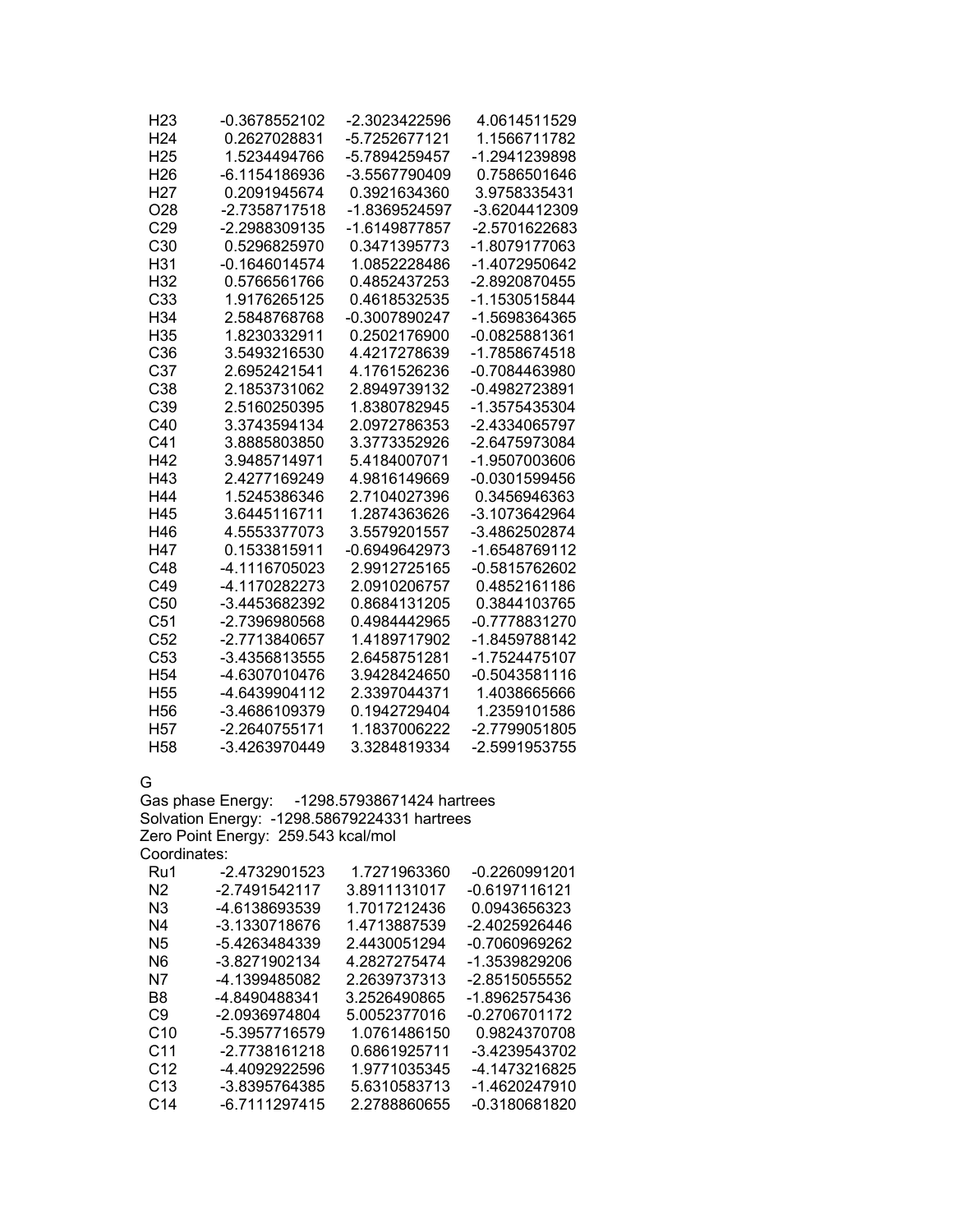| H <sub>15</sub><br>C16 | -5.7331186653<br>-6.7397534696          | 3.8227420057<br>1.4112249863 | -2.4721226067<br>0.7642997297                                         |
|------------------------|-----------------------------------------|------------------------------|-----------------------------------------------------------------------|
| C <sub>17</sub>        | -3.5522593878                           | 0.9677298105                 | -4.5588873204                                                         |
| C18                    | -2.7417945375                           | 6.1387927516                 | -0.7832044683                                                         |
| H <sub>19</sub>        | -1.2020394080                           | 4.9473572290                 | 0.3359367556                                                          |
| H <sub>20</sub>        | -4.9566337686                           | 0.4301143091                 | 1.7284400113                                                          |
| H <sub>21</sub>        | -1.9813668709                           | -0.0382518644                | -3.3001660299                                                         |
| H <sub>22</sub>        | -5.1876568667                           | 2.5088345457                 | -4.6746535538                                                         |
| H <sub>23</sub>        | -4.6267143376                           | 6.1270518458                 | -2.0097842990                                                         |
| H <sub>24</sub>        | -7.5061337832                           | 2.7895166219                 | $-0.8406744169$                                                       |
| H <sub>25</sub>        | -7.6033963175                           | 1.0706228478                 | 1.3138553272                                                          |
| H <sub>26</sub>        | -3.4983939468                           | 0.5030393614                 | -5.5316451460                                                         |
| H <sub>27</sub>        | -2.4549261750                           | 7.1729893498                 | -0.6699564884                                                         |
| O <sub>28</sub>        | -2.2279341200                           | -1.2357999320                | 0.2963714286                                                          |
| C29                    | -2.3180995675                           | $-0.0945443403$              | 0.1044708326                                                          |
| C <sub>30</sub>        | -2.3474070188                           | 2.2219612082                 | 1.8820955308                                                          |
| H31                    | -3.3699900314                           | 2.5077758351                 | 2.1474834624                                                          |
| H32                    | -1.7411542099                           | 3.1289405544                 | 1.9770897950                                                          |
| C <sub>33</sub>        | -1.8443005637                           | 1.1754992597                 | 2.8915623041                                                          |
| H34                    | -0.8500726892                           | 0.8128043566                 | 2.6049481761                                                          |
| H35                    | -2.5049408357                           | 0.2986818670                 | 2.8790407314                                                          |
| C36                    | -1.6501854569                           | 2.7980899266                 | 6.9077263569                                                          |
| C <sub>37</sub>        | -2.8223818922                           | 2.1925925984                 | 6.4502048832                                                          |
| C38                    | -2.8792138166                           | 1.6605800007                 | 5.1613086985                                                          |
| C39                    | -1.7709874824                           | 1.7202408726                 | 4.3048411700                                                          |
| C40                    | -0.6021289942                           | 2.3313306054                 | 4.7788642839                                                          |
| C <sub>41</sub>        | -0.5389906813                           | 2.8659423914                 | 6.0657281196                                                          |
| H42                    | -1.6024919150                           | 3.2090882214                 | 7.9121307371                                                          |
| H43                    | -3.6912118123                           | 2.1292477550                 | 7.0992384196                                                          |
| H44                    | -3.7943124252                           | 1.1859084470                 | 4.8139372618                                                          |
| H45                    | 0.2713250930                            | 2.3804953345                 | 4.1308814560                                                          |
| H46                    | 0.3798378602                            | 3.3297362453                 | 6.4136454509                                                          |
| C47                    | -0.2632116580                           | 2.0353211584                 | 0.0679260801                                                          |
| H48                    | 0.1322380335                            | 1.2547491220                 | 0.7074793465                                                          |
| H49                    | $-0.1176697876$                         | 3.0456077226                 | 0.4327502219                                                          |
| C50                    | -0.5020689903                           | 1.7977027973                 | -1.2790345494                                                         |
| H <sub>51</sub>        | $-0.2955311418$                         | 0.8257520264                 | -1.7159946514                                                         |
| H <sub>52</sub>        | -0.5853217248                           | 2.6200420905                 | -1.9819136482                                                         |
| TS1                    |                                         |                              |                                                                       |
|                        | Gasphase Energy: -1219.917714 Hartrees  |                              |                                                                       |
|                        | Solvation Energy: -1219.924248 Hartrees |                              |                                                                       |
|                        | Zero Point Energy: 223.49 kcal/mol      |                              |                                                                       |
|                        |                                         |                              | Number and Magnitude of negative Eigen values: 1 (-352.85 $cm^{-1}$ ) |
| Coordinates:           |                                         |                              |                                                                       |
| Ru1                    | -0.0623750086                           | $-0.0825472582$              | 0.0154909358                                                          |
| N <sub>2</sub>         | -0.0347844199                           | $-0.0724245467$              | 2.2542742711                                                          |
| N <sub>3</sub>         | 2.1553780578                            | 0.1074778810                 | 0.2030385831                                                          |
| N4                     | 0.2896315036                            | -2.1766502321                | 0.2846447472                                                          |
| N <sub>5</sub>         | 2.7971299381                            | -0.6307825054                | 1.1475182333                                                          |
| N <sub>6</sub>         | 0.9525600578                            | -0.7739241445                | 2.8744837017                                                          |
| N7                     | 1.2193952603                            | -2.6028385738                | 1.1811814886                                                          |
| B <sub>8</sub>         | 1.9977113857                            | -1.5860986849                | 2.0571159637                                                          |
| C <sub>9</sub>         | -0.8206797043                           | 0.4226608206                 | 3.2199791981                                                          |
| C10                    | 3.0787481623                            | 0.8588636833                 | -0.4032889135                                                         |
| C <sub>11</sub>        | -0.2392927111                           | -3.2649955212                | -0.2874951271                                                         |
|                        |                                         |                              |                                                                       |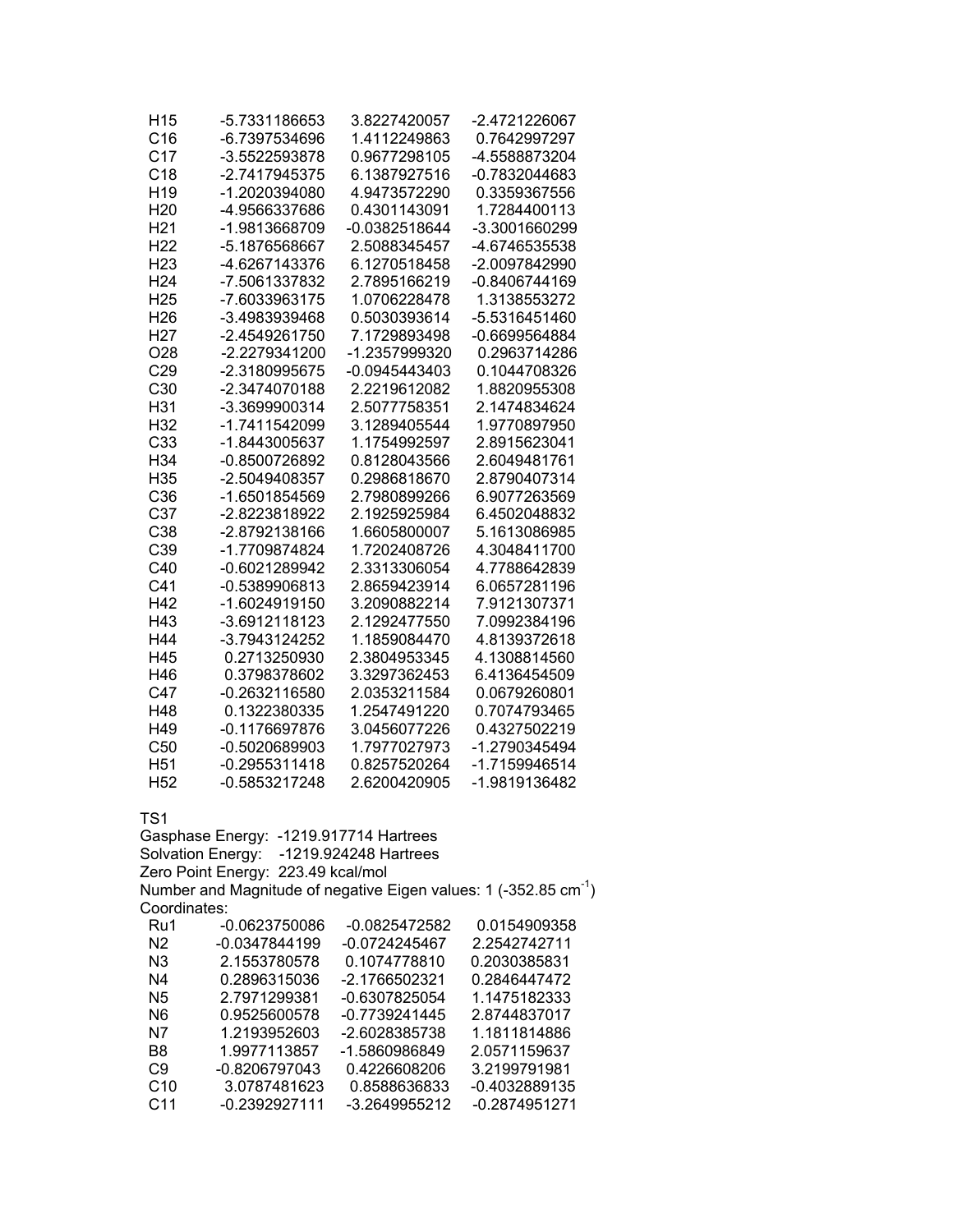| C12             | 1.2651784407    | -3.9549276592   | 1.1727689723    |
|-----------------|-----------------|-----------------|-----------------|
| C13             | 0.7843465797    | -0.7124472033   | 4.2148015663    |
| C <sub>14</sub> | 4.1201283132    | $-0.3404586042$ | 1.1314982010    |
| H <sub>15</sub> | 2.7340356817    | $-2.1666243603$ | 2.8053715484    |
| C16             | 4.3470666440    | 0.6114948049    | 0.1489708188    |
| C <sub>17</sub> | 0.3480431460    | -4.4232159756   | 0.2431983811    |
| C <sub>18</sub> | -0.3419524791   | 0.0510824026    | 4.4849242553    |
| H <sub>19</sub> | -1.6872957076   | 1.0167198639    | 2.9674041906    |
| H <sub>20</sub> | 2.7851043033    | 1.5422697400    | -1.1872491694   |
| H <sub>21</sub> | -1.0049663320   | -3.1590338583   | -1.0418451698   |
| H <sub>22</sub> | 1.9440103013    | -4.4800229865   | 1.8278505160    |
| H <sub>23</sub> | 1.4749526054    | -1.2167144044   | 4.8739524025    |
| H <sub>24</sub> | 4.7962133009    | -0.8312193002   | 1.8158252583    |
| H <sub>25</sub> | 5.2886234631    | 1.0601584807    | -0.1286941679   |
| H <sub>26</sub> | 0.1335394221    | -5.4491718145   | -0.0131724759   |
| H <sub>27</sub> | -0.7561547030   | 0.3005148461    | 5.4496370525    |
| O <sub>28</sub> | -0.0839013216   | -0.5350161223   | -2.9633344762   |
| C <sub>29</sub> | -0.0681707966   | -0.3210693682   | -1.8208381942   |
| C <sub>30</sub> | -2.1830183219   | $-0.0530360125$ | 0.0950029558    |
| C <sub>31</sub> | -1.9430480634   | 1.3828301497    | 0.0152700155    |
| H32             | -2.6943769883   | -0.5057422394   | $-0.7523881515$ |
| H33             | -2.3167252086   | 1.8733301229    | -0.8781070247   |
| H <sub>34</sub> | -2.1584228786   | 1.9644702768    | 0.9075245813    |
| H35             | -2.5200769262   | $-0.4464054955$ | 1.0519438818    |
| C <sub>36</sub> | 1.1635963904    | 4.6288978738    | -0.5518325692   |
| C <sub>37</sub> | 0.9636013960    | 4.1052031546    | 0.7279299308    |
| C38             | 0.2874656296    | 2.8978998108    | 0.9011765586    |
| C <sub>39</sub> | $-0.1903185257$ | 2.1582701336    | $-0.1998890100$ |
| C40             | $-0.0062529009$ | 2.7249086702    | -1.4801445398   |
| C <sub>41</sub> | 0.6691681777    | 3.9315632951    | -1.6573512291   |
| H42             | 1.6825293158    | 5.5738190480    | -0.6851471931   |
| H43             | 1.3347813846    | 4.6390795922    | 1.5986553690    |
| H44             | 0.1466635183    | 2.5149823507    | 1.9060547829    |
| H45             | -0.4083822486   | 2.2186178603    | -2.3533338003   |
| H46             | 0.7984834112    | 4.3319665339    | -2.6596375097   |

Gasphase Energy: -1452.178668 Hartrees Solvation Energy: -1452.186275 Hartrees Zero Point Energy: 285.87 kcal/mol Number and Magnitude of negative Eigen values: 1 (-1137.17 cm-1) Coordinates: Ru1 -.1319293883 -.0180283147 -.0303528805

| Ru i            | -. 1919299009 | -.u 100203147   | -.ບວບວວ∠໐໐ບວ |
|-----------------|---------------|-----------------|--------------|
| N2              | -.0129487910  | .0256054963     | 2.1851214513 |
| N3              | 2.0611932575  | .1022929580     | .0783443219  |
| N4              | .1891298499   | -2.1680735255   | .2157694018  |
| N5              | 2.7200922465  | -.6616855188    | .9874079682  |
| N6              | .9578743675   | -.7184254194    | 2.7858904511 |
| N7              | 1.1119361657  | -2.6026836536   | 1.1168417337 |
| B8              | 1.9356110442  | -1.5886720592   | 1.9492505436 |
| C9              | -.6845723420  | .6489204241     | 3.1623512509 |
| C10             | 2.9840504458  | .8024491533     | -.5916764574 |
| C11             | -.3800706435  | -3.2511244297   | -.3233954410 |
| C <sub>12</sub> | 1.1173704697  | -3.9559414455   | 1.1385196389 |
| C13             | .8899681649   | $-0.5566404317$ | 4.1265550137 |
| C14             | 4.0509761048  | -.4388497608    | .8887123558  |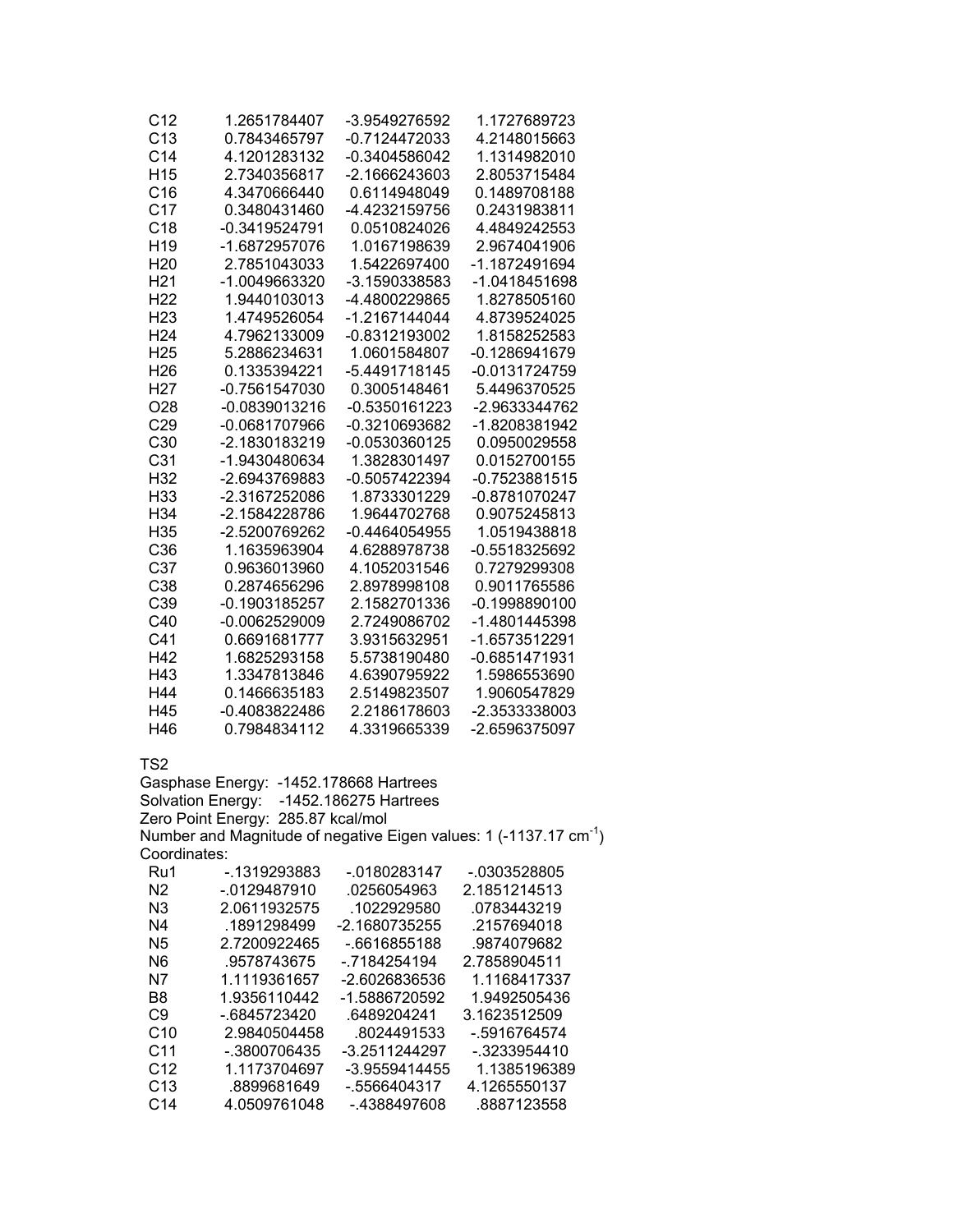| H <sub>15</sub><br>C16<br>C <sub>17</sub><br>C18<br>H <sub>19</sub><br>H <sub>20</sub><br>H <sub>21</sub><br>H <sub>22</sub><br>H <sub>23</sub><br>H <sub>24</sub> | 2.6927073006<br>4.2674446654<br>.1761764226<br>$-0.1511587850$<br>-1.5225543517<br>2.6836926859<br>-1.1572596554<br>1.7880421561<br>1.5838770309<br>4.7408710569 | -2.1675520527<br>.4953736171<br>-4.4155805068<br>.3141377402<br>1.2858623217<br>1.4855040647<br>-3.1375264376<br>-4.4882797315<br>-1.0726970317<br>-.9593822127 | 2.6770253714<br>-.1139153732<br>.2287159997<br>4.4153870460<br>2.9211232584<br>-1.3733068688<br>-1.0650514975<br>1.7964832531<br>4.7731184378<br>1.5361024754 |
|--------------------------------------------------------------------------------------------------------------------------------------------------------------------|------------------------------------------------------------------------------------------------------------------------------------------------------------------|-----------------------------------------------------------------------------------------------------------------------------------------------------------------|---------------------------------------------------------------------------------------------------------------------------------------------------------------|
| H <sub>25</sub><br>H <sub>26</sub>                                                                                                                                 | 5.2117975978<br>$-0718933761$                                                                                                                                    | .8942987506<br>-5.4401767604                                                                                                                                    | -.4507236883<br>$-0019615755$                                                                                                                                 |
| H <sub>27</sub><br>O <sub>28</sub>                                                                                                                                 | -.4783060094<br>-.0286697275                                                                                                                                     | .6536145025<br>$-0.1433798904$                                                                                                                                  | 5.3860153195<br>-3.0462473069                                                                                                                                 |
| C29<br>C30                                                                                                                                                         | $-0925870487$<br>-.2585556534                                                                                                                                    | $-0.0951583719$<br>2.2426504755                                                                                                                                 | -1.8901880337<br>$-0815435898$                                                                                                                                |
| H31                                                                                                                                                                | $-0175761092$                                                                                                                                                    | 2.5139600840                                                                                                                                                    | -1.1116212831                                                                                                                                                 |
| H32<br>C <sub>33</sub>                                                                                                                                             | .6193642471<br>-1.4134450524                                                                                                                                     | 2.4256214448<br>3.1539071448                                                                                                                                    | .5403862170<br>.4023366258                                                                                                                                    |
| H34                                                                                                                                                                | -1.6555059154                                                                                                                                                    | 2.9292865004                                                                                                                                                    | 1.4475872818                                                                                                                                                  |
| H35                                                                                                                                                                | -2.3245970603                                                                                                                                                    | 2.9643139303                                                                                                                                                    | -.1770557652                                                                                                                                                  |
| C36                                                                                                                                                                | -.2543773898                                                                                                                                                     | 7.3085622731                                                                                                                                                    | .0115223686                                                                                                                                                   |
| C <sub>37</sub><br>C38                                                                                                                                             | -1.0396957190<br>-1.4255432868                                                                                                                                   | 6.7031110006<br>5.3683073298                                                                                                                                    | -.9715171642<br>-.8358074766                                                                                                                                  |
| C <sub>39</sub>                                                                                                                                                    | -1.0365132241                                                                                                                                                    | 4.6163742954                                                                                                                                                    | .2804289499                                                                                                                                                   |
| C40                                                                                                                                                                | -.2502487855                                                                                                                                                     | 5.2371799691                                                                                                                                                    | 1.2614436672                                                                                                                                                  |
| C <sub>41</sub>                                                                                                                                                    | .1390789529                                                                                                                                                      | 6.5702129767                                                                                                                                                    | 1.1304683473                                                                                                                                                  |
| H42                                                                                                                                                                | .0463906698                                                                                                                                                      | 8.3474165002                                                                                                                                                    | -.0913344316                                                                                                                                                  |
| H43                                                                                                                                                                | -1.3548585878                                                                                                                                                    | 7.2702009587                                                                                                                                                    | -1.8435857849                                                                                                                                                 |
| H44                                                                                                                                                                | -2.0402724168                                                                                                                                                    | 4.9026577399                                                                                                                                                    | -1.6033114921                                                                                                                                                 |
| H45                                                                                                                                                                | .0585455925                                                                                                                                                      | 4.6676607868                                                                                                                                                    | 2.1353779515                                                                                                                                                  |
| H46<br>H47                                                                                                                                                         | .7474870948<br>-1.3578069992                                                                                                                                     | 7.0338320316<br>1.0196398794                                                                                                                                    | 1.9029069141<br>.0440993488                                                                                                                                   |
| C48                                                                                                                                                                | -5.0456196218                                                                                                                                                    | -.8923134528                                                                                                                                                    | -. 1459693283                                                                                                                                                 |
| C49                                                                                                                                                                | -4.2707132654                                                                                                                                                    | -1.2138288214                                                                                                                                                   | .9707103368                                                                                                                                                   |
| C50                                                                                                                                                                | -2.9160472739                                                                                                                                                    | -.8781504943                                                                                                                                                    | 1.0156284530                                                                                                                                                  |
| C <sub>51</sub>                                                                                                                                                    | -2.2879580970                                                                                                                                                    | -.2259880295                                                                                                                                                    | $-0632655419$                                                                                                                                                 |
| C52                                                                                                                                                                | -3.0935409323                                                                                                                                                    | .1011448738                                                                                                                                                     | -1.1724703003                                                                                                                                                 |
| C53                                                                                                                                                                | -4.4500087679                                                                                                                                                    | -.2279120254                                                                                                                                                    | -1.2184069971                                                                                                                                                 |
| H <sub>54</sub>                                                                                                                                                    | -6.1002770724                                                                                                                                                    | -1.1509585030                                                                                                                                                   | $-.1766705417$                                                                                                                                                |
| H <sub>55</sub>                                                                                                                                                    | -4.7212181461                                                                                                                                                    | -1.7328044656                                                                                                                                                   | 1.8131336834                                                                                                                                                  |
| H <sub>56</sub><br>H <sub>57</sub>                                                                                                                                 | -2.3374136959<br>-2.6579457257                                                                                                                                   | -1.1495572449<br>.6284770646                                                                                                                                    | 1.8911271534<br>-2.0174177217                                                                                                                                 |
| H <sub>58</sub>                                                                                                                                                    | -5.0377274465                                                                                                                                                    | .0368528876                                                                                                                                                     | -2.0937946199                                                                                                                                                 |
| TS3                                                                                                                                                                |                                                                                                                                                                  |                                                                                                                                                                 |                                                                                                                                                               |
|                                                                                                                                                                    | Gas phase Energy: -1298.53505262389 hartrees                                                                                                                     |                                                                                                                                                                 |                                                                                                                                                               |
|                                                                                                                                                                    | Solvation Energy:-1298.54227357060 hartrees                                                                                                                      |                                                                                                                                                                 |                                                                                                                                                               |
|                                                                                                                                                                    | Zero Point Energy: 259.120 kcal/mol                                                                                                                              |                                                                                                                                                                 |                                                                                                                                                               |
| Coordinates:                                                                                                                                                       |                                                                                                                                                                  |                                                                                                                                                                 | Number and Magnitude of negative Eigen values: 1 (-439.64 cm <sup>-1</sup> )                                                                                  |
| Ru1                                                                                                                                                                | $-0.0286068800$                                                                                                                                                  | $-0.2880575951$                                                                                                                                                 | -0.0758177680                                                                                                                                                 |
| N <sub>2</sub>                                                                                                                                                     | -0.0633583676                                                                                                                                                    | 0.1643960102                                                                                                                                                    | 2.0836240463                                                                                                                                                  |
| N <sub>3</sub>                                                                                                                                                     | 2.2145678750                                                                                                                                                     | -0.0360331354                                                                                                                                                   | 0.1326878210                                                                                                                                                  |
| N4                                                                                                                                                                 | 0.3429603054                                                                                                                                                     | -2.2804097443                                                                                                                                                   | 0.5417334054                                                                                                                                                  |
| N <sub>5</sub>                                                                                                                                                     | 2.8080450641                                                                                                                                                     | -0.5932091352                                                                                                                                                   | 1.2219009335                                                                                                                                                  |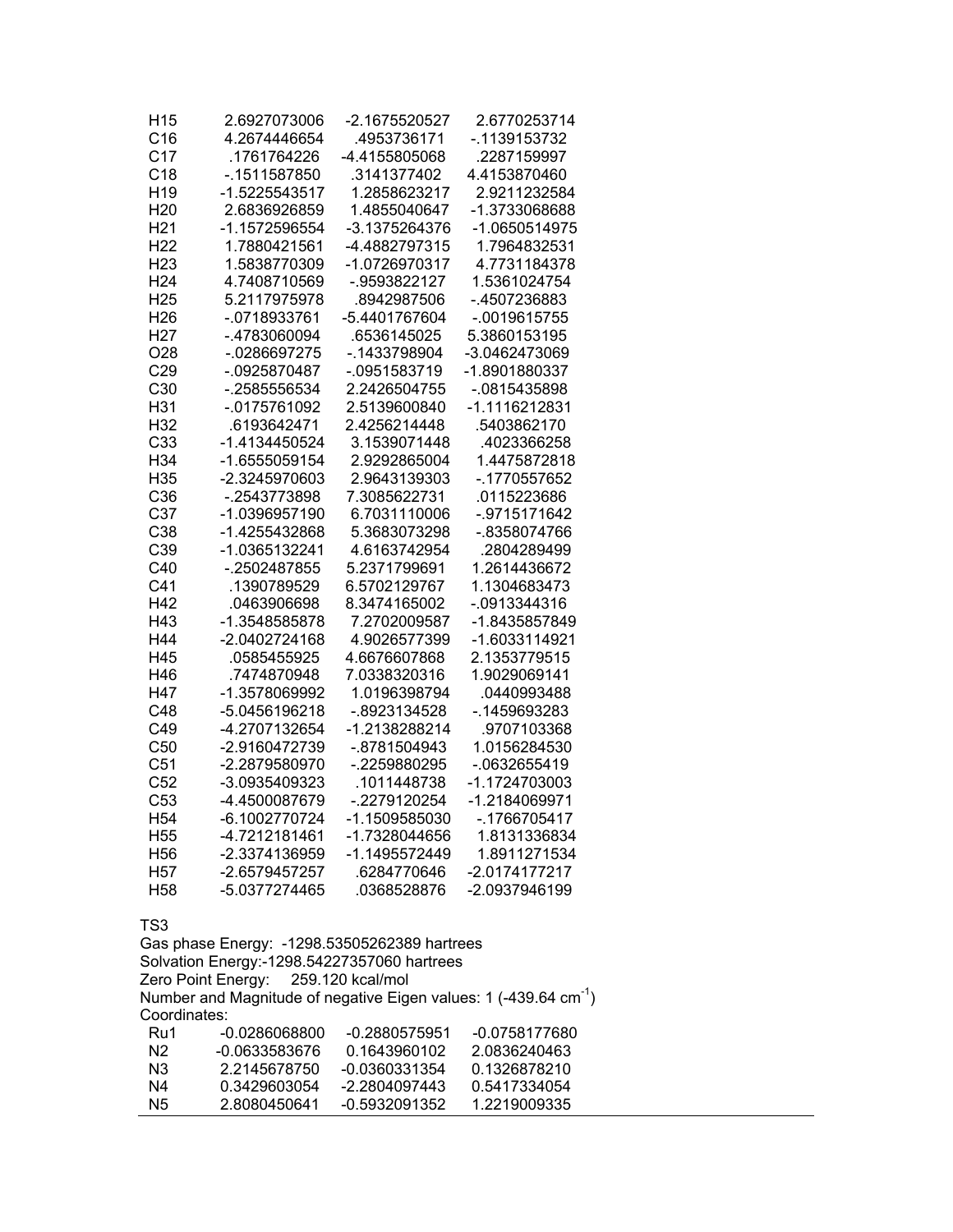| N <sub>6</sub>  | 0.8961135290    | -0.3963303444   | 2.8656273132    |
|-----------------|-----------------|-----------------|-----------------|
| N7              | 1.2163258170    | -2.5208471830   | 1.5579250657    |
| B <sub>8</sub>  | 1.9582412779    | -1.3559915136   | 2.2647224287    |
| C <sub>9</sub>  | -0.8298350024   | 0.9136873689    | 2.8865408854    |
| C <sub>10</sub> | 3.1887564423    | 0.5172315009    | -0.5981522803   |
| C <sub>11</sub> | -0.1391796209   | -3.4636318614   | 0.1433217412    |
| C <sub>12</sub> | 1.2734803615    | -3.8520445695   | 1.7946458855    |
| C13             | 0.7309368258    | 0.0010321991    | 4.1477104666    |
| C <sub>14</sub> | 4.1453936540    | $-0.3857110258$ | 1.1725082044    |
| H <sub>15</sub> | 2.6601373892    | -1.7859954984   | 3.1373546462    |
| C16             | 4.4361052450    | 0.3270108545    | 0.0193244743    |
| C <sub>17</sub> | 0.4221648077    | -4.4963707776   | 0.9095199141    |
| C <sub>18</sub> | -0.3668478442   | 0.8467430493    | 4.2092513986    |
| H <sub>19</sub> | -1.6710962939   | 1.4585553543    | 2.4832667066    |
| H <sub>20</sub> | 2.9520526066    | 1.0184323290    | -1.5262846416   |
| H <sub>21</sub> | $-0.8570524150$ | -3.5092969346   | -0.6620629013   |
| H <sub>22</sub> | 1.9148408157    | -4.2386059073   | 2.5723719908    |
| H <sub>23</sub> | 1.4034612155    | -0.3473018136   | 4.9172147536    |
| H <sub>24</sub> | 4.7864349285    | -0.7603790334   | 1.9566606396    |
| H <sub>25</sub> | 5.4039364484    | 0.6562517874    | -0.3263085525   |
| H <sub>26</sub> | 0.2332979033    | -5.5556718846   | 0.8289145817    |
| H <sub>27</sub> | -0.7726808070   | 1.3392186630    | 5.0793659888    |
| O28             | 0.1322094237    | -1.0666214145   | -2.9903709567   |
| C29             | 0.0655152313    | -0.7518073458   | -1.8728329141   |
| C30             | -2.1428984711   | -0.3813118930   | $-0.0596588021$ |
| C <sub>31</sub> | -2.0116642071   | 0.9929823670    | -0.4908727493   |
| H32             | -2.5507733370   | -1.0840092053   | -0.7840738649   |
| H33             | -2.2012064148   | 1.1803755287    | -1.5428229794   |
| H34             | -2.4324918909   | 1.7689828948    | 0.1456464936    |
| H <sub>35</sub> | -2.5083657791   | -0.5545744461   | 0.9512487813    |
| C36             | $-0.2821159024$ | 2.1073555611    | -0.4205529338   |
| H37             | 0.7725611643    | 1.8883061336    | -0.5815725644   |
| H38             | $-0.3807222110$ | 2.5225930458    | 0.5823064187    |
| C39             | $-0.7018351695$ | 3.1156331965    | -1.4960399346   |
| H40             | $-0.5916415123$ | 2.6586996916    | -2.4868197261   |
| H41             | -1.7586550902   | 3.3869001601    | -1.3868525573   |
| C42             | 0.1414088736    | 4.3741612068    | -1.4171823452   |
| C43             | 1.7442812128    | 6.6789873335    | -1.1863082213   |
| C44             | 1.3937593879    | 4.4440339572    | -2.0433824676   |
| C45             | -0.2954687497   | 5.4817782762    | -0.6782158986   |
| C46             | 0.4967888833    | 6.6255721284    | -0.5625149248   |
| C47             | 2.1899855646    | 5.5832621449    | -1.9292946127   |
| H48             | 1.7440092584    | 3.5973370072    | -2.6301631602   |
| H49             | -1.2677297902   | 5.4475488203    | -0.1925374089   |
| H <sub>50</sub> | 0.1379740932    | 7.4749770344    | 0.0124247153    |
| H <sub>51</sub> | 3.1566929544    | 5.6182103937    | -2.4230499430   |
| H <sub>52</sub> | 2.3625123539    | 7.5677527030    | -1.0978015879   |

# **Ir.Tp.CO<sup>+</sup>**

A Gas phase Energy: -1230.56473888375 hartrees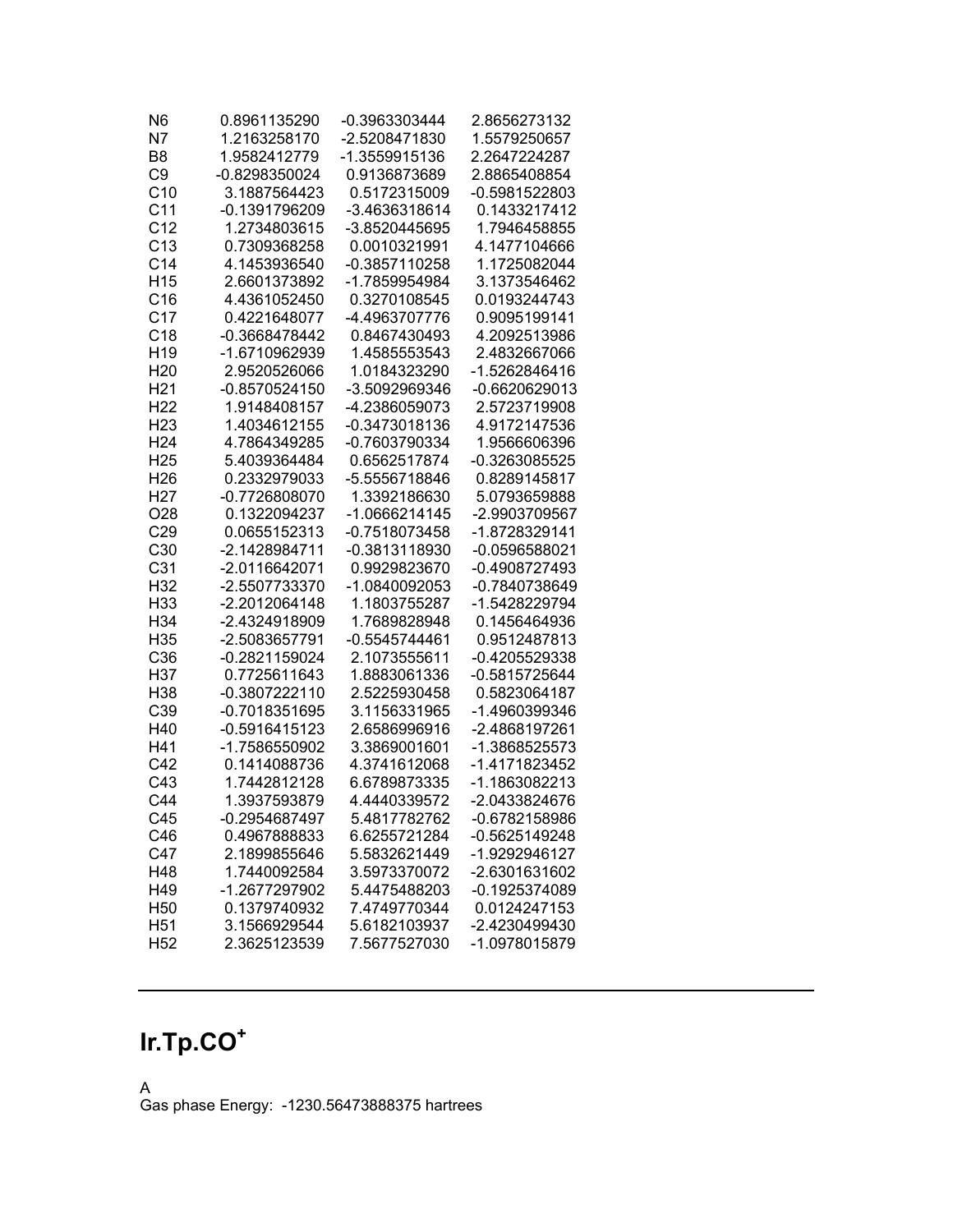Solvation Energy:-1230.60307505538 hartrees Zero Point Energy: 225.450 kcal/mol Coordinates:

| Ir <sub>1</sub> | -2.4435141011 | 1.5426983075    | -0.1318200231   |
|-----------------|---------------|-----------------|-----------------|
| N <sub>2</sub>  | -2.4654506480 | 3.6589174793    | -0.3064878603   |
| N <sub>3</sub>  | -4.5353835931 | 1.6490914240    | $-0.1415066553$ |
| N <sub>4</sub>  | -2.6797829278 | 1.5459405698    | -2.3565516074   |
| N <sub>5</sub>  | -5.1658360937 | 2.5085461990    | -0.9912288734   |
| N <sub>6</sub>  | -3.3514501643 | 4.2351722590    | -1.1721702008   |
| N7              | -3.5595661224 | 2.4245385009    | -2.9066672390   |
| B <sub>8</sub>  | -4.3553430827 | 3.3786560890    | -1.9900787737   |
| C <sub>9</sub>  | -1.7567923050 | 4.6512222627    | 0.2623334011    |
| C10             | -5.4724995927 | 1.0034851230    | 0.5729786170    |
| C <sub>11</sub> | -2.1877598370 | 0.7941374726    | -3.3542913712   |
| C <sub>12</sub> | -3.6126347516 | 2.2266924060    | -4.2422349223   |
| C <sub>13</sub> | -3.1869752870 | 5.5732651744    | -1.1430377275   |
| C <sub>14</sub> | -6.4976400895 | 2.3922597717    | -0.8079756696   |
| H <sub>15</sub> | -5.0824972694 | 4.0791862281    | -2.6246545623   |
| C16             | -6.7372243950 | 1.4438224172    | 0.1795369227    |
| C <sub>17</sub> | -2.7478107511 | 1.1920204761    | -4.5724638520   |
| C18             | -2.1761188443 | 5.8833312568    | -0.2411818109   |
| H <sub>19</sub> | -1.0121626548 | 4.4429058746    | 1.0148638067    |
| H <sub>20</sub> | -5.1879163730 | 0.2908059245    | 1.3323238143    |
| H <sub>21</sub> | -1.4672675039 | 0.0131513225    | -3.1578612873   |
| H <sub>22</sub> | -4.2591762399 | 2.8325344771    | -4.8592717370   |
| H <sub>23</sub> | -3.8009028902 | 6.2098102706    | -1.7623926356   |
| H <sub>24</sub> | -7.1792669533 | 2.9909543148    | -1.3934298375   |
| H <sub>25</sub> | -7.6918182444 | 1.1197306272    | 0.5632605712    |
| H <sub>26</sub> | -2.5508384549 | 0.7835262954    | -5.5513473278   |
| H <sub>27</sub> | -1.8019244938 | 6.8607545798    | 0.0200684290    |
| O28             | -2.4976736266 | -1.4830365911   | $-0.0461811419$ |
| C29             | -2.4748066025 | $-0.3384755116$ | $-0.0618683698$ |
| C30             | -0.2637809717 | 1.6019810433    | -0.7966694241   |
| C <sub>31</sub> | -0.2643723760 | 1.6136798915    | 0.5878702990    |
| H32             | -0.0527038512 | 0.6858633514    | -1.3372773675   |
| H33             | -0.0702092383 | 0.7094578737    | 1.1517763491    |
| H34             | -0.1551672192 | 2.5322871965    | 1.1488136100    |
| H35             | -0.1815983504 | 2.5218875156    | -1.3643244743   |
| C <sub>37</sub> | -3.0182555652 | 1.7712565828    | 4.7791666396    |
| C38             | -3.4684233963 | 2.7963844250    | 3.9476975829    |
| C39             | -3.2824389353 | 2.7251674151    | 2.5632595806    |
| C40             | -2.6299169806 | 1.6280444117    | 1.9844949012    |
| C41             | -2.1906522670 | 0.5973687464    | 2.8298203978    |
| C42             | -2.3833379617 | 0.6666972536    | 4.2128377319    |
| H43             | -3.1636770892 | 1.8298722254    | 5.8531607327    |
| H44             | -3.9735484064 | 3.6597896631    | 4.3708839579    |
| H45             | -3.6628862442 | 3.5305981645    | 1.9466133796    |
| H46             | -1.6839696184 | -0.2787542536   | 2.4338503666    |
| H47             | -2.0318313962 | -0.1464782127   | 4.8411923948    |
|                 |               |                 |                 |

#### B

Gas phase Energy: -1230.58298076215 hartrees Solvation Energy:-1230.61959926768 hartrees Zero Point Energy: 226.329 kcal/mol Coordinates: Ir1 -2.4659102311 1.3981411693 -0.2761603246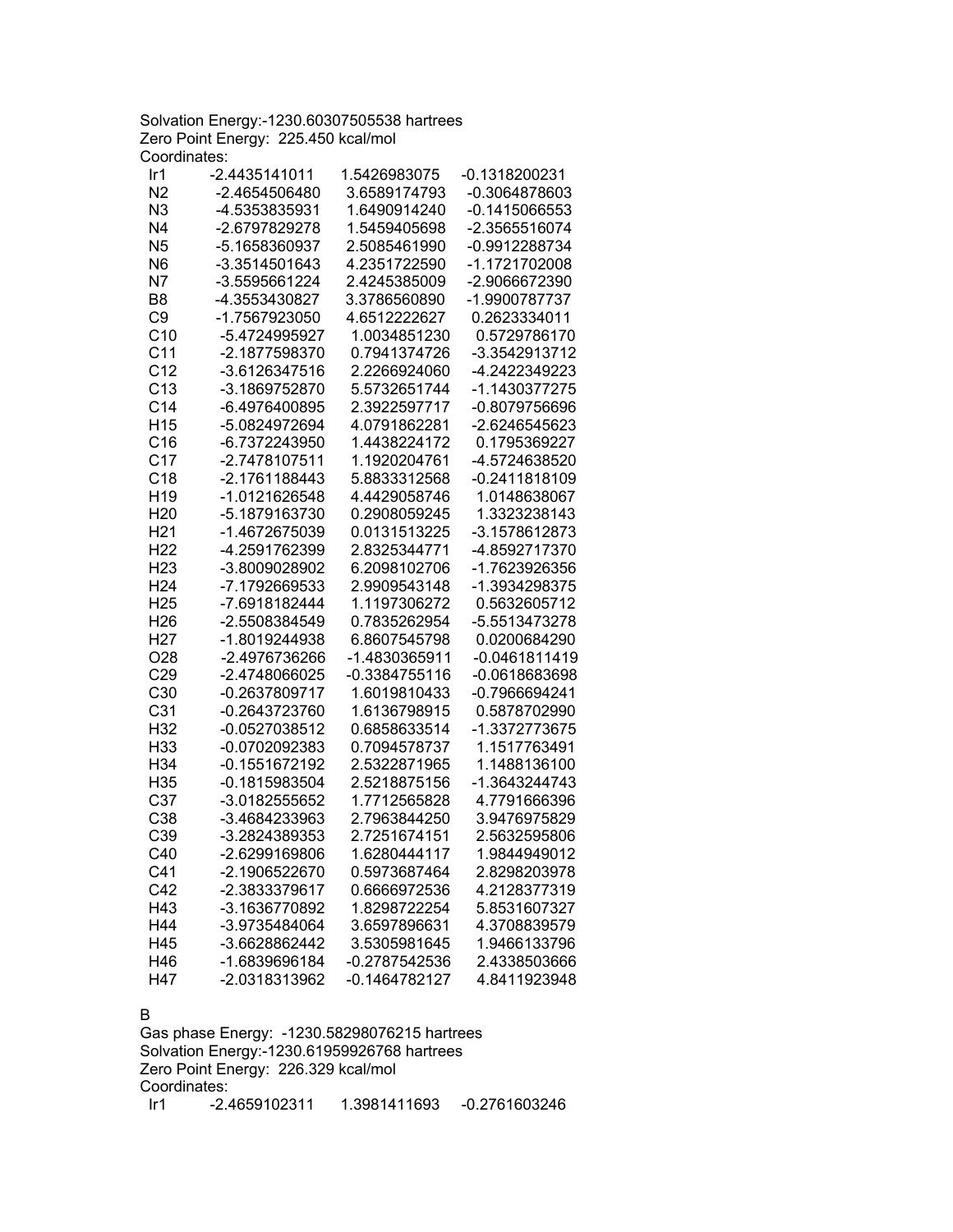| N2              | -2.3864231653   | 3.5295443759  | -0.2641133062   |
|-----------------|-----------------|---------------|-----------------|
| N <sub>3</sub>  | -4.5063933649   | 1.6578443087  | $-0.1612385904$ |
| N <sub>4</sub>  | -2.7006801766   | 1.5907284138  | -2.4859077389   |
| N <sub>5</sub>  | -5.1199545061   | 2.5609935008  | -0.9752613371   |
| N <sub>6</sub>  | -3.2445713280   | 4.2081167591  | -1.0766382961   |
| N7              | -3.5559912871   | 2.5437661301  | -2.9453463491   |
| B <sub>8</sub>  | -4.2905775688   | 3.4560805352  | -1.9428004920   |
| C <sub>9</sub>  | -1.6721269044   | 4.4463793869  | 0.4141444218    |
| C <sub>10</sub> | -5.4468209560   | 1.0585687480  | 0.5874047492    |
| C <sub>11</sub> | -2.2492714166   | 0.9150837865  | -3.5528386254   |
| C <sub>12</sub> | -3.6305711244   | 2.4694264995  | -4.2933546471   |
| C <sub>13</sub> | -3.0612175922   | 5.5339822557  | -0.9093293943   |
| C <sub>14</sub> | -6.4463625232   | 2.5279819044  | -0.7278954822   |
| H <sub>15</sub> | -5.0031955074   | 4.2288550910  | -2.5072143633   |
| C16             | -6.6993937584   | 1.5820688892  | 0.2581042346    |
| C <sub>17</sub> | -2.8071448304   | 1.4391352083  | -4.7252854664   |
| C <sub>18</sub> | -2.0600732387   | 5.7324569882  | 0.0327663691    |
| H <sub>19</sub> | -0.9303749606   | 4.1453682360  | 1.1380254790    |
| H <sub>20</sub> | -5.1774688495   | 0.3006453786  | 1.3076153345    |
| H <sub>21</sub> | -1.5596259459   | 0.0929528952  | -3.4275183732   |
| H <sub>22</sub> | -4.2616583594   | 3.1496252549  | -4.8455551524   |
| H <sub>23</sub> | -3.6564004022   | 6.2401025645  | -1.4686282545   |
| H <sub>24</sub> | -7.1145835162   | 3.1800718346  | -1.2700618565   |
| H <sub>25</sub> | -7.6541451530   | 1.3095379563  | 0.6797132502    |
| H <sub>26</sub> | -2.6376288579   | 1.1124661007  | -5.7394626371   |
| H <sub>27</sub> | -1.6714512511   | 6.6713515000  | 0.3946044678    |
| O <sub>28</sub> | -2.7478263844   | -1.6077572616 | -0.3025884212   |
| C29             | -2.6226329143   | -0.4660823809 | -0.2933893024   |
| C30             | -2.2753597324   | 1.4167247423  | 1.8509800947    |
| H31             | -2.7973153436   | 0.5580353907  | 2.2797804188    |
| H32             | -2.7577979749   | 2.3241339755  | 2.2195812956    |
| C33             | $-0.7759424005$ | 1.3617254220  | 2.2246762531    |
| H34             | -0.6052332317   | 0.8227835978  | 3.1616899553    |
| H35             | -0.3673173389   | 2.3694267082  | 2.3624849463    |
| C36             | 0.9309064646    | -0.6049049174 | -1.2403562313   |
| C <sub>37</sub> | 0.4520073361    | 0.6915478266  | -1.3370233306   |
| C38             | -0.0769213798   | 1.3532125173  | -0.1934928060   |
| C39             | -0.0740850238   | 0.6861465550  | 1.0747642229    |
| C40             | 0.4223419893    | -0.6173794091 | 1.1493061564    |
| C <sub>41</sub> | 0.9305920535    | -1.2456355790 | 0.0104547863    |
| H42             | 1.3339729491    | -1.1126209701 | -2.1101136711   |
| H43             | 0.4973676477    | 1.2289482004  | -2.2786664126   |
| H44             | -0.0955797508   | 2.4394724172  | $-0.2160576424$ |
| H45             | 0.4133871266    | -1.1417530998 | 2.0999225535    |
| H46             | 1.3287717471    | -2.2529157752 | 0.0936992320    |

#### D

Gas phase Energy: -1462.83129402175 hartrees Solvation Energy:-1462.86824716210 hartrees Zero Point Energy: 290.184 kcal/mol Coordinates:

| -0 2966593643 |
|---------------|
| -0.4954606674 |
| -0.0074992751 |
| -2.4949781430 |
| -0.8160546938 |
|               |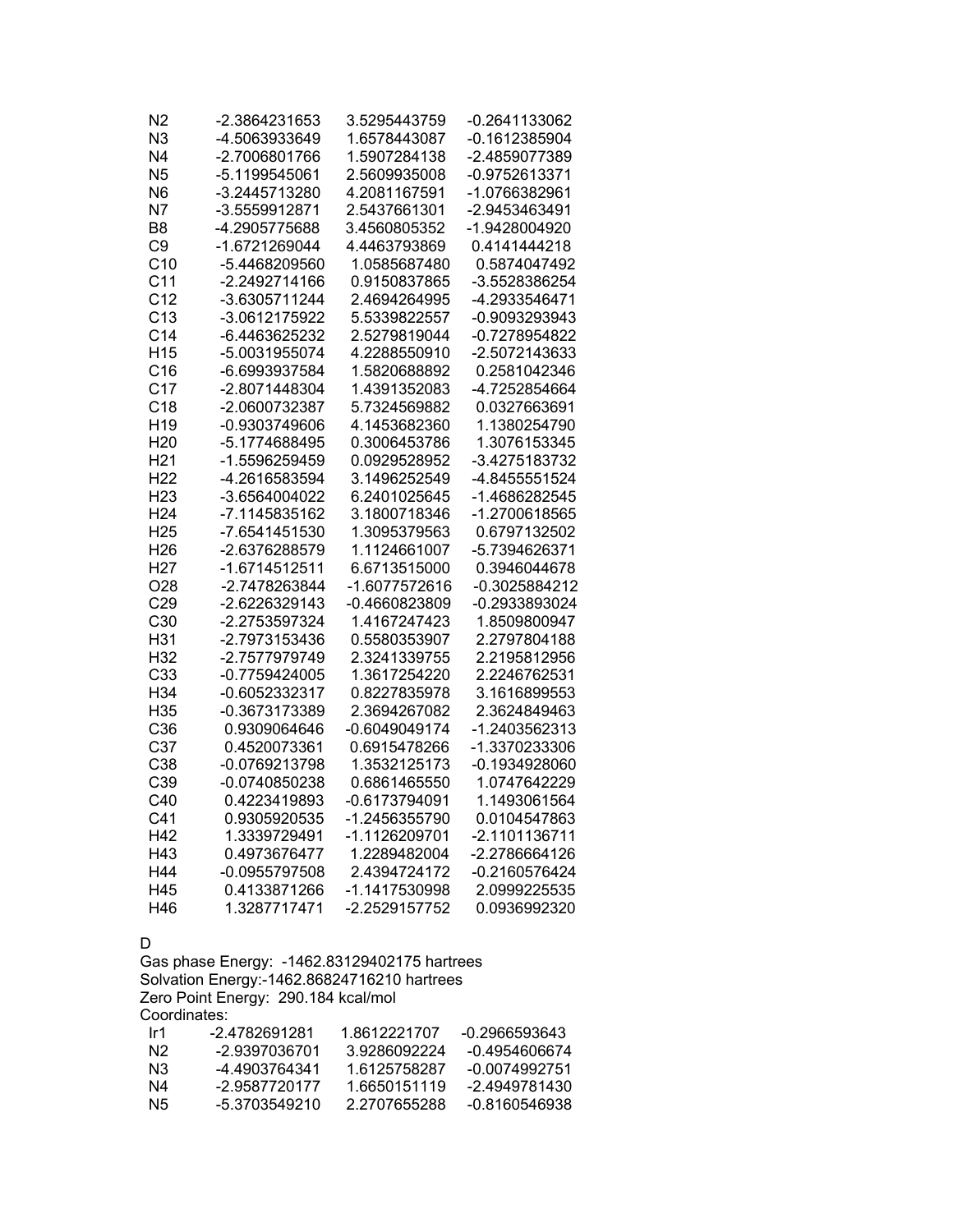| N <sub>6</sub>         | -3.9783366827                  | 4.2852874554                 | -1.3063725321                |
|------------------------|--------------------------------|------------------------------|------------------------------|
| N7                     | -4.0469816726                  | 2.3488571469                 | -2.9427024315                |
| B <sub>8</sub>         | -4.8741390650                  | 3.2041747583                 | -1.9639119703                |
| C <sub>9</sub>         | -2.4455401753                  | 5.0581992453                 | 0.0418097376                 |
| C <sub>10</sub>        | -5.1953911045                  | 0.8841352163                 | 0.8754846090                 |
| C <sub>11</sub>        | -2.5378218512                  | 0.8905314335                 | -3.5052607418                |
| C <sub>12</sub>        | -4.2977247524                  | 2.0096480222                 | -4.2280879949                |
| C13                    | -4.1231613086                  | 5.6264637080                 | -1.2752245533                |
| C <sub>14</sub>        | -6.6234960052                  | 1.9527778352                 | -0.4301820517                |
| H <sub>15</sub>        | -5.8048090868                  | 3.7090862367                 | -2.5143645133                |
| C16                    | -6.5589663250                  | 1.0709497292                 | 0.6417084903                 |
| C <sub>17</sub>        | -3.3505362038                  | 1.0794529093                 | -4.6304976401                |
| C <sub>18</sub>        | -3.1583853228                  | 6.1623342288                 | -0.4313140332                |
| H <sub>19</sub>        | -1.6289668138                  | 5.0260497335                 | 0.7476975091                 |
| H <sub>20</sub>        | -4.6948070248                  | 0.2806874095                 | 1.6163421181                 |
| H <sub>21</sub>        | -1.6798669375                  | 0.2471313300                 | -3.3793216825                |
| H <sub>22</sub>        | -5.1273445582                  | 2.4518403026                 | -4.7595306893                |
| H <sub>23</sub>        | -4.9034899311                  | 6.1032397536                 | -1.8494504223                |
| H <sub>24</sub>        | -7.4715054769                  | 2.3774678788                 | -0.9462682060                |
| H <sub>25</sub>        | -7.3814639297                  | 0.6263302788                 | 1.1797389354                 |
| H <sub>26</sub>        | -3.2622479980                  | 0.6056778067                 | -5.5958038838                |
| H <sub>27</sub>        | -2.9998991345                  | 7.2008710361                 | -0.1864247174                |
| O28                    | -1.9977579648                  | -1.1138097748                | -0.0966413626                |
| C29                    | -2.1517598670                  | 0.0224121404                 | -0.1527229879                |
| C <sub>30</sub>        | -2.2167840653                  | 2.2201447088                 | 1.7891315452                 |
| H31                    | -3.1153395370                  | 2.7577303708                 | 2.1066903860                 |
| H32                    | -1.3813674906                  | 2.9234192511                 | 1.8901802256                 |
| C33                    | -1.9711476845                  | 1.0254023340                 | 2.7275199823                 |
| H34                    | -1.1118073725                  | 0.4381164097                 | 2.3843082213                 |
| H <sub>35</sub>        | -2.8315397150                  | 0.3451827566                 | 2.7082795752                 |
| C36                    | -1.2427046761                  | 2.3664932787                 | 6.7782395346                 |
| C37                    | -2.5498484983                  | 2.2695422265                 | 6.2956630809                 |
| C38                    | -2.7843164681                  | 1.8266089447                 | 4.9941687120                 |
| C39                    | -1.7192934550                  | 1.4734060012                 | 4.1545713732                 |
| C40<br>C <sub>41</sub> | -0.4133663921                  | 1.5729231156                 | 4.6510557942                 |
| H42                    | -0.1736394960<br>-1.0596197019 | 2.0155734244                 | 5.9527419626                 |
| H43                    | -3.3868163872                  | 2.7060299785<br>2.5324363835 | 7.7930448074<br>6.9356767119 |
| H44                    | -3.8060264929                  | 1.7454505961                 | 4.6292194482                 |
| H45                    | 0.4254362773                   | 1.2848275609                 | 4.0200842019                 |
| H46                    | 0.8452358352                   | 2.0780787300                 | 6.3234085968                 |
| C47                    | 0.5670866711                   | 1.4980906956                 | 0.1655163700                 |
| C48                    | -0.0622197641                  | 2.5177710186                 | $-0.5953705535$              |
| H49                    | 0.5278440241                   | 1.5432553803                 | 1.2477808063                 |
| H <sub>50</sub>        | -0.3367993681                  | 3.4445257509                 | $-0.1057571076$              |
| C52                    | 1.3513106859                   | 0.4654177868                 | -1.8677308019                |
| C <sub>53</sub>        | 1.2519882811                   | 0.4672326629                 | -0.4717127189                |
| H <sub>54</sub>        | 1.9051472985                   | -0.3268445982                | -2.3630276607                |
| H <sub>55</sub>        | 1.7252194047                   | -0.3165486371                | 0.1103303529                 |
| C56                    | 0.7573958485                   | 1.4769375442                 | -2.6350731329                |
| C57                    | 0.0616171320                   | 2.5038750433                 | -2.0068801613                |
| H <sub>58</sub>        | 0.8581542595                   | 1.4691728318                 | -3.7153746305                |
| H <sub>59</sub>        | -0.3793144555                  | 3.3073197685                 | -2.5867462458                |
|                        |                                |                              |                              |

E

Gas phase Energy: -1462.82727333094 hartrees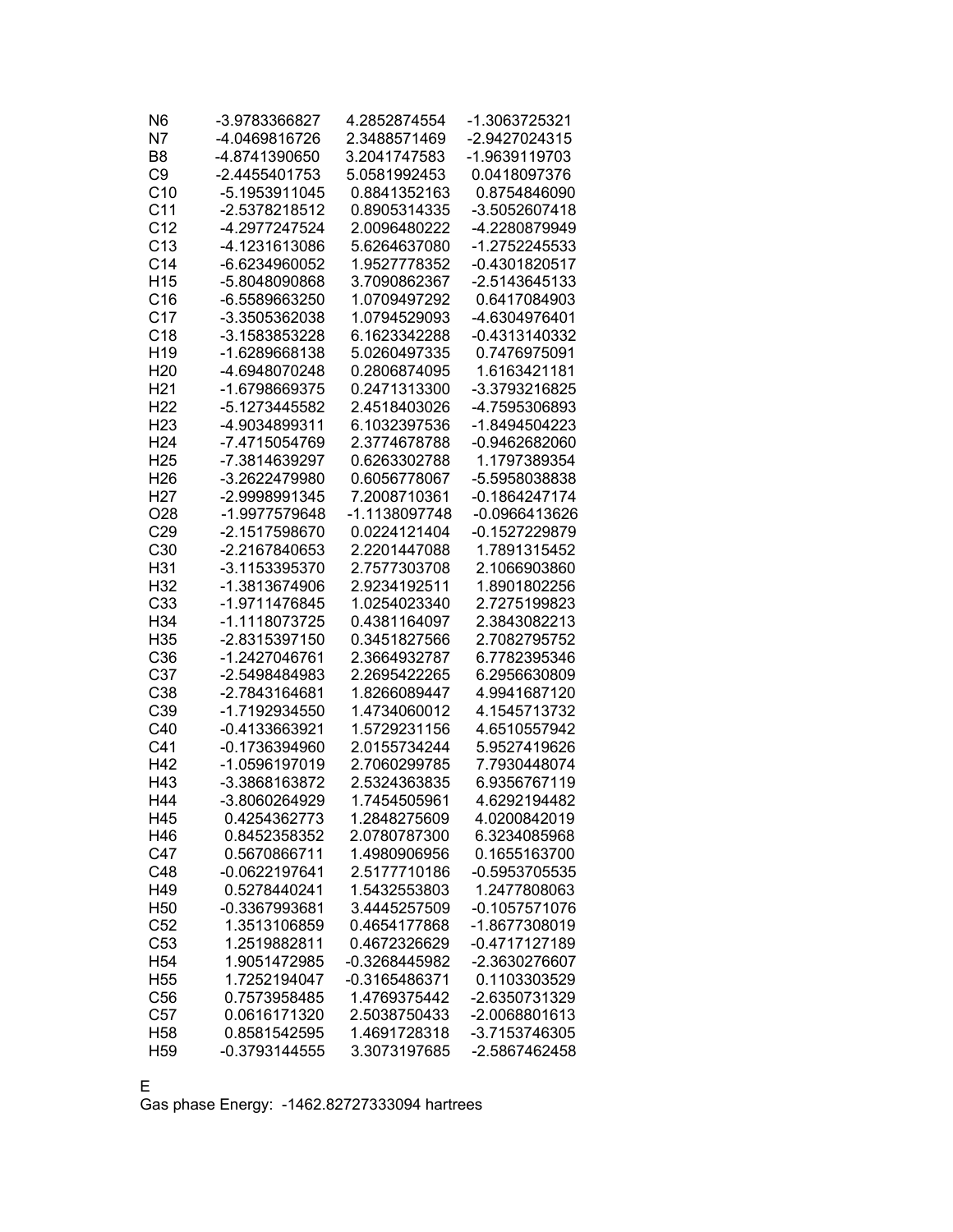Solvation Energy:-1462.86353318977 hartrees Zero Point Energy: 289.214 kcal/mol Coordinates:

| Ir1             | -0.1512527304   | -0.1613438627   | 0.0273321026    |
|-----------------|-----------------|-----------------|-----------------|
| N <sub>2</sub>  | -0.1082849669   | -0.1517679273   | 2.1301061974    |
| N3              | 2.0456871431    | 0.1490775904    | 0.1705955982    |
| N <sub>4</sub>  | 0.2246186290    | -2.1513038136   | 0.1515598230    |
| N <sub>5</sub>  | 2.7258445722    | -0.6206243969   | 1.0650125051    |
| N <sub>6</sub>  | 0.8904480434    | -0.8228339550   | 2.7740341910    |
| N7              | 1.1692175598    | -2.5978374246   | 1.0285394775    |
| B <sub>8</sub>  | 1.9488793207    | -1.6119341212   | 1.9568509638    |
| C <sub>9</sub>  | -0.8925156537   | 0.4136538631    | 3.0639528140    |
| C10             | 2.9485672192    | 0.9021320436    | -0.4757344026   |
| C <sub>11</sub> | -0.3033498418   | -3.2091724197   | -0.4885763143   |
| C <sub>12</sub> | 1.2290896650    | -3.9424801685   | 0.9302120494    |
| C <sub>13</sub> | 0.7301269433    | $-0.6695982429$ | 4.1046039074    |
| C <sub>14</sub> | 4.0465977409    | -0.3439071882   | 0.9805195913    |
| H <sub>15</sub> |                 |                 |                 |
|                 | 2.6819021228    | -2.2165449165   | 2.6774440530    |
| C16             | 4.2339695765    | 0.6277192581    | 0.0067889636    |
| C <sub>17</sub> | 0.3134277605    | -4.3719291499   | -0.0240728775   |
| C <sub>18</sub> | -0.3934481041   | 0.1170644119    | 4.3345384000    |
| H <sub>19</sub> | -1.7698977653   | 0.9723927019    | 2.7741690887    |
| H <sub>20</sub> | 2.6383282106    | 1.5951213472    | -1.2451704973   |
| H <sub>21</sub> | -1.0893888599   | -3.0747831374   | -1.2159264587   |
| H <sub>22</sub> | 1.9187917464    | -4.4986711077   | 1.5473079864    |
| H <sub>23</sub> | 1.4218405117    | -1.1315228887   | 4.7933600279    |
| H <sub>24</sub> | 4.7551614278    | -0.8547055950   | 1.6155325200    |
| H <sub>25</sub> | 5.1650480411    | 1.0714536481    | -0.3099884814   |
| H <sub>26</sub> | 0.1160974307    | -5.3850170467   | -0.3380082621   |
| H <sub>27</sub> | -0.7970674601   | 0.4235370860    | 5.2867215060    |
| O <sub>28</sub> | -0.1699107036   | $-0.2512051228$ | -3.0053098691   |
| C <sub>29</sub> | -0.1636617532   | -0.2090733924   | -1.8611813977   |
| C30             | -0.3244706281   | 2.5786342645    | -0.0219106655   |
| H31             | -0.0484527315   | 2.6913164349    | -1.0700072305   |
| H32             | 0.5557217248    | 2.6548039126    | 0.6137195300    |
| C33             | -1.4505984326   | 3.5539773030    | 0.3857725069    |
| H34             | -1.6913824556   | 3.4044432933    | 1.4428920423    |
| H35             | -2.3533674836   | 3.3270317716    | $-0.1889096062$ |
| C36             | $-0.1612202197$ | 7.6131188532    | -0.3342988305   |
| C37             | -0.8340283759   | 6.9043860776    | -1.3321246318   |
| C38             | -1.2528109104   | 5.5950943252    | -1.0968543444   |
| C39             | -1.0082499055   | 4.9805056014    | 0.1389493328    |
| C40             | -0.3287177705   | 5.6981132300    | 1.1325465028    |
| C41             | 0.0899047393    | 7.0079786972    | 0.8990643600    |
| H42             | 0.1595679999    | 8.6345138689    | $-0.5145666110$ |
|                 | -1.0403980613   |                 | -2.2891948292   |
| H43             | -1.7895001449   | 7.3736964801    |                 |
| H44             |                 | 5.0526317216    | -1.8720922485   |
| H45             | $-0.1416812525$ | 5.2353744582    | 2.0989507307    |
| H46             | 0.6040541732    | 7.5580954392    | 1.6812539877    |
| H47             | $-0.8399725066$ | 1.5609959857    | 0.1269406055    |
| C48             | -5.0214996668   | -0.7920764316   | 0.1543414219    |
| C49             | -4.1919423319   | -1.5248020962   | 1.0039060018    |
| C50             | -2.8037530755   | -1.3631189268   | 0.9529061756    |
| C51             | -2.2185962354   | $-0.4613351612$ | 0.0521398624    |
| C52             | -3.0652176255   | 0.2592239218    | -0.8078406492   |
| C53             | -4.4528351573   | 0.1013761470    | -0.7538847876   |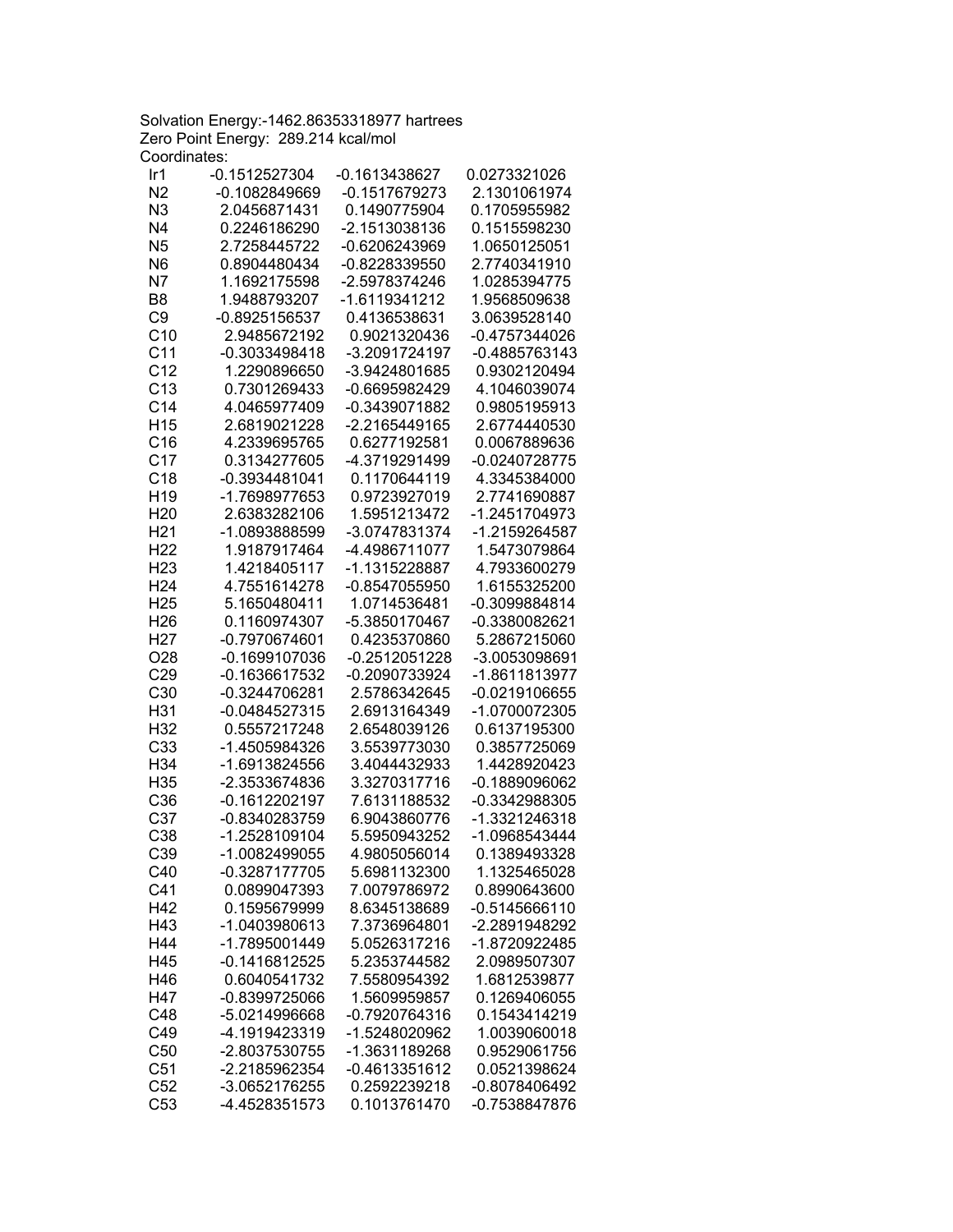| H54 | -6 0987763608   | -0.9190189742 | 0 1955458697  |
|-----|-----------------|---------------|---------------|
| H55 | -4 6218094975   | -2 2269797987 | 1 7124479916  |
| H56 | -2 1841268497   | -1.9432816446 | 1 6284682112  |
| H57 | $-2.6555905108$ | 0.9572022092  | -1.5348854306 |
| H58 | -5 0841407204   | 0.6740430900  | -1 4273770037 |

G

Gas phase Energy: -1309.19620732843 hartrees Solvation Energy:-1309.23492488040 hartrees Zero Point Energy: 261.210 kcal/mol Coordinates:

| Ir1             | -2.5412816660   | 1.7632254098    | -0.2181269461   |
|-----------------|-----------------|-----------------|-----------------|
| N <sub>2</sub>  | -2.8089911905   | 3.8370070371    | -0.5776530478   |
| N <sub>3</sub>  | -4.6160643351   | 1.6980685511    | 0.1092562766    |
| N <sub>4</sub>  | -3.1496316906   | 1.4533305934    | -2.3649890177   |
| N <sub>5</sub>  | -5.4491405216   | 2.4038227274    | $-0.7058926261$ |
| N <sub>6</sub>  | -3.8643901390   | 4.2373632520    | -1.3464644902   |
| <b>N7</b>       | -4.1631675395   | 2.2224788363    | -2.8423698915   |
| B <sub>8</sub>  | -4.8867550897   | 3.2154305790    | -1.9070556325   |
| C <sub>9</sub>  | -2.1585699494   | 4.9466181411    | $-0.1829193745$ |
| C10             | -5.3729563757   | 1.0467064656    | 1.0100333832    |
| C <sub>11</sub> | -2.7792065765   | 0.6230075538    | -3.3527219232   |
| C <sub>12</sub> | -4.4231222388   | 1.8775411613    | -4.1235184789   |
| C13             | -3.8633891813   | 5.5834931077    | -1.4298680607   |
| C <sub>14</sub> | -6.7215513454   | 2.1915126474    | $-0.3122162711$ |
| H <sub>15</sub> | -5.7674204255   | 3.7794065759    | -2.4806050947   |
| C16             | -6.7194816617   | 1.3329684512    | 0.7809447672    |
| C <sub>17</sub> | -3.5571914630   | 0.8574164036    | -4.4919280244   |
| C <sub>18</sub> | -2.7871833481   | 6.0783989740    | -0.7042382642   |
| H <sub>19</sub> | -1.2928299190   | 4.8890169331    | 0.4584346895    |
| H <sub>20</sub> | -4.9166574083   | 0.4259269534    | 1.7665293988    |
| H <sub>21</sub> | -1.9857002391   | $-0.0954147302$ | -3.2056296699   |
| H <sub>22</sub> | -5.2023723837   | 2.3792834615    | -4.6774711619   |
| H <sub>23</sub> | -4.6283809027   | 6.0935833200    | -1.9957276661   |
| H <sub>24</sub> | -7.5374805540   | 2.6650269589    | -0.8372548936   |
| H <sub>25</sub> | -7.5712007085   | 0.9672838408    | 1.3326256014    |
| H <sub>26</sub> | -3.4977048831   | 0.3545752649    | -5.4447402703   |
| H <sub>27</sub> | -2.5023915836   | 7.1097051893    | $-0.5665468705$ |
| O <sub>28</sub> | -2.2954840139   | -1.2201319036   | 0.2255739026    |
| C29             | -2.3777685013   | $-0.0861697958$ | 0.0823878507    |
| C30             | -2.3944601105   | 2.2376807083    | 1.8967556702    |
| H31             | -3.4003328823   | 2.5762725513    | 2.1521905151    |
| H32             | -1.7350860808   | 3.1013885873    | 1.9968272530    |
| C33             | -1.9478472367   | 1.1302302012    | 2.8621972345    |
| H34             | -0.9824127808   | 0.7114838451    | 2.5547868816    |
| H35             | -2.6656767796   | 0.3006894728    | 2.8457871767    |
| C36             | -1.5921207371   | 2.6841640141    | 6.8852303518    |
| C37             | -2.8117693363   | 2.1719191389    | 6.4381206149    |
| C38             | -2.9242500723   | 1.6633352561    | 5.1439467451    |
| C39             | -1.8222053354   | 1.6573468970    | 4.2794897713    |
| C40             | $-0.6027791505$ | 2.1732970958    | 4.7394469920    |
| C41             | $-0.4860501198$ | 2.6828985133    | 6.0327262072    |
| H42             | -1.5017143699   | 3.0745431978    | 7.8941431644    |
| H43             | -3.6733383004   | 2.1614690045    | 7.0993334583    |
| H44             | -3.8748424508   | 1.2554568821    | 4.8067848505    |
| H45             | 0.2675715888    | 2.1615070569    | 4.0861223584    |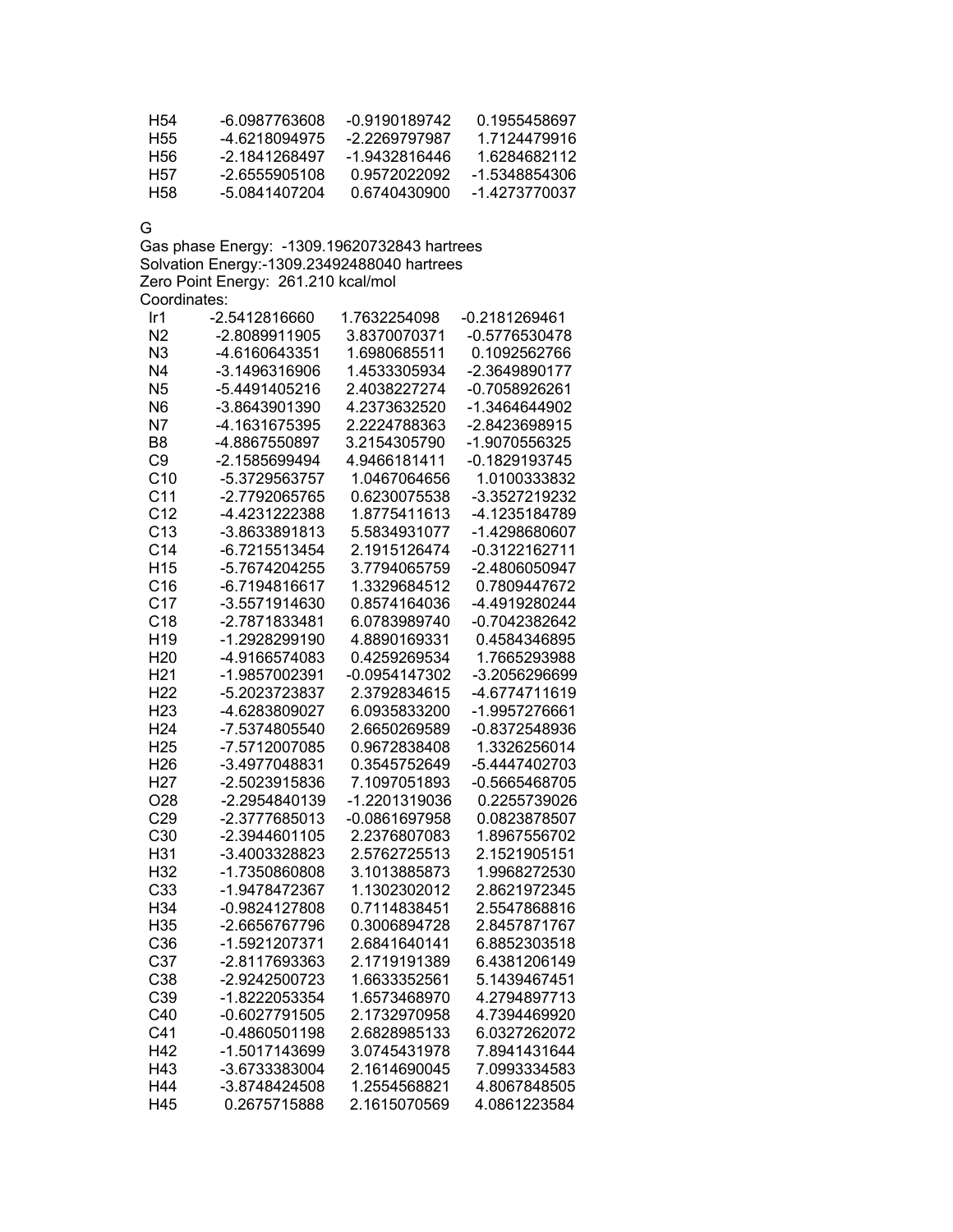| H46 | 0 4686843204  | 3.0696117743 | 6.3773676821  |
|-----|---------------|--------------|---------------|
| C47 | -0.3019739738 | 2.0798505477 | 0.0649213099  |
| H48 | 0.0761048543  | 1.2956511788 | 0.7102162758  |
| H49 | -0 1624374116 | 3 0893491361 | 0.4287143869  |
| C50 | -0.5404828574 | 1 8432115882 | -1 2801130104 |
| H51 | -0.3475206099 | 0.8680378461 | -1 7121000583 |
| H52 | -0.6335706637 | 2 6651294564 | -1.9805474842 |

Gas phase Energy: -1230.53765495878 hartrees Solvation Energy:-1230.57495959577 hartrees Zero Point Energy: 224.784 kcal/mol Number and Magnitude of negative Eigen values: 1 (-319.26  $cm^{-1}$ ) Coordinates:

| Ir <sub>1</sub> | -.0222806431    | $-0822770006$  | 0397155847      |
|-----------------|-----------------|----------------|-----------------|
| N <sub>2</sub>  | -.0336359283    | -.0529625002   | 2.1813498497    |
| N3              | 2.1328174734    | .0959315720    | .1998748853     |
| N <sub>4</sub>  | .2440144222     | -2.1689783591  | .3117164396     |
| N <sub>5</sub>  | 2.7854762264    | -.6626341119   | 1.1192270920    |
| N <sub>6</sub>  | .9404529102     | -.7515744206   | 2.8298498856    |
| N <sub>7</sub>  | 1.1895359025    | -2.6119064395  | 1.1849963247    |
| B <sub>8</sub>  | 1.9870372326    | -1.5998175288  | 2.0486508521    |
| C <sub>9</sub>  | -.8420724099    | .4681218471    | 3.1229506747    |
| C <sub>10</sub> | 3.0487296606    | .8327736510    | -.4455146277    |
| C <sub>11</sub> | -.3193345009    | -3.2429140788  | -.2642325874    |
| C <sub>12</sub> | 1.2085634875    | -3.9617763716  | 1.1605238901    |
| C <sub>13</sub> | .7433507816     | -.6589344446   | 4.1606651834    |
| C <sub>14</sub> | 4.1095374021    | -.3981712577   | 1.0532659270    |
| H <sub>15</sub> | 2.7109726940    | -2.1692193306  | 2.8073483340    |
| C16             | 4.3225359928    | .5516598290    | .0632616687     |
| C <sub>17</sub> | .2630225842     | -4.4070446691  | .2455350243     |
| C18             | -.3847031332    | .1175603925    | 4.3945938460    |
| H <sub>19</sub> | -1.6998432668   | 1.0648214556   | 2.8525323064    |
| H <sub>20</sub> | 2.7488461534    | 1.5236691944   | -1.2199082972   |
| H <sub>21</sub> | -1.1009790685   | -3.1253094915  | -1.0003655687   |
| H <sub>22</sub> | 1.8893210391    | -4.5079423357  | 1.7962381475    |
| H <sub>23</sub> | 1.4160997764    | -1.1531701358  | 4.8454437499    |
| H <sub>24</sub> | 4.8012245040    | -.9013864149   | 1.7124948939    |
| H <sub>25</sub> | 5.2642431945    | .9782052272    | $-2459022232$   |
| H <sub>26</sub> | .0263585725     | -5.4271853772  | $-0130573577$   |
| H <sub>27</sub> | -.8140766595    | .3880853084    | 5.3464120403    |
| O <sub>28</sub> | .0989402048     | -.5127817013   | -2.9437749845   |
| C29             | .0448843202     | $-.3117242751$ | -1.8148947404   |
| C <sub>30</sub> | -2.1649693820   | $-0656542408$  | .0767907932     |
| C <sub>31</sub> | -2.0825080204   | 1.3736965152   | $-0.0054704868$ |
| H32             | -2.6042874213   | -.5663934992   | -.7828416587    |
| H <sub>33</sub> | -2.3733072179   | 1.8571887689   | -.9304008828    |
| H34             | -2.2767627242   | 1.9739553925   | .8757647274     |
| H35             | -2.4863447797   | -.4864786399   | 1.0260947388    |
| C36             | 1.0449423455    | 4.6531906406   | -.5068992011    |
| C37             | .8786419860     | 4.1173093767   | .7731385028     |
| C38             | .2776384555     | 2.8721334363   | .9429916462     |
| C39             | $-0.1582086003$ | 2.1140235049   | $-0.1669111591$ |
| C40             | $-0124740626$   | 2.6949219042   | -1.4495688586   |
| C <sub>41</sub> | .5900481745     | 3.9389899011   | -1.6195785475   |
| H42             | 1.5135609765    | 5.6241618542   | -.6357480593    |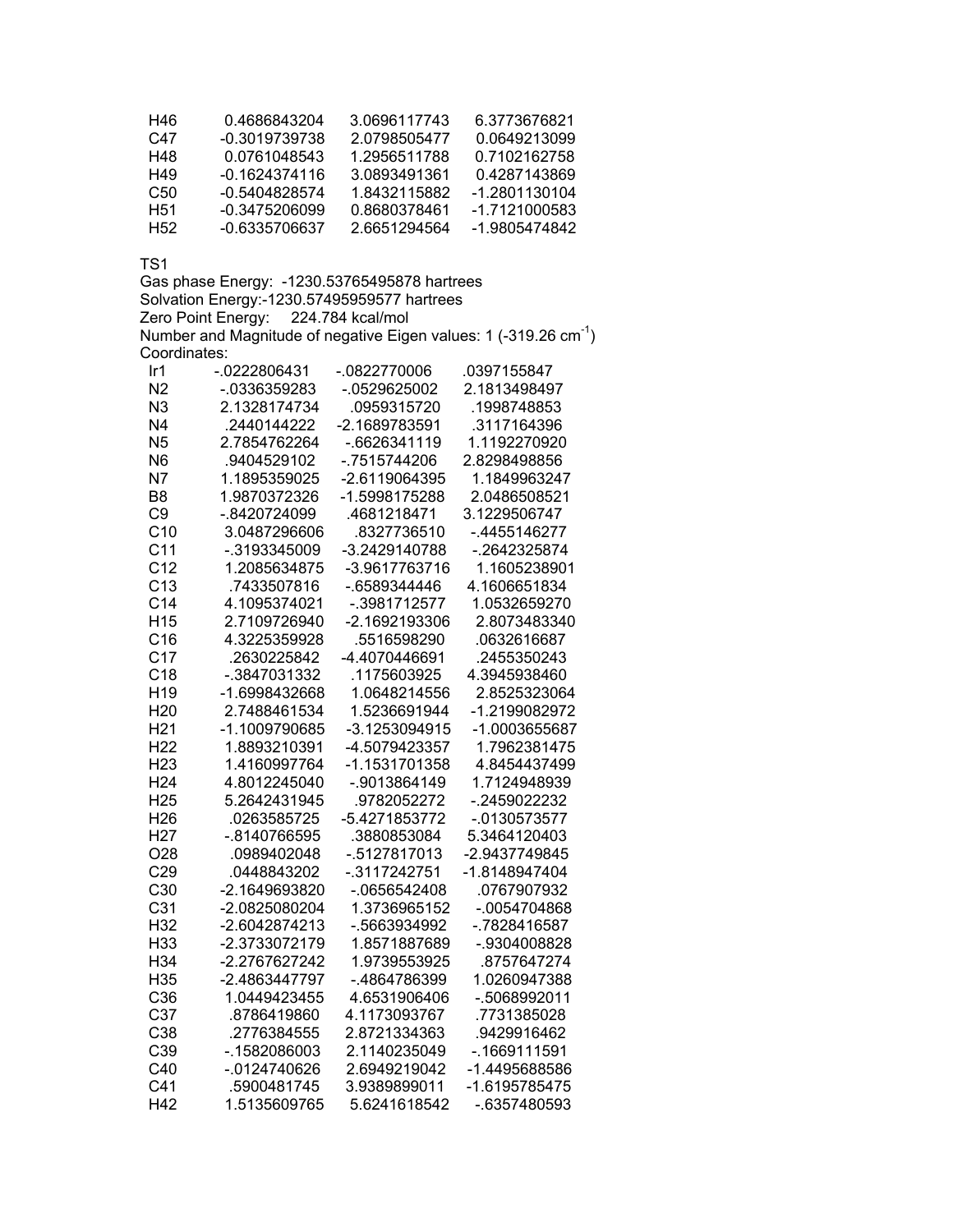| H43 | 1.2234191635 | 4 6680652039 | 16430282179   |
|-----|--------------|--------------|---------------|
| H44 | 1779704187   | 24776003237  | 1.9461951969  |
| H45 | - 3847706176 | 2 1783592505 | -2 3296682837 |
| H46 | 6970225810   | 4 3535655955 | -2 6172340816 |

Gas phase Energy: -1462.79489112585 hartrees Solvation Energy:-1462.83062450321 hartrees Zero Point Energy: 287.201 kcal/mol Number and Magnitude of negative Eigen values: 1 (-1156.58  $cm^{-1}$ ) Coordinates:

| Ir1             | -0.0977983899   | -0.0249762058   | 0.0248643332    |
|-----------------|-----------------|-----------------|-----------------|
| N2              | 0.0365034521    | $-0.0141121830$ | 2.1376958196    |
| N <sub>3</sub>  | 2.0554791813    | 0.0723395806    | 0.0861683689    |
| N <sub>4</sub>  | 0.1868663507    | -2.1424095783   | 0.1724596112    |
| N <sub>5</sub>  | 2.7330101603    | -0.7265689301   | 0.9567458670    |
| N <sub>6</sub>  | 0.9811135620    | -0.7877054357   | 2.7475033702    |
| N <sub>7</sub>  | 1.1035942183    | -2.6368801671   | 1.0502157872    |
| B <sub>8</sub>  | 1.9535222911    | -1.6680362627   | 1.9091918533    |
| C <sub>9</sub>  | -0.6217260266   | 0.6576855546    | 3.0990391903    |
| C10             | 2.9609309073    | 0.7843446821    | -0.6034583345   |
| C <sub>11</sub> | -0.4238798521   | -3.1821331663   | $-0.4161296118$ |
| C <sub>12</sub> | 1.0653383952    | -3.9863260581   | 1.0059491190    |
| C <sub>13</sub> | 0.9077724912    | -0.5963675859   | 4.0805041011    |
| C <sub>14</sub> | 4.0578261047    | -0.5091390197   | 0.8120859862    |
| H <sub>15</sub> | 2.6972565471    | -2.2683211512   | 2.6226742190    |
| C16             | 4.2489739775    | 0.4489906580    | -0.1755770362   |
| C <sub>17</sub> | 0.1048408683    | -4.3771607351   | 0.0811342275    |
| C18             | -0.1041032334   | 0.3183179403    | 4.3503077663    |
| H <sub>19</sub> | -1.4296093135   | 1.3278449969    | 2.8457379753    |
| H <sub>20</sub> | 2.6481258129    | 1.4923177279    | -1.3575343655   |
| H <sub>21</sub> | -1.2036053614   | -3.0179822236   | -1.1455125851   |
| H <sub>22</sub> | 1.7223274660    | -4.5709777513   | 1.6324330239    |
| H <sub>23</sub> | 1.5785936103    | -1.1231040734   | 4.7425877917    |
| H <sub>24</sub> | 4.7682743803    | -1.0491514619   | 1.4199841404    |
| H <sub>25</sub> | 5.1851996127    | 0.8472214133    | -0.5341807707   |
| H <sub>26</sub> | -0.1726833509   | -5.3826747464   | -0.1940562346   |
| H <sub>27</sub> | -0.4207860927   | 0.6845360790    | 5.3142750374    |
| O28             | -0.0770668269   | $-0.0817871755$ | -3.0030587385   |
| C29             | $-0.1060415711$ | -0.0570481946   | -1.8586196919   |
| C <sub>30</sub> | -0.2190522437   | 2.2612665910    | 0.0592801850    |
| H31             | 0.2754265685    | 2.5091046939    | -0.8791806494   |
| H32             | 0.4595243287    | 2.4340931509    | 0.8926649072    |
| C <sub>33</sub> | -1.4904296806   | 3.1373253443    | 0.2018993239    |
| H34             | -1.9938203501   | 2.9328453192    | 1.1542129452    |
| H <sub>35</sub> | -2.2108304320   | 2.9050086467    | -0.5885042418   |
| C36             | -0.3884050386   | 7.3113718173    | -0.0342733802   |
| C37             | -0.8594027073   | 6.6452005026    | -1.1672295592   |
| C38             | -1.2179962322   | 5.2990668951    | -1.0875408176   |
| C39             | -1.1135316829   | 4.6038366232    | 0.1241360096    |
| C40             | -0.6388323623   | 5.2811377861    | 1.2551111586    |
| C <sub>41</sub> | -0.2789059966   | 6.6264323672    | 1.1778037100    |
| H42             | $-0.1144287790$ | 8.3602403048    | -0.0936523843   |
| H43             | -0.9561566309   | 7.1746736994    | -2.1102195223   |
| H44             | -1.5967480835   | 4.7889949265    | -1.9707044591   |
| H45             | -0.5634329521   | 4.7570108844    | 2.2053851547    |
|                 |                 |                 |                 |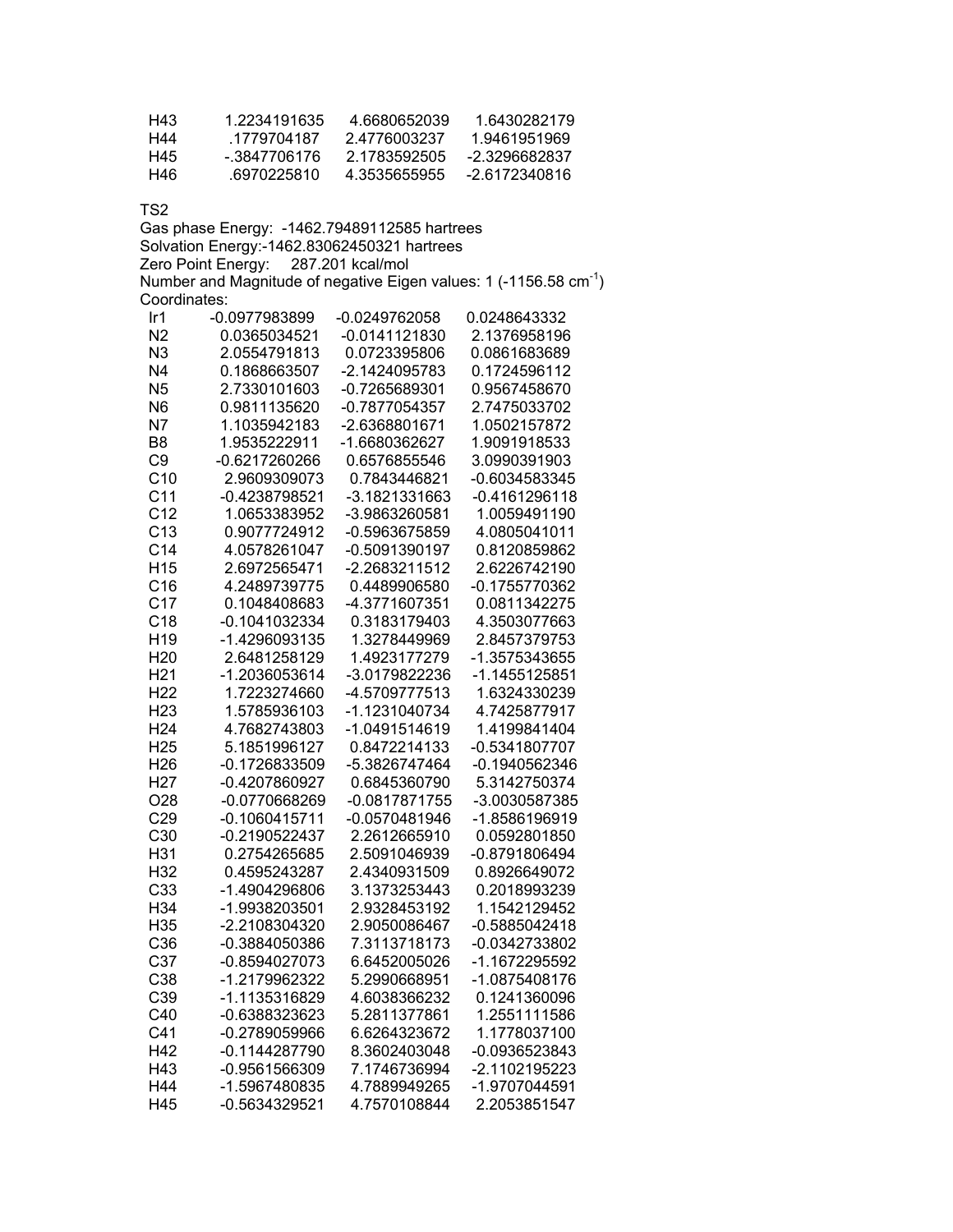| H46             | 0.0785025696  | 7.1419043234    | 2.0641525831  |
|-----------------|---------------|-----------------|---------------|
| H47             | -1.3216537968 | 1.0509437607    | 0.1893647781  |
| C48             | -5.0163928473 | -0.7584386000   | -0.0091036775 |
| C49             | -4.2343135957 | -1.1609616589   | 1.0765906490  |
| C <sub>50</sub> | -2.8673041284 | -0.8827512570   | 1.1087748438  |
| C51             | -2.2583817409 | -0.2042115158   | 0.0396761270  |
| C52             | -3.0549790247 | 0.1994104540    | -1.0470543611 |
| C53             | -4.4235711317 | $-0.0759969993$ | -1.0711129103 |
| H <sub>54</sub> | -6.0805178117 | -0.9719218493   | -0.0242031064 |
| H <sub>55</sub> | -4.6886854965 | -1.6961539550   | 1.9048219636  |
| H <sub>56</sub> | -2.2799558720 | -1.2120478979   | 1.9570729016  |
| H <sub>57</sub> | -2.6210018763 | 0.7485421026    | -1.8777453781 |
| H58             | -5.0203359695 | 0.2471836290    | -1.9185159293 |

Gas phase Energy: -1309.15260500323 hartrees Solvation Energy:-1309.18981195820 hartrees Zero Point Energy: 260.769 kcal/mol Number and Magnitude of negative Eigen values: 1 (-395.36  $cm^{-1}$ ) Coordinates:

| Ir1             | -0.0193365148 | -0.3098536332   | -0.0793894101   |
|-----------------|---------------|-----------------|-----------------|
| N <sub>2</sub>  | -0.0477558702 | 0.1507957239    | 1.9860055311    |
| N3              | 2.1741150105  | -0.0591706114   | 0.0624684890    |
| N4              | 0.3244334101  | -2.2707921950   | 0.5265053644    |
| N <sub>5</sub>  | 2.8031560457  | -0.6004596440   | 1.1392774542    |
| N <sub>6</sub>  | 0.9117294219  | -0.3898681313   | 2.7872792469    |
| N7              | 1.2253030056  | -2.5212960501   | 1.5170862735    |
| B <sub>8</sub>  | 1.9841242869  | -1.3554714557   | 2.2089760526    |
| C <sub>9</sub>  | -0.8428425957 | 0.9066600839    | 2.7648011236    |
| C <sub>10</sub> | 3.1158279916  | 0.5123494785    | -0.7057110719   |
| C <sub>11</sub> | -0.2011612012 | -3.4437061334   | 0.1355320492    |
| C <sub>12</sub> | 1.2574434415  | -3.8512397826   | 1.7454322457    |
| C <sub>13</sub> | 0.7163944834  | 0.0276600291    | 4.0547350633    |
| C <sub>14</sub> | 4.1310743564  | -0.3646694202   | 1.0481240267    |
| H <sub>15</sub> | 2.6883636123  | -1.7692843658   | 3.0783880217    |
| C16             | 4.3754105235  | 0.3471619919    | $-0.1180510497$ |
| C <sub>17</sub> | 0.3658347907  | -4.4783070263   | 0.8838546912    |
| C18             | -0.3945976844 | 0.8616717409    | 4.0863289338    |
| H <sub>19</sub> | -1.6882804557 | 1.4343120009    | 2.3498060843    |
| H <sub>20</sub> | 2.8500309900  | 1.0105864020    | -1.6273107875   |
| H <sub>21</sub> | -0.9455879489 | -3.4801673187   | -0.6458329436   |
| H <sub>22</sub> | 1.9108690605  | -4.2560762684   | 2.5037519249    |
| H <sub>23</sub> | 1.3785412914  | -0.2980066964   | 4.8430015941    |
| H <sub>24</sub> | 4.8035387933  | -0.7183675989   | 1.8155290309    |
| H <sub>25</sub> | 5.3267183785  | 0.6936985916    | -0.4905411594   |
| H <sub>26</sub> | 0.1545687178  | -5.5335041449   | 0.8091418021    |
| H <sub>27</sub> | -0.8196515200 | 1.3610712974    | 4.9427952475    |
| O <sub>28</sub> | 0.1046402600  | -1.0610101760   | -3.0075352402   |
| C <sub>29</sub> | 0.0598408034  | -0.7712704220   | -1.8983085080   |
| C30             | -2.1205805972 | $-0.3320058015$ | -0.0786232908   |
| C <sub>31</sub> | -1.9782835197 | 1.0403874732    | $-0.5447005800$ |
| H32             | -2.5457070805 | -1.0359887072   | -0.7912411490   |
| H33             | -2.1382960355 | 1.2030350724    | -1.6046960804   |
| H34             | -2.3835362998 | 1.8357389863    | 0.0728108039    |
| H35             | -2.5055309110 | -0.4767137953   | 0.9282678308    |
| C <sub>36</sub> | -0.2126768596 | 2.0904276822    | -0.4658952168   |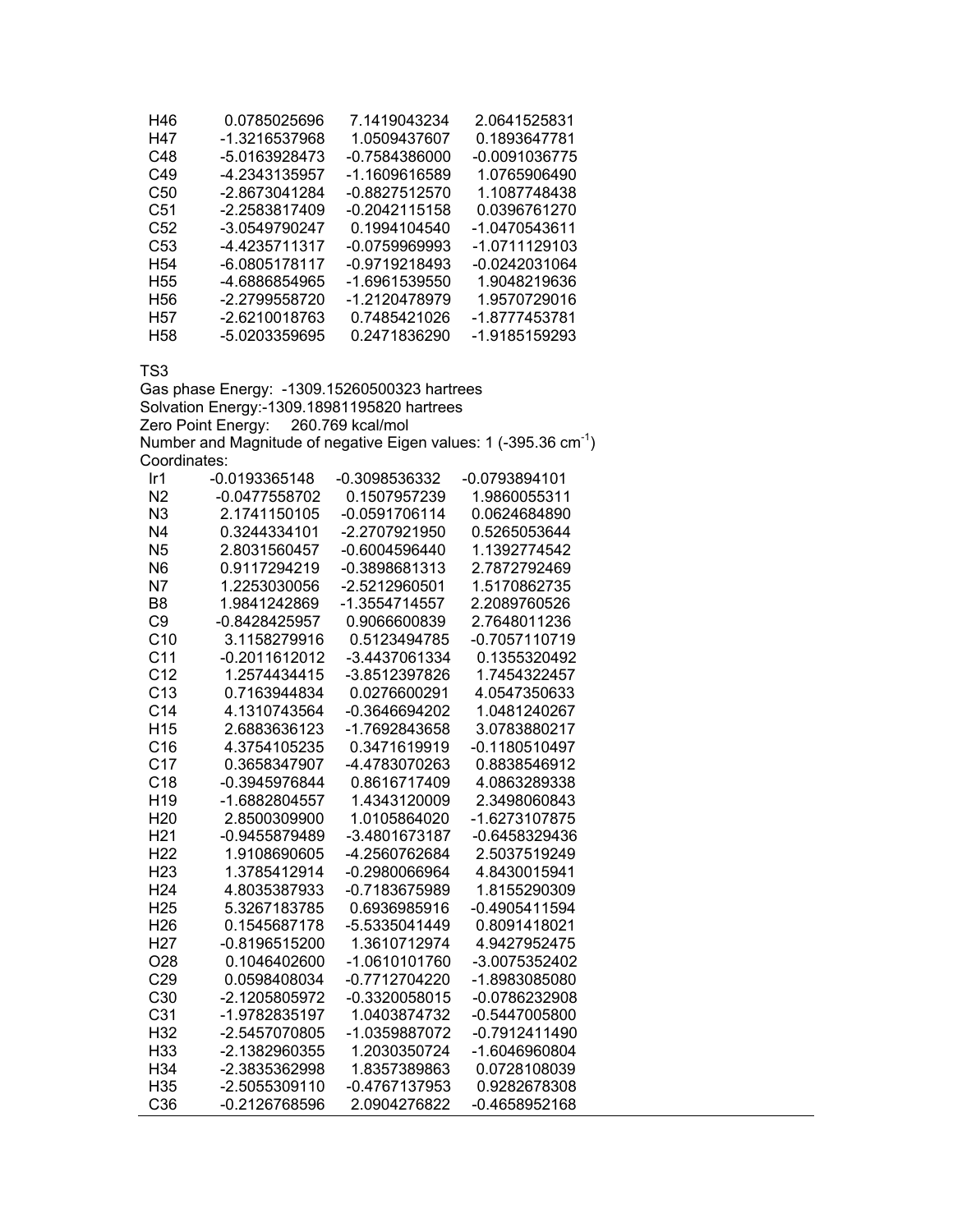| H37             | 0.8511548350    | 1.8675692095 | -0.5242220514   |
|-----------------|-----------------|--------------|-----------------|
| H38             | -0.3829609897   | 2.5488632809 | 0.5058771096    |
| C39             | $-0.5332533008$ | 3.0304549508 | -1.6373218881   |
| H40             | $-0.4266729806$ | 2.4937549059 | -2.5871575866   |
| H41             | -1.5673921706   | 3.3872222899 | -1.5788688620   |
| C42             | 0.4238763325    | 4.2069042291 | -1.6001389763   |
| C43             | 2.2432234766    | 6.3408041201 | -1.4505463391   |
| C44             | 1.6027225428    | 4.1930868368 | -2.3575449124   |
| C45             | 0.1664771370    | 5.3057506090 | -0.7693579639   |
| C46             | 1.0694509377    | 6.3663415815 | -0.6944578066   |
| C47             | 2.5067780162    | 5.2532702175 | -2.2856876248   |
| H48             | 1.8040675120    | 3.3574967362 | -3.0251325171   |
| H49             | $-0.7509564566$ | 5.3373611717 | $-0.1857310250$ |
| H <sub>50</sub> | 0.8541934170    | 7.2143977752 | -0.0515194786   |
| H51             | 3.4106632052    | 5.2348387509 | -2.8871481409   |
| H <sub>52</sub> | 2.9443197657    | 7.1678236105 | -1.3957352184   |
|                 |                 |              |                 |

## **Rh.Tp.CO<sup>+</sup>**

A

Gas phase Energy: -1235.32769960196 hartrees Solvation Energy:-1235.36582789793 hartrees Zero Point Energy: 224.462 kcal/mol Coordinates:

| Rh1             | -2.4779481380   | 1.5602359803  | -0.1295882483   |
|-----------------|-----------------|---------------|-----------------|
| N <sub>2</sub>  | -2.4880292132   | 3.6595136204  | -0.3135097190   |
| N3              | -4.5565025636   | 1.6544799386  | -0.1364199194   |
| N4              | -2.6565091214   | 1.5176761424  | -2.3928498321   |
| N5              | -5.1701680894   | 2.4871797369  | -1.0207867375   |
| N6              | -3.3601665159   | 4.2159964686  | -1.2021413268   |
| Ν7              | -3.5454350154   | 2.3930205411  | -2.9355189030   |
| B8              | -4.3491271822   | 3.3440654437  | -2.0250710024   |
| C9              | -1.7910192866   | 4.6621675803  | 0.2494623996    |
| C <sub>10</sub> | -5.5044063896   | 1.0405775137  | 0.5907087593    |
| C <sub>11</sub> | $-2.1603448453$ | 0.7853931355  | -3.4018395850   |
| C <sub>12</sub> | -3.5991713464   | 2.2115877005  | -4.2745448361   |
| C <sub>13</sub> | -3.2016697241   | 5.5561724282  | -1.1935203595   |
| C <sub>14</sub> | -6.5055274192   | 2.3893074844  | $-0.8466405133$ |
| H <sub>15</sub> | -5.0759877011   | 4.0384704902  | -2.6680635163   |
| C16             | -6.7630093360   | 1.4768829460  | 0.1696160413    |
| C <sub>17</sub> | $-2.7248543043$ | 1.1902140567  | -4.6177064930   |
| C <sub>18</sub> | -2.2066575210   | 5.8857183037  | -0.2812879091   |
| H <sub>19</sub> | -1.0558659721   | 4.4674831493  | 1.0154284565    |
| H <sub>20</sub> | -5.2342001299   | 0.3521294176  | 1.3772361183    |
| H <sub>21</sub> | -1.4302792266   | 0.0094923938  | -3.2179459472   |
| H <sub>22</sub> | -4.2518155109   | 2.8193265736  | -4.8835089439   |
| H23             | -3.8079257345   | 6.1796476039  | -1.8334685657   |
| H <sub>24</sub> | -7.1758193841   | 2.9765810507  | -1.4563660120   |
| H <sub>25</sub> | -7.7239758308   | 1.1741514074  | 0.5551570994    |
| H <sub>26</sub> | -2.5247281083   | 0.7957275065  | -5.6017228423   |
| H27             | -1.8400221277   | 6.8690270161  | -0.0311230490   |
| O28             | -2.6203580747   | -1.4909359579 | -0.1092744229   |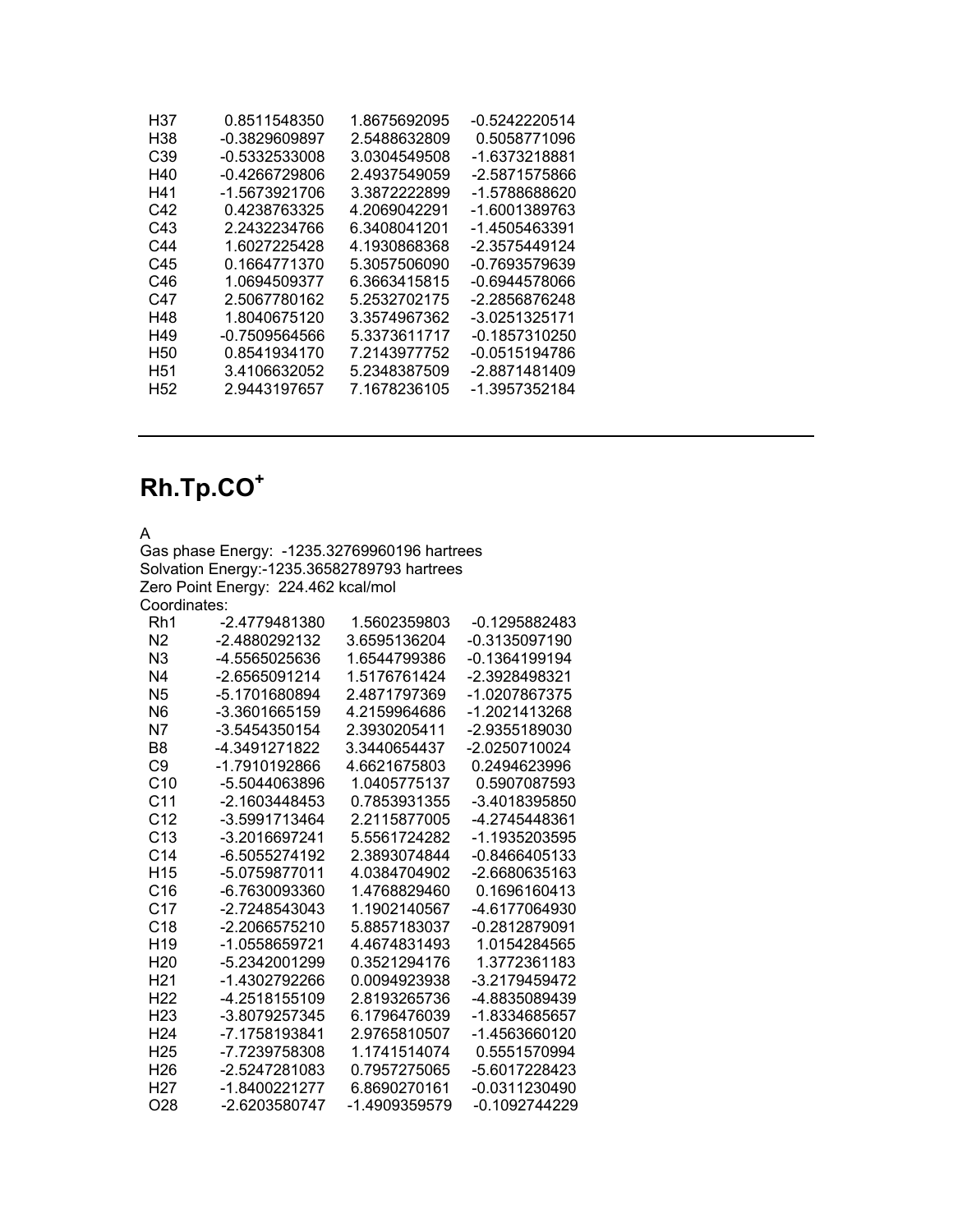| C29             | -2.5522379829   | -0.3545843562 | -0.0844062567 |
|-----------------|-----------------|---------------|---------------|
| C30             | -0.2254963927   | 1.6223407778  | -0.7919121609 |
| C31             | -0.2105202446   | 1.6018104336  | 0.5760767877  |
| H32             | -0.0689875324   | 0.7134816193  | -1.3622274870 |
| H33             | -0.0470066577   | 0.6808969371  | 1.1224126728  |
| H <sub>34</sub> | -0.1480354115   | 2.5098018477  | 1.1614843588  |
| H35             | -0.2007097200   | 2.5531279498  | -1.3462706675 |
| C37             | -2.9761333007   | 1.7290833457  | 4.7601336789  |
| C38             | -3.4246251248   | 2.7716600102  | 3.9491114171  |
| C39             | -3.2593901205   | 2.7185165593  | 2.5603117512  |
| C40             | -2.6271870614   | 1.6194135916  | 1.9708095595  |
| C41             | -2.1874341793   | 0.5679637372  | 2.7853977027  |
| C42             | -2.3621146537   | 0.6239202602  | 4.1728658774  |
| H43             | -3.1074538157   | 1.7751904661  | 5.8364875846  |
| H44             | -3.9142204062   | 3.6352127642  | 4.3898814096  |
| H45             | -3.6382138906   | 3.5340933661  | 1.9574286457  |
| H46             | -1.6940888900   | -0.3068960598 | 2.3719704060  |
| H47             | $-2.0114840110$ | -0.2013297651 | 4.7856532758  |

B

Gas phase Energy: -1235.35686996163 hartrees Solvation Energy:-1235.39346266770 hartrees Zero Point Energy: 225.727 kcal/mol Coordinates:

| Rh1             | -2.4656899658   | 1.3982983512  | -0.2831912900 |
|-----------------|-----------------|---------------|---------------|
| N <sub>2</sub>  | -2.3952002512   | 3.5122331228  | -0.2670937690 |
| N3              | -4.4997416537   | 1.6226132820  | -0.1344321573 |
| N4              | -2.7023165094   | 1.5629049179  | -2.5257067651 |
| N <sub>5</sub>  | -5.1217387751   | 2.5091093259  | -0.9561986094 |
| N <sub>6</sub>  | -3.2670907892   | 4.1754169507  | -1.0778070261 |
| N7              | -3.5801273641   | 2.5104408604  | -2.9550583941 |
| B <sub>8</sub>  | -4.3085544401   | 3.4086623352  | -1.9379666816 |
| C9              | -1.6867331177   | 4.4397691972  | 0.4006452444  |
| C <sub>10</sub> | -5.4311142949   | 1.0279032477  | 0.6290045860  |
| C <sub>11</sub> | -2.2558346515   | 0.9210086080  | -3.6138861769 |
| C <sub>12</sub> | -3.6736508820   | 2.4644681533  | -4.3043754850 |
| C <sub>13</sub> | $-3.0973880275$ | 5.5049347648  | -0.9185316727 |
| C <sub>14</sub> | -6.4466855414   | 2.4723956706  | -0.7008750663 |
| H <sub>15</sub> | -5.0387899480   | 4.1751643915  | -2.4894772635 |
| C <sub>16</sub> | -6.6892145346   | 1.5392896676  | 0.3004382542  |
| C <sub>17</sub> | -2.8390871767   | 1.4588941717  | -4.7695686386 |
| C <sub>18</sub> | -2.0921823391   | 5.7203728035  | 0.0152548439  |
| H <sub>19</sub> | -0.9328903936   | 4.1514540641  | 1.1177168302  |
| H <sub>20</sub> | -5.1560980563   | 0.2828814656  | 1.3606309321  |
| H <sub>21</sub> | -1.5462131716   | 0.1114326477  | -3.5180708833 |
| H <sub>22</sub> | -4.3233582097   | 3.1462803154  | -4.8327699751 |
| H <sub>23</sub> | -3.7034398814   | 6.2015148518  | -1.4782005737 |
| H <sub>24</sub> | -7.1214429954   | 3.1138088185  | -1.2478441510 |
| H <sub>25</sub> | -7.6397069643   | 1.2682860591  | 0.7328482614  |
| H <sub>26</sub> | -2.6776936002   | 1.1579425403  | -5.7930360024 |
| H27             | -1.7108442238   | 6.6655968593  | 0.3685029174  |
| O <sub>28</sub> | -2.7846527656   | -1.6309799934 | -0.3813037595 |
| C <sub>29</sub> | -2.6371682126   | -0.5012461767 | -0.3308879426 |
| C <sub>30</sub> | -2.2704694824   | 1.3767465860  | 1.8266072885  |
| H31             | -2.7979134393   | 0.5022576025  | 2.2110331086  |
| H32             | -2.7625143443   | 2.2839333092  | 2.1764592190  |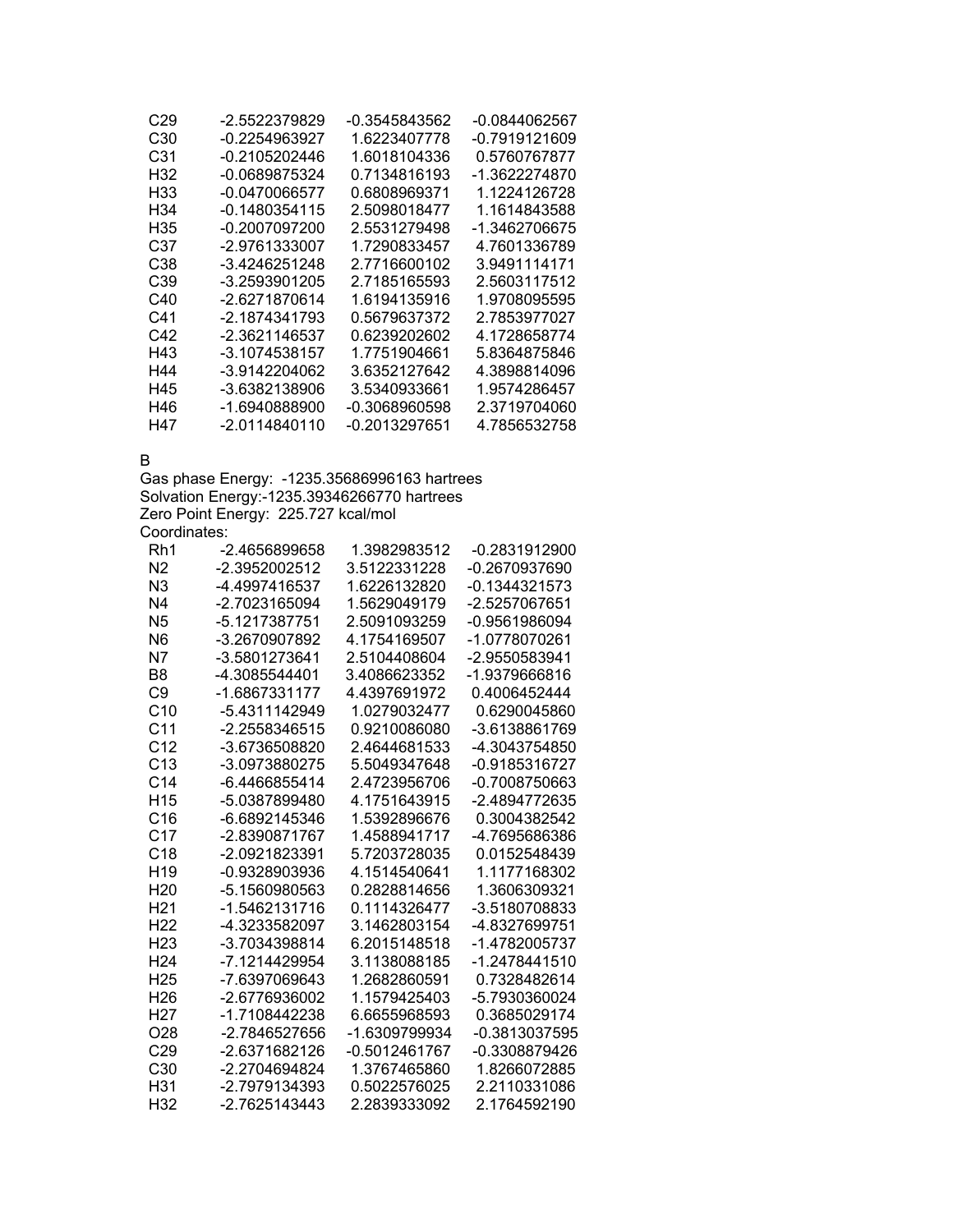| C33             | $-0.7718082449$ | 1.3158085575  | 2.1557783699    |
|-----------------|-----------------|---------------|-----------------|
| H34             | $-0.5933329835$ | 0.7805206135  | 3.0945561718    |
| H35             | -0.3568327553   | 2.3213996797  | 2.2831297191    |
| C <sub>36</sub> | 0.9605234497    | -0.6718693156 | -1.2871592333   |
| C37             | 0.5150163101    | 0.6382991032  | -1.3866849158   |
| C <sub>38</sub> | -0.0106208559   | 1.2995149267  | $-0.2504012400$ |
| C39             | -0.0797882395   | 0.6250305072  | 1.0019931936    |
| C40             | 0.3785610594    | -0.6955393003 | 1.0799752059    |
| C41             | 0.9042766341    | -1.3283536541 | -0.0466495195   |
| H42             | 1.3751577783    | -1.1801085118 | -2.1514838040   |
| H43             | 0.5909258232    | 1.1795865962  | -2.3240866826   |
| H44             | $-0.1038041763$ | 2.3815532033  | -0.2853112434   |
| H45             | 0.3292463603    | -1.2254802560 | 2.0266323568    |
| H46             | 1.2747199473    | -2.3458684549 | 0.0376807331    |

D

Gas phase Energy: -1467.60739236050 hartrees Solvation Energy:-1467.64355565603 hartrees Zero Point Energy: 289.508 kcal/mol Coordinates:

| Rh1             | -2.5286056571 | 1.8957535413  | -0.3116533711   |
|-----------------|---------------|---------------|-----------------|
| N <sub>2</sub>  | -2.9487160974 | 3.9578079061  | $-0.4853845224$ |
| N <sub>3</sub>  | -4.5389194349 | 1.6559181346  | 0.0156969278    |
| N <sub>4</sub>  | -3.0499480705 | 1.6964816439  | -2.5462038823   |
| N <sub>5</sub>  | -5.4134221130 | 2.3335542106  | -0.7771378118   |
| N <sub>6</sub>  | -3.9938071193 | 4.3268098672  | -1.2784099566   |
| N7              | -4.1403392127 | 2.4085340444  | -2.9412987453   |
| B <sub>8</sub>  | -4.9201015377 | 3.2660566501  | -1.9291648289   |
| C <sub>9</sub>  | -2.4243381368 | 5.0805547758  | 0.0353208700    |
| C10             | -5.2469202549 | 0.9264702314  | 0.8944486405    |
| C <sub>11</sub> | -2.6798271528 | 0.9438217887  | -3.5911249700   |
| C <sub>12</sub> | -4.4432310485 | 2.1070627250  | -4.2264178321   |
| C <sub>13</sub> | -4.1147979632 | 5.6715515171  | -1.2541829029   |
| C <sub>14</sub> | -6.6690136240 | 2.0276043959  | -0.3888140225   |
| H <sub>15</sub> | -5.8549233472 | 3.7969251001  | -2.4490330958   |
| C16             | -6.6103229739 | 1.1329279832  | 0.6730994170    |
| C <sub>17</sub> | -3.5272093296 | 1.1727250555  | -4.6849740142   |
| C18             | -3.1261716295 | 6.1957267261  | -0.4313268986   |
| H <sub>19</sub> | -1.5923207139 | 5.0402255438  | 0.7228287936    |
| H <sub>20</sub> | -4.7526339565 | 0.3075792371  | 1.6269117751    |
| H <sub>21</sub> | -1.8259977234 | 0.2864700027  | -3.5149592315   |
| H <sub>22</sub> | -5.2823735709 | 2.5775952723  | -4.7172316038   |
| H <sub>23</sub> | -4.8957703088 | 6.1581054723  | -1.8192905679   |
| H <sub>24</sub> | -7.5139483662 | 2.4683211261  | -0.8965422411   |
| H <sub>25</sub> | -7.4351978111 | 0.6931274977  | 1.2116301203    |
| H26             | -3.4794376845 | 0.7234131037  | -5.6648257896   |
| H <sub>27</sub> | -2.9440607123 | 7.2328473822  | $-0.1966256560$ |
| O <sub>28</sub> | -2.1389649031 | -1.1244627304 | -0.1674207787   |
| C29             | -2.2468251779 | 0.0109582811  | -0.1932120847   |
| C <sub>30</sub> | -2.2467410534 | 2.2179831893  | 1.7658626522    |
| H31             | -3.1427437937 | 2.7670232212  | 2.0603412583    |
| H32             | -1.3943958386 | 2.9023109053  | 1.8105723615    |
| C33             | -2.0083668145 | 1.0176890846  | 2.6863511775    |
| H34             | -1.1423298987 | 0.4358569308  | 2.3527842698    |
| H <sub>35</sub> | -2.8684954943 | 0.3386934395  | 2.6681972242    |
| C36             | -1.3320935581 | 2.4419408805  | 6.7172147522    |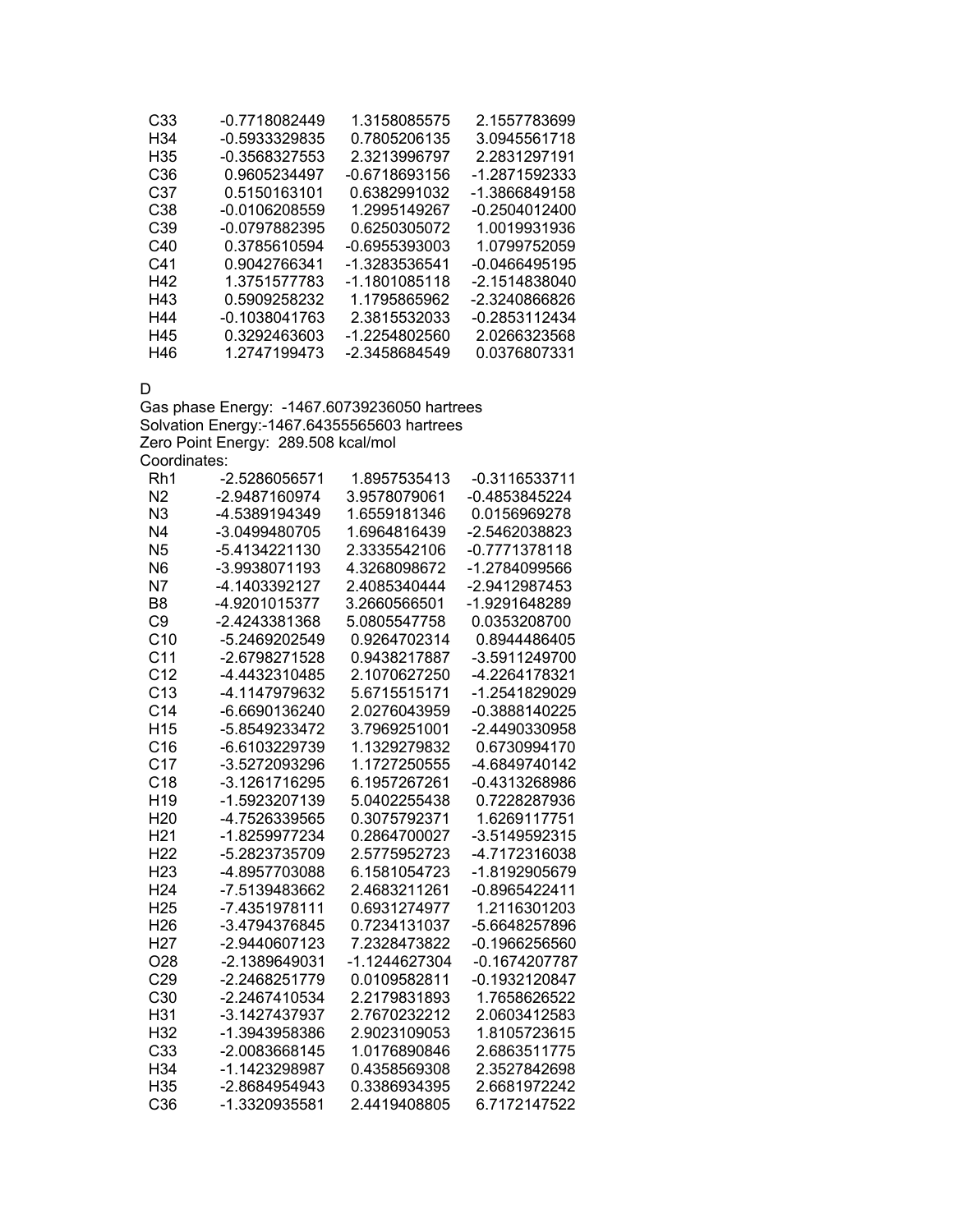| -2.6347480222 | 2.2650400658  | 6.2453407122    |
|---------------|---------------|-----------------|
| -2.8515692149 | 1.7956802100  | 4.9501340206    |
| -1.7717601410 | 1.4931164141  | 4.1094768236    |
| -0.4695161806 | 1.6752230890  | 4.5929300731    |
| -0.2488036217 | 2.1447336082  | 5.8882253898    |
| -1.1624878199 | 2.8029311286  | 7.7269381789    |
| -3.4813010393 | 2.4868629389  | 6.8881187252    |
| -3.8688003809 | 1.6529340058  | 4.5921257697    |
| 0.3802710052  | 1.4311247094  | 3.9584858615    |
| 0.7667145694  | 2.2706928343  | 6.2516250765    |
| 0.5299790439  | 1.4229668019  | 0.0663645361    |
| -0.0698927096 | 2.4774907077  | $-0.6625043457$ |
| 0.5261516706  | 1.4526899625  | 1.1501559417    |
| -0.3455234378 | 3.3921493721  | -0.1516508716   |
| 1.2225938982  | 0.3921722823  | -2.0024955778   |
| 1.1597975672  | 0.3768876894  | -0.6050593912   |
| 1.7334402636  | -0.4111745556 | -2.5250941830   |
| 1.6201935752  | -0.4317539417 | -0.0470470658   |
| 0.6446707909  | 1.4372342305  | -2.7358554161   |
| 0.0030389557  | 2.4792931355  | -2.0728330462   |
| 0.7141445244  | 1.4439643885  | -3.8188836770   |
| -0.4279728802 | 3.3044464248  | -2.6290952508   |
|               |               |                 |

E

G

Gas phase Energy: -1313.96206651892 hartrees Solvation Energy:-1314.00038333931 hartrees Zero Point Energy: 260.140 kcal/mol Coordinates:

| Rh1             | -2.4939252439 | 1.7716565382  | -0.2518727541 |
|-----------------|---------------|---------------|---------------|
| N <sub>2</sub>  | -2.7630887268 | 3.8318615943  | -0.5867266294 |
| N <sub>3</sub>  | -4.5432978541 | 1.6679229812  | 0.1300382603  |
| N4              | -3.1182475681 | 1.4550299534  | -2.4441868343 |
| N <sub>5</sub>  | -5 3866741771 | 2.3644870770  | -0.6755244783 |
| N6              | -3.8369130077 | 4.2242860024  | -1.3285907758 |
| N7              | -4.1546110216 | 2.2314316909  | -2.8598343562 |
| B8              | -4.8579528578 | 3 1944042078  | -1 8815372559 |
| C9              | -2 1027816187 | 4 9431552042  | -0.2174023161 |
| C <sub>10</sub> | -5.2850747092 | 1.0180237708  | 1.0432217309  |
| C <sub>11</sub> | -2.7704133288 | 0.6800005706  | -3.4820368556 |
| C <sub>12</sub> | -4 4495604185 | 1 9448060614  | -4.1491449039 |
| C <sub>13</sub> | -3.8411690125 | 5.5707865701  | -1.4224589917 |
| C14             | -6 6550832424 | 2 1516805079  | -0.2657911296 |
| H <sub>15</sub> | -5.7612830946 | 3.7605222125  | -2 4188287116 |
| C16             | -6.6370037055 | 1.2978486652  | 0.8304481805  |
| C17             | -3.5836980500 | 0.9550502892  | -4.5895073876 |
| C <sub>18</sub> | -2 7469754740 | 6 0724943561  | -0.7290487469 |
| H <sub>19</sub> | -1.2164038081 | 4.8890839301  | 0.3965392255  |
| H <sub>20</sub> | -4.8193844684 | 0 4014105149  | 1.7974013127  |
| H21             | -1.9648461245 | -0.0357280886 | -3 3942533466 |
| H <sub>22</sub> | -5.2502945663 | 2.4626597387  | -4.6561495063 |
| H <sub>23</sub> | -4.6207881213 | 6 0756704658  | -1.9731624114 |
| H <sub>24</sub> | -7.4780730851 | 26227041415   | -0.7824023874 |
| H <sub>25</sub> | -7.4806242312 | 0.9313342707  | 1.3941677755  |
| H26             | -3.5470145783 | 0.4979363468  | -5.5661204531 |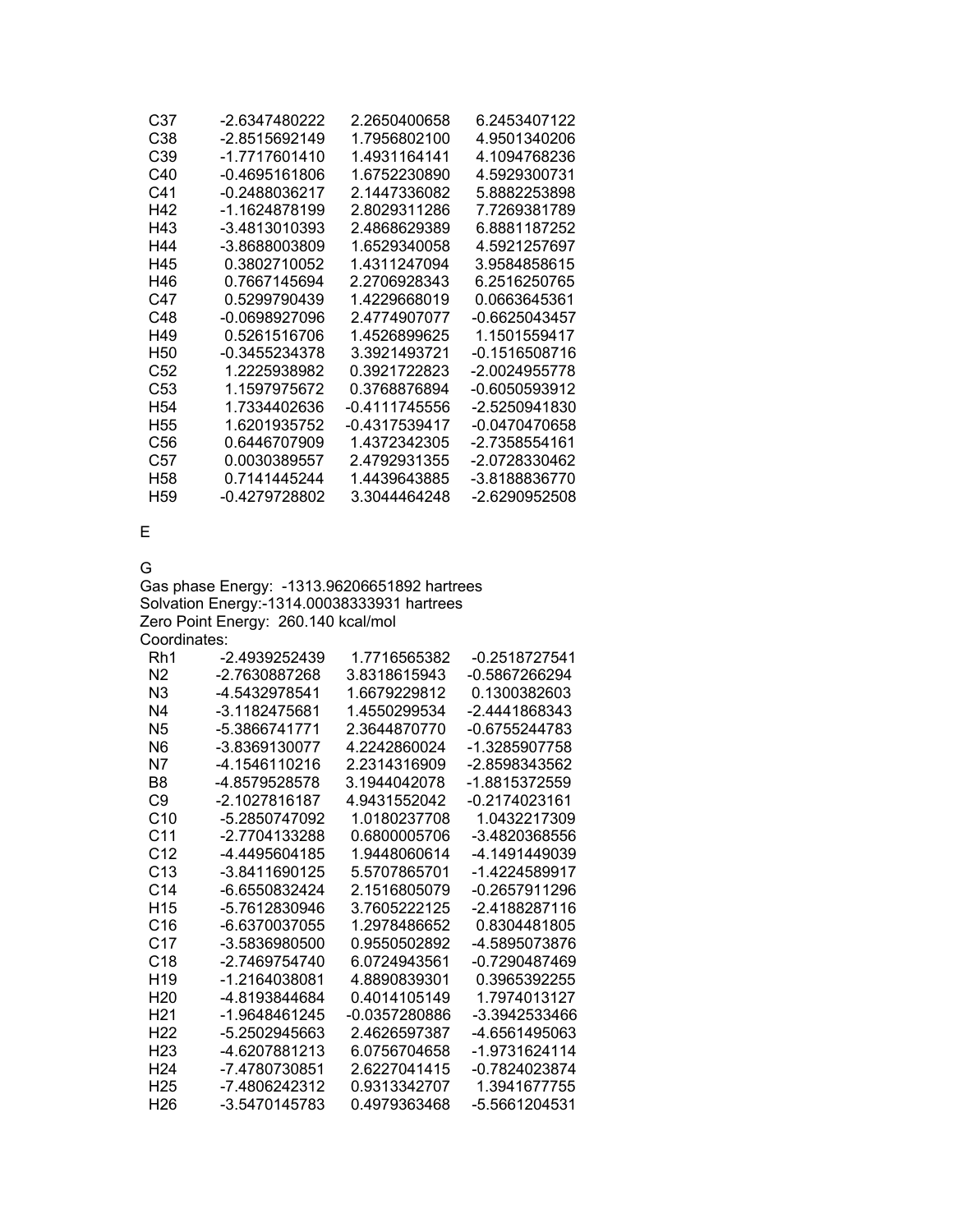| H27                              | -2.4602599327                                 | 7.1053004919     | -0.6065031674                                                                |
|----------------------------------|-----------------------------------------------|------------------|------------------------------------------------------------------------------|
| O <sub>28</sub>                  | -2.2754714285                                 | -1.2468934007    | 0.1492491487                                                                 |
| C <sub>29</sub>                  | -2.3366687092                                 | $-0.1149476415$  | 0.0292836948                                                                 |
| C30                              | -2.2892823471                                 | 2.2437638994     | 1.8458496661                                                                 |
| H31                              | -3.2818248999                                 | 2.6339257635     | 2.0686939669                                                                 |
| H32                              | -1.5794003356                                 | 3.0683418776     | 1.8987144727                                                                 |
| C33                              | -1.8985975904                                 | 1.1243948538     | 2.8094479320                                                                 |
| H34                              | -0.9298248559                                 | 0.6896845479     | 2.5390687619                                                                 |
| H35                              | -2.6338144824                                 | 0.3113698614     | 2.7777414554                                                                 |
| C <sub>36</sub>                  | -1.6968881222                                 | 2.7955806060     | 6.7950473232                                                                 |
| C37                              | -2.9213243203                                 | 2.3705902518     | 6.2745676394                                                                 |
| C38                              | -2.9827087585                                 | 1.8205837600     | 4.9945381016                                                                 |
| C39                              | -1.8228380917                                 | 1.6848918658     | 4.2193570511                                                                 |
| C40                              | $-0.6002045494$                               | 2.1169835298     | 4.7496715512                                                                 |
| C <sub>41</sub>                  | -0.5356840340                                 | 2.6663163214     | 6.0304931551                                                                 |
| H42                              | -1.6473588315                                 | 3.2196333236     | 7.7931689860                                                                 |
| H43                              | -3.8264837907                                 | 2.4621000669     | 6.8672202776                                                                 |
| H44                              | -3.9383750606                                 | 1.4842065307     | 4.5982703064                                                                 |
| H45                              | 0.3097201905                                  | 2.0084515580     | 4.1634091347                                                                 |
| H46                              | 0.4205264665                                  | 2.9863268596     | 6.4332601891                                                                 |
| C47                              | $-0.1571556301$                               | 2.0249415524     | -0.0550802466                                                                |
| H48                              | 0.1885435001                                  | 1.1800945638     | 0.5302011171                                                                 |
| H49                              | $-0.0256699738$                               | 3.0012058841     | 0.3930092957                                                                 |
| C50                              | -0.4565688136                                 | 1.8973642108     | -1.3847643122                                                                |
| H <sub>51</sub>                  | -0.3612274193                                 | 0.9435810769     | -1.8909966801                                                                |
| H <sub>52</sub>                  | -0.6083637696                                 | 2.7662224143     | -2.0147488258                                                                |
|                                  |                                               |                  |                                                                              |
| TS <sub>1</sub>                  |                                               |                  |                                                                              |
|                                  | Gas phase Energy: - 1235.31051278440 hartrees |                  |                                                                              |
|                                  | Solvation Energy:-1235.34799500711 hartrees   |                  |                                                                              |
|                                  | Zero Point Energy:                            | 224.081 kcal/mol |                                                                              |
|                                  |                                               |                  | Number and Magnitude of negative Eigen values: 1 (-300.22 cm <sup>-1</sup> ) |
| Coordinates:<br>Rh1              | $-0153096274$                                 | $-0560543866$    | .0674744578                                                                  |
|                                  | $-0.0253135604$                               | $-0399648710$    | 2.1932961163                                                                 |
| N <sub>2</sub><br>N <sub>3</sub> | 2.1476273770                                  | .1091266811      | .1987853514                                                                  |
| N <sub>4</sub>                   |                                               | -2.1753882150    |                                                                              |
| N <sub>5</sub>                   | .2141068344<br>2.7837789646                   |                  | .3048067375<br>1.1090141884                                                  |
| N <sub>6</sub>                   |                                               | -.6723837885     |                                                                              |
| N7                               | .9400478229                                   | -.7652552163     | 2.8251074585<br>1.1648538869                                                 |
|                                  | 1.1701368905                                  | -2.6184905503    |                                                                              |

| N6              | .9400478229   | - 7652552163  | 2.8251074585  |
|-----------------|---------------|---------------|---------------|
| N7              | 1.1701368905  | -2.6184905503 | 1.1648538869  |
| B8              | 1.9764674861  | -1.6136017104 | 2.0286326015  |
| C9              | - 8206819756  | 4795718483    | 3.1453082965  |
| C <sub>10</sub> | 3.0760152536  | .8497105182   | - 4223791001  |
| C11             | - 3521011721  | -3.2509376775 | - 2643025579  |
| C <sub>12</sub> | 1.1935982597  | -3.9689380814 | 1.1397620723  |
| C <sub>13</sub> | .7488504494   | - 6909817839  | 4.1589186048  |
| C <sub>14</sub> | 4.1116186097  | - 4193903196  | 1.0612711814  |
| H <sub>15</sub> | 2.6994493954  | -2.1934783388 | 2.7812411241  |
| C16             | 4.3433896575  | .5473140535   | .0923409499   |
| C17             | .2381240750   | -4.4162934209 | .2364795772   |
| C <sub>18</sub> | -.3652995561  | .0996145970   | 4.4103520398  |
| H <sub>19</sub> | -1.6682677364 | 1.0972696635  | 2.8885721594  |
| H20             | 2.7903129741  | 1.5610368522  | -1.1839448394 |
| H21             | -1.1439542581 | -3.1382163285 | - 9909184263  |
| H <sub>22</sub> | 1.8835738550  | -4.5135500046 | 1.7669380271  |
| H <sub>23</sub> | 1.4164054278  | -1.2062284650 | 4.8331947087  |
|                 |               |               |               |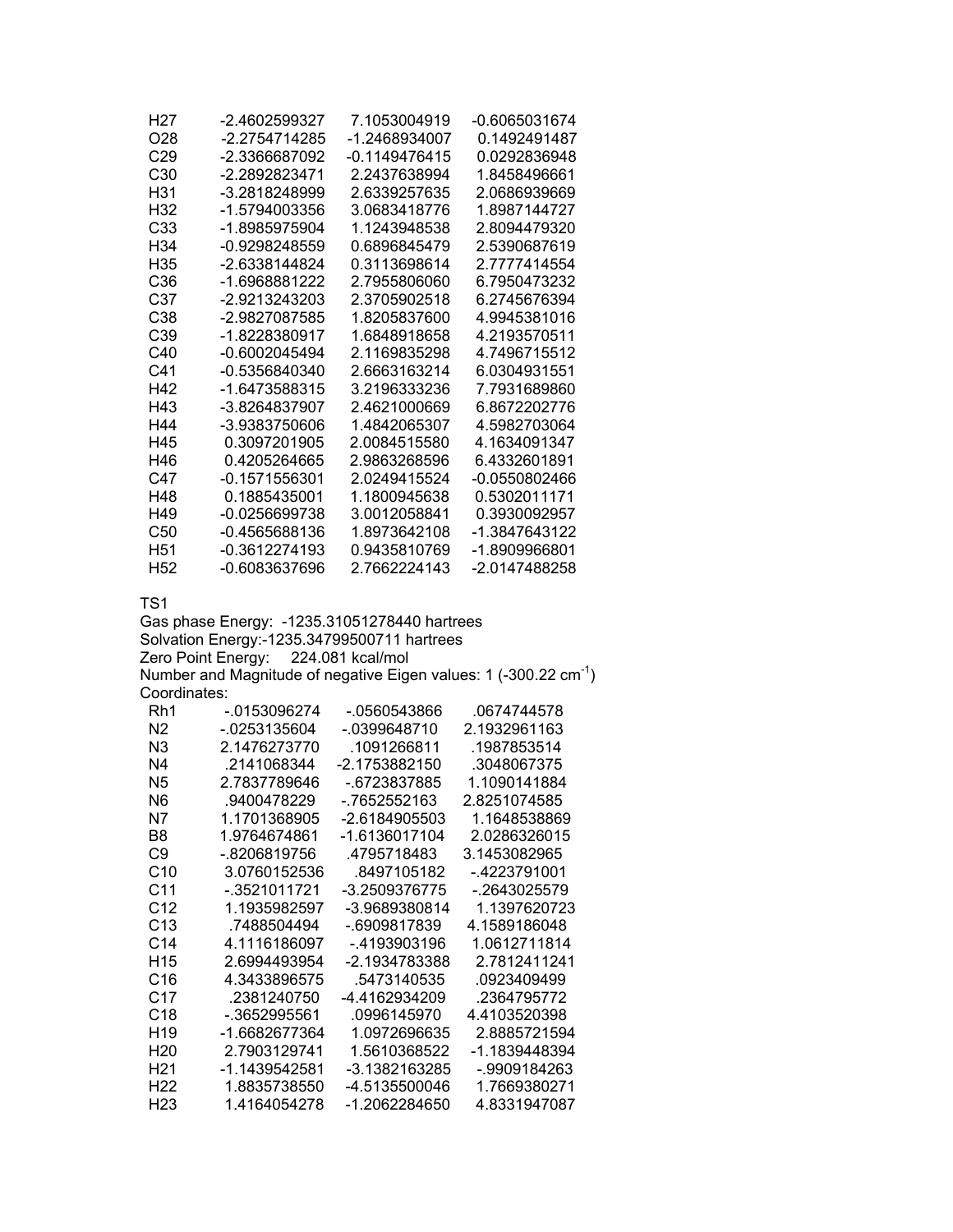| H <sub>24</sub>                    | 4.7916725194                                                                                                                       | -.9413076058                   | 1.7180546065                                                                  |       |       |       |
|------------------------------------|------------------------------------------------------------------------------------------------------------------------------------|--------------------------------|-------------------------------------------------------------------------------|-------|-------|-------|
| H <sub>25</sub>                    | 5.2915111019                                                                                                                       | .9721462545                    | $-0.1986776070$                                                               |       |       |       |
| H <sub>26</sub>                    | .0004412083                                                                                                                        | -5.4368729914                  | $-0197555491$                                                                 |       |       |       |
| H <sub>27</sub>                    | -.7870619745                                                                                                                       | .3617456939                    | 5.3680328027                                                                  |       |       |       |
| O28                                | .2097803093                                                                                                                        | $-0.5469653006$                | -2.9251734211                                                                 |       |       |       |
| C <sub>29</sub>                    | .1020801010                                                                                                                        | $-0.3115291062$                | -1.8142402662                                                                 |       |       |       |
| C30                                | $-2.1653332516$                                                                                                                    | $-0927217612$                  | .0766798586                                                                   |       |       |       |
| C31                                | -2.0934340533                                                                                                                      | 1.3278569224                   | .0078439053                                                                   |       |       |       |
| H32                                | -2.5328097993                                                                                                                      | $-0.6195172536$                | -.7995496946                                                                  |       |       |       |
| H33                                | -2.3669183622                                                                                                                      | 1.8236624294                   | $-0.9152390006$                                                               |       |       |       |
| H34                                | -2.2611521098                                                                                                                      | 1.9227332530                   | .8973122839                                                                   |       |       |       |
| H35                                | -2.4195441054                                                                                                                      | -.5553183046                   | 1.0248635844                                                                  |       |       |       |
| C36                                | 1.0288483884                                                                                                                       | 4.6630616855                   | $-.5400474897$                                                                |       |       |       |
| C37                                | .8882020827                                                                                                                        | 4.1325951554                   | .7451303829                                                                   |       |       |       |
| C38                                | .3109091737                                                                                                                        | 2.8769521802                   | .9330513492                                                                   |       |       |       |
| C39                                | $-1227098317$                                                                                                                      | 2.1192243674                   | $-0.1699225201$                                                               |       |       |       |
| C40                                | $-0072465858$                                                                                                                      | 2.6803803330                   | -1.4582692014                                                                 |       |       |       |
| C41                                | .5742482492                                                                                                                        | 3.9347369582                   | -1.6424450844                                                                 |       |       |       |
| H42                                | 1.4768125347                                                                                                                       | 5.6417752681                   | -.6805202882                                                                  |       |       |       |
| H43                                | 1.2326047650                                                                                                                       | 4.6949161806                   | 1.6076397823                                                                  |       |       |       |
| H44                                | .2300937799                                                                                                                        | 2.4838382417                   | 1.9382933007                                                                  |       |       |       |
| H45                                | $-.3890841077$                                                                                                                     | 2.1559824238                   | -2.3294286479                                                                 |       |       |       |
| H46                                | .6586736129                                                                                                                        | 4.3451851055                   | -2.6440592492                                                                 |       |       |       |
|                                    | Gas phase Energy: -1467.56444955423 hartrees<br>Solvation Energy:-1467.59994975125 hartrees<br>Zero Point Energy: 286.356 kcal/mol |                                | Number and Magnitude of negative Eigen values: 1 (cm <sup>-1</sup> ) -1313.22 | 25.66 | 28.57 | 33.92 |
| 48.31                              | 52.85                                                                                                                              |                                |                                                                               |       |       |       |
| Coordinates:                       |                                                                                                                                    |                                |                                                                               |       |       |       |
| Rh1                                | -.0935335799                                                                                                                       | -.0527878994                   | .0553671918                                                                   |       |       |       |
| N <sub>2</sub>                     | .0459693883                                                                                                                        | $-0141959321$                  | 2.1547418610                                                                  |       |       |       |
| N <sub>3</sub>                     | 2.0679360693                                                                                                                       | .0975310884                    | .0963389793                                                                   |       |       |       |
| N <sub>4</sub>                     | .1779418679                                                                                                                        | $-2.1741274512$                | .2052529064                                                                   |       |       |       |
| N <sub>5</sub>                     | 2.7489200361                                                                                                                       | $-0.7160123709$                | .9474358616                                                                   |       |       |       |
| N <sub>6</sub>                     | 1.0056766336                                                                                                                       | $-7800291618$                  | 2.7466876163                                                                  |       |       |       |
| N7                                 | 1.1250823146                                                                                                                       | -2.6441278752                  | 1.0609569249                                                                  |       |       |       |
| B <sub>8</sub>                     | 1.9757055523                                                                                                                       | -1.6600670518                  | 1.9020028345                                                                  |       |       |       |
| C <sub>9</sub>                     | $-0.5880419120$                                                                                                                    | .6648336709                    | 3.1258533495                                                                  |       |       |       |
| C10                                | 2.9703660544                                                                                                                       | .8275833003                    | -.5765101146                                                                  |       |       |       |
| C <sub>11</sub>                    | -.4298571395                                                                                                                       | -3.2294340971                  | $-.3553595877$                                                                |       |       |       |
| C12                                | 1.1077761157                                                                                                                       | -3.9957562030                  | 1.0350255748                                                                  |       |       |       |
| C13                                | .9663080343                                                                                                                        | -.5779969569                   | 4.0804587844                                                                  |       |       |       |
| C14                                | 4.0743223845                                                                                                                       | -.4895796161                   | .8109209106                                                                   |       |       |       |
| H <sub>15</sub>                    | 2.7269967569                                                                                                                       | -2.2524083043                  | 2.6155839442                                                                  |       |       |       |
| C16                                | 4.2620007295                                                                                                                       | .4899342528                    | -.1556535262                                                                  |       |       |       |
| C17                                | .1303208770                                                                                                                        | -4.4126406378                  | .1406819651                                                                   |       |       |       |
| C18                                | $-.0393997759$                                                                                                                     | .3369884950                    | 4.3684236989                                                                  |       |       |       |
| H <sub>19</sub>                    | -1.4017286190                                                                                                                      | 1.3334567397                   | 2.8881246650                                                                  |       |       |       |
| H <sub>20</sub>                    | 2.6553004700                                                                                                                       | 1.5521936852                   | -1.3143249708                                                                 |       |       |       |
| H <sub>21</sub>                    | -1.2301075747                                                                                                                      | -3.0875248076                  | -1.0675605184                                                                 |       |       |       |
| H <sub>22</sub>                    | 1.7889013435<br>1.6544344382                                                                                                       | -4.5619774858<br>-1.0990408651 | 1.6527718755<br>4.7291626389                                                  |       |       |       |
| H <sub>23</sub>                    |                                                                                                                                    |                                |                                                                               |       |       |       |
|                                    |                                                                                                                                    |                                |                                                                               |       |       |       |
| H <sub>24</sub><br>H <sub>25</sub> | 4.7862664088<br>5.1966325436                                                                                                       | -1.0372198514<br>.9011214999   | 1.4103639728<br>-.5039594183                                                  |       |       |       |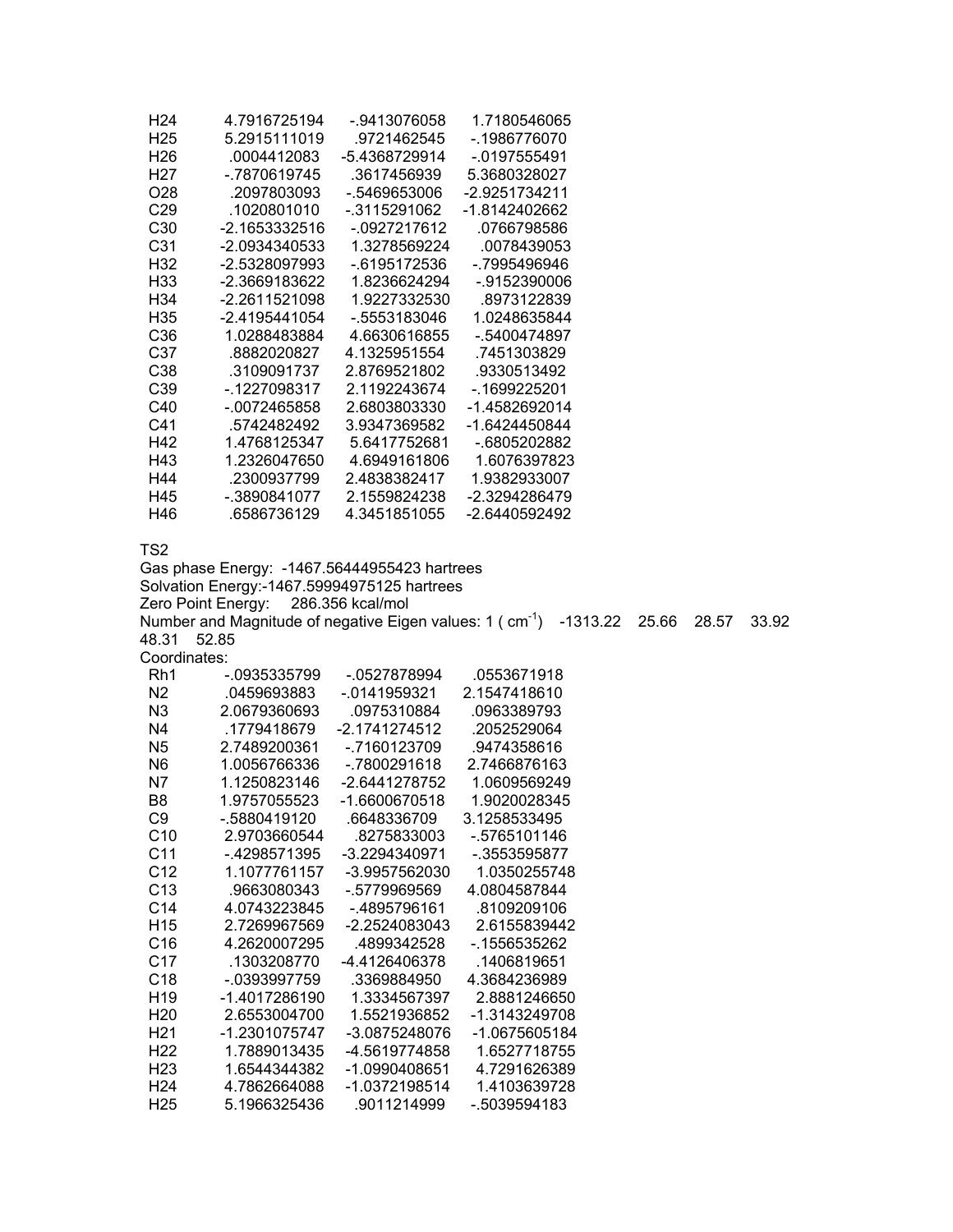| H26             | - 1387576191    | -5.4255894432 | - 1152710346    |
|-----------------|-----------------|---------------|-----------------|
| H <sub>27</sub> | -.3330998419    | .7107818655   | 5.3367936208    |
| O <sub>28</sub> | .0515456849     | -.2759975466  | -2.9856406778   |
| C <sub>29</sub> | $-0.0434303251$ | -.1707373192  | -1.8550217942   |
| C30             | -.4036025656    | 2.2399083984  | .0420500809     |
| H31             | $-0524877043$   | 2.4521045902  | -.9670443702    |
| H <sub>32</sub> | .3948569260     | 2.3941963978  | .7644878788     |
| C33             | -1.6159595760   | 3.1503580688  | .3670986200     |
| H <sub>34</sub> | -1.9753007857   | 2.9602038830  | 1.3838108652    |
| H <sub>35</sub> | -2.4496563158   | 2.9446974834  | $-0.3102244731$ |
| C <sub>36</sub> | -.3458388823    | 7.2610340850  | $-0539444673$   |
| C37             | -.9974458891    | 6.6175646098  | -1.1080948567   |
| C38             | $-1.4108722006$ | 5.2923574547  | $-9687973100$   |
| C39             | -1.1833663848   | 4.5968517187  | .2265207808     |
| C40             | -.5267056974    | 5.2508516786  | 1.2783219801    |
| C <sub>41</sub> | -.1119583212    | 6.5751565172  | 1.1405556536    |
| H42             | -.0270265381    | 8.2933582777  | -.1602164941    |
| H43             | -1.1897473136   | 7.1487505231  | -2.0356241458   |
| H44             | -1.9283146610   | 4.7997646109  | -1.7890566742   |
| H45             | -.3505631770    | 4.7250507965  | 2.2142561576    |
| H46             | .3871277832     | 7.0732890951  | 1.9662232035    |
| H47             | -1.3813606397   | 1.0705836204  | .1682679749     |
| C48             | -4.9947207348   | -.6974911311  | - 1738806585    |
| C49             | -4.2791093180   | -1.0153664731 | .9840080653     |
| C50             | -2.9235382945   | -.7013194169  | 1.0874478795    |
| C <sub>51</sub> | -2.2662188500   | -.0687515242  | .0194113893     |
| C <sub>52</sub> | -2.9952507469   | .2510876334   | -1.1416753955   |
| C53             | -4.3522065996   | -.0602499347  | -1.2364057889   |
| H <sub>54</sub> | -6.0505834176   | -.9393871716  | -.2440431956    |
| H <sub>55</sub> | -4.7767606285   | -1.5115599604 | 1.8114823177    |
| H <sub>56</sub> | -2.3833335585   | -.9649235593  | 1.9881402060    |
| H <sub>57</sub> | -2.5204148317   | .7778683533   | -1.9646715455   |
| H <sub>58</sub> | -4.9026097050   | .2015855159   | -2.1347168635   |

TS3

Gas phase Energy: -1313.93019717026 hartrees Solvation Energy:-1313.96749401223 hartrees Zero Point Energy: 259.926 kcal/mol Number and Magnitude of negative Eigen values:  $1 \text{ (cm}^1\text{)} -349.77 \quad 26.50 \quad 32.27 \quad 35.08$ 60.29 63.81 Coordinates: Rh1 -0.0552281935 -0.2696871572 -0.0165500322 -0.1193972577 0.1528999112 N3 2.1583453158 0.0519835705 0.1174122586 N4 0.3350317379 -2.2601711185 0.5560451516 N5 2.7792283290 -0.5097137042 1.1876198160 N6 0.8600964004 -0.3671464469 2.8206266566 N7 1.2472235886 -2.4823016964 1.5399416117 B8 1.9652453794 -1.2956636611 2.2385241407 C9 -0.9345919796 0.8716320024 2.8248818567 C10 3.1072823105 0.6412126652 -0.6267372743 C11 -0.1400137093 -3.4507811679 0.1576050579 C12 1.3388679795 -3.8120251228 1.7584242238 C13 0.6584487520 0.0268488822 4.0957474026 C14 4.1083952313 -0.2676517705 1.1171734160 H15 2.6730156458 -1.6934715118 3.1136511407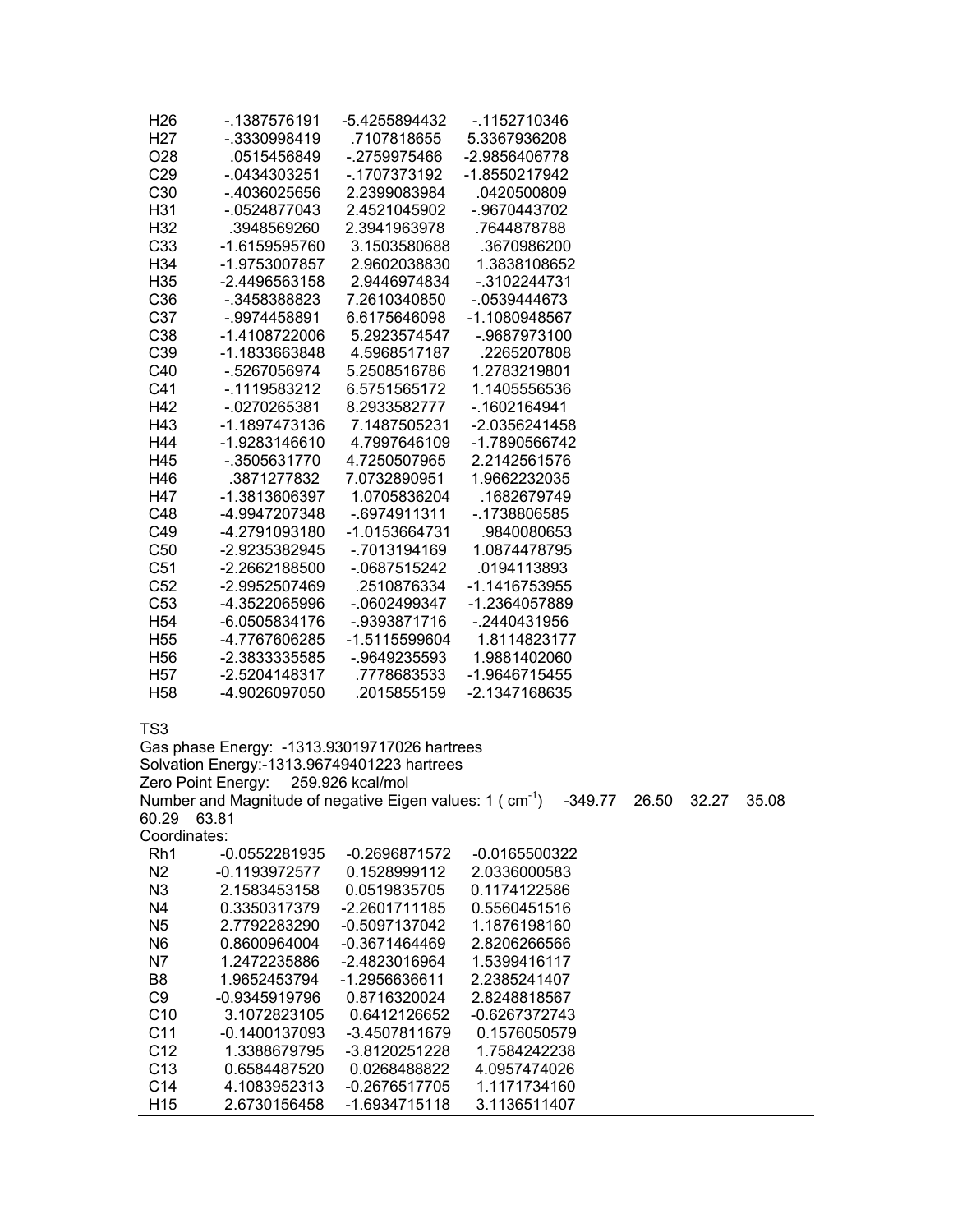| C <sub>16</sub> | 4.3631540724    | 0.4695266555  | -0.0304464199   |
|-----------------|-----------------|---------------|-----------------|
| C <sub>17</sub> | 0.4716804310    | -4.4695766062 | 0.8951199577    |
| C <sub>18</sub> | -0.4785228686   | 0.8235487722  | 4.1448527084    |
| H <sub>19</sub> | -1.7988003033   | 1.3779536158  | 2.4214386589    |
| H <sub>20</sub> | 2.8504687518    | 1.1611205577  | -1.5394106329   |
| H <sub>21</sub> | $-0.8859545513$ | -3.5159371940 | -0.6210378350   |
| H <sub>22</sub> | 2.0122718161    | -4.1943322781 | 2.5111054413    |
| H <sub>23</sub> | 1.3355681530    | -0.2878569803 | 4.8756973288    |
| H <sub>24</sub> | 4.7733998189    | -0.6337833589 | 1.8853375270    |
| H <sub>25</sub> | 5.3169163899    | 0.8288406484  | -0.3843000527   |
| H <sub>26</sub> | 0.3040258221    | -5.5321354455 | 0.8131482241    |
| H <sub>27</sub> | -0.9150186031   | 1.2972516606  | 5.0102110023    |
| O <sub>28</sub> | 0.2576436300    | -1.0399031236 | -2.9526093403   |
| C29             | 0.1180263047    | -0.7359677622 | -1.8620601121   |
| C30             | -2.1457672872   | -0.4337056981 | -0.0597125347   |
| C <sub>31</sub> | -2.0798655996   | 0.9359060838  | -0.4933662304   |
| H32             | -2.4507549617   | -1.1779904405 | -0.7910570321   |
| H <sub>33</sub> | -2.2283746731   | 1.1268881791  | -1.5500744658   |
| H <sub>34</sub> | -2.4975322190   | 1.7007123398  | 0.1522988726    |
| H35             | -2.4903079298   | -0.6421912297 | 0.9490589275    |
| C36             | -0.3108959587   | 2.1295165505  | -0.3870715688   |
| H37             | 0.7513909688    | 1.9117789988  | $-0.4608196445$ |
| H <sub>38</sub> | $-0.5104052418$ | 2.5222365996  | 0.6064703795    |
| C39             | -0.7062721686   | 3.0751979317  | -1.5189669091   |
| H40             | $-0.5727538517$ | 2.5861135046  | -2.4904518879   |
| H41             | -1.7576627361   | 3.3709304393  | -1.4400357880   |
| C <sub>42</sub> | 0.1895712893    | 4.2974113092  | -1.4264201944   |
| C43             | 1.8966699481    | 6.5105185417  | -1.1708742769   |
| C44             | 1.3707762628    | 4.3757525973  | -2.1769239448   |
| C45             | -0.1255327893   | 5.3415814896  | -0.5456063921   |
| C46             | 0.7215536751    | 6.4422858061  | $-0.4192924513$ |
| C47             | 2.2183805117    | 5.4766083678  | -2.0530554366   |
| H48             | 1.6178286527    | 3.5807139075  | -2.8775434297   |
| H49             | -1.0441598453   | 5.2988240788  | 0.0351717987    |
| H <sub>50</sub> | 0.4622248501    | 7.2480191407  | 0.2605576430    |
| H <sub>51</sub> | 3.1240925702    | 5.5312983440  | -2.6494253989   |
| H <sub>52</sub> | 2.5548334186    | 7.3684562729  | -1.0750918909   |

## **Ru.Tp.NH3**

A

Gas phase Energy: -1163.17280280227 hartrees Solvation Energy:-1163.18196749761 hartrees Zero Point Energy: 242.634 kcal/mol Coordinates: Ru1 -2.3882688522 1.5897181109 -0.1232154460<br>N2 -2.4500443355 3.7012854813 -0.3295111020 N2 -2.4500443355 3.7012854813<br>N3 -4.5551570304 1.6576104246 N3 -4.5551570304 1.6576104246 -0.1239890531 N4 -2.7068459247 1.5132507724 -2.3796272295<br>N5 -5.1863009958 2.5097640199 -0.9767476010 2.5097640199 -0.9767476010<br>4.2426164644 -1.1897350081 N6 -3.3620369086<br>N7 -3.5917110913 -3.5917110913 2.3972814844 -2.9089632525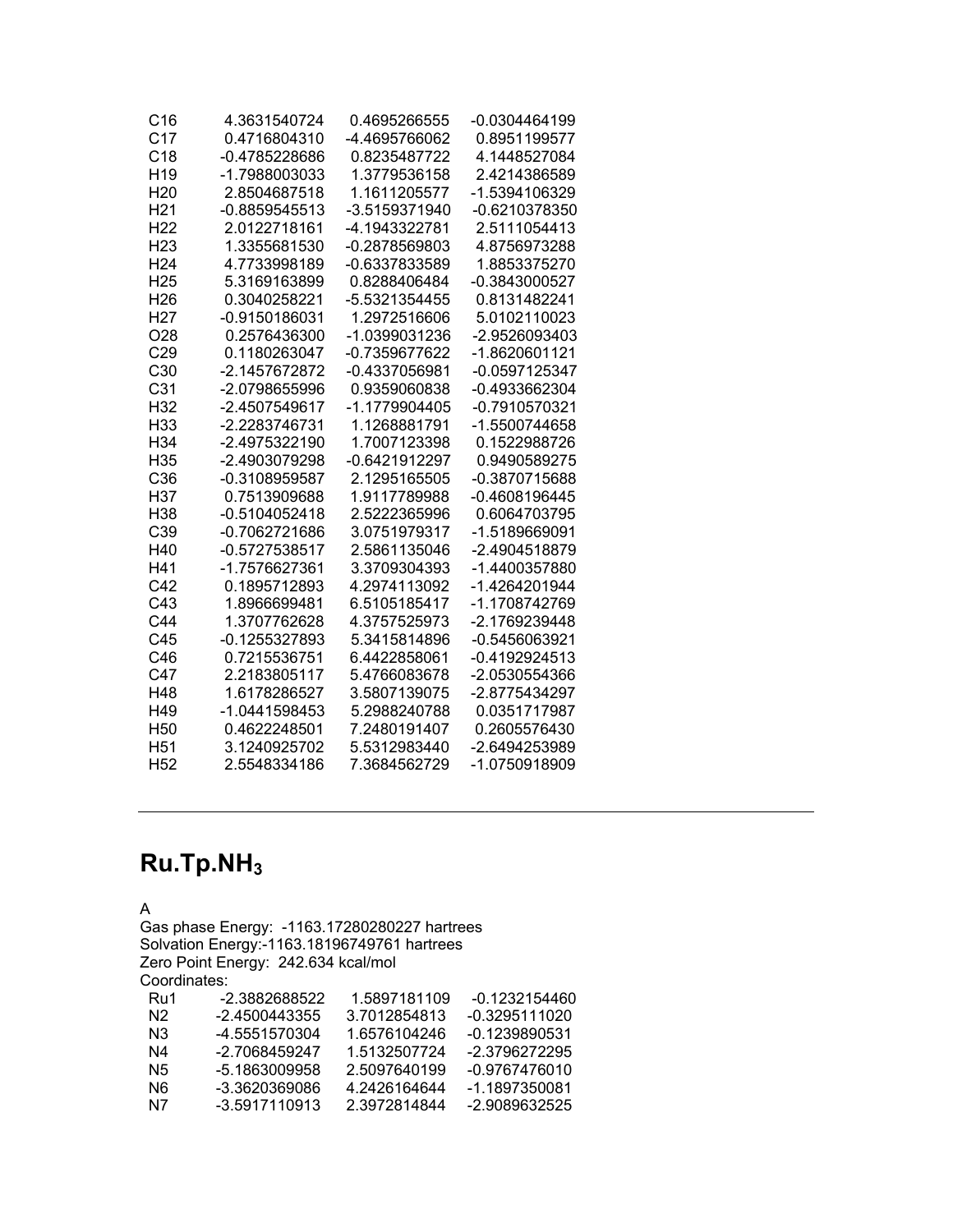| B8              | -4.3652987333   | 3.3621287521  | -1.9775002755 |
|-----------------|-----------------|---------------|---------------|
| C <sub>9</sub>  | -1.7764337957   | 4.7225295841  | 0.2143740834  |
| C <sub>10</sub> | -5.5051142777   | 1.0534729509  | 0.6007319766  |
| C <sub>11</sub> | -2.2291773541   | 0.7927087900  | -3.4016421199 |
| C <sub>12</sub> | -3.6697922061   | 2.2299613087  | -4.2497193839 |
| C <sub>13</sub> | $-3.2492742423$ | 5.5927103558  | -1.1791351171 |
| C <sub>14</sub> | -6.5239256415   | 2.4297771335  | -0.7920687582 |
| H <sub>15</sub> | -5.0978231412   | 4.0595039757  | -2.6234394958 |
| C16             | -6.7755073959   | 1.5053126847  | 0.2117376478  |
| C <sub>17</sub> | -2.8082847918   | 1.2054613604  | -4.6130461664 |
| C <sub>18</sub> | -2.2427427067   | 5.9451239043  | -0.2946979436 |
| H <sub>19</sub> | -1.0134009312   | 4.5370243813  | 0.9546217333  |
| H <sub>20</sub> | -5.2288675019   | 0.3641174834  | 1.3851126548  |
| H <sub>21</sub> | -1.4832125360   | 0.0299230144  | -3.2270580895 |
| H <sub>22</sub> | -4.3265342212   | 2.8501828517  | -4.8413828931 |
| H <sub>23</sub> | -3.8943166571   | 6.1971329274  | -1.7989739981 |
| H <sub>24</sub> | -7.1930645471   | 3.0350700709  | -1.3852602186 |
| H <sub>25</sub> | -7.7332952674   | 1.2105922572  | 0.6121942208  |
| H <sub>26</sub> | -2.6210504871   | 0.8198645582  | -5.6035869795 |
| H <sub>27</sub> | -1.8984898030   | 6.9374223397  | -0.0466261119 |
| C28             | -0.3008302082   | 1.5061059154  | -0.8227451187 |
| C29             | $-0.2772941035$ | 1.6630091994  | 0.5604705491  |
| H30             | -0.0989749852   | 0.5331741607  | -1.2690891038 |
| H31             | -0.0673102494   | 0.8184856423  | 1.2084271928  |
| H32             | $-0.0695305158$ | 2.6257006643  | 1.0132694221  |
| H <sub>33</sub> | $-0.1439563002$ | 2.3504088585  | -1.4865431962 |
| C35             | -3.1056194839   | 1.6721398848  | 4.7931955345  |
| C36             | -3.5540679744   | 2.7069102042  | 3.9686155381  |
| C <sub>37</sub> | -3.3023065011   | 2.6825948970  | 2.5942073194  |
| C38             | -2.5868619267   | 1.6359966307  | 1.9725689949  |
| C39             | -2.1412107880   | 0.6146692754  | 2.8394111592  |
| C40             | -2.3950822642   | 0.6204905332  | 4.2165532093  |
| H41             | -3.3005930467   | 1.6895193896  | 5.8621324494  |
| H42             | -4.1070723194   | 3.5404218931  | 4.3969090150  |
| H43             | -3.6814109987   | 3.5004979347  | 1.9887559575  |
| H44             | -1.5409988394   | -0.2102973405 | 2.4532639619  |
| H45             | -2.0242778340   | -0.1933094452 | 4.8367171094  |
| N46             | -2.4643630156   | -0.5869283352 | -0.0320208736 |
| H47             | -2.8049723785   | -0.8776172833 | 0.8834352721  |
| H48             | -3.1107767558   | -0.9335418022 | -0.7381979854 |
| H49             | -1.5670825050   | -1.0463270994 | -0.1821624630 |

D

Gas phase Energy: -1395.42389848699 hartrees Solvation Energy:-1395.43311682084 hartrees Zero Point Energy: 306.628 kcal/mol Coordinates:<br>Ru1 -2 Ru1 -2.5811398059 1.9114260781 -.2303621754 N2 -2.9329633947 3.9663408848 -.5801776902 N3 -4.6164378714 1.7306730078 .0307972812 -2.4518179725 N5 -5.4554911979 2.3590290666 -.8403125103<br>N6 -3.9663016768 4.3014419685 -1.4045063897 N6 -3.9663016768 4.3014419685<br>N7 -4.0574570330 2.2790112109 -2.9398287864

B8 -4.8804829400 3.2053455521 -2.0087929069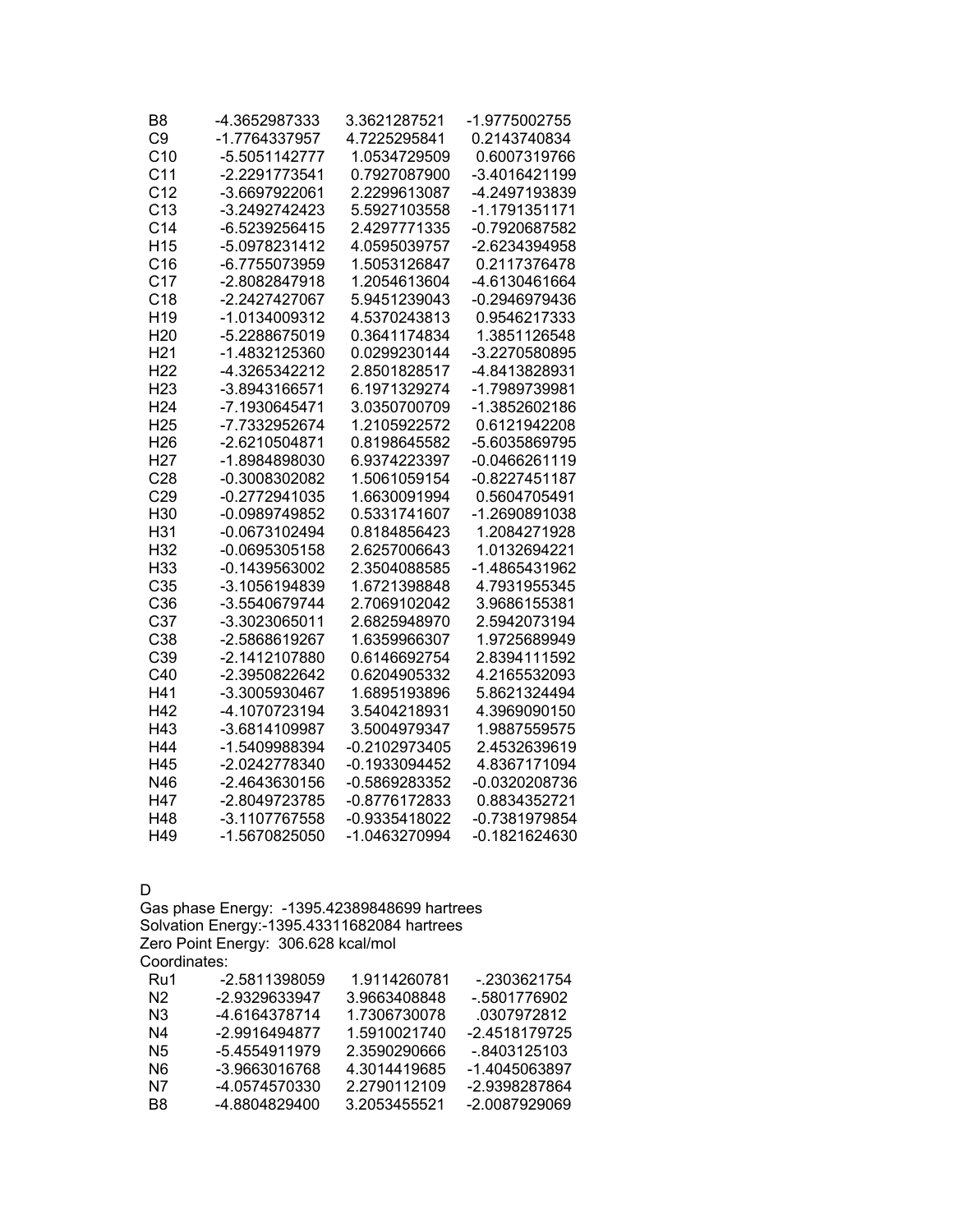| C9              | -2.3693187765  | 5.1109764556 | -.1756335251    |
|-----------------|----------------|--------------|-----------------|
| C10             | -5.3824854915  | 1.1247971486 | 9490139407      |
| C <sub>11</sub> | -2.5086461992  | .8667775190  | -3.4694480342   |
| C <sub>12</sub> | -4.2414783834  | 1.9865455819 | -4.2502392341   |
| C <sub>13</sub> | -4.0440380736  | 5.6503387251 | -1.5097303163   |
| C <sub>14</sub> | -6.7385650536  | 2.1421847799 | -.4673092927    |
| H <sub>15</sub> | -5.7776898858  | 3.7132112159 | -2.6245747933   |
| C16             | -6.7402763702  | 1.3524154586 | .6721314965     |
| C <sub>17</sub> | -3.2655275983  | 1.0803745143 | -4.6355848091   |
| C18             | -3.0357131156  | 6.2105079988 | -.7420637873    |
| H <sub>19</sub> | -1.5303776619  | 5.0880668335 | .5043705258     |
| H <sub>20</sub> | -4.9255765783  | .5831340266  | 1.7640394561    |
| H <sub>21</sub> | -1.6314333709  | .2510000925  | -3.3251174638   |
| H <sub>22</sub> | -5.0460695275  | 2.4447807386 | -4.8062670162   |
| H <sub>23</sub> | -4.8102728524  | 6.1061737836 | -2.1188492325   |
| H <sub>24</sub> | -7.5496318006  | 2.5690835327 | -1.0375673226   |
| H <sub>25</sub> | -7.5948515404  | 1.0002497037 | 1.2290072729    |
| H <sub>26</sub> | -3.1195628325  | .6446874528  | -5.6124171903   |
| H <sub>27</sub> | -2.8165290176  | 7.2582070264 | -.6050697319    |
| C <sub>28</sub> | -2.3237568820  | 2.3017939212 | 1.8542943680    |
| H <sub>29</sub> | -3.2374513589  | 2.7859560720 | 2.2297218053    |
| H30             | -1.5280071485  | 3.0543054110 | 1.9951334109    |
| C <sub>31</sub> | -1.9926296309  | 1.1199321463 | 2.7945402672    |
| H32             | -1.1298504162  | .5577328747  | 2.4091103561    |
| H33             | -2.8349488557  | 4098256633   | 2.8207197746    |
| C <sub>34</sub> | -1.1011542606  | 2.4344058128 | 6.8307049218    |
| C35             | -2.4236551221  | 2.2173380330 | 6.4366714825    |
| C36             | -2.7074649937  | 1.7774819132 | 5.1430870161    |
| C37             | -1.6818721037  | 1.5439471034 | 4.2160923304    |
| C38             | -.3602329679   | 1.7659811516 | 4.6279210020    |
| C39             | -.0686354035   | 2.2071089862 | 5.9188193193    |
| H40             | -.8785225234   | 2.7747886543 | 7.8382051616    |
| H41             | -3.2349442362  | 2.3885657739 | 7.1393536467    |
| H42             | -3.7404469112  | 1.6138314863 | 4.8431679078    |
| H43             | 4504360466     | 1.5896555829 | 3.9237592708    |
| H44             | .9644735891    | 2.3692862703 | 6.2150496589    |
| C45             | .7712864192    | 1.0028037294 | -.1657885699    |
| C46             | $-.0416003074$ | 2.0021379529 | -.7167618245    |
| H47             | .6028744802    | .6747747985  | .8568496267     |
| H48             | -.7458601304   | 2.5479619593 | -.0463301378    |
| C50             | 2.0294743801   | .8899147139  | -2.2278732879   |
| C51             | 1.8003973349   | .4406274837  | -.9240146433    |
| H <sub>52</sub> | 2.8292325817   | 4535099305   | -2.8193198001   |
| H <sub>53</sub> | 2.4281434135   | -.3376714017 | -.4990170710    |
| C54             | 1.2401995464   | 1.9104594697 | -2.7661890503   |
| C <sub>55</sub> | .2102376095    | 2.4725719483 | -2.0104308047   |
| H <sub>56</sub> | 1.4253407478   | 2.2656474563 | -3.7758391393   |
| H <sub>57</sub> | -.4126860215   | 3.2581030373 | -2.4234891437   |
| N <sub>58</sub> | -2.3489888189  | -.2577204201 | $-0.0254433711$ |
| H <sub>59</sub> | -1.3758815023  | -.5501123829 | -.0955962523    |
| H60             | -2.7128220678  | -.6184689288 | .8512373347     |
| H61             | -2.8592049081  | -.7017917021 | -.7837212524    |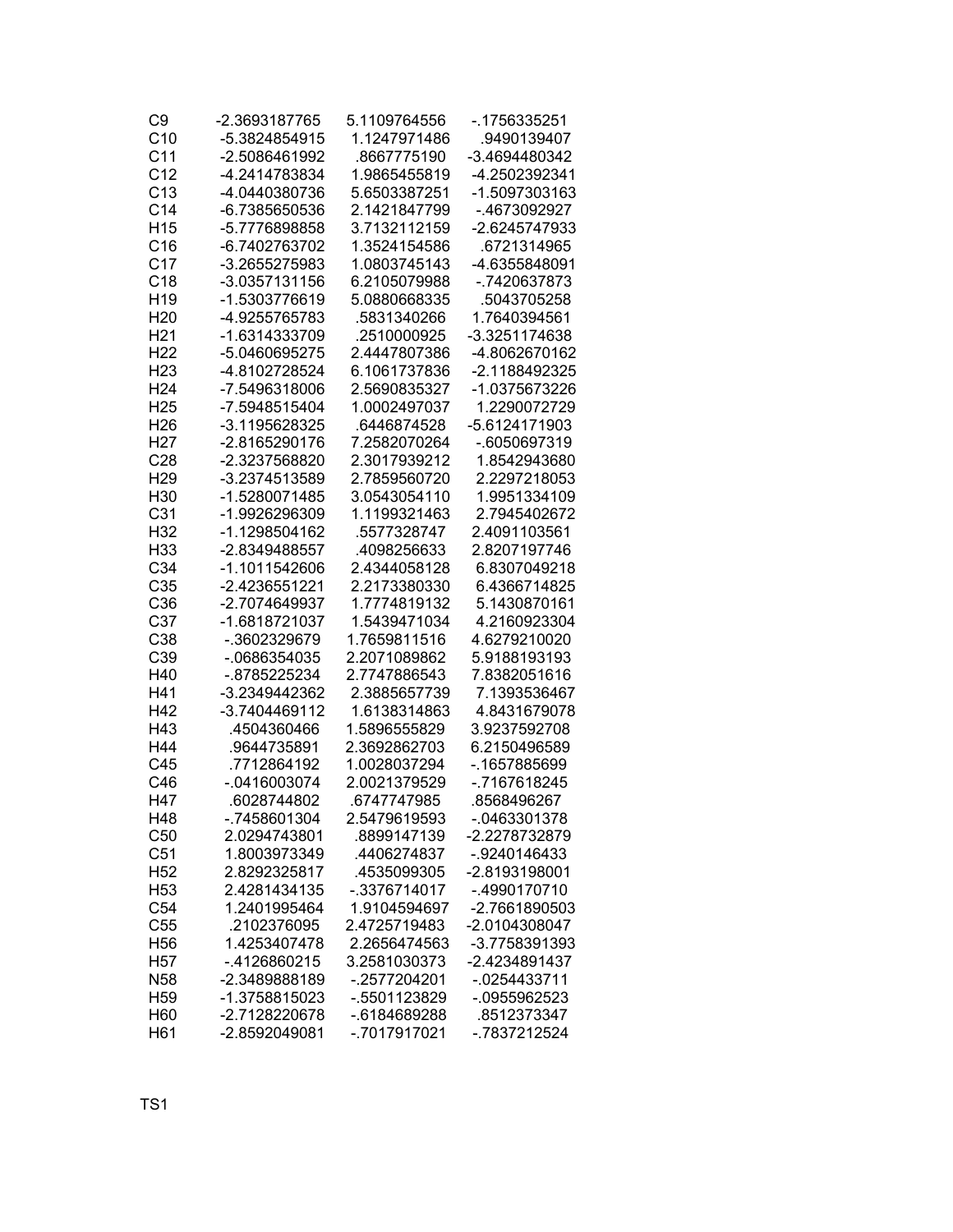Gas phase Energy: -1163.13164772356 hartrees Solvation Energy:-1163.14021504344 hartrees Zero Point Energy: 242.104 kcal/mol Number and Magnitude of negative Eigen values: 1 (-345.15  $cm^{-1}$ ) Coordinates:

| Ru1             | -0.0860153711   | -0.0769541750   | 0.1024465382                   |
|-----------------|-----------------|-----------------|--------------------------------|
| N <sub>2</sub>  | $-0.0500985118$ | $-0.0874431541$ | 2.2311860272                   |
| N3              | 2.1436973311    | 0.1596963261    | 0.2017580554                   |
| N <sub>4</sub>  | 0.3087300323    | -2.1534168409   | 0.2750009111                   |
| N <sub>5</sub>  | 2.8062650494    | -0.5967740111   | 1.1146994271                   |
| N <sub>6</sub>  | 0.9599484301    | -0.7691300292   | 2.8451863540                   |
| N7              | 1.2556981483    | -2.5895900261   | 1.1476139378                   |
| B <sub>8</sub>  | 2.0181525325    | -1.5604721591   | 2.0275737693                   |
| C <sub>9</sub>  | -0.8432795891   | 0.3834620201    | 3.2031359494                   |
| C10             | 3.0601017007    | 0.9181258460    | $-0.4093004021$                |
| C <sub>11</sub> | $-0.2320488276$ | -3.2425802355   | -0.2914369234                  |
| C <sub>12</sub> | 1.3059651195    | -3.9422015024   | 1.1296863439                   |
| C13             | 0.7936515560    | $-0.7175550298$ | 4.1893365275                   |
| C <sub>14</sub> | 4.1319332061    | -0.3165252083   | 1.0752871747                   |
| H <sub>15</sub> | 2.7637273079    | -2.1325678152   | 2.7751482066                   |
| C16             | 4.3421246671    | 0.6520233884    | 0.1060630975                   |
| C <sub>17</sub> | 0.3716241427    | -4.4054848340   | 0.2149307875                   |
| C <sub>18</sub> | -0.3482124015   | 0.0162267440    | 4.4655086447                   |
| H <sub>19</sub> | -1.7268367808   | 0.9532344627    | 2.9561008304                   |
| H <sub>20</sub> | 2.7531780914    | 1.6362247925    |                                |
| H <sub>21</sub> | -1.0398919488   | -3.1370756989   | -1.1571457470<br>-1.0017796095 |
| H <sub>22</sub> | 1.9969289810    | -4.4712380754   | 1.7688809756                   |
|                 |                 |                 |                                |
| H <sub>23</sub> | 1.4983881926    | -1.2087694229   | 4.8433133755                   |
| H <sub>24</sub> | 4.8193381159    | $-0.8222154055$ | 1.7373223813                   |
| H <sub>25</sub> | 5.2794109949    | 1.1048260830    | -0.1798614177                  |
| H <sub>26</sub> | 0.1498644618    | -5.4306646472   | -0.0395397943                  |
| H <sub>27</sub> | -0.7655044599   | 0.2505222129    | 5.4329027839                   |
| C28             | -2.1751660359   | -0.0752862241   | 0.0547738178                   |
| C <sub>29</sub> | -1.9216595054   | 1.3790363032    | 0.0510649623                   |
| H30             | -2.6563584413   | $-0.4656006306$ | -0.8495186122                  |
| H31             | -2.3474399301   | 1.9100166281    | -0.7982880255                  |
| H32             | -2.1699795932   | 1.9003138711    | 0.9739152498                   |
| H33             | -2.6373278671   | -0.4803874837   | 0.9560162854                   |
| C <sub>34</sub> | 1.2079876557    | 4.5585075365    | $-0.6205344825$                |
| C35             | 1.0010224048    | 4.0660372418    | 0.6707183116                   |
| C36             | 0.2711872570    | 2.8963877346    | 0.8768301992                   |
| C37             | -0.2518977642   | 2.1463353873    | $-0.1997018007$                |
| C38             | -0.0732967977   | 2.6984777849    | -1.4905298610                  |
| C39             | 0.6534464862    | 3.8682983966    | -1.7030571617                  |
| H40             | 1.7707464599    | 5.4734425738    | -0.7797578112                  |
| H41             | 1.4116774794    | 4.5957075406    | 1.5265971420                   |
| H42             | 0.1275049177    | 2.5370096642    | 1.8901688186                   |
| H43             | $-0.5431160667$ | 2.2199298911    | -2.3481246368                  |
| H44             | 0.7730408486    | 4.2514963245    | -2.7137696797                  |
| N46             | 0.0093790986    | $-0.3524214119$ | -2.0597052482                  |
| H47             | 0.3435213798    | -1.3013313022   | -2.2210281087                  |
| H48             | -0.8870885354   | -0.2573670969   | -2.5359334680                  |
| H49             | 0.6663857109    | 0.2879451621    | -2.5008788254                  |

TS2

Gas phase Energy: -1395.40402706882 hartrees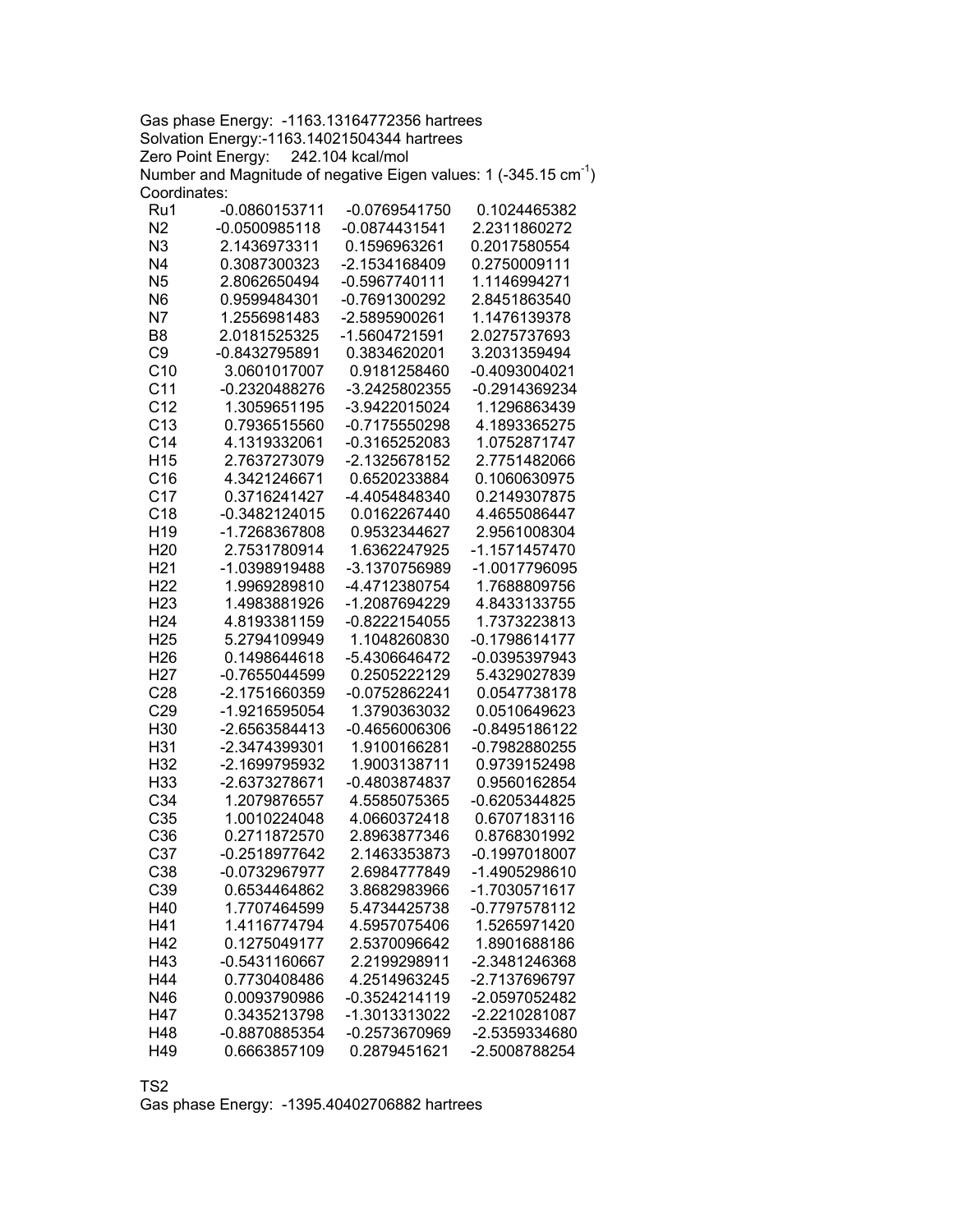Solvation Energy:-1395.41382899416 hartrees Zero Point Energy: 304.693 kcal/mol Number and Magnitude of negative Eigen values: 1 (-636.30  $cm^{-1}$ ) Coordinates:

| Ru1             | -0.2058792639   | 0.0665517529    | 0.1270971571    |
|-----------------|-----------------|-----------------|-----------------|
| N2              | $-0.0954551277$ | $-0.0256185578$ | 2.2381156868    |
| N <sub>3</sub>  | 2.0371446994    | 0.1526806965    | 0.1658697732    |
| N4              | 0.1703439760    | -2.1224720672   | 0.1844386217    |
| N <sub>5</sub>  | 2.6877905506    | -0.6449959804   | 1.0538081009    |
| N <sub>6</sub>  | 0.8783928376    | -0.7876718007   | 2.8160565737    |
| N7              | 1.0934810505    | -2.5943175936   | 1.0656531159    |
| B <sub>8</sub>  | 1.8833531540    | -1.6070465978   | 1.9644575215    |
| C <sub>9</sub>  | -0.8136712685   | 0.5115348941    | 3.2322174889    |
| C10             | 2.9749337577    | 0.8577394484    | -0.4790716246   |
| C <sub>11</sub> | -0.3604992062   | -3.1864784134   | -0.4304201847   |
| C <sub>12</sub> | 1.1418105440    | -3.9446486870   | 0.9976422523    |
|                 |                 |                 |                 |
| C <sub>13</sub> | 0.7641737185    | -0.7181183826   | 4.1645299336    |
| C <sub>14</sub> | 4.0223382382    | -0.4415434863   | 0.9631621868    |
| H <sub>15</sub> | 2.6287889806    | -2.2116656905   | 2.6848534898    |
| C16             | 4.2548851613    | 0.5181524269    | -0.0118009479   |
| C17             | 0.2247096462    | -4.3702053340   | 0.0467174726    |
| C18             | -0.3063401845   | 0.1049182521    | 4.4764842847    |
| H <sub>19</sub> | -1.6566038134   | 1.1467803921    | 3.0043747449    |
| H <sub>20</sub> | 2.6887875416    | 1.5826778800    | -1.2285366636   |
| H <sub>21</sub> | -1.1515586713   | -3.0517596459   | -1.1541636676   |
| H <sub>22</sub> | 1.8209761287    | -4.4998229642   | 1.6275635406    |
| H <sub>23</sub> | 1.4520150059    | -1.2596538966   | 4.7963789165    |
| H <sub>24</sub> | 4.7037088941    | -0.9909760732   | 1.5956584783    |
| H <sub>25</sub> | 5.2054888973    | 0.9153323423    | -0.3333733446   |
| H <sub>26</sub> | 0.0061437941    | -5.3843291316   | -0.2509881686   |
| H <sub>27</sub> | -0.6702134604   | 0.3717674298    | 5.4567457814    |
| C <sub>28</sub> | $-0.1497000996$ | 2.2672444091    | $-0.0565049123$ |
| H <sub>29</sub> | -0.2131805254   | 2.4714904453    | -1.1358619311   |
| H30             | 0.8743836969    | 2.4832560989    | 0.2607007026    |
| C <sub>31</sub> | -1.0973748172   | 3.2597184049    | 0.6604059846    |
| H32             | -0.9993943192   | 3.1295827233    | 1.7447471554    |
| H33             | -2.1421912140   |                 |                 |
|                 |                 | 3.0346691819    | 0.4089279821    |
| C <sub>34</sub> | -0.2430763608   | 7.3703185258    | -0.4159198238   |
| C35             | -1.2161523403   | 6.6480959460    | -1.1091275697   |
| C36             | -1.4953858514   | 5.3283414315    | -0.7511741644   |
| C <sub>37</sub> | -0.8108859279   | 4.7032054627    | 0.3006545909    |
| C <sub>38</sub> | 0.1618628458    | 5.4416387948    | 0.9889574223    |
| C39             | 0.4451786054    | 6.7615253719    | 0.6359755564    |
| H40             | -0.0271189739   | 8.3994793487    | -0.6887306818   |
| H41             | -1.7637943594   | 7.1145149998    | -1.9240256213   |
| H42             | -2.2626466102   | 4.7745474601    | -1.2882614553   |
| H43             | 0.6972952520    | 4.9755662905    | 1.8132271953    |
| H44             | 1.1993044497    | 7.3175403290    | 1.1864884338    |
| H45             | -1.3487128226   | 1.0732964130    | 0.4025042012    |
| C46             | -5.0058734221   | -1.1046223653   | -0.3109945189   |
| C47             | -4.2216518535   | -1.6414306141   | 0.7141309347    |
| C48             | -2.8841026296   | -1.2661670923   | 0.8597520110    |
| C49             | -2.2706899023   | -0.3495536066   | -0.0192071734   |
| C50             | -3.0951970772   | 0.1968209262    | -1.0272398187   |
| C <sub>51</sub> | -4.4350290724   | -0.1754810708   | -1.1802483964   |
| H <sub>52</sub> | -6.0472739163   | -1.3948205759   | -0.4193278082   |
|                 |                 |                 |                 |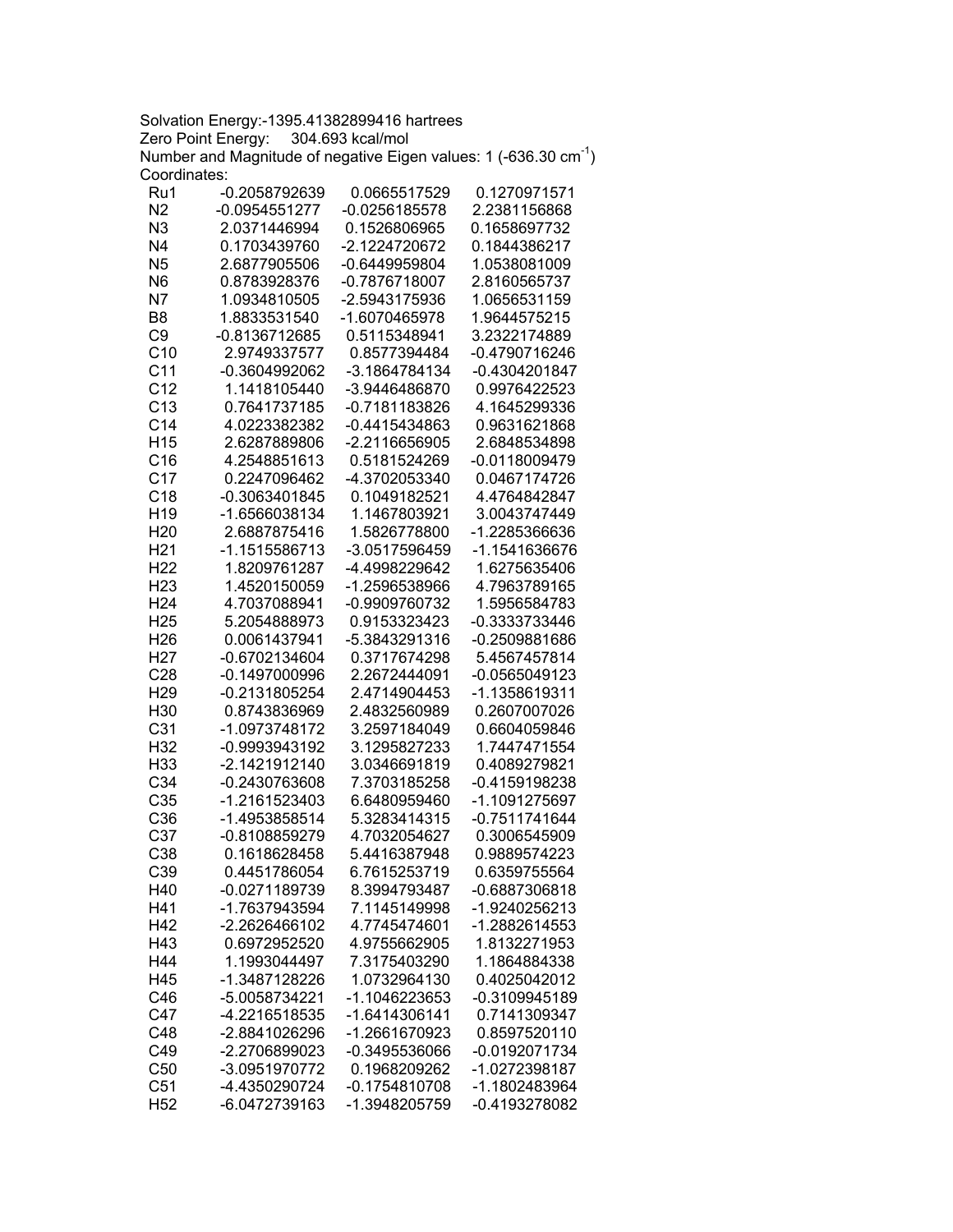| H53             | -4.6547485558 | -2.3589010330 | 1.4075788203  |
|-----------------|---------------|---------------|---------------|
| H <sub>54</sub> | -2.3017863311 | -1.7007295287 | 1.6663979355  |
| H55             | -2.6971202009 | 0.9639522671  | -1.6916670994 |
| H56             | -5.0329674115 | 0.2734344519  | -1.9703493570 |
| N57             | -0.1560048780 | -0.0165578024 | -2.0511046640 |
| H <sub>58</sub> | 0.5624364203  | -0.6769591460 | -2.3414040598 |
| H <sub>59</sub> | -1.0536533889 | -0.3421324523 | -2.4081186996 |
| <b>H60</b>      | 0.0455775088  | 0.8813803496  | -2.4896679399 |
|                 |               |               |               |

## **Ir.acac-4CF3**

## A

Gas phase Energy: -2296.25722552549 hartrees Solvation Energy:-2296.26428076631 hartrees Coordinates:

| Ir <sub>1</sub> | -.2918829819  | .0456952147   | -.1798110977  |
|-----------------|---------------|---------------|---------------|
| O <sub>2</sub>  | -1.9598650857 | -.1248160490  | -1.3660303005 |
| O <sub>3</sub>  | .8628740278   | .2049990640   | -1.9080867311 |
| C <sub>4</sub>  | 2.1239268523  | .3355790422   | -1.8520807028 |
| C <sub>5</sub>  | 2.9597976024  | .3927694616   | -.7310044743  |
| C <sub>6</sub>  | 2.5208485505  | .2873894548   | .5897459028   |
| O7              | 1.3387274554  | .1456512673   | 1.0375431441  |
| H <sub>8</sub>  | 4.0184804913  | .5190322231   | -.8992271238  |
| C <sub>9</sub>  | -.4015091931  | 2.1128231147  | -.2784574538  |
| C <sub>10</sub> | -1.1152048818 | 2.7041644432  | -1.3305188367 |
| C <sub>11</sub> | -1.1267962792 | 4.0941690157  | -1.4891959289 |
| C <sub>12</sub> | -.4290890401  | 4.9157043213  | -.6020937609  |
| C <sub>13</sub> | .2827639692   | 4.3344333231  | .4486243410   |
| C <sub>14</sub> | .2936824882   | 2.9452773607  | .6119086567   |
| H <sub>15</sub> | .8539707924   | 2.5199703907  | 1.4392224049  |
| H <sub>16</sub> | .8329312628   | 4.9585023354  | 1.1483579689  |
| H <sub>17</sub> | -.4398344211  | 5.9947011136  | -.7277998723  |
| H <sub>18</sub> | -1.6856034482 | 4.5306326695  | -2.3130508148 |
| H <sub>19</sub> | -1.6644135152 | 2.0856859999  | -2.0315975810 |
| O <sub>20</sub> | .1645818975   | -2.1070789537 | -.4879302008  |
| C <sub>21</sub> | -.5180546641  | -2.8012193692 | -1.2849388435 |
| C <sub>22</sub> | -2.2840260152 | -1.1925992673 | -1.9828948561 |
| C <sub>23</sub> | -1.6768045587 | -2.4469264021 | -2.0037490729 |
| H <sub>24</sub> | -2.1322350066 | -3.2057153248 | -2.6219351851 |
| C <sub>25</sub> | -1.6071999698 | .5447689703   | 1.5320548313  |
| C <sub>26</sub> | -1.4019038435 | -.8336349833  | 1.4960248896  |
| H <sub>27</sub> | -1.0408373970 | 1.1667221291  | 2.2155074004  |
| H <sub>28</sub> | -.6617569749  | -1.2980939729 | 2.1403070105  |
| H <sub>29</sub> | -2.1553074466 | -1.4947377686 | 1.0779844448  |
| H <sub>30</sub> | -2.5128118131 | .9837142129   | 1.1275678450  |
| C <sub>32</sub> | -3.5711437377 | -.9773927604  | -2.7985131771 |
| F33             | -3.9423369271 | -2.0757332158 | -3.4808929672 |
| F34             | -4.5799403535 | -.6395670516  | -1.9751776052 |
| F35             | -3.3996269311 | .0228537531   | -3.6780012205 |
| C36             | .0326888655   | -4.2331169135 | -1.4518608897 |
| F37             | -.7359362390  | -4.9963778078 | -2.2526064553 |
| F38             | 1.2676030966  | -4.1892453182 | -1.9787159506 |
| F39             | 1102661458    | -4.8363094950 | -.2542329881  |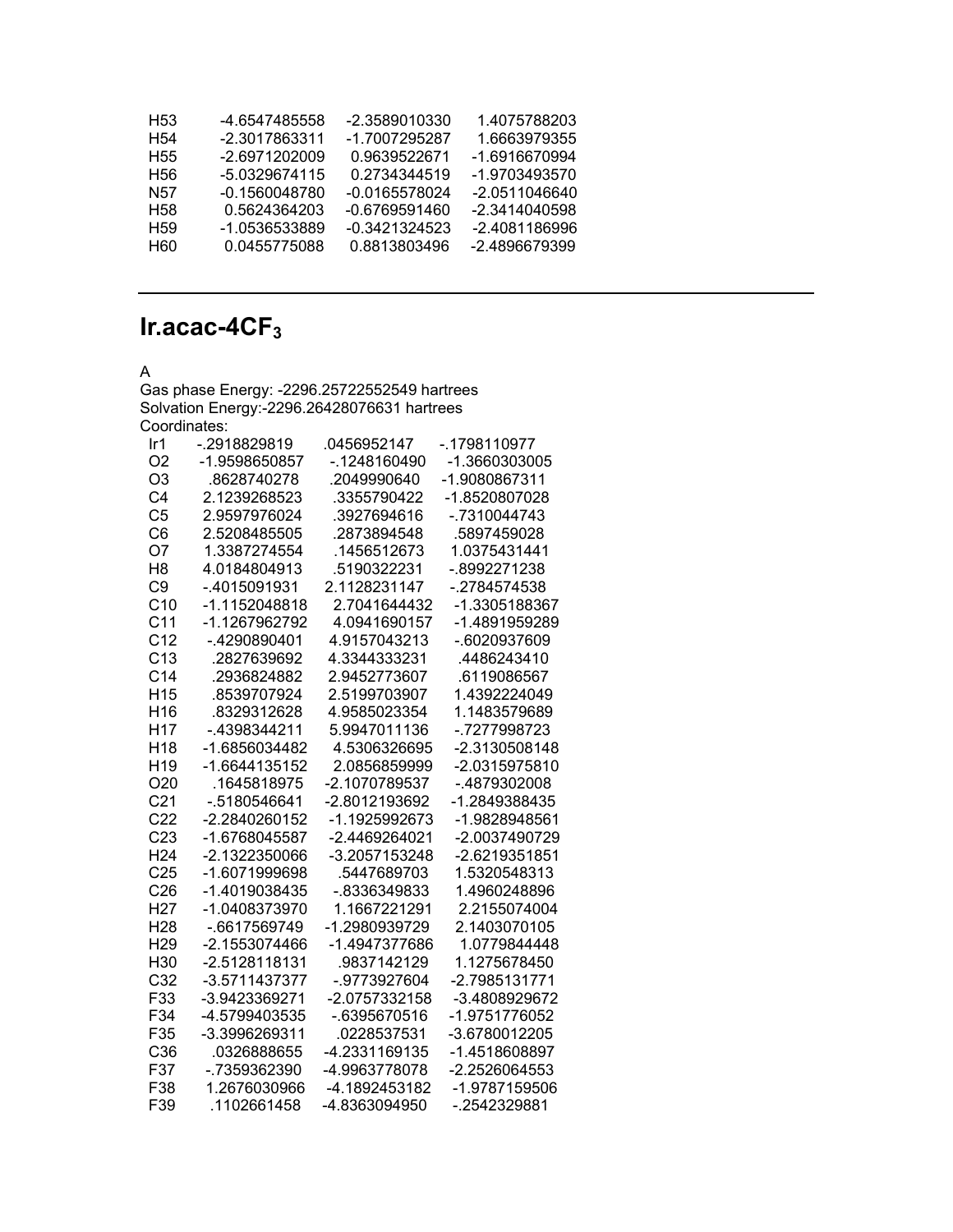| C40 | 2 7654479984 | .4139583070   | -3.2494619311 |
|-----|--------------|---------------|---------------|
| F41 | 4.0881563525 | .6596216209   | -3.1892341534 |
| F42 | 2.5894203027 | - 7524592731  | -3.8934563143 |
| F43 | 2 1924224026 | 1.3855696475  | -3.9721550467 |
| C44 | 3.5496458297 | .3441957735   | 1.7290429348  |
| F45 | 3.5753858226 | $-8270922905$ | 2 3858987821  |
| F46 | 4 7911721668 | 6050429695    | 1 2839298945  |
| F47 | 3 2104980698 | 1 3065137076  | 26052257252   |

D

Gas phase Energy: -2528.51408039420 hartrees Solvation Energy:-2528.51870950946 hartrees Zero Point Energy: 242.243 kcal/mol Coordinates:

| Ir <sub>1</sub> | 0.4442991922    | -0.9079776468 | $-0.0610656697$ |
|-----------------|-----------------|---------------|-----------------|
| O <sub>2</sub>  | 2.0978368782    | -1.2536352343 | 1.4480618301    |
| C <sub>3</sub>  | 1.8906710692    | -1.9733787145 | 2.4568524751    |
| C <sub>4</sub>  | 0.6926292000    | -2.5701082542 | 2.8947296636    |
| C <sub>5</sub>  | -0.5471371640   | -2.4295272048 | 2.2757339874    |
| O <sub>6</sub>  | -0.8802804617   | -1.8174794490 | 1.2109996178    |
| H7              | 0.7287028971    | -3.1604277138 | 3.7974221662    |
| O <sub>8</sub>  | 1.7784168159    | 0.0016823735  | -1.3037150765   |
| C <sub>9</sub>  | -1.8470227719   | 1.2761809220  | 0.6065778091    |
| C <sub>10</sub> | -0.4791086388   | 1.2914869362  | 0.1961955596    |
| H <sub>11</sub> | -2.6240627030   | 1.4021879841  | $-0.1403244551$ |
| H <sub>12</sub> | $-0.2249384466$ | 1.6411362502  | -0.7974670800   |
| C <sub>13</sub> | -2.1714989244   | 1.1208257683  | 1.9335429844    |
| C <sub>14</sub> | 0.5353480467    | 1.1664558052  | 1.1746543121    |
| C <sub>15</sub> | -1.1506988098   | 0.9992890403  | 2.9130617766    |
| C16             | 0.1760225840    | 1.0265592127  | 2.5476623827    |
| H <sub>17</sub> | -1.4257999623   | 0.8918899531  | 3.9579849334    |
| H <sub>18</sub> | 0.9613963917    | 0.9546028246  | 3.2929061296    |
| H <sub>19</sub> | -3.2121016351   | 1.1037814217  | 2.2425236468    |
| H <sub>20</sub> | 1.5657311653    | 1.3810145178  | 0.9155204915    |
| O21             | 0.9343915316    | -2.7819411397 | -0.6820749432   |
| C <sub>22</sub> | 1.8265237303    | -2.9765968790 | -1.5711520650   |
| C <sub>23</sub> | 2.5502970233    | -0.6620659675 | -2.0634562733   |
| C <sub>24</sub> | 2.6208512172    | -2.0484887513 | -2.2450858961   |
| H <sub>25</sub> | 3.3396985725    | -2.4255045279 | -2.9562516473   |
| C <sub>26</sub> | -0.9382961121   | -0.9772428835 | -1.6433603644   |
| H <sub>27</sub> | -0.3471363690   | -1.3027882104 | -2.5094934488   |
| H <sub>28</sub> | -1.3386067310   | 0.0083857569  | -1.8977663111   |
| C29             | -2.0911887062   | -1.9683212438 | -1.4137421809   |
| H30             | -2.7544518313   | -1.5927010637 | -0.6283013522   |
| H31             | -1.6895976754   | -2.9190801191 | -1.0498182581   |
| C <sub>32</sub> | -4.2746933506   | -2.6340501394 | -5.0937916184   |
| C33             | -4.7408500184   | -1.7036165224 | -4.1637627398   |
| C34             | -4.0436836513   | -1.4949829322 | -2.9724488129   |
| C35             | -2.8737437214   | -2.2101668296 | -2.6878703808   |
| C36             | -2.4168109860   | -3.1431873509 | -3.6306694780   |
| C37             | -3.1089520290   | -3.3545633295 | -4.8226799023   |
| H38             | -4.8171732003   | -2.8004278532 | -6.0200709888   |
| H39             | -5.6503688635   | -1.1432533923 | -4.3627770614   |
| H40             | -4.4163726146   | -0.7743929527 | -2.2475403375   |
| H41             | -1.5133235517   | -3.7110190728 | -3.4189615108   |
| H42             | -2.7419115197   | -4.0857223220 | -5.5379220770   |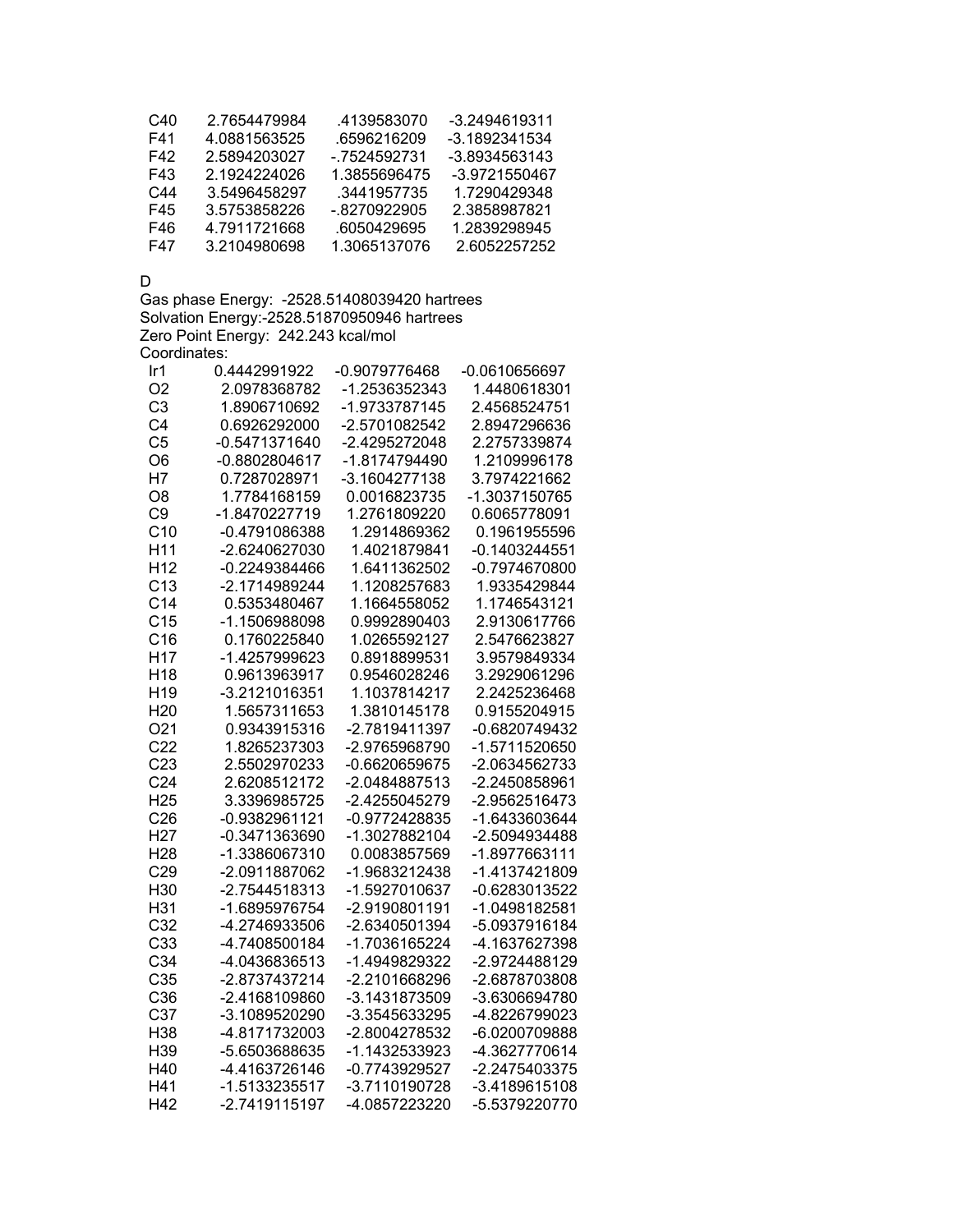| C44             | 1.9690511774  | -4.4663944632 | -1.9119661052 |
|-----------------|---------------|---------------|---------------|
| F45             | 2.9899034247  | -4.7007904744 | -2.7567243812 |
| F46             | 2.1706440947  | -5.1854663150 | -0.7977137437 |
| F47             | 0.8368846311  | -4.9048824403 | -2.4983363159 |
| C48             | 3.5039717135  | 0.2450617189  | -2.8525433284 |
| F49             | 4.3092570499  | -0.4551776866 | -3.6737408551 |
| F50             | 2.8006490240  | 1.1155193936  | -3.5982684580 |
| F51             | 4.2756602229  | 0.9451653079  | -2.0022274164 |
| C52             | -1.7792402323 | -3.0359571735 | 2.9661040331  |
| F53             | -2.5267976984 | -3.7195249368 | 2.0872898519  |
| F54             | -1.4527317275 | -3.8658357067 | 3.9759733885  |
| F55             | -2.5382538460 | -2.0419874616 | 3.4793749606  |
| C56             | 3.1427933868  | -2.1572361140 | 3.3371375829  |
| F57             | 2.9556945300  | -3.0357823722 | 4.3430548038  |
| F58             | 4.1787976932  | -2.5850862036 | 2.5985504671  |
| F <sub>59</sub> | 3.4773719892  | -0.9693970847 | 3.8842490387  |

TS1

Gas phase Energy: -2296.22185629287 hartrees Solvation Energy:-2296.22551451105 hartrees Zero Point Energy: 176.540 kcal/mol Number and Magnitude of negative Eigen values: 1 (-339.26  $cm^{-1}$ ) Coordinates:

| Ir1             | -0.0162347250   | 0.0767104063    | 0.0025134402    |
|-----------------|-----------------|-----------------|-----------------|
| O2              | -0.0797659482   | 0.0550155775    | 2.0454720230    |
| O <sub>3</sub>  | 2.1569758737    | $-0.1283434702$ | 0.0938438336    |
| C4              | 2.8495761540    | -0.1137701930   | $-0.9558628102$ |
| C <sub>5</sub>  | 2.4303926556    | 0.0237295617    | -2.2942024276   |
| C6              | 1.1094517683    | 0.1452647139    | -2.7130129339   |
| O7              | 0.0249415824    | 0.1557066891    | -2.0392066044   |
| H <sub>8</sub>  | 3.1933535486    | 0.0262512892    | -3.0573301043   |
| C <sub>9</sub>  | -0.2702721871   | -2.0871695814   | -0.0381858951   |
| C <sub>10</sub> | 0.1030492109    | -2.7685045863   | 1.1419213588    |
| C <sub>11</sub> | 0.6658426570    | -4.0404849066   | 1.0833748847    |
| C <sub>12</sub> | 0.8525684545    | -4.6719387673   | -0.1494124889   |
| C <sub>13</sub> | 0.4683930612    | -4.0227162671   | -1.3275599623   |
| C <sub>14</sub> | -0.0953755631   | -2.7524327477   | -1.2734384369   |
| H <sub>15</sub> | -0.4059033520   | -2.2638837764   | -2.1913387364   |
| H <sub>16</sub> | 0.6038792031    | -4.5111772915   | -2.2882160522   |
| H <sub>17</sub> | 1.2881588920    | -5.6659203943   | -0.1923225046   |
| H <sub>18</sub> | 0.9626406901    | -4.5386454958   | 2.0017927224    |
| H <sub>19</sub> | $-0.0261146288$ | -2.2803590366   | 2.1015861815    |
| O <sub>20</sub> | 0.4438901938    | 2.1082342830    | $-0.0465386680$ |
| C <sub>21</sub> | 0.6250996057    | 2.7820190922    | 1.0102050817    |
| C <sub>22</sub> | 0.1982773106    | 1.0774150019    | 2.7523344148    |
| C <sub>23</sub> | 0.5361770699    | 2.3678063126    | 2.3471596421    |
| H <sub>24</sub> | 0.7382261174    | 3.0983836312    | 3.1153423401    |
| C <sub>25</sub> | -2.0243789261   | -1.2673202435   | 0.0791782921    |
| C <sub>26</sub> | -2.0883958202   | 0.1831639434    | -0.0575433797   |
| H <sub>27</sub> | -2.4127308452   | -1.8632048449   | -0.7390436780   |
| H <sub>28</sub> | -2.4309218348   | 0.5642171980    | -1.0186896942   |
| H <sub>29</sub> | -2.4878741246   | 0.7297340707    | 0.7966394760    |
| H30             | -2.2604296558   | -1.6715919000   | 1.0581801730    |
| C <sub>32</sub> | 0.8174150020    | 0.2360549956    | -4.2172780485   |
| F33             | 0.0962975166    | 1.3333950275    | -4.4939640131   |
| F34             | 1.9371950117    | 0.2706805603    | -4.9635141843   |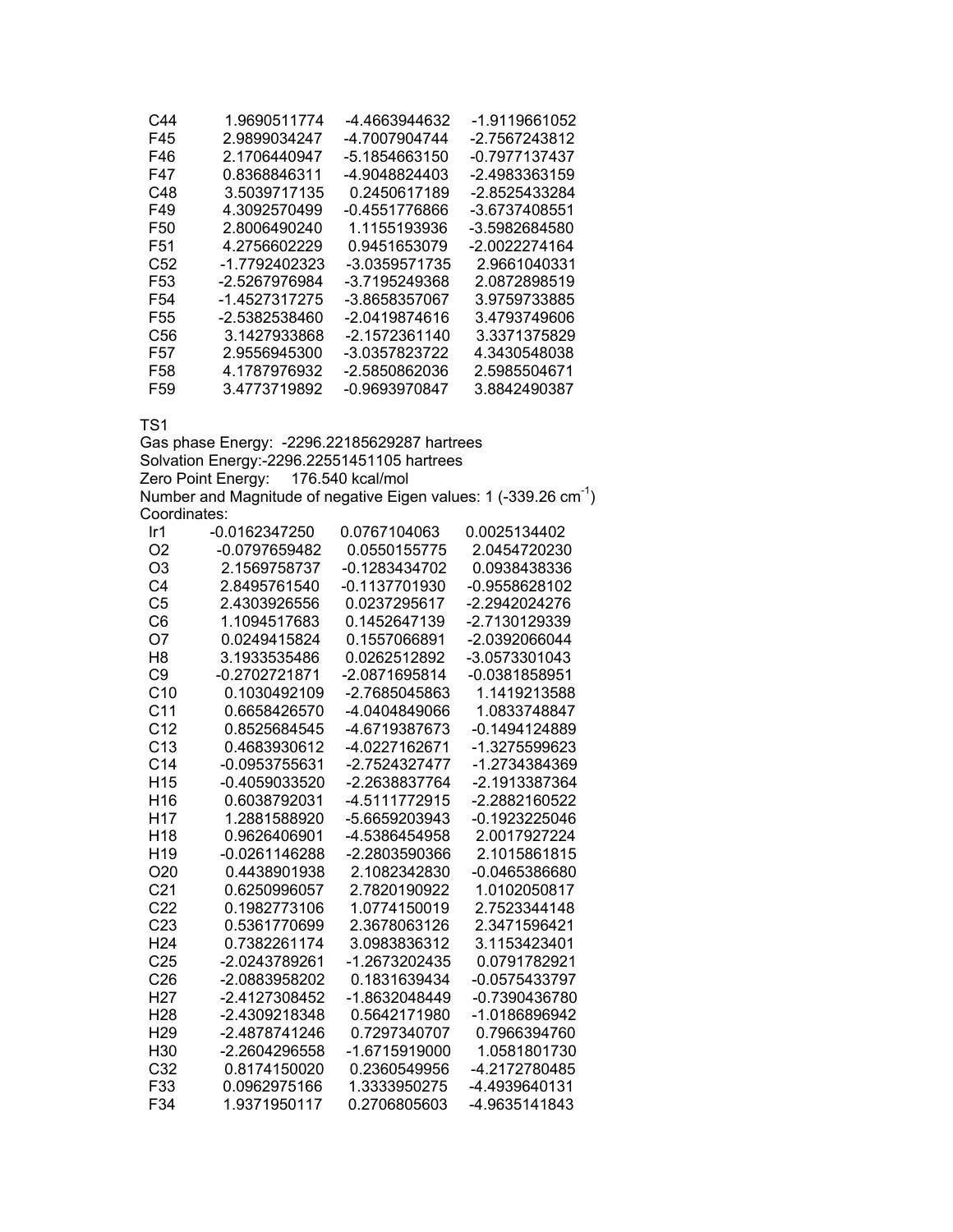| F35             | 0.0983022135  | -0.8413333243 | -4.6015831728   |
|-----------------|---------------|---------------|-----------------|
| C <sub>36</sub> | 4.3580907942  | -0.2703422158 | -0.6813384222   |
| F37             | 5.0986909783  | -0.2432044079 | -1.8085410148   |
| F38             | 4.7840846222  | 0.7221724921  | 0.1188857634    |
| F39             | 4.5927542333  | -1.4388984662 | -0.0597048972   |
| C40             | 0.9901873993  | 4.2455431035  | 0.7129563664    |
| F41             | 1.1631073807  | 4.9683215396  | 1.8375863572    |
| F42             | 2.1294874034  | 4.2996647652  | 0.0030612467    |
| F43             | 0.0173361794  | 4.8257968134  | $-0.0094102107$ |
| C44             | 0.0919661576  | 0.7683058450  | 4.2516558226    |
| F45             | 0.5518116156  | 1.7735964862  | 5.0180216765    |
| F46             | -1.1968209687 | 0.5491153617  | 4.5815813023    |
| F47             | 0.7901381888  | -0.3399429724 | 4.5493259435    |

TS2

Gas phase Energy: -2528.48755728834 hartrees Solvation Energy:-2528.49199476710 hartrees Zero Point Energy: 239.528 kcal/mol Number and Magnitude of negative Eigen values: 1 (-436.22  $cm^{-1}$ ) Coordinates:

| Ir1             | 0.0109688254    | 0.1086494736    | 0.0595921343  |
|-----------------|-----------------|-----------------|---------------|
| O <sub>2</sub>  | -0.0984051649   | 0.5600503977    | 2.1486130148  |
| C <sub>3</sub>  | 0.9288836597    | 0.5345215009    | 2.8843788324  |
| C <sub>4</sub>  | 2.2642627737    | 0.2897336069    | 2.5307159633  |
| C <sub>5</sub>  | 2.7030502554    | 0.0053207928    | 1.2395613869  |
| O <sub>6</sub>  | 2.0386429563    | -0.1246443183   | 0.1607725796  |
| H7              | 3.0071289295    | 0.3331427342    | 3.3122539915  |
| H <sub>8</sub>  | 0.5159187022    | 1.3395314935    | -2.1346114527 |
| O <sub>9</sub>  | -2.0158800781   | 0.4072846760    | -0.0368092588 |
| O <sub>10</sub> | 0.3492679531    | 2.2774936166    | 0.0261309851  |
| C <sub>11</sub> | $-0.6166508377$ | 3.0878072775    | 0.0838617379  |
| C <sub>12</sub> | -2.5652939191   | 1.5528707523    | 0.0430077277  |
| C <sub>13</sub> | -1.9953424680   | 2.8231476019    | 0.1072279630  |
| H <sub>14</sub> | -2.6668057335   | 3.6657029867    | 0.1681985484  |
| C <sub>15</sub> | -0.2642855696   | -1.8775282594   | 0.6298912639  |
| H <sub>16</sub> | $-0.7627566655$ | 0.1940424977    | -2.5950290419 |
| C <sub>17</sub> | 1.2803141036    | -0.5746921236   | -2.8210526874 |
| H <sub>18</sub> | 0.9590039636    | -1.6231637219   | -2.8474446492 |
| H <sub>19</sub> | 2.2067830574    | -0.5381069634   | -2.2420589260 |
| C20             | -1.4750889114   | -2.2414856667   | 1.2325652457  |
| C <sub>21</sub> | -1.6483608751   | -3.5369567304   | 1.7260805291  |
| C <sub>22</sub> | -0.6273199362   | -4.4816459912   | 1.6122158555  |
| C <sub>23</sub> | 0.5732880669    | -4.1249442397   | 0.9975391576  |
| C <sub>24</sub> | 0.7548938761    | -2.8303898454   | 0.5023326567  |
| H <sub>25</sub> | -2.2799677381   | -1.5208606173   | 1.3189577162  |
| H <sub>26</sub> | -2.5889298968   | -3.8045789178   | 2.1996509768  |
| H <sub>27</sub> | -0.7681523203   | -5.4882891855   | 1.9948748109  |
| H <sub>28</sub> | 1.3744254242    | -4.8523312817   | 0.8980643906  |
| H <sub>29</sub> | 1.6950872346    | -2.5668030437   | 0.0287006251  |
| H <sub>30</sub> | $-0.1876390125$ | -0.9606967217   | -1.0560604372 |
| C <sub>31</sub> | 0.2192390052    | 0.2888560810    | -2.1241623994 |
| C <sub>32</sub> | 1.9633221657    | 0.8775289728    | -6.8402001955 |
| C <sub>33</sub> | 1.0030544024    | -0.1084272629   | -6.6053657684 |
| C <sub>34</sub> | 0.7891194359    | -0.5820457383   | -5.3103655097 |
| C35             | 1.5307859365    | $-0.0816524796$ | -4.2323194581 |
| C <sub>36</sub> | 2.4918587206    | 0.9077714799    | -4.4801004083 |